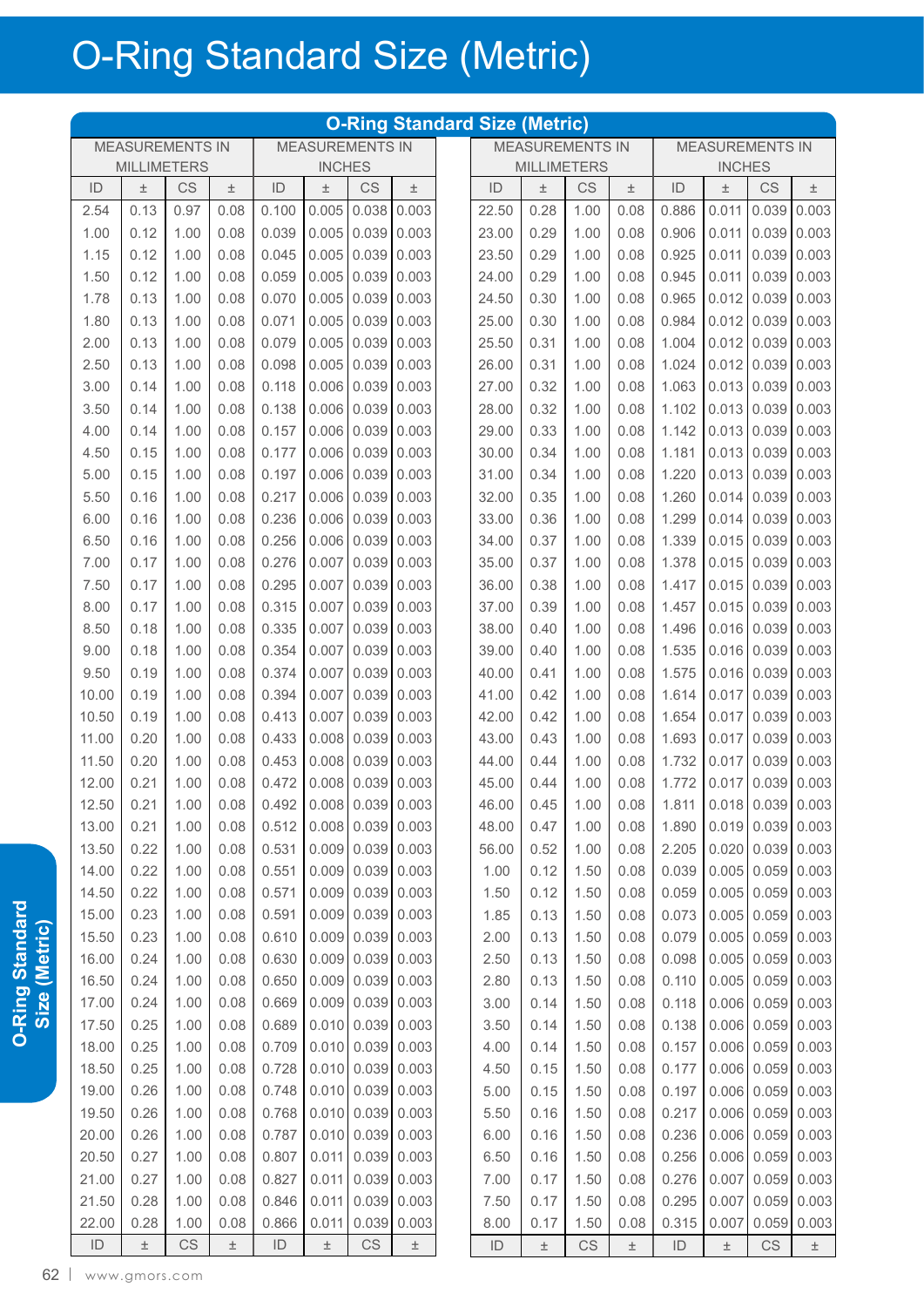|       |                    |                        |       |                               |                        |                               | <b>O-Ring Standard Size (Metric)</b> |       |       |                        |                                     |                           |                        |                               |               |
|-------|--------------------|------------------------|-------|-------------------------------|------------------------|-------------------------------|--------------------------------------|-------|-------|------------------------|-------------------------------------|---------------------------|------------------------|-------------------------------|---------------|
|       |                    | <b>MEASUREMENTS IN</b> |       |                               | <b>MEASUREMENTS IN</b> |                               |                                      |       |       | <b>MEASUREMENTS IN</b> |                                     |                           | <b>MEASUREMENTS IN</b> |                               |               |
|       | <b>MILLIMETERS</b> |                        |       |                               | <b>INCHES</b>          |                               |                                      |       |       | <b>MILLIMETERS</b>     |                                     |                           | <b>INCHES</b>          |                               |               |
| ID    | $\pm$              | CS                     | $\pm$ | ID                            | $\pm$                  | CS                            | $\pm$                                | ID    | 土     | CS                     | $\pm$                               | ID                        | 土                      | CS                            | $\pm$         |
| 8.50  | 0.18               | 1.50                   | 0.08  | 0.335                         | 0.007                  | 0.059                         | 0.003                                | 32.00 | 0.35  | 1.50                   | 0.08                                | 1.260                     | 0.014                  | 0.059                         | 0.003         |
| 9.00  | 0.18               | 1.50                   | 0.08  | 0.354                         | 0.007                  | 0.059                         | 0.003                                | 32.50 | 0.36  | 1.50                   | 0.08                                | 1.280                     | 0.014                  | 0.059                         | 0.003         |
| 9.50  | 0.19               | 1.50                   | 0.08  | 0.374                         | 0.007                  | 0.059                         | 0.003                                | 33.00 | 0.36  | 1.50                   | 0.08                                | 1.299                     | 0.014                  | 0.059                         | 0.003         |
| 10.00 | 0.19               | 1.50                   | 0.08  | 0.394                         | 0.007                  | 0.059                         | 0.003                                | 33.50 | 0.36  | 1.50                   | 0.08                                | 1.319                     | 0.014                  | 0.059                         | 0.003         |
| 10.50 | 0.19               | 1.50                   | 0.08  | 0.413                         | 0.007                  | 0.059                         | 0.003                                | 34.00 | 0.37  | 1.50                   | 0.08                                | 1.339                     | 0.015                  | 0.059                         | 0.003         |
| 11.00 | 0.20               | 1.50                   | 0.08  | 0.433                         | 0.008                  | 0.059                         | 0.003                                | 34.50 | 0.37  | 1.50                   | 0.08                                | 1.358                     | 0.015                  | 0.059                         | 0.003         |
| 11.50 | 0.20               | 1.50                   | 0.08  | 0.453                         | 0.008                  | 0.059                         | 0.003                                | 35.00 | 0.37  | 1.50                   | 0.08                                | 1.378                     | 0.015                  | 0.059                         | 0.003         |
| 12.00 | 0.21               | 1.50                   | 0.08  | 0.472                         | 0.008                  | 0.059                         | 0.003                                | 35.50 | 0.38  | 1.50                   | 0.08                                | 1.398                     | 0.015                  | 0.059                         | 0.003         |
| 12.50 | 0.21               | 1.50                   | 0.08  | 0.492                         | 0.008                  | 0.059                         | 0.003                                | 36.00 | 0.38  | 1.50                   | 0.08                                | 1.417                     | 0.015                  | 0.059                         | 0.003         |
| 13.00 | 0.21               | 1.50                   | 0.08  | 0.512                         | 0.008                  | 0.059                         | 0.003                                | 36.50 | 0.38  | 1.50                   | 0.08                                | 1.437                     | 0.015                  | 0.059                         | 0.003         |
| 13.50 | 0.22               | 1.50                   | 0.08  | 0.531                         | 0.009                  | 0.059                         | 0.003                                | 37.00 | 0.39  | 1.50                   | 0.08                                | 1.457                     | 0.015                  | 0.059                         | 0.003         |
| 14.00 | 0.22               | 1.50                   | 0.08  | 0.551                         | 0.009                  | 0.059                         | 0.003                                | 37.50 | 0.39  | 1.50                   | 0.08                                | 1.476                     | 0.015                  | 0.059                         | 0.003         |
| 14.50 | 0.22               | 1.50                   | 0.08  | 0.571                         | 0.009                  | 0.059                         | 0.003                                | 38.00 | 0.40  | 1.50                   | 0.08                                | 1.496                     | 0.016                  | 0.059                         | 0.003         |
| 15.00 | 0.23               | 1.50                   | 0.08  | 0.591                         | 0.009                  | 0.059                         | 0.003                                | 38.50 | 0.40  | 1.50                   | 0.08                                | 1.516                     | 0.016                  | 0.059                         | 0.003         |
| 15.50 | 0.23               | 1.50                   | 0.08  | 0.610                         | 0.009                  | 0.059                         | 0.003                                | 39.00 | 0.40  | 1.50                   | 0.08                                | 1.535                     | 0.016                  | 0.059                         | 0.003         |
| 16.00 | 0.24               | 1.50                   | 0.08  | 0.630                         | 0.009                  | 0.059                         | 0.003                                | 39.50 | 0.41  | 1.50                   | 0.08                                | 1.555                     | 0.016                  | 0.059                         | 0.003         |
| 16.50 | 0.24               | 1.50                   | 0.08  | 0.650                         | 0.009                  | 0.059                         | 0.003                                | 40.00 | 0.41  | 1.50                   | 0.08                                | 1.575                     | 0.016                  | 0.059                         | 0.003         |
| 17.00 | 0.24               | 1.50                   | 0.08  | 0.669                         | 0.009                  | 0.059                         | 0.003                                | 41.00 | 0.42  | 1.50                   | 0.08                                | 1.614                     | 0.017                  | 0.059                         | 0.003         |
| 17.50 | 0.25               | 1.50                   | 0.08  | 0.689                         | 0.010                  | 0.059                         | 0.003                                | 42.00 | 0.42  | 1.50                   | 0.08                                | 1.654                     | 0.017                  | 0.059                         | 0.003         |
| 18.00 | 0.25               | 1.50                   | 0.08  | 0.709                         | 0.010                  | 0.059                         | 0.003                                | 43.00 | 0.43  | 1.50                   | 0.08                                | 1.693                     | 0.017                  | 0.059                         | 0.003         |
| 18.50 | 0.25               | 1.50                   | 0.08  | 0.728                         | 0.010                  | 0.059                         | 0.003                                | 44.00 | 0.44  | 1.50                   | 0.08                                | 1.732                     | 0.017                  | 0.059                         | 0.003         |
| 19.00 | 0.26               | 1.50                   | 0.08  | 0.748                         | 0.010                  | 0.059                         | 0.003                                | 45.00 | 0.44  | 1.50                   | 0.08                                | 1.772                     | 0.017                  | 0.059                         | 0.003         |
| 19.50 | 0.26               | 1.50                   | 0.08  | 0.768                         | 0.010                  | 0.059                         | 0.003                                | 46.00 | 0.45  | 1.50                   | 0.08                                | 1.811                     | 0.018                  | 0.059                         | 0.003         |
| 20.00 | 0.26               | 1.50                   | 0.08  | 0.787                         | 0.010                  | 0.059                         | 0.003                                | 47.00 | 0.46  | 1.50                   | 0.08                                | 1.850                     | 0.018                  | 0.059                         | 0.003         |
| 20.50 | 0.27               | 1.50                   | 0.08  | 0.807                         | 0.011                  | 0.059                         | 0.003                                | 48.00 | 0.47  | 1.50                   | 0.08                                | 1.890                     | 0.019                  | 0.059                         | 0.003         |
| 21.00 | 0.27               | 1.50                   | 0.08  | 0.827                         | 0.011                  | 0.059                         | 0.003                                | 49.00 | 0.47  | 1.50                   | 0.08                                | 1.929                     | 0.019                  | 0.059                         | 0.003         |
| 21.50 | 0.28               | 1.50                   | 0.08  | 0.846                         | 0.011                  | 0.059                         | 0.003                                | 50.00 | 0.48  | 1.50                   | 0.08                                | 1.969                     | 0.019                  | 0.059                         | 0.003         |
| 22.00 | 0.28               | 1.50                   | 0.08  | $0.866$ $0.011$ $0.059$ 0.003 |                        |                               |                                      | 51.00 | 0.49  | 1.50                   | 0.08                                | $2.008$ 0.019 0.059 0.003 |                        |                               |               |
| 22.50 | 0.28               | 1.50                   | 0.08  | 0.886                         | 0.011                  | $0.059$ 0.003                 |                                      | 51.50 | 0.49  | 1.50                   | 0.08                                | 2.028                     |                        | $0.019$ 0.059 0.003           |               |
| 23.00 | 0.29               | 1.50                   | 0.08  | 0.906                         | 0.011                  |                               | $0.059$ 0.003                        | 52.00 | 0.49  | 1.50                   | 0.08                                | 2.047                     |                        | $0.019$ 0.059 0.003           |               |
| 23.50 | 0.29               | 1.50                   | 0.08  | 0.925                         | 0.011                  | 0.059                         | 0.003                                | 53.00 | 0.50  | 1.50                   | 0.08                                | 2.087                     |                        | $0.020$ 0.059 0.003           |               |
| 24.00 | 0.29               | 1.50                   | 0.08  | 0.945                         | 0.011                  |                               | $0.059$ 0.003                        | 54.00 | 0.51  | 1.50                   | 0.08                                | 2.126                     |                        | $0.020$ 0.059 0.003           |               |
| 24.50 | 0.30               | 1.50                   | 0.08  | 0.965                         |                        | $0.012$ 0.059 0.003           |                                      | 55.00 | 0.52  | 1.50                   | 0.08                                | 2.165                     |                        | $0.020 \mid 0.059 \mid 0.003$ |               |
| 25.00 | 0.30               | 1.50                   | 0.08  | 0.984                         |                        | $0.012$ 0.059                 | 0.003                                | 56.00 | 0.52  | 1.50                   | 0.08                                | 2.205                     | 0.020                  |                               | $0.059$ 0.003 |
| 25.50 | 0.31               | 1.50                   | 0.08  | 1.004                         |                        | $0.012$ 0.059 0.003           |                                      | 57.00 | 0.53  | 1.50                   | 0.08                                | 2.244                     | 0.021                  |                               | $0.059$ 0.003 |
| 26.00 | 0.31               | 1.50                   | 0.08  | 1.024                         |                        | $0.012$ 0.059 0.003           |                                      | 58.00 | 0.54  | 1.50                   | 0.08                                | 2.283                     | 0.021                  |                               | $0.059$ 0.003 |
| 26.50 | 0.31               | 1.50                   | 0.08  | 1.043                         | 0.012                  | $0.059$ 0.003                 |                                      | 59.00 | 0.54  | 1.50                   | 0.08                                | 2.323                     | 0.021                  |                               | $0.059$ 0.003 |
| 27.00 | 0.32               | 1.50                   | 0.08  | 1.063                         |                        | $0.013$ 0.059 0.003           |                                      | 60.00 | 0.55  | 1.50                   | 0.08                                | 2.362                     |                        | $0.022$ 0.059 0.003           |               |
| 27.50 | 0.32               | 1.50                   | 0.08  | 1.083                         |                        | $0.013 \mid 0.059 \mid 0.003$ |                                      | 61.00 | 0.56  | 1.50                   | 0.08                                | 2.402                     |                        | $0.022$ 0.059 0.003           |               |
| 28.00 | 0.32               | 1.50                   | 0.08  | 1.102                         | 0.013                  | 0.059                         | 0.003                                | 62.00 | 0.56  | 1.50                   | 0.08                                | 2.441                     |                        | $0.022$ 0.059 0.003           |               |
| 28.50 | 0.33               | 1.50                   | 0.08  | 1.122                         | 0.013                  | 0.059                         | 0.003                                | 63.00 | 0.57  | 1.50                   | 0.08                                | 2.480                     | 0.022                  |                               | $0.059$ 0.003 |
| 29.00 | 0.33               | 1.50                   | 0.08  | 1.142                         |                        | $0.013 \mid 0.059 \mid$       | 0.003                                | 64.00 | 0.58  | 1.50                   | 0.08                                | 2.520                     | 0.023                  |                               | $0.059$ 0.003 |
| 29.50 | 0.33               | 1.50                   | 0.08  | 1.161                         | 0.013                  |                               | $0.059$ 0.003                        | 65.00 | 0.58  | 1.50                   | 0.08                                | 2.559                     |                        | $0.023$ 0.059 0.003           |               |
| 30.00 | 0.34               | 1.50                   | 0.08  | 1.181                         | 0.013                  | 0.059                         | 0.003                                | 66.00 | 0.59  | 1.50                   | 0.08                                | 2.598                     |                        | $0.023$ 0.059 0.003           |               |
| 30.50 | 0.34               | 1.50                   | 0.08  | 1.201                         | 0.013                  | 0.059                         | 0.003                                | 67.00 | 0.60  | 1.50                   | 0.08                                | 2.638                     | 0.024                  |                               | $0.059$ 0.003 |
| 31.00 | 0.34               | 1.50                   | 0.08  | 1.220                         | 0.013                  | 0.059                         | 0.003                                | 68.00 | 0.61  | 1.50                   | 0.08                                | 2.677                     | 0.024                  |                               | $0.059$ 0.003 |
| 31.60 | 0.35               | 1.50                   | 0.08  | 1.244                         | 0.014                  | 0.059                         | 0.003                                | 69.00 | 0.61  | 1.50                   | 0.08                                | 2.717                     | 0.024                  | 0.059                         | 0.003         |
| ID    | $\pm$              | <b>CS</b>              | $\pm$ | ID                            | $\pm$                  | CS                            | $\pm$                                | ID    | $\pm$ | <b>CS</b>              | $\pm$                               | ID                        | $\pm$                  | CS                            | $\pm$         |
|       |                    |                        |       |                               |                        |                               |                                      |       |       |                        | GEMAORUBBERINDUSTRIALCO., LTD.   63 |                           |                        |                               |               |

**Size (Metric)**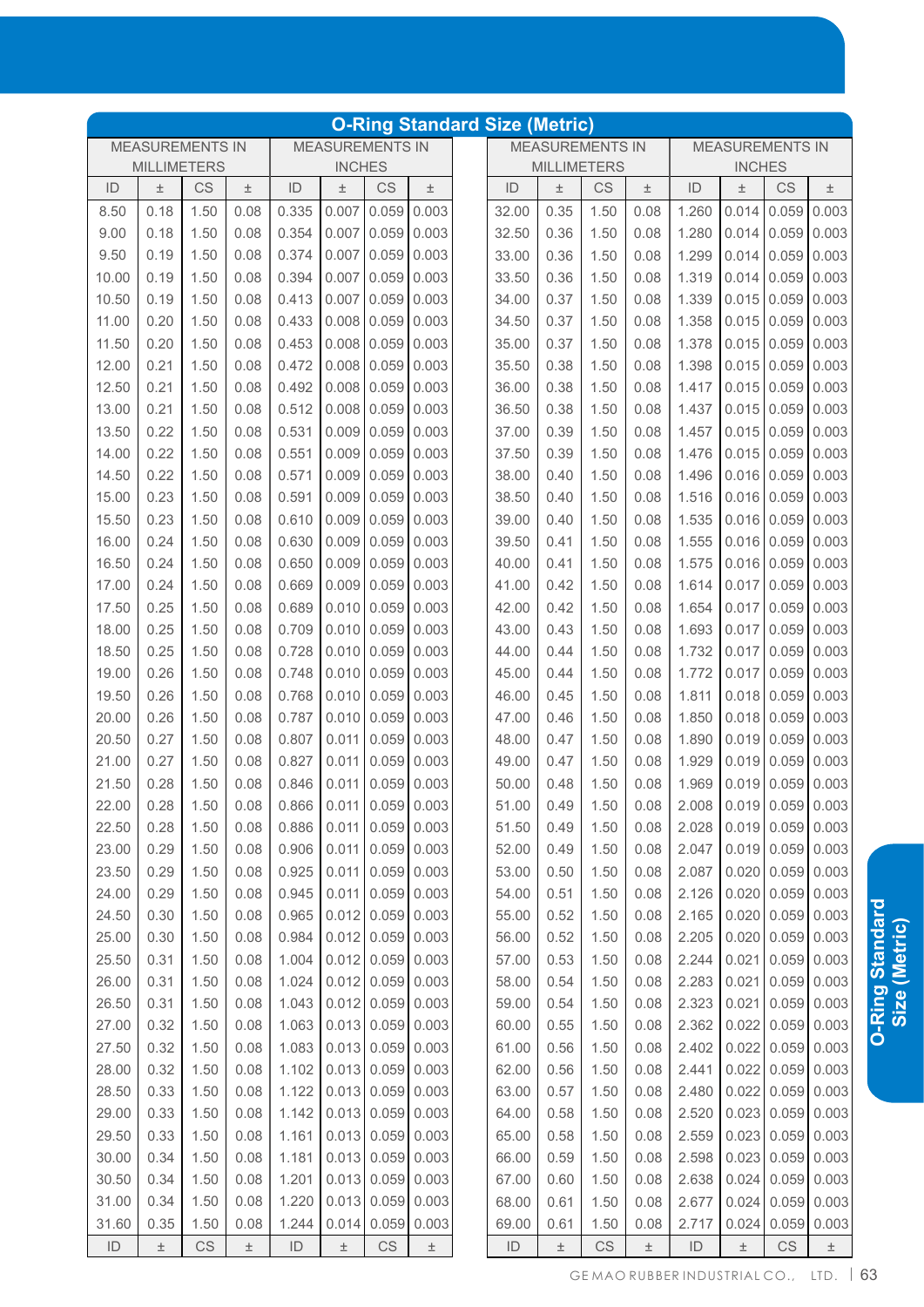|               |                        |                        |       |               |                         |                        |                     | <b>O-Ring Standard Size (Metric)</b> |       |                        |       |                           |                        |                        |               |
|---------------|------------------------|------------------------|-------|---------------|-------------------------|------------------------|---------------------|--------------------------------------|-------|------------------------|-------|---------------------------|------------------------|------------------------|---------------|
|               | <b>MEASUREMENTS IN</b> |                        |       |               | <b>MEASUREMENTS IN</b>  |                        |                     |                                      |       | <b>MEASUREMENTS IN</b> |       |                           | <b>MEASUREMENTS IN</b> |                        |               |
|               | <b>MILLIMETERS</b>     |                        |       |               | <b>INCHES</b>           |                        |                     |                                      |       | <b>MILLIMETERS</b>     |       |                           | <b>INCHES</b>          |                        |               |
| ID            | $\pm$                  | CS                     | 土     | ID            | 土                       | <b>CS</b>              | 土                   | ID                                   | $\pm$ | CS                     | $\pm$ | ID                        | 土                      | CS                     | $\pm$         |
| 70.00         | 0.62                   | 1.50                   | 0.08  | 2.756         | 0.024                   | 0.059                  | 0.003               | 8.50                                 | 0.18  | 2.00                   | 0.08  | 0.335                     | 0.007                  | 0.079                  | 0.003         |
| 71.00         | 0.63                   | 1.50                   | 0.08  | 2.795         | 0.025                   | 0.059                  | 0.003               | 9.00                                 | 0.18  | 2.00                   | 0.08  | 0.354                     | 0.007                  | 0.079                  | 0.003         |
| 71.50         | 0.63                   | 1.50                   | 0.08  | 2.815         | 0.025                   | 0.059                  | 0.003               | 9.50                                 | 0.19  | 2.00                   | 0.08  | 0.374                     | 0.007                  | 0.079                  | 0.003         |
| 72.00         | 0.63                   | 1.50                   | 0.08  | 2.835         | 0.025                   | 0.059                  | 0.003               | 10.00                                | 0.19  | 2.00                   | 0.08  | 0.394                     | 0.007                  | 0.079                  | 0.003         |
| 73.00         | 0.64                   | 1.50                   | 0.08  | 2.874         | 0.025                   | 0.059                  | 0.003               | 10.50                                | 0.19  | 2.00                   | 0.08  | 0.413                     | 0.007                  | 0.079                  | 0.003         |
| 74.00         | 0.65                   | 1.50                   | 0.08  | 2.913         | 0.026                   | 0.059                  | 0.003               | 11.00                                | 0.20  | 2.00                   | 0.08  | 0.433                     | 0.008                  | 0.079                  | 0.003         |
| 75.00         | 0.65                   | 1.50                   | 0.08  | 2.953         | 0.026                   | 0.059                  | 0.003               | 11.50                                | 0.20  | 2.00                   | 0.08  | 0.453                     | 0.008                  | 0.079                  | 0.003         |
| 76.00         | 0.66                   | 1.50                   | 0.08  | 2.992         | 0.026                   | 0.059                  | 0.003               | 12.00                                | 0.21  | 2.00                   | 0.08  | 0.472                     | 0.008                  | 0.079                  | 0.003         |
| 77.00         | 0.67                   | 1.50                   | 0.08  | 3.031         | 0.026                   | 0.059                  | 0.003               | 12.50                                | 0.21  | 2.00                   | 0.08  | 0.492                     | 0.008                  | 0.079                  | 0.003         |
| 78.00         | 0.67                   | 1.50                   | 0.08  | 3.071         | 0.026                   | 0.059                  | 0.003               | 13.00                                | 0.21  | 2.00                   | 0.08  | 0.512                     | 0.008                  | 0.079                  | 0.003         |
| 79.00         | 0.68                   | 1.50                   | 0.08  | 3.110         | 0.027                   | 0.059                  | 0.003               | 13.50                                | 0.22  | 2.00                   | 0.08  | 0.531                     | 0.009                  | 0.079                  | 0.003         |
| 80.00         | 0.69                   | 1.50                   | 0.08  | 3.150         | 0.027                   | 0.059                  | 0.003               | 14.00                                | 0.22  | 2.00                   | 0.08  | 0.551                     | 0.009                  | 0.079                  | 0.003         |
| 81.00         | 0.70                   | 1.50                   | 0.08  | 3.189         | 0.028                   | 0.059                  | 0.003               | 14.50                                | 0.22  | 2.00                   | 0.08  | 0.571                     | 0.009                  | 0.079                  | 0.003         |
| 82.00         | 0.70                   | 1.50                   | 0.08  | 3.228         | 0.028                   | 0.059                  | 0.003               | 15.00                                | 0.23  | 2.00                   | 0.08  | 0.591                     | 0.009                  | 0.079                  | 0.003         |
| 83.00         | 0.71                   | 1.50                   | 0.08  | 3.268         | 0.028                   | 0.059                  | 0.003               | 15.50                                | 0.23  | 2.00                   | 0.08  | 0.610                     | 0.009                  | 0.079                  | 0.003         |
| 84.00         | 0.72                   | 1.50                   | 0.08  | 3.307         | 0.028                   | 0.059                  | 0.003               | 16.00                                | 0.24  | 2.00                   | 0.08  | 0.630                     | 0.009                  | 0.079                  | 0.003         |
| 85.00         | 0.72                   | 1.50                   | 0.08  | 3.346         | 0.028                   | 0.059                  | 0.003               | 16.50                                | 0.24  | 2.00                   | 0.08  | 0.650                     | 0.009                  | 0.079                  | 0.003         |
| 86.00         | 0.73                   | 1.50                   | 0.08  | 3.386         | 0.029                   | 0.059                  | 0.003               | 17.00                                | 0.24  | 2.00                   | 0.08  | 0.669                     | 0.009                  | 0.079                  | 0.003         |
| 87.00         | 0.74                   | 1.50                   | 0.08  | 3.425         | 0.029                   | 0.059                  | 0.003               | 17.50                                | 0.25  | 2.00                   | 0.08  | 0.689                     | 0.010                  | 0.079                  | 0.003         |
| 88.00         | 0.74                   | 1.50                   | 0.08  | 3.465         | 0.029                   | 0.059                  | 0.003               | 18.00                                | 0.25  | 2.00                   | 0.08  | 0.709                     | 0.010                  | 0.079                  | 0.003         |
| 89.00         | 0.75                   | 1.50                   | 0.08  | 3.504         | 0.030                   | 0.059                  | 0.003               | 18.50                                | 0.25  | 2.00                   | 0.08  | 0.728                     | 0.010                  | 0.079                  | 0.003         |
| 90.00         | 0.76                   | 1.50                   | 0.08  | 3.543         | 0.030                   | 0.059                  | 0.003               | 19.00                                | 0.26  | 2.00                   | 0.08  | 0.748                     | 0.010                  | 0.079                  | 0.003         |
| 91.00         | 0.76                   | 1.50                   | 0.08  | 3.583         | 0.030                   | 0.059                  | 0.003               | 19.50                                | 0.26  | 2.00                   | 0.08  | 0.768                     | 0.010                  | 0.079                  | 0.003         |
| 92.00         | 0.77                   | 1.50                   | 0.08  | 3.622         | 0.030                   | 0.059                  | 0.003               | 20.00                                | 0.26  | 2.00                   | 0.08  | 0.787                     | 0.010                  |                        | $0.079$ 0.003 |
| 93.00         | 0.78                   | 1.50                   | 0.08  | 3.661         | 0.031                   | 0.059                  | 0.003               | 20.50                                | 0.27  | 2.00                   | 0.08  | 0.807                     | 0.011                  |                        | $0.079$ 0.003 |
| 94.00         | 0.78                   | 1.50                   | 0.08  | 3.701         | 0.031                   | 0.059                  | 0.003               | 21.00                                | 0.27  | 2.00                   | 0.08  | 0.827                     | 0.011                  | 0.079                  | 0.003         |
| 95.00         | 0.79                   | 1.50                   | 0.08  | 3.740         | 0.031                   | 0.059                  | 0.003               | 21.50                                | 0.28  | 2.00                   | 0.08  | 0.846                     | 0.011                  | 0.079                  | 0.003         |
| 96.00         | 0.80                   | 1.50                   | 0.08  |               | 3.780 0.031 0.059 0.003 |                        |                     | 21.90                                | 0.28  | 2.00                   | 0.08  | $0.862$ 0.011 0.079 0.003 |                        |                        |               |
| 97.00         | 0.80                   | 1.50                   | 0.08  | 3.819         |                         |                        | $0.031$ 0.059 0.003 | 22.00                                | 0.28  | 2.00                   | 0.08  | 0.866                     |                        | $0.011$ 0.079 0.003    |               |
| 98.00         | 0.81                   | 1.50                   | 0.08  | 3.858         |                         |                        | $0.032$ 0.059 0.003 | 22.50                                | 0.28  | 2.00                   | 0.08  | 0.886                     | 0.011                  |                        | $0.079$ 0.003 |
| 99.00         | 0.82                   | 1.50                   | 0.08  | 3.898         | 0.032                   |                        | $0.059$ 0.003       | 23.00                                | 0.29  | 2.00                   | 0.08  | 0.906                     | 0.011                  |                        | $0.079$ 0.003 |
| 100.00        | 0.82                   | 1.50                   | 0.08  | 3.937         |                         |                        | $0.032$ 0.059 0.003 | 23.50                                | 0.29  | 2.00                   | 0.08  | 0.925                     | 0.011                  |                        | $0.079$ 0.003 |
| 110.00        | 0.89                   | 1.50                   | 0.08  | 4.331         |                         |                        | $0.035$ 0.059 0.003 | 24.00                                | 0.29  | 2.00                   | 0.08  | 0.945                     | 0.011                  |                        | $0.079$ 0.003 |
| 1.00          | 0.12                   | 2.00                   | 0.08  | 0.039         | 0.005                   |                        | $0.079$ 0.003       | 24.50                                | 0.30  | 2.00                   | 0.08  | 0.965                     | 0.012                  |                        | $0.079$ 0.003 |
| 2.00          | 0.13                   | 2.00                   | 0.08  | 0.079         | 0.005                   |                        | $0.079$ 0.003       | 25.00                                | 0.30  | 2.00                   | 0.08  | 0.984                     |                        | $0.012$ 0.079 0.003    |               |
| 2.50          | 0.13                   | 2.00                   | 0.08  | 0.098         | 0.005                   |                        | $0.079$ 0.003       | 25.50                                | 0.31  | 2.00                   | 0.08  | 1.004                     |                        | $0.012$ 0.079 0.003    |               |
| 3.00          | 0.14                   | 2.00                   | 0.08  | 0.118         | 0.006                   |                        | $0.079$ 0.003       | 26.00                                | 0.31  | 2.00                   | 0.08  | 1.024                     |                        | $0.012$ 0.079 0.003    |               |
| 3.50          | 0.14                   | 2.00                   | 0.08  | 0.138         |                         |                        | $0.006$ 0.079 0.003 | 26.50                                | 0.31  | 2.00                   | 0.08  | 1.043                     |                        | 0.012 0.079 0.003      |               |
| 4.00          | 0.14                   | 2.00                   | 0.08  | 0.157         | 0.006                   |                        | $0.079$ 0.003       | 27.00                                | 0.32  | 2.00                   | 0.08  | 1.063                     |                        | $0.013$ 0.079 0.003    |               |
| 4.50          | 0.15                   | 2.00                   | 0.08  | 0.177         |                         |                        | $0.006$ 0.079 0.003 | 27.50                                | 0.32  | 2.00                   | 0.08  | 1.083                     |                        | 0.013 0.079 0.003      |               |
| 5.00          | 0.15                   | 2.00                   | 0.08  | 0.197         |                         |                        | 0.006 0.079 0.003   | 28.00                                | 0.32  | 2.00                   | 0.08  | 1.102                     |                        | $0.013$ 0.079 0.003    |               |
| 5.50          | 0.16                   | 2.00                   | 0.08  | 0.217         | 0.006                   |                        | $0.079$ 0.003       | 28.50                                | 0.33  | 2.00                   | 0.08  | 1.122                     |                        | $0.013$ 0.079 0.003    |               |
| 6.00          | 0.16                   | 2.00                   | 0.08  | 0.236         |                         |                        | 0.006 0.079 0.003   | 29.00                                | 0.33  | 2.00                   | 0.08  | 1.142                     |                        | $0.013$ 0.079 0.003    |               |
| 6.50          | 0.16                   | 2.00                   | 0.08  | 0.256         | 0.006                   |                        | $0.079$ 0.003       | 29.50                                | 0.33  | 2.00                   | 0.08  | 1.161                     |                        | $0.013$ 0.079 0.003    |               |
| 7.00          | 0.17                   | 2.00                   | 0.08  | 0.276         | 0.007                   | 0.079                  | 0.003               | 30.00                                | 0.34  | 2.00                   | 0.08  | 1.181                     |                        | 0.013 0.079 0.003      |               |
| 7.50          | 0.17                   | 2.00                   | 0.08  | 0.295         | 0.007                   |                        | $0.079$ 0.003       | 30.50                                | 0.34  | 2.00                   | 0.08  | 1.201                     |                        | 0.013 0.079 0.003      |               |
| 8.00          | 0.17                   | 2.00                   | 0.08  | 0.315         | 0.007                   |                        | $0.079$ 0.003       | 31.00                                | 0.34  | 2.00                   | 0.08  | 1.220                     |                        | $0.013$ 0.079 0.003    |               |
| $\mathsf{ID}$ | $\pm$                  | $\mathbb{C}\mathsf{S}$ | $\pm$ | $\mathsf{ID}$ | $\pm$                   | $\mathbb{C}\mathbb{S}$ | $\pm$               | $\mathsf{ID}$                        | $\pm$ | CS                     | $\pm$ | $\mathsf{ID}$             | $\pm$                  | $\mathbb{C}\mathsf{S}$ | $\pm$         |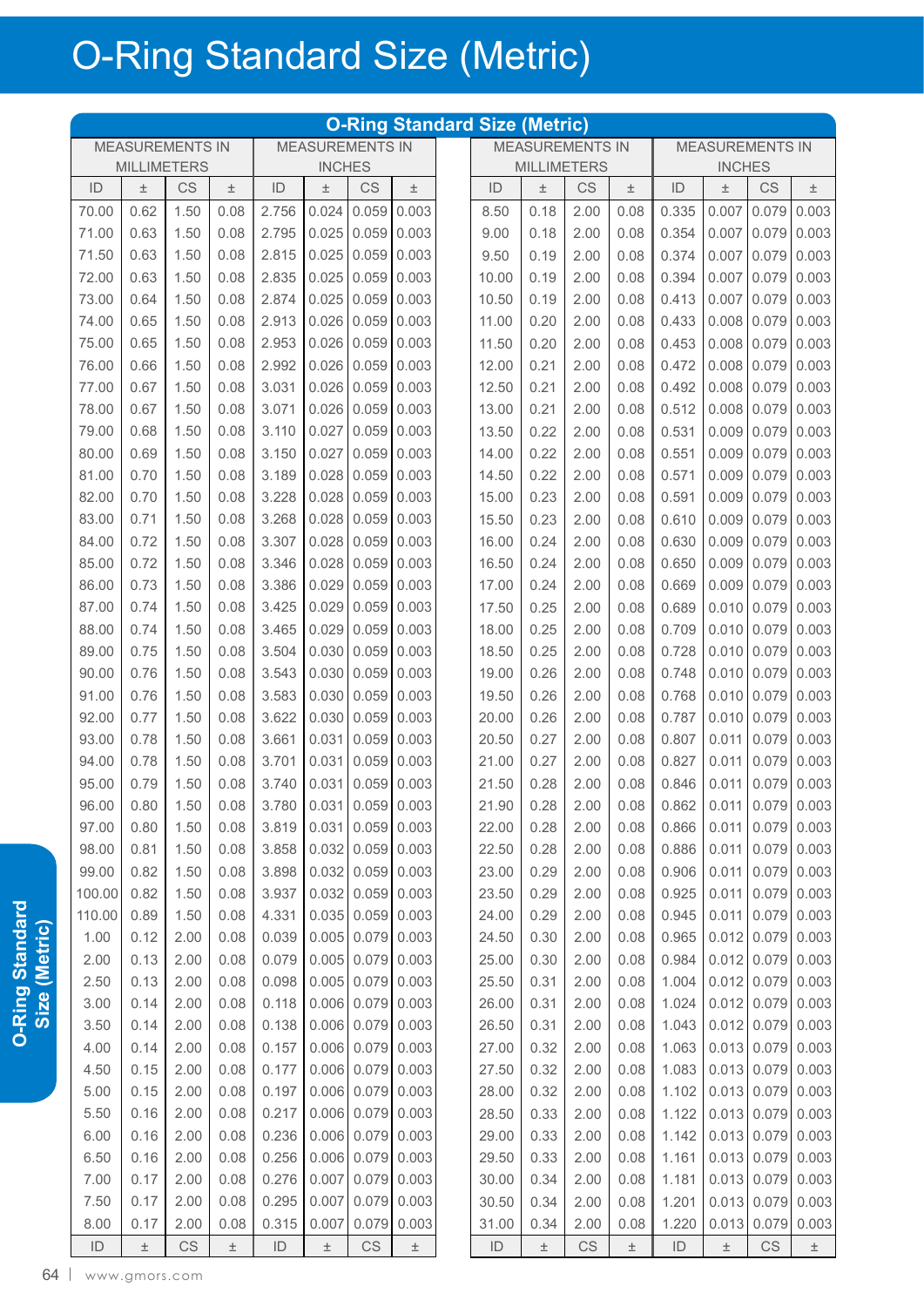|               |                                                                                         |           |       |       |       |                        |       | <b>O-Ring Standard Size (Metric)</b> |                        |      |       |       |               |                         |                         |
|---------------|-----------------------------------------------------------------------------------------|-----------|-------|-------|-------|------------------------|-------|--------------------------------------|------------------------|------|-------|-------|---------------|-------------------------|-------------------------|
|               | <b>MEASUREMENTS IN</b><br><b>MEASUREMENTS IN</b><br><b>MILLIMETERS</b><br><b>INCHES</b> |           |       |       |       |                        |       |                                      | <b>MEASUREMENTS IN</b> |      |       |       |               | <b>MEASUREMENTS IN</b>  |                         |
|               |                                                                                         |           |       |       |       |                        |       |                                      | <b>MILLIMETERS</b>     |      |       |       | <b>INCHES</b> |                         |                         |
| ID            | $\pm$                                                                                   | CS        | $\pm$ | ID    | 土     | CS                     | $\pm$ | ID                                   | $\pm$                  | CS   | $\pm$ | ID    | $\pm$         | CS                      | $\pm$                   |
| 31.50         | 0.35                                                                                    | 2.00      | 0.08  | 1.240 | 0.014 | 0.079                  | 0.003 | 58.00                                | 0.54                   | 2.00 | 0.08  | 2.283 | 0.021         | 0.079                   | 0.003                   |
| 32.00         | 0.35                                                                                    | 2.00      | 0.08  | 1.260 | 0.014 | 0.079                  | 0.003 | 59.00                                | 0.54                   | 2.00 | 0.08  | 2.323 | 0.021         | 0.079                   | 0.003                   |
| 32.50         | 0.36                                                                                    | 2.00      | 0.08  | 1.280 | 0.014 | 0.079                  | 0.003 | 59.50                                | 0.55                   | 2.00 | 0.08  | 2.343 |               | $0.022$ 0.079           | 0.003                   |
| 33.00         | 0.36                                                                                    | 2.00      | 0.08  | 1.299 | 0.014 | 0.079                  | 0.003 | 60.00                                | 0.55                   | 2.00 | 0.08  | 2.362 | 0.022         | 0.079                   | 0.003                   |
| 33.50         | 0.36                                                                                    | 2.00      | 0.08  | 1.319 | 0.014 | 0.079                  | 0.003 | 61.00                                | 0.56                   | 2.00 | 0.08  | 2.402 | 0.022         | 0.079                   | 0.003                   |
| 34.00         | 0.37                                                                                    | 2.00      | 0.08  | 1.339 | 0.015 | 0.079                  | 0.003 | 61.50                                | 0.56                   | 2.00 | 0.08  | 2.421 | 0.022         | 0.079                   | 0.003                   |
| 34.50         | 0.37                                                                                    | 2.00      | 0.08  | 1.358 | 0.015 | 0.079                  | 0.003 | 62.00                                | 0.56                   | 2.00 | 0.08  | 2.441 | 0.022         | 0.079                   | 0.003                   |
| 35.00         | 0.37                                                                                    | 2.00      | 0.08  | 1.378 | 0.015 | 0.079                  | 0.003 | 62.50                                | 0.57                   | 2.00 | 0.08  | 2.461 | 0.022         | 0.079                   | 0.003                   |
| 35.50         | 0.38                                                                                    | 2.00      | 0.08  | 1.398 | 0.015 | 0.079                  | 0.003 | 63.00                                | 0.57                   | 2.00 | 0.08  | 2.480 | 0.022         | 0.079                   | 0.003                   |
| 36.00         | 0.38                                                                                    | 2.00      | 0.08  | 1.417 | 0.015 | 0.079                  | 0.003 | 64.00                                | 0.58                   | 2.00 | 0.08  | 2.520 | 0.023         | 0.079                   | 0.003                   |
| 36.50         | 0.38                                                                                    | 2.00      | 0.08  | 1.437 | 0.015 | 0.079                  | 0.003 | 64.50                                | 0.58                   | 2.00 | 0.08  | 2.539 | 0.023         | 0.079                   | 0.003                   |
| 37.00         | 0.39                                                                                    | 2.00      | 0.08  | 1.457 | 0.015 | 0.079                  | 0.003 | 65.00                                | 0.58                   | 2.00 | 0.08  | 2.559 | 0.023         | 0.079                   | 0.003                   |
| 37.50         | 0.39                                                                                    | 2.00      | 0.08  | 1.476 | 0.015 | 0.079                  | 0.003 | 66.00                                | 0.59                   | 2.00 | 0.08  | 2.598 | 0.023         | 0.079                   | 0.003                   |
| 38.00         | 0.40                                                                                    | 2.00      | 0.08  | 1.496 | 0.016 | 0.079                  | 0.003 | 66.50                                | 0.60                   | 2.00 | 0.08  | 2.618 | 0.024         | 0.079                   | 0.003                   |
| 38.50         | 0.40                                                                                    | 2.00      | 0.08  | 1.516 | 0.016 | 0.079                  | 0.003 | 67.00                                | 0.60                   | 2.00 | 0.08  | 2.638 | 0.024         | 0.079                   | 0.003                   |
| 39.00         | 0.40                                                                                    | 2.00      | 0.08  | 1.535 | 0.016 | 0.079                  | 0.003 | 68.00                                | 0.61                   | 2.00 | 0.08  | 2.677 | 0.024         | 0.079                   | 0.003                   |
| 39.50         | 0.41                                                                                    | 2.00      | 0.08  | 1.555 | 0.016 | 0.079                  | 0.003 | 68.50                                | 0.61                   | 2.00 | 0.08  | 2.697 | 0.024         | 0.079                   | 0.003                   |
| 40.00         | 0.41                                                                                    | 2.00      | 0.08  | 1.575 | 0.016 | 0.079                  | 0.003 | 69.00                                | 0.61                   | 2.00 | 0.08  | 2.717 | 0.024         | 0.079                   | 0.003                   |
| 41.00         | 0.42                                                                                    | 2.00      | 0.08  | 1.614 | 0.017 | 0.079                  | 0.003 | 69.50                                | 0.62                   | 2.00 | 0.08  | 2.736 | 0.024         | 0.079                   | 0.003                   |
| 41.50         | 0.42                                                                                    | 2.00      | 0.08  | 1.634 | 0.017 | 0.079                  | 0.003 | 70.00                                | 0.62                   | 2.00 | 0.08  | 2.756 | 0.024         | 0.079                   | 0.003                   |
| 42.00         | 0.42                                                                                    | 2.00      | 0.08  | 1.654 | 0.017 | 0.079                  | 0.003 | 70.50                                | 0.62                   | 2.00 | 0.08  | 2.776 | 0.024         | 0.079                   | 0.003                   |
| 42.50         | 0.43                                                                                    | 2.00      | 0.08  | 1.673 | 0.017 | 0.079                  | 0.003 | 71.00                                | 0.63                   | 2.00 | 0.08  | 2.795 | 0.025         | 0.079                   | 0.003                   |
| 43.00         | 0.43                                                                                    | 2.00      | 0.08  | 1.693 | 0.017 | 0.079                  | 0.003 | 72.00                                | 0.63                   | 2.00 | 0.08  | 2.835 | 0.025         | 0.079                   | 0.003                   |
| 43.50         | 0.43                                                                                    | 2.00      | 0.08  | 1.713 | 0.017 | 0.079                  | 0.003 | 72.50                                | 0.64                   | 2.00 | 0.08  | 2.854 | 0.025         | 0.079                   | 0.003                   |
| 44.00         | 0.44                                                                                    | 2.00      | 0.08  | 1.732 | 0.017 | 0.079                  | 0.003 | 73.00                                | 0.64                   | 2.00 | 0.08  | 2.874 | 0.025         | 0.079                   | 0.003                   |
| 44.50         | 0.44                                                                                    | 2.00      | 0.08  | 1.752 | 0.017 | 0.079                  | 0.003 | 73.50                                | 0.64                   | 2.00 | 0.08  | 2.894 | 0.025         | 0.079                   | 0.003                   |
| 45.00         | 0.44                                                                                    | 2.00      | 0.08  | 1.772 | 0.017 | 0.079                  | 0.003 | 74.00                                | 0.65                   | 2.00 | 0.08  | 2.913 | 0.026         | 0.079                   | 0.003                   |
| 45.50         | 0.45                                                                                    | 2.00      | 0.08  | 1.791 |       | $0.018$ 0.079 0.003    |       | 74.50                                | 0.65                   | 2.00 | 0.08  |       |               |                         | 2.933 0.026 0.079 0.003 |
| 46.00         | 0.45                                                                                    | 2.00      | 0.08  | 1.811 |       | $0.018$ 0.079 0.003    |       | 75.00                                | 0.65                   | 2.00 | 0.08  | 2.953 |               | $0.026$ 0.079 0.003     |                         |
| 46.50         | 0.46                                                                                    | 2.00      | 0.08  | 1.831 |       | $0.018$ 0.079          | 0.003 | 76.00                                | 0.66                   | 2.00 | 0.08  | 2.992 |               | $0.026$ 0.079           | 0.003                   |
| 47.00         | 0.46                                                                                    | 2.00      | 0.08  | 1.850 |       | $0.018$ 0.079          | 0.003 | 77.00                                | 0.67                   | 2.00 | 0.08  | 3.031 |               | $0.026$ 0.079           | 0.003                   |
| 47.50         | 0.46                                                                                    | 2.00      | 0.08  | 1.870 |       | $0.018$ 0.079 0.003    |       | 78.00                                | 0.67                   | 2.00 | 0.08  | 3.071 |               | $0.026$ 0.079           | 0.003                   |
| 48.00         | 0.47                                                                                    | 2.00      | 0.08  | 1.890 |       | $0.019$ 0.079 0.003    |       | 79.00                                | 0.68                   | 2.00 | 0.08  | 3.110 |               | $0.027$ 0.079           | 0.003                   |
| 48.50         | 0.47                                                                                    | 2.00      | 0.08  | 1.909 |       | $0.019$ 0.079          | 0.003 | 79.50                                | 0.68                   | 2.00 | 0.08  | 3.130 | 0.027         | 0.079                   | 0.003                   |
| 49.00         | 0.47                                                                                    | 2.00      | 0.08  | 1.929 |       | $0.019$ 0.079          | 0.003 | 80.00                                | 0.69                   | 2.00 | 0.08  | 3.150 |               | $0.027$ 0.079           | 0.003                   |
| 49.50         | 0.48                                                                                    | 2.00      | 0.08  | 1.949 |       | $0.019$ 0.079          | 0.003 | 81.00                                | 0.70                   | 2.00 | 0.08  | 3.189 |               | 0.028   0.079           | 0.003                   |
| 50.00         | 0.48                                                                                    | 2.00      | 0.08  | 1.969 |       | $0.019$ 0.079          | 0.003 | 81.50                                | 0.70                   | 2.00 | 0.08  | 3.209 |               | $0.028 \mid 0.079 \mid$ | 0.003                   |
| 51.00         | 0.49                                                                                    | 2.00      | 0.08  | 2.008 |       | $0.019$ 0.079          | 0.003 | 82.00                                | 0.70                   | 2.00 | 0.08  | 3.228 |               | $0.028 \mid 0.079 \mid$ | 0.003                   |
| 52.00         | 0.49                                                                                    | 2.00      | 0.08  | 2.047 |       | $0.019$ 0.079          | 0.003 | 83.00                                | 0.71                   | 2.00 | 0.08  | 3.268 |               | $0.028$ 0.079           | 0.003                   |
| 52.50         | 0.50                                                                                    | 2.00      | 0.08  | 2.067 |       | 0.020   0.079          | 0.003 | 83.50                                | 0.71                   | 2.00 | 0.08  | 3.287 |               | $0.028$ 0.079           | 0.003                   |
| 53.00         | 0.50                                                                                    | 2.00      | 0.08  | 2.087 |       | 0.020   0.079          | 0.003 | 84.00                                | 0.72                   | 2.00 | 0.08  | 3.307 |               | $0.028$ 0.079           | 0.003                   |
| 54.00         | 0.51                                                                                    | 2.00      | 0.08  | 2.126 |       | 0.020   0.079          | 0.003 | 84.50                                | 0.72                   | 2.00 | 0.08  | 3.327 |               | $0.028$ 0.079           | 0.003                   |
| 54.50         | 0.51                                                                                    | 2.00      | 0.08  | 2.146 |       | 0.020   0.079          | 0.003 | 85.00                                | 0.72                   | 2.00 | 0.08  | 3.346 |               | $0.028$ 0.079           | 0.003                   |
| 55.00         | 0.52                                                                                    | 2.00      | 0.08  | 2.165 |       | 0.020   0.079          | 0.003 | 86.00                                | 0.73                   | 2.00 | 0.08  | 3.386 |               | $0.029$ 0.079           | 0.003                   |
| 55.50         | 0.52                                                                                    | 2.00      | 0.08  | 2.185 |       | 0.020   0.079          | 0.003 | 87.00                                | 0.74                   | 2.00 | 0.08  | 3.425 |               | $0.029$ 0.079           | 0.003                   |
| 56.00         | 0.52                                                                                    | 2.00      | 0.08  | 2.205 |       | 0.020   0.079          | 0.003 | 88.00                                | 0.74                   | 2.00 | 0.08  | 3.465 |               | $0.029$ 0.079           | 0.003                   |
| 57.00         | 0.53                                                                                    | 2.00      | 0.08  | 2.244 | 0.021 | 0.079                  | 0.003 | 89.00                                | 0.75                   | 2.00 | 0.08  | 3.504 | 0.030         | 0.079                   | 0.003                   |
| $\mathsf{ID}$ | $\pm$                                                                                   | <b>CS</b> | $\pm$ | ID    | $\pm$ | $\mathbb{C}\mathbb{S}$ | $\pm$ | $\mathsf{ID}$                        | $\pm$                  | CS   | $\pm$ | ID    | $\pm$         | CS                      | $\pm$                   |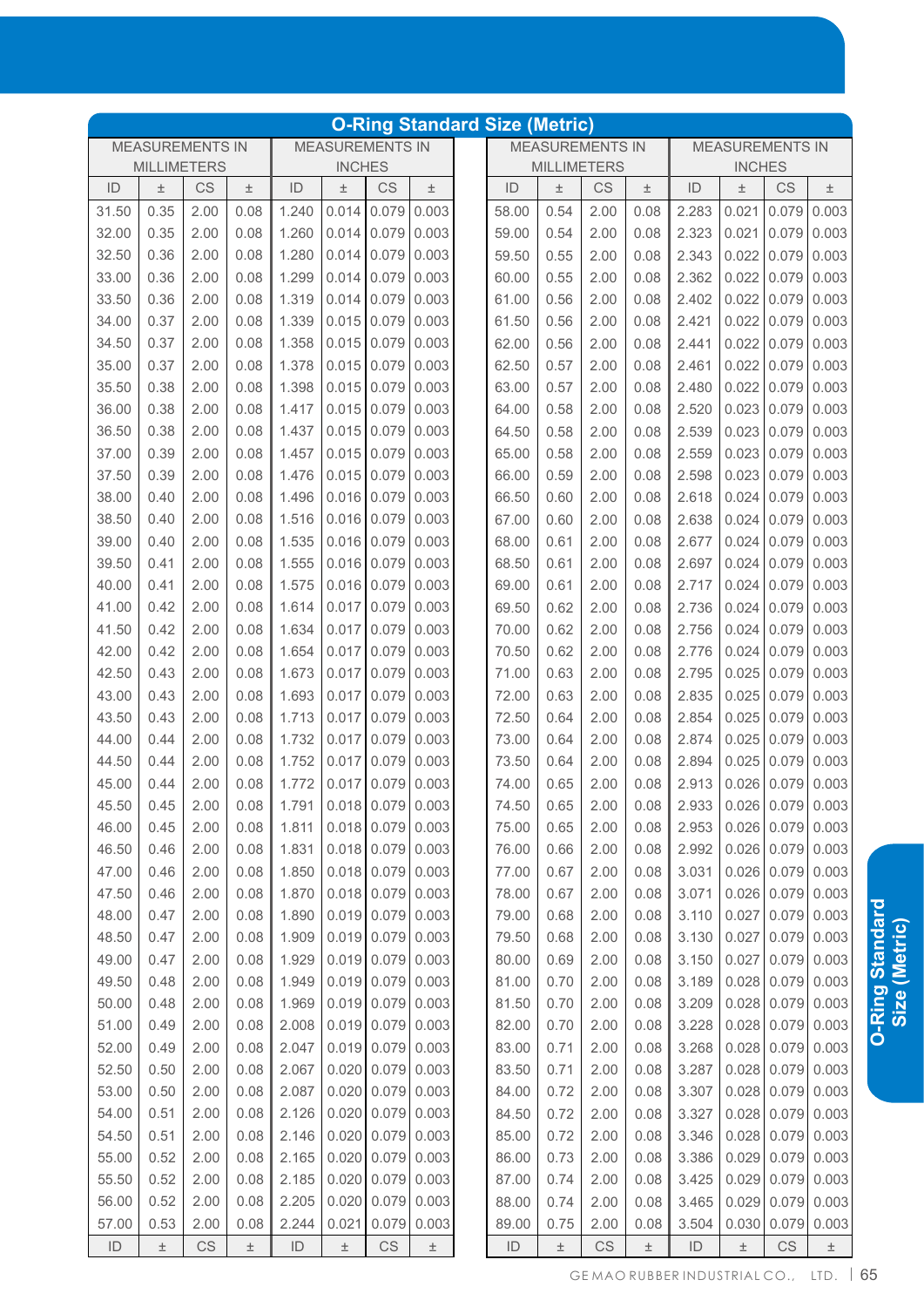|               |                                                                                         |      |       |               |       |                        |                       | <b>O-Ring Standard Size (Metric)</b> |                        |                    |       |                        |               |                     |               |
|---------------|-----------------------------------------------------------------------------------------|------|-------|---------------|-------|------------------------|-----------------------|--------------------------------------|------------------------|--------------------|-------|------------------------|---------------|---------------------|---------------|
|               | <b>MEASUREMENTS IN</b><br><b>MEASUREMENTS IN</b><br><b>MILLIMETERS</b><br><b>INCHES</b> |      |       |               |       |                        |                       |                                      | <b>MEASUREMENTS IN</b> |                    |       | <b>MEASUREMENTS IN</b> |               |                     |               |
|               |                                                                                         |      |       |               |       |                        |                       |                                      |                        | <b>MILLIMETERS</b> |       |                        | <b>INCHES</b> |                     |               |
| ID            | $\pm$                                                                                   | CS   | $\pm$ | ID            | $\pm$ | CS                     | $\pm$                 | ID                                   | $\pm$                  | CS                 | $\pm$ | ID                     | $\pm$         | <b>CS</b>           | $\pm$         |
| 89.50         | 0.75                                                                                    | 2.00 | 0.08  | 3.524         | 0.030 | 0.079                  | 0.003                 | 145.00                               | 1.13                   | 2.00               | 0.08  | 5.709                  | 0.044         | 0.079               | 0.003         |
| 90.00         | 0.76                                                                                    | 2.00 | 0.08  | 3.543         | 0.030 | 0.079                  | 0.003                 | 146.00                               | 1.13                   | 2.00               | 0.08  | 5.748                  | 0.044         | 0.079               | 0.003         |
| 91.00         | 0.76                                                                                    | 2.00 | 0.08  | 3.583         | 0.030 | 0.079                  | 0.003                 | 149.50                               | 1.16                   | 2.00               | 0.08  | 5.886                  | 0.046         | 0.079               | 0.003         |
| 91.50         | 0.77                                                                                    | 2.00 | 0.08  | 3.602         | 0.030 | 0.079                  | 0.003                 | 150.00                               | 1.16                   | 2.00               | 0.08  | 5.906                  | 0.046         | 0.079               | 0.003         |
| 92.00         | 0.77                                                                                    | 2.00 | 0.08  | 3.622         | 0.030 | 0.079                  | 0.003                 | 155.00                               | 1.19                   | 2.00               | 0.08  | 6.102                  | 0.047         | 0.079               | 0.003         |
| 93.00         | 0.78                                                                                    | 2.00 | 0.08  | 3.661         | 0.031 | 0.079                  | 0.003                 | 160.00                               | 1.23                   | 2.00               | 0.08  | 6.299                  | 0.048         | 0.079               | 0.003         |
| 94.00         | 0.78                                                                                    | 2.00 | 0.08  | 3.701         | 0.031 | 0.079                  | 0.003                 | 165.00                               | 1.26                   | 2.00               | 0.08  | 6.496                  | 0.050         | 0.079               | 0.003         |
| 95.00         | 0.79                                                                                    | 2.00 | 0.08  | 3.740         | 0.031 | 0.079                  | 0.003                 | 170.00                               | 1.29                   | 2.00               | 0.08  | 6.693                  | 0.051         | 0.079               | 0.003         |
| 96.00         | 0.80                                                                                    | 2.00 | 0.08  | 3.780         | 0.031 | 0.079                  | 0.003                 | 175.00                               | 1.33                   | 2.00               | 0.08  | 6.890                  | 0.052         | 0.079               | 0.003         |
| 97.00         | 0.80                                                                                    | 2.00 | 0.08  | 3.819         | 0.031 | 0.079                  | 0.003                 | 180.00                               | 1.36                   | 2.00               | 0.08  | 7.087                  | 0.054         | 0.079               | 0.003         |
| 98.00         | 0.81                                                                                    | 2.00 | 0.08  | 3.858         | 0.032 | 0.079                  | 0.003                 | 185.00                               | 1.39                   | 2.00               | 0.08  | 7.283                  | 0.055         | 0.079               | 0.003         |
| 99.00         | 0.82                                                                                    | 2.00 | 0.08  | 3.898         | 0.032 | 0.079                  | 0.003                 | 190.00                               | 1.43                   | 2.00               | 0.08  | 7.480                  | 0.056         | 0.079               | 0.003         |
| 99.50         | 0.82                                                                                    | 2.00 | 0.08  | 3.917         | 0.032 | 0.079                  | 0.003                 | 194.00                               | 1.45                   | 2.00               | 0.08  | 7.638                  | 0.057         | 0.079               | 0.003         |
| 100.00        | 0.82                                                                                    | 2.00 | 0.08  | 3.937         | 0.032 | 0.079                  | 0.003                 | 195.00                               | 1.46                   | 2.00               | 0.08  | 7.677                  | 0.057         | 0.079               | 0.003         |
| 102.00        | 0.84                                                                                    | 2.00 | 0.08  | 4.016         | 0.033 | 0.079                  | 0.003                 | 200.00                               | 1.49                   | 2.00               | 0.08  | 7.874                  | 0.059         | 0.079               | 0.003         |
| 103.00        | 0.85                                                                                    | 2.00 | 0.08  | 4.055         | 0.033 | 0.079                  | 0.003                 | 210.00                               | 1.56                   | 2.00               | 0.08  | 8.268                  | 0.061         | 0.079               | 0.003         |
| 104.00        | 0.85                                                                                    | 2.00 | 0.08  | 4.094         | 0.033 | 0.079                  | 0.003                 | 220.00                               | 1.62                   | 2.00               | 0.08  | 8.661                  | 0.064         | 0.079               | 0.003         |
| 104.50        | 0.86                                                                                    | 2.00 | 0.08  | 4.114         | 0.034 | 0.079                  | 0.003                 | 2.00                                 | 0.13                   | 2.50               | 0.09  | 0.079                  | 0.005         | 0.098               | 0.004         |
| 105.00        | 0.86                                                                                    | 2.00 | 0.08  | 4.134         | 0.034 | 0.079                  | 0.003                 | 3.00                                 | 0.14                   | 2.50               | 0.09  | 0.118                  | 0.006         | 0.098               | 0.004         |
| 106.00        | 0.87                                                                                    | 2.00 | 0.08  | 4.173         | 0.034 | 0.079                  | 0.003                 | 4.00                                 | 0.14                   | 2.50               | 0.09  | 0.157                  | 0.006         | 0.098               | 0.004         |
| 107.00        | 0.87                                                                                    | 2.00 | 0.08  | 4.213         | 0.034 | 0.079                  | 0.003                 | 4.60                                 | 0.15                   | 2.50               | 0.09  | 0.181                  | 0.006         | 0.098               | 0.004         |
| 108.00        | 0.88                                                                                    | 2.00 | 0.08  | 4.252         | 0.035 | 0.079                  | 0.003                 | 5.00                                 | 0.15                   | 2.50               | 0.09  | 0.197                  | 0.006         | 0.098               | 0.004         |
| 109.00        | 0.89                                                                                    | 2.00 | 0.08  | 4.291         | 0.035 | 0.079                  | 0.003                 | 5.50                                 | 0.16                   | 2.50               | 0.09  | 0.217                  | 0.006         | 0.098               | 0.004         |
| 109.50        | 0.89                                                                                    | 2.00 | 0.08  | 4.311         | 0.035 | 0.079                  | 0.003                 | 6.00                                 | 0.16                   | 2.50               | 0.09  | 0.236                  | 0.006         | 0.098               | 0.004         |
| 110.00        | 0.89                                                                                    | 2.00 | 0.08  | 4.331         | 0.035 | 0.079                  | 0.003                 | 6.50                                 | 0.16                   | 2.50               | 0.09  | 0.256                  | 0.006         | 0.098               | 0.004         |
| 111.00        | 0.90                                                                                    | 2.00 | 0.08  | 4.370         | 0.035 | 0.079                  | 0.003                 | 7.00                                 | 0.17                   | 2.50               | 0.09  | 0.276                  | 0.007         | 0.098               | 0.004         |
| 111.50        | 0.90                                                                                    | 2.00 | 0.08  | 4.390         | 0.036 | 0.079                  | 0.003                 | 7.50                                 | 0.17                   | 2.50               | 0.09  | 0.295                  | 0.007         | 0.098               | 0.004         |
| 112.00        | 0.91                                                                                    | 2.00 | 0.08  | 4.409         |       |                        | 0.036   0.079   0.003 | 8.00                                 | 0.17                   | 2.50               | 0.09  | 0.315                  |               | $0.007$ 0.098 0.004 |               |
| 114.00        | 0.92                                                                                    | 2.00 | 0.08  | 4.488         |       |                        | $0.036$ 0.079 0.003   | 8.50                                 | 0.18                   | 2.50               | 0.09  | 0.335                  | 0.007         |                     | 0.098   0.004 |
| 114.50        | 0.92                                                                                    | 2.00 | 0.08  | 4.508         | 0.036 |                        | 0.079 0.003           | 9.00                                 | 0.18                   | 2.50               | 0.09  | 0.354                  | 0.007         |                     | 0.098   0.004 |
| 115.00        | 0.93                                                                                    | 2.00 | 0.08  | 4.528         | 0.037 |                        | $0.079$ 0.003         | 9.50                                 | 0.19                   | 2.50               | 0.09  | 0.374                  | 0.007         |                     | 0.098   0.004 |
| 117.00        | 0.94                                                                                    | 2.00 | 0.08  | 4.606         | 0.037 |                        | $0.079$ 0.003         | 10.00                                | 0.19                   | 2.50               | 0.09  | 0.394                  | 0.007         |                     | 0.098   0.004 |
| 118.00        | 0.95                                                                                    | 2.00 | 0.08  | 4.646         | 0.037 |                        | $0.079$ 0.003         | 10.50                                | 0.19                   | 2.50               | 0.09  | 0.413                  | 0.007         |                     | 0.098   0.004 |
| 119.00        | 0.95                                                                                    | 2.00 | 0.08  | 4.685         | 0.037 |                        | $0.079$ 0.003         | 11.00                                | 0.20                   | 2.50               | 0.09  | 0.433                  | 0.008         |                     | 0.098   0.004 |
| 119.50        | 0.96                                                                                    | 2.00 | 0.08  | 4.705         | 0.038 | 0.079                  | 0.003                 | 11.50                                | 0.20                   | 2.50               | 0.09  | 0.453                  |               | $0.008$ 0.098 0.004 |               |
| 120.00        | 0.96                                                                                    | 2.00 | 0.08  | 4.724         | 0.038 | 0.079                  | 0.003                 | 12.00                                | 0.21                   | 2.50               | 0.09  | 0.472                  | 0.008         |                     | 0.098   0.004 |
| 124.50        | 0.99                                                                                    | 2.00 | 0.08  | 4.902         | 0.039 |                        | $0.079$ 0.003         | 12.50                                | 0.21                   | 2.50               | 0.09  | 0.492                  | 0.008         | 0.098               | 0.004         |
| 125.00        | 0.99                                                                                    | 2.00 | 0.08  | 4.921         | 0.039 |                        | $0.079$ 0.003         | 13.00                                | 0.21                   | 2.50               | 0.09  | 0.512                  |               | $0.008$ 0.098 0.004 |               |
| 128.00        | 1.01                                                                                    | 2.00 | 0.08  | 5.039         | 0.040 | 0.079                  | 0.003                 | 13.50                                | 0.22                   | 2.50               | 0.09  | 0.531                  | 0.009         | 0.098               | 0.004         |
| 129.50        | 1.02                                                                                    | 2.00 | 0.08  | 5.098         | 0.040 | 0.079                  | 0.003                 | 14.00                                | 0.22                   | 2.50               | 0.09  | 0.551                  | 0.009         | 0.098               | 0.004         |
| 130.00        | 1.03                                                                                    | 2.00 | 0.08  | 5.118         | 0.041 |                        | $0.079$ 0.003         | 14.50                                | 0.22                   | 2.50               | 0.09  | 0.571                  |               | $0.009$ 0.098 0.004 |               |
| 131.50        | 1.04                                                                                    | 2.00 | 0.08  | 5.177         | 0.041 |                        | $0.079$ 0.003         | 15.00                                | 0.23                   | 2.50               | 0.09  | 0.591                  | 0.009         | 0.098               | 0.004         |
| 134.50        | 1.06                                                                                    | 2.00 | 0.08  | 5.295         | 0.042 |                        | $0.079$ 0.003         | 15.50                                | 0.23                   | 2.50               | 0.09  | 0.610                  | 0.009         |                     | 0.098   0.004 |
| 135.00        | 1.06                                                                                    | 2.00 | 0.08  | 5.315         | 0.042 | 0.079                  | 0.003                 | 16.00                                | 0.24                   | 2.50               | 0.09  | 0.630                  | 0.009         |                     | 0.098   0.004 |
| 139.50        | 1.09                                                                                    | 2.00 | 0.08  | 5.492         | 0.043 | 0.079                  | 0.003                 | 16.50                                | 0.24                   | 2.50               | 0.09  | 0.650                  | 0.009         | 0.098               | 0.004         |
| 140.00        | 1.09                                                                                    | 2.00 | 0.08  | 5.512         | 0.043 | 0.079                  | 0.003                 | 17.00                                | 0.24                   | 2.50               | 0.09  | 0.669                  | 0.009         | 0.098               | 0.004         |
| 144.50        | 1.12                                                                                    | 2.00 | 0.08  | 5.689         | 0.044 | 0.079                  | 0.003                 | 17.50                                | 0.25                   | 2.50               | 0.09  | 0.689                  | 0.010         | 0.098               | 0.004         |
| $\mathsf{ID}$ | $\pm$                                                                                   | CS   | $\pm$ | $\mathsf{ID}$ | $\pm$ | $\mathbb{C}\mathbb{S}$ | $\pm$                 | $\mathsf{ID}$                        | $\pm$                  | CS                 | $\pm$ | $\mathsf{ID}$          | $\pm$         | CS                  | $\pm$         |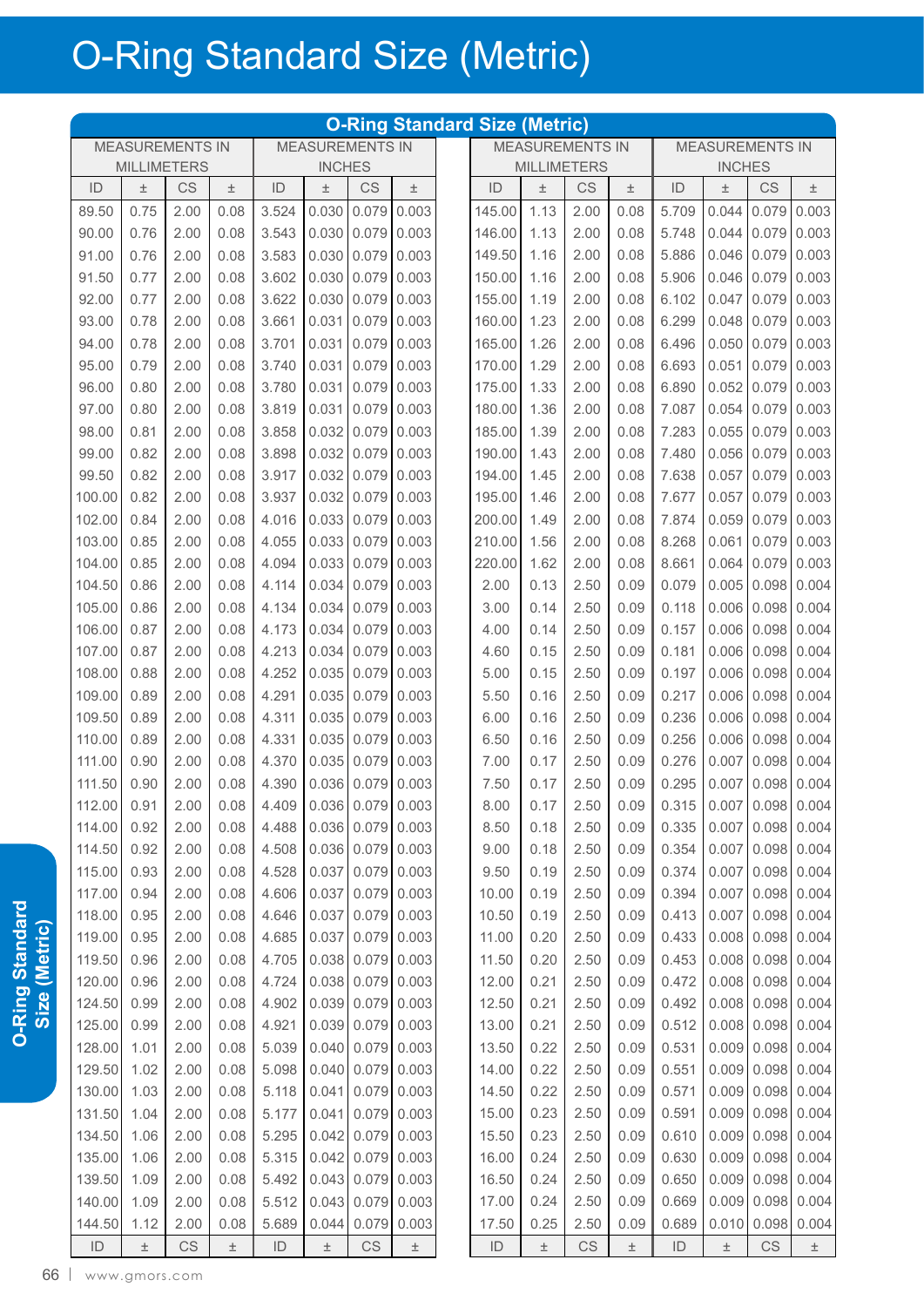|               |                                                                                         |                        |       |       |               |                        |                     | <b>O-Ring Standard Size (Metric)</b> |                    |                        |       |               |                         |                     |                   |
|---------------|-----------------------------------------------------------------------------------------|------------------------|-------|-------|---------------|------------------------|---------------------|--------------------------------------|--------------------|------------------------|-------|---------------|-------------------------|---------------------|-------------------|
|               | <b>MEASUREMENTS IN</b><br><b>MEASUREMENTS IN</b><br><b>MILLIMETERS</b><br><b>INCHES</b> |                        |       |       |               |                        |                     |                                      |                    | <b>MEASUREMENTS IN</b> |       |               | <b>MEASUREMENTS IN</b>  |                     |                   |
|               |                                                                                         |                        |       |       |               |                        |                     |                                      | <b>MILLIMETERS</b> |                        |       |               | <b>INCHES</b>           |                     |                   |
| ID            | $\pm$                                                                                   | CS                     | 土     | ID    | 土             | CS                     | $\pm$               | ID                                   | Ŧ                  | CS                     | $\pm$ | ID            | 土                       | CS                  | $\pm$             |
| 18.00         | 0.25                                                                                    | 2.50                   | 0.09  | 0.709 | 0.010         | 0.098                  | 0.004               | 43.00                                | 0.43               | 2.50                   | 0.09  | 1.693         | 0.017                   | 0.098               | 0.004             |
| 18.50         | 0.25                                                                                    | 2.50                   | 0.09  | 0.728 | 0.010         | 0.098                  | 0.004               | 44.00                                | 0.44               | 2.50                   | 0.09  | 1.732         | 0.017                   | 0.098               | 0.004             |
| 19.00         | 0.26                                                                                    | 2.50                   | 0.09  | 0.748 | 0.010         | 0.098                  | 0.004               | 45.00                                | 0.44               | 2.50                   | 0.09  | 1.772         | 0.017                   | 0.098               | 0.004             |
| 19.50         | 0.26                                                                                    | 2.50                   | 0.09  | 0.768 | 0.010         | 0.098                  | 0.004               | 46.00                                | 0.45               | 2.50                   | 0.09  | 1.811         | 0.018                   | 0.098               | 0.004             |
| 20.00         | 0.26                                                                                    | 2.50                   | 0.09  | 0.787 | 0.010         | 0.098                  | 0.004               | 47.00                                | 0.46               | 2.50                   | 0.09  | 1.850         | 0.018                   | 0.098               | 0.004             |
| 20.50         | 0.27                                                                                    | 2.50                   | 0.09  | 0.807 | 0.011         | 0.098                  | 0.004               | 48.00                                | 0.47               | 2.50                   | 0.09  | 1.890         | 0.019                   | 0.098               | 0.004             |
| 21.00         | 0.27                                                                                    | 2.50                   | 0.09  | 0.827 | 0.011         | 0.098                  | 0.004               | 49.00                                | 0.47               | 2.50                   | 0.09  | 1.929         | 0.019                   | 0.098               | 0.004             |
| 21.50         | 0.28                                                                                    | 2.50                   | 0.09  | 0.846 | 0.011         | 0.098                  | 0.004               | 50.00                                | 0.48               | 2.50                   | 0.09  | 1.969         | 0.019                   | 0.098               | 0.004             |
| 22.00         | 0.28                                                                                    | 2.50                   | 0.09  | 0.866 | 0.011         | 0.098                  | 0.004               | 51.00                                | 0.49               | 2.50                   | 0.09  | 2.008         | 0.019                   | 0.098               | 0.004             |
| 22.50         | 0.28                                                                                    | 2.50                   | 0.09  | 0.886 | 0.011         | 0.098                  | 0.004               | 52.00                                | 0.49               | 2.50                   | 0.09  | 2.047         | 0.019                   | 0.098               | 0.004             |
| 23.00         | 0.29                                                                                    | 2.50                   | 0.09  | 0.906 | 0.011         | 0.098                  | 0.004               | 53.00                                | 0.50               | 2.50                   | 0.09  | 2.087         | 0.020                   | 0.098               | 0.004             |
| 23.50         | 0.29                                                                                    | 2.50                   | 0.09  | 0.925 | 0.011         | 0.098                  | 0.004               | 54.00                                | 0.51               | 2.50                   | 0.09  | 2.126         | 0.020                   | 0.098               | 0.004             |
| 24.00         | 0.29                                                                                    | 2.50                   | 0.09  | 0.945 | 0.011         | 0.098                  | 0.004               | 54.50                                | 0.51               | 2.50                   | 0.09  | 2.146         | 0.020                   | 0.098               | 0.004             |
| 24.50         | 0.30                                                                                    | 2.50                   | 0.09  | 0.965 | 0.012         | 0.098                  | 0.004               | 55.00                                | 0.52               | 2.50                   | 0.09  | 2.165         | 0.020                   | 0.098               | 0.004             |
| 25.00         | 0.30                                                                                    | 2.50                   | 0.09  | 0.984 | 0.012         | 0.098                  | 0.004               | 56.00                                | 0.52               | 2.50                   | 0.09  | 2.205         | 0.020                   | 0.098               | 0.004             |
| 25.50         | 0.31                                                                                    | 2.50                   | 0.09  | 1.004 | $0.012$ 0.098 |                        | 0.004               | 57.00                                | 0.53               | 2.50                   | 0.09  | 2.244         | 0.021                   | 0.098               | 0.004             |
| 26.00         | 0.31                                                                                    | 2.50                   | 0.09  | 1.024 | 0.012         | 0.098                  | 0.004               | 58.00                                | 0.54               | 2.50                   | 0.09  | 2.283         | 0.021                   | 0.098               | 0.004             |
| 26.50         | 0.31                                                                                    | 2.50                   | 0.09  | 1.043 | 0.012         | 0.098                  | 0.004               | 59.00                                | 0.54               | 2.50                   | 0.09  | 2.323         | 0.021                   | 0.098               | 0.004             |
| 27.00         | 0.32                                                                                    | 2.50                   | 0.09  | 1.063 | 0.013         | 0.098                  | 0.004               | 60.00                                | 0.55               | 2.50                   | 0.09  | 2.362         | 0.022                   | 0.098               | 0.004             |
| 27.50         | 0.32                                                                                    | 2.50                   | 0.09  | 1.083 | 0.013         | 0.098                  | 0.004               | 61.00                                | 0.56               | 2.50                   | 0.09  | 2.402         | 0.022                   | 0.098               | 0.004             |
| 28.00         | 0.32                                                                                    | 2.50                   | 0.09  | 1.102 | 0.013         | 0.098                  | 0.004               | 62.00                                | 0.56               | 2.50                   | 0.09  | 2.441         | 0.022                   | 0.098               | 0.004             |
| 28.50         | 0.33                                                                                    | 2.50                   | 0.09  | 1.122 | 0.013         | 0.098                  | 0.004               | 63.00                                | 0.57               | 2.50                   | 0.09  | 2.480         | 0.022                   | 0.098               | 0.004             |
| 29.00         | 0.33                                                                                    | 2.50                   | 0.09  | 1.142 | 0.013         | 0.098                  | 0.004               | 63.50                                | 0.57               | 2.50                   | 0.09  | 2.500         | 0.022                   | 0.098               | 0.004             |
| 29.50         | 0.33                                                                                    | 2.50                   | 0.09  | 1.161 | 0.013         | 0.098                  | 0.004               | 64.00                                | 0.58               | 2.50                   | 0.09  | 2.520         | 0.023                   | 0.098               | 0.004             |
| 30.00         | 0.34                                                                                    | 2.50                   | 0.09  | 1.181 | 0.013         | 0.098                  | 0.004               | 65.00                                | 0.58               | 2.50                   | 0.09  | 2.559         | 0.023                   | 0.098               | 0.004             |
| 30.50         | 0.34                                                                                    | 2.50                   | 0.09  | 1.201 | 0.013         | 0.098                  | 0.004               | 66.00                                | 0.59               | 2.50                   | 0.09  | 2.598         | 0.023                   | 0.098               | 0.004             |
| 31.00         | 0.34                                                                                    | 2.50                   | 0.09  | 1.220 | 0.013         | 0.098                  | 0.004               | 66.50                                | 0.60               | 2.50                   | 0.09  | 2.618         | 0.024                   | 0.098               | 0.004             |
| 31.50         | 0.35                                                                                    | 2.50                   | 0.09  | 1.240 |               | $0.014$ 0.098 0.004    |                     | 67.00                                | 0.60               | 2.50                   | 0.09  |               | 2.638 0.024 0.098 0.004 |                     |                   |
| 32.00         | 0.35                                                                                    | 2.50                   | 0.09  | 1.260 |               |                        | $0.014$ 0.098 0.004 | 67.50                                | 0.60               | 2.50                   | 0.09  | 2.657         |                         |                     | 0.024 0.098 0.004 |
| 32.50         | 0.36                                                                                    | 2.50                   | 0.09  | 1.280 |               | $0.014$ 0.098          | 0.004               | 68.00                                | 0.61               | 2.50                   | 0.09  | 2.677         |                         | $0.024$ 0.098       | 0.004             |
| 33.00         | 0.36                                                                                    | 2.50                   | 0.09  | 1.299 |               | $0.014$ 0.098          | 0.004               | 69.00                                | 0.61               | 2.50                   | 0.09  | 2.717         |                         | $0.024$ 0.098 0.004 |                   |
| 33.50         | 0.36                                                                                    | 2.50                   | 0.09  | 1.319 |               | $0.014$ 0.098 0.004    |                     | 70.00                                | 0.62               | 2.50                   | 0.09  | 2.756         |                         | $0.024$ 0.098 0.004 |                   |
| 34.00         | 0.37                                                                                    | 2.50                   | 0.09  | 1.339 |               | $0.015$ 0.098 0.004    |                     | 71.00                                | 0.63               | 2.50                   | 0.09  | 2.795         |                         | $0.025$ 0.098       | 0.004             |
| 34.50         | 0.37                                                                                    | 2.50                   | 0.09  | 1.358 |               | $0.015$ 0.098          | 0.004               | 72.00                                | 0.63               | 2.50                   | 0.09  | 2.835         | 0.025                   | 0.098               | 0.004             |
| 35.00         | 0.37                                                                                    | 2.50                   | 0.09  | 1.378 |               | $0.015$ 0.098          | 0.004               | 73.00                                | 0.64               | 2.50                   | 0.09  | 2.874         |                         | $0.025$ 0.098       | 0.004             |
| 35.50         | 0.38                                                                                    | 2.50                   | 0.09  | 1.398 |               | $0.015$ 0.098          | 0.004               | 74.00                                | 0.65               | 2.50                   | 0.09  | 2.913         |                         | $0.026$ 0.098       | 0.004             |
| 36.00         | 0.38                                                                                    | 2.50                   | 0.09  | 1.417 |               | $0.015$ 0.098          | 0.004               | 75.00                                | 0.65               | 2.50                   | 0.09  | 2.953         |                         | $0.026$ 0.098       | 0.004             |
| 36.50         | 0.38                                                                                    | 2.50                   | 0.09  | 1.437 |               | $0.015$ 0.098          | 0.004               | 76.00                                | 0.66               | 2.50                   | 0.09  | 2.992         |                         | $0.026$ 0.098       | 0.004             |
| 37.00         | 0.39                                                                                    | 2.50                   | 0.09  | 1.457 |               | $0.015$ 0.098          | 0.004               | 77.00                                | 0.67               | 2.50                   | 0.09  | 3.031         | 0.026                   | 0.098               | 0.004             |
| 37.50         | 0.39                                                                                    | 2.50                   | 0.09  | 1.476 |               | $0.015$ 0.098          | 0.004               | 77.50                                | 0.67               | 2.50                   | 0.09  | 3.051         | 0.026                   | 0.098               | 0.004             |
| 38.00         | 0.40                                                                                    | 2.50                   | 0.09  | 1.496 |               | $0.016$ 0.098          | 0.004               | 78.00                                | 0.67               | 2.50                   | 0.09  | 3.071         |                         | $0.026$ 0.098       | 0.004             |
| 38.50         | 0.40                                                                                    | 2.50                   | 0.09  | 1.516 |               | $0.016$ 0.098          | 0.004               | 79.00                                | 0.68               | 2.50                   | 0.09  | 3.110         |                         | $0.027$ 0.098       | 0.004             |
| 39.00         | 0.40                                                                                    | 2.50                   | 0.09  | 1.535 |               | $0.016$ 0.098          | 0.004               | 80.00                                | 0.69               | 2.50                   | 0.09  | 3.150         |                         | $0.027$ 0.098       | 0.004             |
| 39.50         | 0.41                                                                                    | 2.50                   | 0.09  | 1.555 |               | $0.016$ 0.098          | 0.004               | 81.00                                | 0.70               | 2.50                   | 0.09  | 3.189         | 0.028                   | 0.098               | 0.004             |
| 40.00         | 0.41                                                                                    | 2.50                   | 0.09  | 1.575 |               | $0.016$ 0.098          | 0.004               | 82.00                                | 0.70               | 2.50                   | 0.09  | 3.228         | 0.028                   | 0.098               | 0.004             |
| 41.00         | 0.42                                                                                    | 2.50                   | 0.09  | 1.614 |               | $0.017$ 0.098          | 0.004               | 83.00                                | 0.71               | 2.50                   | 0.09  | 3.268         | 0.028                   | 0.098               | 0.004             |
| 42.00         | 0.42                                                                                    | 2.50                   | 0.09  | 1.654 | 0.017         | 0.098                  | 0.004               | 84.00                                | 0.72               | 2.50                   | 0.09  | 3.307         | 0.028                   | 0.098               | 0.004             |
| $\mathsf{ID}$ | $\pm$                                                                                   | $\mathbb{C}\mathbb{S}$ | $\pm$ | ID    | $\pm$         | $\mathbb{C}\mathbb{S}$ | $\pm$               | $\mathsf{ID}$                        | $\pm$              | CS                     | $\pm$ | $\mathsf{ID}$ | $\pm$                   | CS                  | $\pm$             |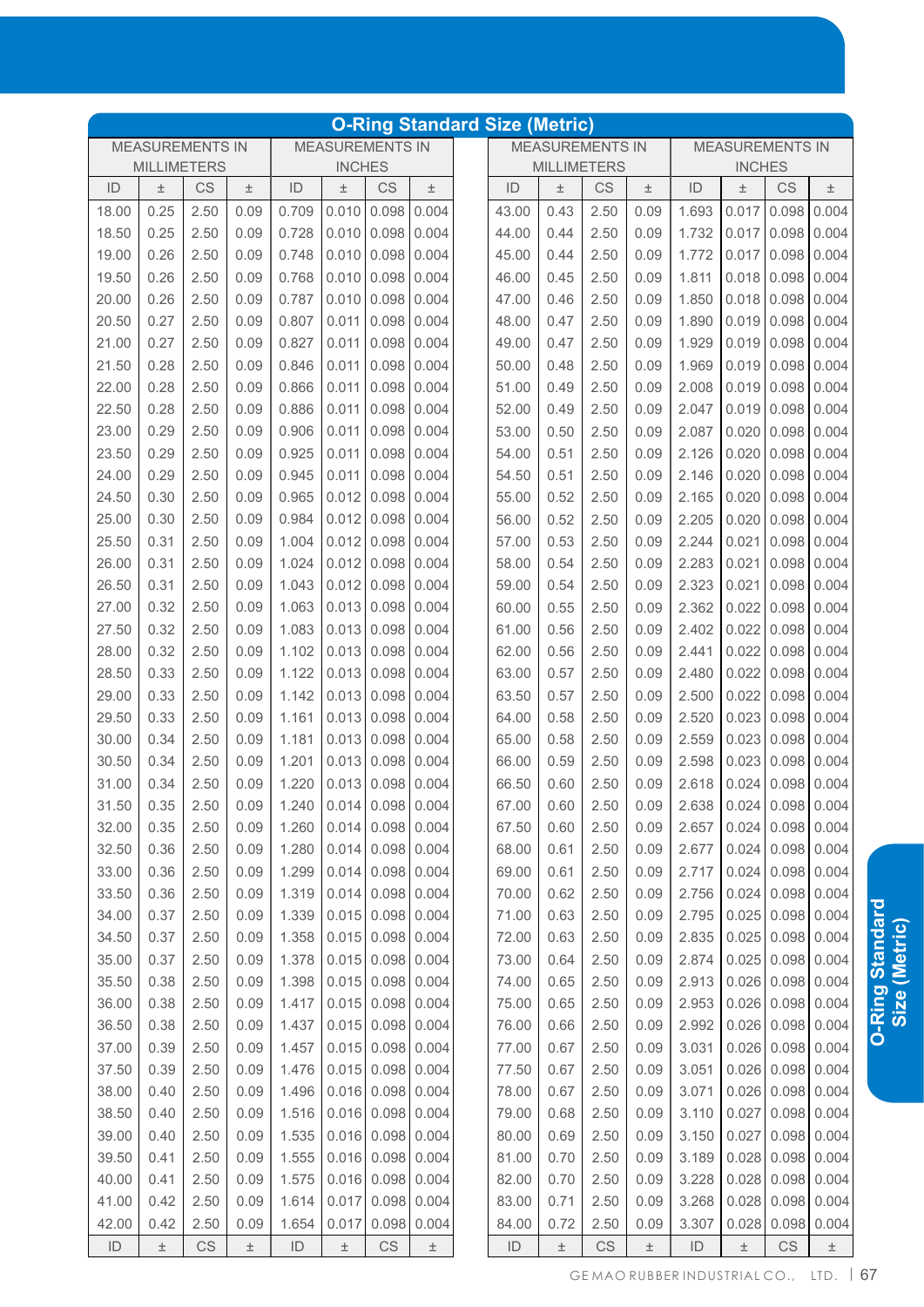|               |                                                                                         |                        |       |               |       |                     |       | <b>O-Ring Standard Size (Metric)</b> |       |                    |                        |               |               |                     |             |
|---------------|-----------------------------------------------------------------------------------------|------------------------|-------|---------------|-------|---------------------|-------|--------------------------------------|-------|--------------------|------------------------|---------------|---------------|---------------------|-------------|
|               | <b>MEASUREMENTS IN</b><br><b>MEASUREMENTS IN</b><br><b>MILLIMETERS</b><br><b>INCHES</b> |                        |       |               |       |                     |       | <b>MEASUREMENTS IN</b>               |       |                    | <b>MEASUREMENTS IN</b> |               |               |                     |             |
|               |                                                                                         |                        |       |               |       |                     |       |                                      |       | <b>MILLIMETERS</b> |                        |               | <b>INCHES</b> |                     |             |
| ID            | $\pm$                                                                                   | CS                     | $\pm$ | ID            | Ŧ     | <b>CS</b>           | $\pm$ | ID                                   | 土     | CS                 | $\pm$                  | ID            | $\pm$         | <b>CS</b>           | $\pm$       |
| 85.00         | 0.72                                                                                    | 2.50                   | 0.09  | 3.346         | 0.028 | 0.098               | 0.004 | 132.00                               | 1.04  | 2.50               | 0.09                   | 5.197         | 0.041         | 0.098               | 0.004       |
| 86.00         | 0.73                                                                                    | 2.50                   | 0.09  | 3.386         | 0.029 | 0.098               | 0.004 | 133.00                               | 1.05  | 2.50               | 0.09                   | 5.236         | 0.041         | 0.098               | 0.004       |
| 87.00         | 0.74                                                                                    | 2.50                   | 0.09  | 3.425         | 0.029 | 0.098               | 0.004 | 134.00                               | 1.05  | 2.50               | 0.09                   | 5.276         | 0.041         | 0.098               | 0.004       |
| 88.00         | 0.74                                                                                    | 2.50                   | 0.09  | 3.465         | 0.029 | 0.098               | 0.004 | 135.00                               | 1.06  | 2.50               | 0.09                   | 5.315         | 0.042         | 0.098               | 0.004       |
| 89.00         | 0.75                                                                                    | 2.50                   | 0.09  | 3.504         | 0.030 | 0.098               | 0.004 | 136.00                               | 1.07  | 2.50               | 0.09                   | 5.354         | 0.042         | 0.098               | 0.004       |
| 90.00         | 0.76                                                                                    | 2.50                   | 0.09  | 3.543         | 0.030 | 0.098               | 0.004 | 137.00                               | 1.07  | 2.50               | 0.09                   | 5.394         | 0.042         | 0.098               | 0.004       |
| 91.00         | 0.76                                                                                    | 2.50                   | 0.09  | 3.583         | 0.030 | 0.098               | 0.004 | 138.00                               | 1.08  | 2.50               | 0.09                   | 5.433         | 0.043         | 0.098               | 0.004       |
| 92.00         | 0.77                                                                                    | 2.50                   | 0.09  | 3.622         | 0.030 | 0.098               | 0.004 | 139.00                               | 1.09  | 2.50               | 0.09                   | 5.472         | 0.043         | 0.098               | 0.004       |
| 93.00         | 0.78                                                                                    | 2.50                   | 0.09  | 3.661         | 0.031 | 0.098               | 0.004 | 140.00                               | 1.09  | 2.50               | 0.09                   | 5.512         | 0.043         | 0.098               | 0.004       |
| 94.00         | 0.78                                                                                    | 2.50                   | 0.09  | 3.701         | 0.031 | 0.098               | 0.004 | 141.00                               | 1.10  | 2.50               | 0.09                   | 5.551         | 0.043         | 0.098               | 0.004       |
| 95.00         | 0.79                                                                                    | 2.50                   | 0.09  | 3.740         | 0.031 | 0.098               | 0.004 | 142.00                               | 1.11  | 2.50               | 0.09                   | 5.591         | 0.044         | 0.098               | 0.004       |
| 96.00         | 0.80                                                                                    | 2.50                   | 0.09  | 3.780         | 0.031 | 0.098               | 0.004 | 143.00                               | 1.11  | 2.50               | 0.09                   | 5.630         | 0.044         | 0.098               | 0.004       |
| 97.00         | 0.80                                                                                    | 2.50                   | 0.09  | 3.819         | 0.031 | 0.098               | 0.004 | 144.00                               | 1.12  | 2.50               | 0.09                   | 5.669         | 0.044         | 0.098               | 0.004       |
| 98.00         | 0.81                                                                                    | 2.50                   | 0.09  | 3.858         | 0.032 | 0.098               | 0.004 | 145.00                               | 1.13  | 2.50               | 0.09                   | 5.709         | 0.044         | 0.098               | 0.004       |
| 99.00         | 0.82                                                                                    | 2.50                   | 0.09  | 3.898         | 0.032 | 0.098               | 0.004 | 146.00                               | 1.13  | 2.50               | 0.09                   | 5.748         | 0.044         | 0.098               | 0.004       |
| 100.00        | 0.82                                                                                    | 2.50                   | 0.09  | 3.937         | 0.032 | 0.098               | 0.004 | 147.00                               | 1.14  | 2.50               | 0.09                   | 5.787         | 0.045         | 0.098               | 0.004       |
| 101.00        | 0.83                                                                                    | 2.50                   | 0.09  | 3.976         | 0.033 | 0.098               | 0.004 | 148.00                               | 1.15  | 2.50               | 0.09                   | 5.827         | 0.045         | 0.098               | 0.004       |
| 102.00        | 0.84                                                                                    | 2.50                   | 0.09  | 4.016         | 0.033 | 0.098               | 0.004 | 149.00                               | 1.15  | 2.50               | 0.09                   | 5.866         | 0.045         | 0.098               | 0.004       |
| 103.00        | 0.85                                                                                    | 2.50                   | 0.09  | 4.055         | 0.033 | 0.098               | 0.004 | 150.00                               | 1.16  | 2.50               | 0.09                   | 5.906         | 0.046         | 0.098               | 0.004       |
| 104.00        | 0.85                                                                                    | 2.50                   | 0.09  | 4.094         | 0.033 | 0.098               | 0.004 | 155.00                               | 1.19  | 2.50               | 0.09                   | 6.102         | 0.047         | 0.098               | 0.004       |
| 105.00        | 0.86                                                                                    | 2.50                   | 0.09  | 4.134         | 0.034 | 0.098               | 0.004 | 156.00                               | 1.20  | 2.50               | 0.09                   | 6.142         | 0.047         | 0.098               | 0.004       |
| 106.00        | 0.87                                                                                    | 2.50                   | 0.09  | 4.173         | 0.034 | 0.098               | 0.004 | 160.00                               | 1.23  | 2.50               | 0.09                   | 6.299         | 0.048         | 0.098               | 0.004       |
| 107.00        | 0.87                                                                                    | 2.50                   | 0.09  | 4.213         | 0.034 | 0.098               | 0.004 | 166.00                               | 1.27  | 2.50               | 0.09                   | 6.535         | 0.050         | 0.098               | 0.004       |
| 108.00        | 0.88                                                                                    | 2.50                   | 0.09  | 4.252         | 0.035 | 0.098               | 0.004 | 167.00                               | 1.27  | 2.50               | 0.09                   | 6.575         | 0.050         | 0.098               | 0.004       |
| 109.00        | 0.89                                                                                    | 2.50                   | 0.09  | 4.291         | 0.035 | 0.098               | 0.004 | 170.00                               | 1.29  | 2.50               | 0.09                   | 6.693         | 0.051         | 0.098               | 0.004       |
| 110.00        | 0.89                                                                                    | 2.50                   | 0.09  | 4.331         | 0.035 | 0.098               | 0.004 | 185.00                               | 1.39  | 2.50               | 0.09                   | 7.283         | 0.055         | 0.098               | 0.004       |
| 111.00        | 0.90                                                                                    | 2.50                   | 0.09  | 4.370         | 0.035 | 0.098               | 0.004 | 195.00                               | 1.46  | 2.50               | 0.09                   | 7.677         | 0.057         | 0.098               | 0.004       |
| 112.00        | 0.91                                                                                    | 2.50                   | 0.09  | 4.409         |       | $0.036$ 0.098 0.004 |       | 205.00 1.52                          |       | 2.50               | 0.09                   | 8.071         |               | $0.060$ 0.098 0.004 |             |
| 113.00        | 0.91                                                                                    | 2.50                   | 0.09  | 4.449         |       | 0.036 0.098         | 0.004 | 212.00                               | 1.57  | 2.50               | 0.09                   | 8.346         | 0.062         |                     | 0.098 0.004 |
| 114.00        | 0.92                                                                                    | 2.50                   | 0.09  | 4.488         | 0.036 | 0.098               | 0.004 | 275.00                               | 1.98  | 2.50               | 0.09                   | 10.827        | 0.078         | 0.098               | 0.004       |
| 115.00        | 0.93                                                                                    | 2.50                   | 0.09  | 4.528         | 0.037 | 0.098 0.004         |       | 3.00                                 | 0.14  | 3.00               | 0.09                   | 0.118         | 0.006         | 0.118               | 0.004       |
| 116.00        | 0.93                                                                                    | 2.50                   | 0.09  | 4.567         | 0.037 | 0.098               | 0.004 | 3.50                                 | 0.14  | 3.00               | 0.09                   | 0.138         | 0.006         | 0.118               | 0.004       |
| 117.00        | 0.94                                                                                    | 2.50                   | 0.09  | 4.606         | 0.037 | 0.098               | 0.004 | 4.00                                 | 0.14  | 3.00               | 0.09                   | 0.157         | 0.006         | 0.118               | 0.004       |
| 118.00        | 0.95                                                                                    | 2.50                   | 0.09  | 4.646         | 0.037 | 0.098               | 0.004 | 4.50                                 | 0.15  | 3.00               | 0.09                   | 0.177         | 0.006         | 0.118               | 0.004       |
| 119.00        | 0.95                                                                                    | 2.50                   | 0.09  | 4.685         | 0.037 | 0.098               | 0.004 | 5.00                                 | 0.15  | 3.00               | 0.09                   | 0.197         | 0.006         | 0.118               | 0.004       |
| 120.00        | 0.96                                                                                    | 2.50                   | 0.09  | 4.724         | 0.038 | 0.098               | 0.004 | 5.50                                 | 0.16  | 3.00               | 0.09                   | 0.217         | 0.006         | 0.118               | 0.004       |
| 121.00        | 0.97                                                                                    | 2.50                   | 0.09  | 4.764         | 0.038 | 0.098               | 0.004 | 6.00                                 | 0.16  | 3.00               | 0.09                   | 0.236         | 0.006         | 0.118               | 0.004       |
| 122.00        | 0.97                                                                                    | 2.50                   | 0.09  | 4.803         | 0.038 | 0.098               | 0.004 | 6.50                                 | 0.16  | 3.00               | 0.09                   | 0.256         | 0.006         | 0.118               | 0.004       |
| 123.00        | 0.98                                                                                    | 2.50                   | 0.09  | 4.843         | 0.039 | 0.098               | 0.004 | 7.00                                 | 0.17  | 3.00               | 0.09                   | 0.276         | 0.007         | 0.118               | 0.004       |
| 124.00        | 0.99                                                                                    | 2.50                   | 0.09  | 4.882         | 0.039 | 0.098               | 0.004 | 7.50                                 | 0.17  | 3.00               | 0.09                   | 0.295         | 0.007         | 0.118               | 0.004       |
| 125.00        | 0.99                                                                                    | 2.50                   | 0.09  | 4.921         | 0.039 | 0.098               | 0.004 | 8.00                                 | 0.17  | 3.00               | 0.09                   | 0.315         | 0.007         | 0.118               | 0.004       |
| 126.00        | 1.00                                                                                    | 2.50                   | 0.09  | 4.961         |       | 0.039 0.098 0.004   |       | 8.50                                 | 0.18  | 3.00               | 0.09                   | 0.335         | 0.007         | 0.118               | 0.004       |
| 127.00        | 1.01                                                                                    | 2.50                   | 0.09  | 5.000         | 0.040 | 0.098               | 0.004 | 9.00                                 | 0.18  | 3.00               | 0.09                   | 0.354         | 0.007         | 0.118               | 0.004       |
| 128.00        | 1.01                                                                                    | 2.50                   | 0.09  | 5.039         | 0.040 | 0.098               | 0.004 | 9.50                                 | 0.19  | 3.00               | 0.09                   | 0.374         | 0.007         | 0.118               | 0.004       |
| 129.00        | 1.02                                                                                    | 2.50                   | 0.09  | 5.079         | 0.040 | 0.098               | 0.004 | 10.00                                | 0.19  | 3.00               | 0.09                   | 0.394         | 0.007         | 0.118               | 0.004       |
| 130.00        | 1.03                                                                                    | 2.50                   | 0.09  | 5.118         | 0.041 | 0.098               | 0.004 | 10.50                                | 0.19  | 3.00               | 0.09                   | 0.413         | 0.007         | 0.118               | 0.004       |
| 131.00        | 1.03                                                                                    | 2.50                   | 0.09  | 5.157         | 0.041 | 0.098               | 0.004 | 11.00                                | 0.20  | 3.00               | 0.09                   | 0.433         | 0.008         | 0.118               | 0.004       |
| $\mathsf{ID}$ | $\pm$                                                                                   | $\mathbb{C}\mathbb{S}$ | $\pm$ | $\mathsf{ID}$ | $\pm$ | CS                  | $\pm$ | $\mathsf{ID}$                        | $\pm$ | CS                 | $\pm$                  | $\mathsf{ID}$ | $\pm$         | CS                  | $\pm$       |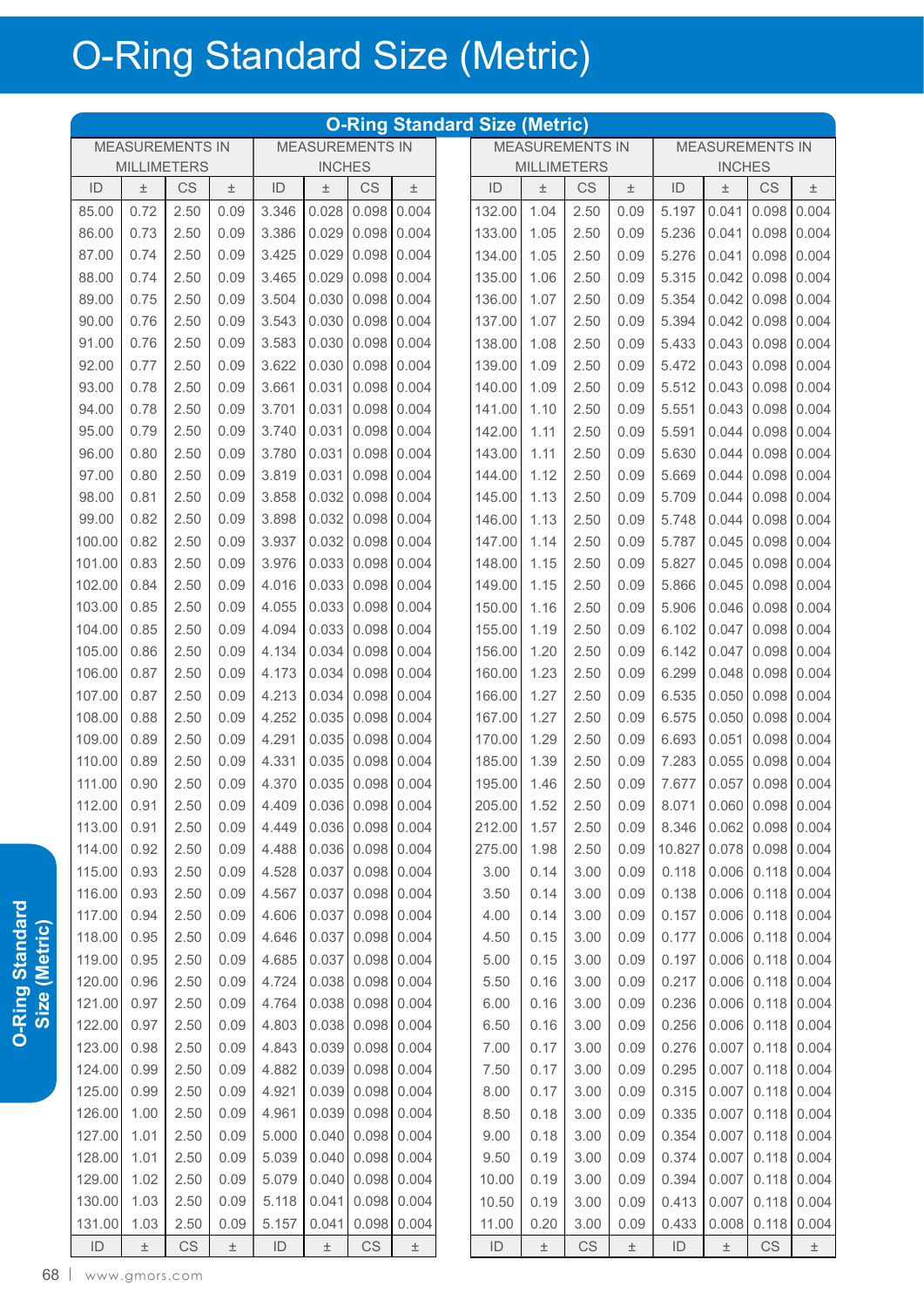|               |                                                                                         |      |       |               |               |                        |                     | <b>O-Ring Standard Size (Metric)</b> |                    |                        |       |               |                                               |                     |       |
|---------------|-----------------------------------------------------------------------------------------|------|-------|---------------|---------------|------------------------|---------------------|--------------------------------------|--------------------|------------------------|-------|---------------|-----------------------------------------------|---------------------|-------|
|               | <b>MEASUREMENTS IN</b><br><b>MEASUREMENTS IN</b><br><b>MILLIMETERS</b><br><b>INCHES</b> |      |       |               |               |                        |                     |                                      |                    | <b>MEASUREMENTS IN</b> |       |               | <b>MEASUREMENTS IN</b>                        |                     |       |
|               |                                                                                         |      |       |               |               |                        |                     |                                      | <b>MILLIMETERS</b> |                        |       |               | <b>INCHES</b>                                 |                     |       |
| ID            | $\pm$                                                                                   | CS   | Ŧ     | ID            | $\pm$         | CS                     | $\pm$               | ID                                   | $\pm$              | CS                     | $\pm$ | ID            | $\pm$                                         | <b>CS</b>           | $\pm$ |
| 11.50         | 0.20                                                                                    | 3.00 | 0.09  | 0.453         | 0.008         | 0.118                  | 0.004               | 29.20                                | 0.33               | 3.00                   | 0.09  | 1.150         | 0.013                                         | 0.118               | 0.004 |
| 12.00         | 0.21                                                                                    | 3.00 | 0.09  | 0.472         | 0.008         | 0.118                  | 0.004               | 29.50                                | 0.33               | 3.00                   | 0.09  | 1.161         | 0.013                                         | 0.118               | 0.004 |
| 12.50         | 0.21                                                                                    | 3.00 | 0.09  | 0.492         | 0.008         | 0.118                  | 0.004               | 30.00                                | 0.34               | 3.00                   | 0.09  | 1.181         | 0.013                                         | 0.118               | 0.004 |
| 13.00         | 0.21                                                                                    | 3.00 | 0.09  | 0.512         | 0.008         | 0.118                  | 0.004               | 30.20                                | 0.34               | 3.00                   | 0.09  | 1.189         | 0.013                                         | 0.118               | 0.004 |
| 13.50         | 0.22                                                                                    | 3.00 | 0.09  | 0.531         | 0.009         | 0.118                  | 0.004               | 30.50                                | 0.34               | 3.00                   | 0.09  | 1.201         | 0.013                                         | 0.118               | 0.004 |
| 14.00         | 0.22                                                                                    | 3.00 | 0.09  | 0.551         | 0.009         | 0.118                  | 0.004               | 31.00                                | 0.34               | 3.00                   | 0.09  | 1.220         | 0.013                                         | 0.118               | 0.004 |
| 14.50         | 0.22                                                                                    | 3.00 | 0.09  | 0.571         | 0.009         | 0.118                  | 0.004               | 31.20                                | 0.35               | 3.00                   | 0.09  | 1.228         | 0.014                                         | 0.118               | 0.004 |
| 15.00         | 0.23                                                                                    | 3.00 | 0.09  | 0.591         | 0.009         | 0.118                  | 0.004               | 31.50                                | 0.35               | 3.00                   | 0.09  | 1.240         | 0.014                                         | 0.118               | 0.004 |
| 15.50         | 0.23                                                                                    | 3.00 | 0.09  | 0.610         | 0.009         | 0.118                  | 0.004               | 32.00                                | 0.35               | 3.00                   | 0.09  | 1.260         | 0.014                                         | 0.118               | 0.004 |
| 16.00         | 0.24                                                                                    | 3.00 | 0.09  | 0.630         | 0.009         | 0.118                  | 0.004               | 32.20                                | 0.35               | 3.00                   | 0.09  | 1.268         | 0.014                                         | 0.118               | 0.004 |
| 16.50         | 0.24                                                                                    | 3.00 | 0.09  | 0.650         | 0.009         | 0.118                  | 0.004               | 32.50                                | 0.36               | 3.00                   | 0.09  | 1.280         | 0.014                                         | 0.118               | 0.004 |
| 17.00         | 0.24                                                                                    | 3.00 | 0.09  | 0.669         | 0.009         | 0.118                  | 0.004               | 33.00                                | 0.36               | 3.00                   | 0.09  | 1.299         | 0.014                                         | 0.118               | 0.004 |
| 17.20         | 0.24                                                                                    | 3.00 | 0.09  | 0.677         | 0.010         | 0.118                  | 0.004               | 33.50                                | 0.36               | 3.00                   | 0.09  | 1.319         | 0.014                                         | 0.118               | 0.004 |
| 17.50         | 0.25                                                                                    | 3.00 | 0.09  | 0.689         | 0.010         | 0.118                  | 0.004               | 34.00                                | 0.37               | 3.00                   | 0.09  | 1.339         | 0.015                                         | 0.118               | 0.004 |
| 18.00         | 0.25                                                                                    | 3.00 | 0.09  | 0.709         | 0.010         | 0.118                  | 0.004               | 34.20                                | 0.37               | 3.00                   | 0.09  | 1.346         | 0.014                                         | 0.118               | 0.004 |
| 18.20         | 0.25                                                                                    | 3.00 | 0.09  | 0.717         | 0.010         | 0.118                  | 0.004               | 34.50                                | 0.37               | 3.00                   | 0.09  | 1.358         | 0.015                                         | 0.118               | 0.004 |
| 18.50         | 0.25                                                                                    | 3.00 | 0.09  | 0.728         | 0.010         | 0.118                  | 0.004               | 35.00                                | 0.37               | 3.00                   | 0.09  | 1.378         | 0.015                                         | 0.118               | 0.004 |
| 19.00         | 0.26                                                                                    | 3.00 | 0.09  | 0.748         | 0.010         | 0.118                  | 0.004               | 35.50                                | 0.38               | 3.00                   | 0.09  | 1.398         | 0.015                                         | 0.118               | 0.004 |
| 19.20         | 0.26                                                                                    | 3.00 | 0.09  | 0.756         | 0.010         | 0.118                  | 0.004               | 36.00                                | 0.38               | 3.00                   | 0.09  | 1.417         | 0.015                                         | 0.118               | 0.004 |
| 19.50         | 0.26                                                                                    | 3.00 | 0.09  | 0.768         | 0.010         | 0.118                  | 0.004               | 36.20                                | 0.38               | 3.00                   | 0.09  | 1.425         | 0.015                                         | 0.118               | 0.004 |
| 20.00         | 0.26                                                                                    | 3.00 | 0.09  | 0.787         | 0.010         | 0.118                  | 0.004               | 36.50                                | 0.38               | 3.00                   | 0.09  | 1.437         | 0.015                                         | 0.118               | 0.004 |
| 20.20         | 0.27                                                                                    | 3.00 | 0.09  | 0.795         | 0.010         | 0.118                  | 0.004               | 37.00                                | 0.39               | 3.00                   | 0.09  | 1.457         | 0.015                                         | 0.118               | 0.004 |
| 20.50         | 0.27                                                                                    | 3.00 | 0.09  | 0.807         | 0.011         | 0.118                  | 0.004               | 37.20                                | 0.39               | 3.00                   | 0.09  | 1.465         | 0.015                                         | 0.118               | 0.004 |
| 21.00         | 0.27                                                                                    | 3.00 | 0.09  | 0.827         | 0.011         | 0.118                  | 0.004               | 37.47                                | 0.39               | 3.00                   | 0.09  | 1.475         | 0.015                                         | 0.118               | 0.004 |
| 21.20         | 0.27                                                                                    | 3.00 | 0.09  | 0.835         | 0.011         | 0.118                  | 0.004               | 37.50                                | 0.39               | 3.00                   | 0.09  | 1.476         | 0.015                                         | 0.118               | 0.004 |
| 21.50         | 0.28                                                                                    | 3.00 | 0.09  | 0.846         | 0.011         | 0.118                  | 0.004               | 38.00                                | 0.40               | 3.00                   | 0.09  | 1.496         | 0.016                                         | 0.118               | 0.004 |
| 22.00         | 0.28                                                                                    | 3.00 | 0.09  | 0.866         | 0.011         | 0.118                  | 0.004               | 38.50                                | 0.40               | 3.00                   | 0.09  | 1.516         | 0.016                                         | 0.118               | 0.004 |
| 22.20         | 0.28                                                                                    | 3.00 | 0.09  | 0.874         |               | $0.011$ 0.118 0.004    |                     | 39.00                                | 0.40               | 3.00                   | 0.09  |               | $1.535$ $\vert 0.016 \vert 0.118 \vert 0.004$ |                     |       |
| 22.50         | 0.28                                                                                    | 3.00 | 0.09  | 0.886         |               |                        | $0.011$ 0.118 0.004 | 39.20                                | 0.40               | 3.00                   | 0.09  | 1.543         |                                               | $0.016$ 0.118 0.004 |       |
| 23.00         | 0.29                                                                                    | 3.00 | 0.09  | 0.906         | 0.011         | 0.118                  | 0.004               | 39.50                                | 0.41               | 3.00                   | 0.09  | 1.555         |                                               | $0.016$ 0.118 0.004 |       |
| 23.50         | 0.29                                                                                    | 3.00 | 0.09  | 0.925         | 0.011         | 0.118                  | 0.004               | 40.00                                | 0.41               | 3.00                   | 0.09  | 1.575         |                                               | $0.016$ 0.118 0.004 |       |
| 24.00         | 0.29                                                                                    | 3.00 | 0.09  | 0.945         | 0.011         | 0.118                  | 0.004               | 40.20                                | 0.41               | 3.00                   | 0.09  | 1.583         |                                               | $0.016$ 0.118 0.004 |       |
| 24.20         | 0.30                                                                                    | 3.00 | 0.09  | 0.953         |               | $0.012$ 0.118          | 0.004               | 41.00                                | 0.42               | 3.00                   | 0.09  | 1.614         | 0.017                                         | $0.118$ 0.004       |       |
| 24.50         | 0.30                                                                                    | 3.00 | 0.09  | 0.965         | $0.012$ 0.118 |                        | 0.004               | 41.50                                | 0.42               | 3.00                   | 0.09  | 1.634         | 0.017                                         | $0.118$ 0.004       |       |
| 24.60         | 0.30                                                                                    | 3.00 | 0.09  | 0.969         |               | $0.012$ 0.118          | 0.004               | 42.00                                | 0.42               | 3.00                   | 0.09  | 1.654         | 0.017                                         | $0.118$ 0.004       |       |
| 25.00         | 0.30                                                                                    | 3.00 | 0.09  | 0.984         |               | $0.012$ 0.118          | 0.004               | 42.20                                | 0.42               | 3.00                   | 0.09  | 1.661         | 0.017                                         | $0.118$ 0.004       |       |
| 25.20         | 0.30                                                                                    | 3.00 | 0.09  | 0.992         |               | $0.012$ 0.118          | 0.004               | 42.50                                | 0.43               | 3.00                   | 0.09  | 1.673         | 0.017                                         | $0.118$ 0.004       |       |
| 25.50         | 0.31                                                                                    | 3.00 | 0.09  | 1.004         |               | $0.012$ 0.118          | 0.004               | 43.00                                | 0.43               | 3.00                   | 0.09  | 1.693         | 0.017                                         | $0.118$ 0.004       |       |
| 26.00         | 0.31                                                                                    | 3.00 | 0.09  | 1.024         |               | $0.012$ 0.118          | 0.004               | 43.69                                | 0.44               | 3.00                   | 0.09  | 1.720         | 0.017                                         | $0.118$ 0.004       |       |
| 26.20         | 0.31                                                                                    | 3.00 | 0.09  | 1.031         |               | $0.012$ 0.118          | 0.004               | 44.00                                | 0.44               | 3.00                   | 0.09  | 1.732         | 0.017                                         | $0.118$ 0.004       |       |
| 26.50         | 0.31                                                                                    | 3.00 | 0.09  | 1.043         |               | $0.012$ 0.118          | 0.004               | 44.20                                | 0.44               | 3.00                   | 0.09  | 1.740         | 0.017                                         | 0.118               | 0.004 |
| 27.00         | 0.32                                                                                    | 3.00 | 0.09  | 1.063         |               | $0.013$ 0.118          | 0.004               | 44.50                                | 0.44               | 3.00                   | 0.09  | 1.752         | 0.017                                         | 0.118               | 0.004 |
| 27.50         | 0.32                                                                                    | 3.00 | 0.09  | 1.083         |               | $0.013$ 0.118          | 0.004               | 45.00                                | 0.44               | 3.00                   | 0.09  | 1.772         | 0.017                                         | 0.118               | 0.004 |
| 28.00         | 0.32                                                                                    | 3.00 | 0.09  | 1.102         |               | $0.013$ 0.118          | 0.004               | 45.20                                | 0.45               | 3.00                   | 0.09  | 1.780         | 0.018                                         | 0.118               | 0.004 |
| 28.20         | 0.32                                                                                    | 3.00 | 0.09  | 1.110         |               | $0.013$ 0.118          | 0.004               | 46.00                                | 0.45               | 3.00                   | 0.09  | 1.811         | 0.018                                         | 0.118               | 0.004 |
| 28.50         | 0.33                                                                                    | 3.00 | 0.09  | 1.122         |               | $0.013$ 0.118          | 0.004               | 46.20                                | 0.45               | 3.00                   | 0.09  | 1.819         | 0.018                                         | 0.118               | 0.004 |
| 29.00         | 0.33                                                                                    | 3.00 | 0.09  | 1.142         |               | $0.013$ 0.118          | 0.004               | 47.00                                | 0.46               | 3.00                   | 0.09  | 1.850         | 0.018                                         | 0.118               | 0.004 |
| $\mathsf{ID}$ | $\pm$                                                                                   | CS   | $\pm$ | $\mathsf{ID}$ | $\pm$         | $\mathbb{C}\mathbb{S}$ | $\pm$               | $\mathsf{ID}$                        | $\pm$              | CS                     | $\pm$ | $\mathsf{ID}$ | $\pm$                                         | CS                  | $\pm$ |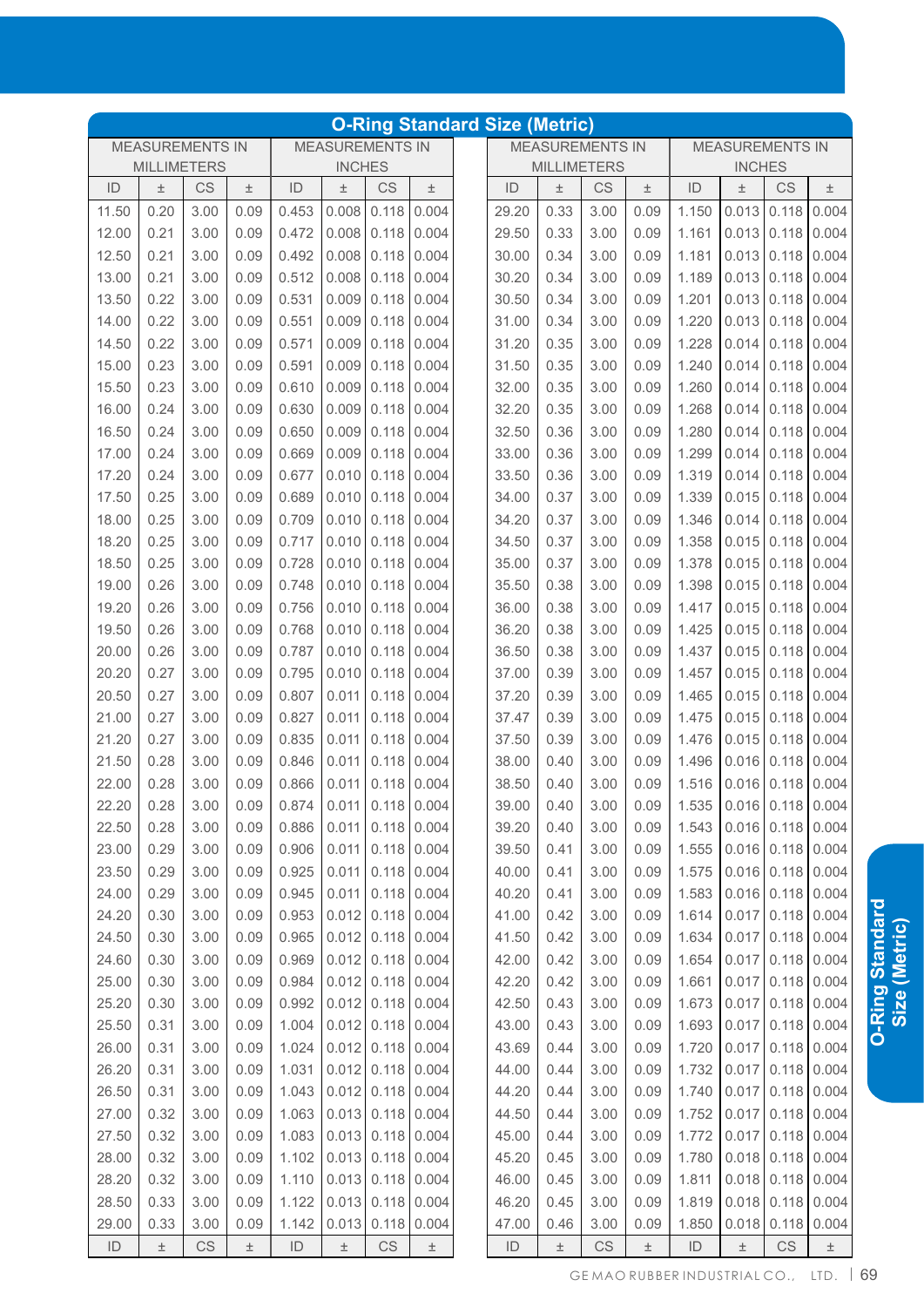|               |                        |                        |       |               |                        |                        |                     | <b>O-Ring Standard Size (Metric)</b> |                        |                        |       |               |                         |                         |       |
|---------------|------------------------|------------------------|-------|---------------|------------------------|------------------------|---------------------|--------------------------------------|------------------------|------------------------|-------|---------------|-------------------------|-------------------------|-------|
|               | <b>MEASUREMENTS IN</b> |                        |       |               | <b>MEASUREMENTS IN</b> |                        |                     |                                      | <b>MEASUREMENTS IN</b> |                        |       |               | <b>MEASUREMENTS IN</b>  |                         |       |
|               | <b>MILLIMETERS</b>     |                        |       |               | <b>INCHES</b>          |                        |                     |                                      | <b>MILLIMETERS</b>     |                        |       |               | <b>INCHES</b>           |                         |       |
| ID            | $\pm$                  | CS                     | $\pm$ | ID            | 土                      | <b>CS</b>              | 土                   | ID                                   | $\pm$                  | CS                     | Ŧ     | ID            | $\pm$                   | CS                      | $\pm$ |
| 48.00         | 0.47                   | 3.00                   | 0.09  | 1.890         | 0.019                  | 0.118                  | 0.004               | 76.00                                | 0.66                   | 3.00                   | 0.09  | 2.992         | 0.026                   | 0.118                   | 0.004 |
| 49.00         | 0.47                   | 3.00                   | 0.09  | 1.929         | 0.019                  | 0.118                  | 0.004               | 77.00                                | 0.67                   | 3.00                   | 0.09  | 3.031         | 0.026                   | 0.118                   | 0.004 |
| 49.50         | 0.48                   | 3.00                   | 0.09  | 1.949         | 0.019                  | 0.118                  | 0.004               | 78.00                                | 0.67                   | 3.00                   | 0.09  | 3.071         | 0.026                   | 0.118                   | 0.004 |
| 50.00         | 0.48                   | 3.00                   | 0.09  | 1.969         | 0.019                  | 0.118                  | 0.004               | 79.00                                | 0.68                   | 3.00                   | 0.09  | 3.110         | 0.027                   | 0.118                   | 0.004 |
| 50.20         | 0.48                   | 3.00                   | 0.09  | 1.976         | 0.019                  | 0.118                  | 0.004               | 79.50                                | 0.68                   | 3.00                   | 0.09  | 3.130         | 0.027                   | 0.118                   | 0.004 |
| 50.50         | 0.48                   | 3.00                   | 0.09  | 1.988         | 0.019                  | 0.118                  | 0.004               | 80.00                                | 0.69                   | 3.00                   | 0.09  | 3.150         | 0.027                   | 0.118                   | 0.004 |
| 51.00         | 0.49                   | 3.00                   | 0.09  | 2.008         | 0.019                  | 0.118                  | 0.004               | 81.00                                | 0.70                   | 3.00                   | 0.09  | 3.189         | 0.028                   | 0.118                   | 0.004 |
| 52.00         | 0.49                   | 3.00                   | 0.09  | 2.047         | 0.019                  | 0.118                  | 0.004               | 82.00                                | 0.70                   | 3.00                   | 0.09  | 3.228         | 0.028                   | 0.118                   | 0.004 |
| 52.50         | 0.50                   | 3.00                   | 0.09  | 2.067         | 0.020                  | 0.118                  | 0.004               | 83.00                                | 0.71                   | 3.00                   | 0.09  | 3.268         | 0.028                   | 0.118                   | 0.004 |
| 53.00         | 0.50                   | 3.00                   | 0.09  | 2.087         | 0.020                  | 0.118                  | 0.004               | 83.50                                | 0.71                   | 3.00                   | 0.09  | 3.287         | 0.028                   | 0.118                   | 0.004 |
| 53.09         | 0.50                   | 3.00                   | 0.09  | 2.090         | 0.020                  | 0.118                  | 0.004               | 84.00                                | 0.72                   | 3.00                   | 0.09  | 3.307         | 0.028                   | 0.118                   | 0.004 |
| 54.00         | 0.51                   | 3.00                   | 0.09  | 2.126         | 0.020                  | 0.118                  | 0.004               | 84.50                                | 0.72                   | 3.00                   | 0.09  | 3.327         | 0.028                   | 0.118                   | 0.004 |
| 54.50         | 0.51                   | 3.00                   | 0.09  | 2.146         | 0.020                  | 0.118                  | 0.004               | 85.00                                | 0.72                   | 3.00                   | 0.09  | 3.346         | 0.028                   | 0.118                   | 0.004 |
| 55.00         | 0.52                   | 3.00                   | 0.09  | 2.165         | 0.020                  | 0.118                  | 0.004               | 86.00                                | 0.73                   | 3.00                   | 0.09  | 3.386         | 0.029                   | 0.118                   | 0.004 |
| 55.20         | 0.52                   | 3.00                   | 0.09  | 2.173         | 0.020                  | 0.118                  | 0.004               | 87.00                                | 0.74                   | 3.00                   | 0.09  | 3.425         | 0.029                   | 0.118                   | 0.004 |
| 56.00         | 0.52                   | 3.00                   | 0.09  | 2.205         | 0.020                  | 0.118                  | 0.004               | 88.00                                | 0.74                   | 3.00                   | 0.09  | 3.465         | 0.029                   | 0.118                   | 0.004 |
| 56.20         | 0.52                   | 3.00                   | 0.09  | 2.213         | 0.021                  | 0.118                  | 0.004               | 89.00                                | 0.75                   | 3.00                   | 0.09  | 3.504         | 0.030                   | 0.118                   | 0.004 |
| 57.00         | 0.53                   | 3.00                   | 0.09  | 2.244         | 0.021                  | 0.118                  | 0.004               | 89.50                                | 0.75                   | 3.00                   | 0.09  | 3.524         | 0.030                   | 0.118                   | 0.004 |
| 57.20         | 0.53                   | 3.00                   | 0.09  | 2.252         | 0.021                  | 0.118                  | 0.004               | 90.00                                | 0.76                   | 3.00                   | 0.09  | 3.543         | 0.030                   | 0.118                   | 0.004 |
| 57.50         | 0.53                   | 3.00                   | 0.09  | 2.264         | 0.021                  | 0.118                  | 0.004               | 91.00                                | 0.76                   | 3.00                   | 0.09  | 3.583         | 0.030                   | 0.118                   | 0.004 |
| 58.00         | 0.54                   | 3.00                   | 0.09  | 2.283         | 0.021                  | 0.118                  | 0.004               | 92.00                                | 0.77                   | 3.00                   | 0.09  | 3.622         | 0.030                   | 0.118                   | 0.004 |
| 59.00         | 0.54                   | 3.00                   | 0.09  | 2.323         | 0.021                  | 0.118                  | 0.004               | 93.00                                | 0.78                   | 3.00                   | 0.09  | 3.661         | 0.031                   | 0.118                   | 0.004 |
| 59.36         | 0.55                   | 3.00                   | 0.09  | 2.337         | 0.022                  | 0.118                  | 0.004               | 94.00                                | 0.78                   | 3.00                   | 0.09  | 3.701         | 0.031                   | 0.118                   | 0.004 |
| 59.50         | 0.55                   | 3.00                   | 0.09  | 2.343         | 0.022                  | 0.118                  | 0.004               | 94.50                                | 0.79                   | 3.00                   | 0.09  | 3.720         | 0.031                   | 0.118                   | 0.004 |
| 60.00         | 0.55                   | 3.00                   | 0.09  | 2.362         | 0.022                  | 0.118                  | 0.004               | 95.00                                | 0.79                   | 3.00                   | 0.09  | 3.740         | 0.031                   | 0.118                   | 0.004 |
| 60.50         | 0.55                   | 3.00                   | 0.09  | 2.382         | 0.022                  | 0.118                  | 0.004               | 96.00                                | 0.80                   | 3.00                   | 0.09  | 3.780         | 0.031                   | 0.118                   | 0.004 |
| 61.00         | 0.56                   | 3.00                   | 0.09  | 2.402         | 0.022                  | 0.118                  | 0.004               | 97.00                                | 0.80                   | 3.00                   | 0.09  | 3.819         | 0.031                   | 0.118                   | 0.004 |
| 62.00         | 0.56                   | 3.00                   | 0.09  | 2.441         |                        |                        | $0.022$ 0.118 0.004 | 98.00                                | 0.81                   | 3.00                   | 0.09  |               | 3.858 0.032 0.118 0.004 |                         |       |
| 62.20         | 0.57                   | 3.00                   | 0.09  | 2.449         |                        |                        | $0.022$ 0.118 0.004 | 98.50                                | 0.81                   | 3.00                   | 0.09  | 3.878         |                         | $0.032 \mid 0.118 \mid$ | 0.004 |
| 62.50         | 0.57                   | 3.00                   | 0.09  | 2.461         | 0.022                  | 0.118                  | 0.004               | 99.00                                | 0.82                   | 3.00                   | 0.09  | 3.898         | 0.032                   | 0.118                   | 0.004 |
| 63.00         | 0.57                   | 3.00                   | 0.09  | 2.480         | 0.022                  | 0.118                  | 0.004               | 99.50                                | 0.82                   | 3.00                   | 0.09  | 3.917         | 0.032                   | 0.118                   | 0.004 |
| 64.00         | 0.58                   | 3.00                   | 0.09  | 2.520         | 0.023                  | 0.118                  | 0.004               | 100.00                               | 0.82                   | 3.00                   | 0.09  | 3.937         | 0.032                   | 0.118                   | 0.004 |
| 64.50         | 0.58                   | 3.00                   | 0.09  | 2.539         | 0.023                  | 0.118                  | 0.004               | 101.00                               | 0.83                   | 3.00                   | 0.09  | 3.976         | 0.033                   | 0.118                   | 0.004 |
| 65.00         | 0.58                   | 3.00                   | 0.09  | 2.559         | 0.023                  | 0.118                  | 0.004               | 102.00                               | 0.84                   | 3.00                   | 0.09  | 4.016         | 0.033                   | 0.118                   | 0.004 |
| 66.00         | 0.59                   | 3.00                   | 0.09  | 2.598         | 0.023                  | 0.118                  | 0.004               | 103.00                               | 0.85                   | 3.00                   | 0.09  | 4.055         | 0.033                   | 0.118                   | 0.004 |
| 67.00         | 0.60                   | 3.00                   | 0.09  | 2.638         | 0.024                  | 0.118                  | 0.004               | 104.00                               | 0.85                   | 3.00                   | 0.09  | 4.094         | 0.033                   | 0.118                   | 0.004 |
| 67.50         | 0.60                   | 3.00                   | 0.09  | 2.657         | 0.024                  | 0.118                  | 0.004               | 104.50                               | 0.86                   | 3.00                   | 0.09  | 4.114         | 0.034                   | 0.118                   | 0.004 |
| 68.00         | 0.61                   | 3.00                   | 0.09  | 2.677         | 0.024                  | 0.118                  | 0.004               | 105.00                               | 0.86                   | 3.00                   | 0.09  | 4.134         | 0.034                   | 0.118                   | 0.004 |
| 69.00         | 0.61                   | 3.00                   | 0.09  | 2.717         | 0.024                  | 0.118                  | 0.004               | 106.00                               | 0.87                   | 3.00                   | 0.09  | 4.173         | 0.034                   | 0.118                   | 0.004 |
| 69.50         | 0.62                   | 3.00                   | 0.09  | 2.736         | 0.024                  | 0.118                  | 0.004               | 106.50                               | 0.87                   | 3.00                   | 0.09  | 4.193         | 0.034                   | 0.118                   | 0.004 |
| 70.00         | 0.62                   | 3.00                   | 0.09  | 2.756         | 0.024                  | 0.118                  | 0.004               | 107.00                               | 0.87                   | 3.00                   | 0.09  | 4.213         | 0.034                   | 0.118                   | 0.004 |
| 71.00         | 0.63                   | 3.00                   | 0.09  | 2.795         | 0.025                  | 0.118                  | 0.004               | 108.00                               | 0.88                   | 3.00                   | 0.09  | 4.252         | 0.035                   | 0.118                   | 0.004 |
| 72.00         | 0.63                   | 3.00                   | 0.09  | 2.835         | 0.025                  | 0.118                  | 0.004               | 109.00                               | 0.89                   | 3.00                   | 0.09  | 4.291         | 0.035                   | 0.118                   | 0.004 |
| 73.00         | 0.64                   | 3.00                   | 0.09  | 2.874         | 0.025                  | 0.118                  | 0.004               | 109.50                               | 0.89                   | 3.00                   | 0.09  | 4.311         | 0.035                   | 0.118                   | 0.004 |
| 74.00         | 0.65                   | 3.00                   | 0.09  | 2.913         | 0.026                  | 0.118                  | 0.004               | 110.00                               | 0.89                   | 3.00                   | 0.09  | 4.331         | 0.035                   | 0.118                   | 0.004 |
| 74.50         | 0.65                   | 3.00                   | 0.09  | 2.933         | 0.026                  | 0.118                  | 0.004               | 111.00                               | 0.90                   | 3.00                   | 0.09  | 4.370         | 0.035                   | 0.118                   | 0.004 |
| 75.00         | 0.65                   | 3.00                   | 0.09  | 2.953         | 0.026                  | 0.118                  | 0.004               | 112.00                               | 0.91                   | 3.00                   | 0.09  | 4.409         | 0.036                   | 0.118                   | 0.004 |
| $\mathsf{ID}$ | $\pm$                  | $\mathbb{C}\mathbb{S}$ | $\pm$ | $\mathsf{ID}$ | $\pm$                  | $\mathbb{C}\mathbb{S}$ | $\pm$               | $\mathsf{ID}$                        | $\pm$                  | $\mathbb{C}\mathsf{S}$ | $\pm$ | $\mathsf{ID}$ | $\pm$                   | $\mathbb{C}\mathbb{S}$  | $\pm$ |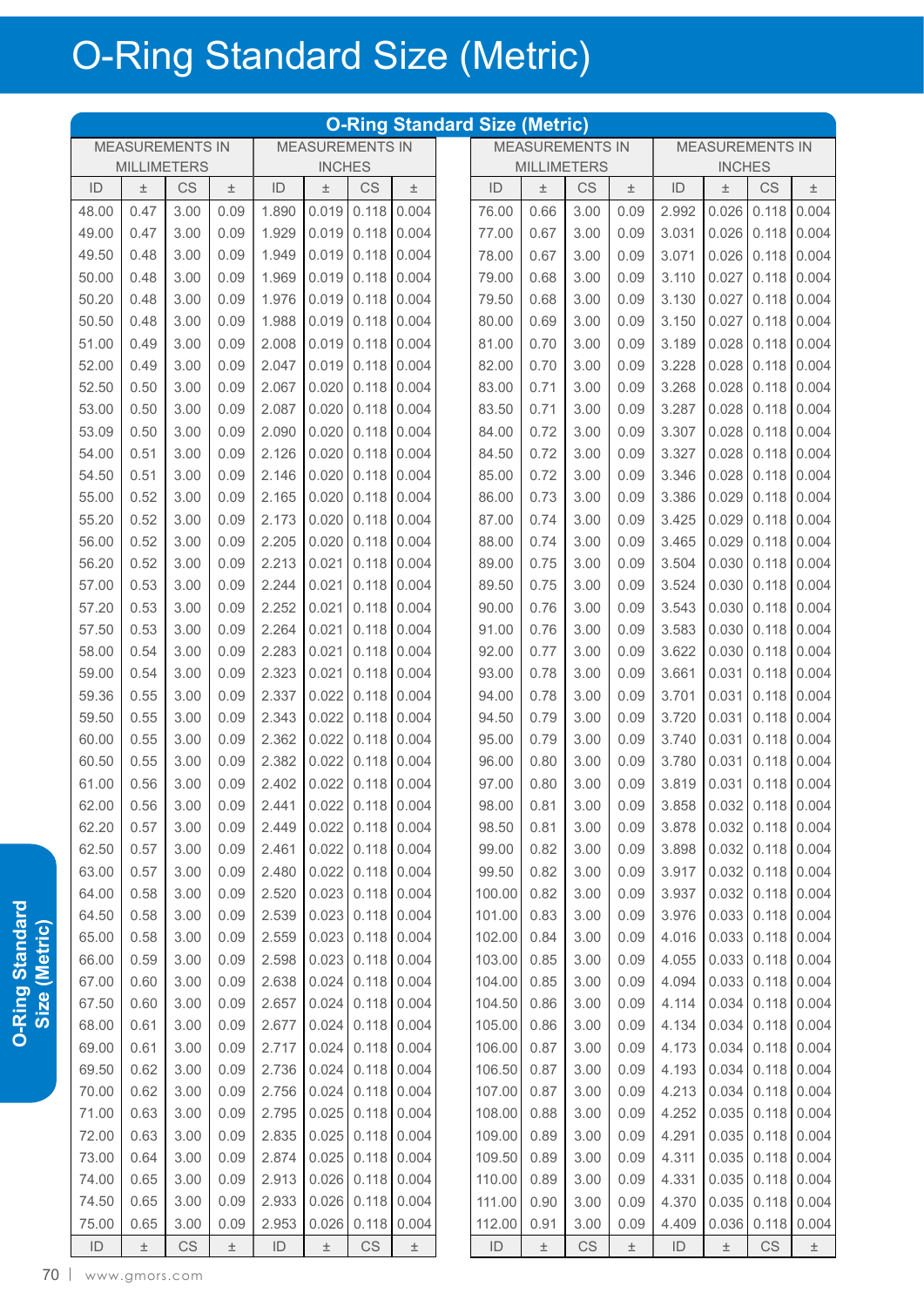|        |                                                                                         |           |       |       |       |                        |               | <b>O-Ring Standard Size (Metric)</b> |       |                        |       |       |                           |               |                     |
|--------|-----------------------------------------------------------------------------------------|-----------|-------|-------|-------|------------------------|---------------|--------------------------------------|-------|------------------------|-------|-------|---------------------------|---------------|---------------------|
|        | <b>MEASUREMENTS IN</b><br><b>MEASUREMENTS IN</b><br><b>MILLIMETERS</b><br><b>INCHES</b> |           |       |       |       |                        |               |                                      |       | <b>MEASUREMENTS IN</b> |       |       | <b>MEASUREMENTS IN</b>    |               |                     |
|        |                                                                                         |           |       |       |       |                        |               |                                      |       | <b>MILLIMETERS</b>     |       |       | <b>INCHES</b>             |               |                     |
| ID     | 土                                                                                       | CS        | 土     | ID    | 土     | CS                     | $\pm$         | ID                                   | 土     | CS                     | 土     | ID    | 土                         | CS            | 土                   |
| 113.00 | 0.91                                                                                    | 3.00      | 0.09  | 4.449 | 0.036 | 0.118                  | 0.004         | 150.00                               | 1.16  | 3.00                   | 0.09  | 5.906 | 0.046                     | 0.118         | 0.004               |
| 114.00 | 0.92                                                                                    | 3.00      | 0.09  | 4.488 | 0.036 | 0.118                  | 0.004         | 151.00                               | 1.17  | 3.00                   | 0.09  | 5.945 | 0.046                     | 0.118         | 0.004               |
| 114.50 | 0.92                                                                                    | 3.00      | 0.09  | 4.508 | 0.036 | 0.118                  | 0.004         | 152.00                               | 1.17  | 3.00                   | 0.09  | 5.984 | 0.046                     | 0.118         | 0.004               |
| 115.00 | 0.93                                                                                    | 3.00      | 0.09  | 4.528 | 0.037 | 0.118                  | 0.004         | 153.00                               | 1.18  | 3.00                   | 0.09  | 6.024 | 0.046                     | 0.118         | 0.004               |
| 116.00 | 0.93                                                                                    | 3.00      | 0.09  | 4.567 | 0.037 | 0.118                  | 0.004         | 154.00                               | 1.19  | 3.00                   | 0.09  | 6.063 | 0.047                     | 0.118         | 0.004               |
| 117.00 | 0.94                                                                                    | 3.00      | 0.09  | 4.606 | 0.037 | 0.118                  | 0.004         | 154.50                               | 1.19  | 3.00                   | 0.09  | 6.083 | 0.047                     | 0.118         | 0.004               |
| 118.00 | 0.95                                                                                    | 3.00      | 0.09  | 4.646 | 0.037 | 0.118                  | 0.004         | 155.00                               | 1.19  | 3.00                   | 0.09  | 6.102 | 0.047                     | 0.118         | 0.004               |
| 119.00 | 0.95                                                                                    | 3.00      | 0.09  | 4.685 | 0.037 | 0.118                  | 0.004         | 156.00                               | 1.20  | 3.00                   | 0.09  | 6.142 | 0.047                     | 0.118         | 0.004               |
| 119.50 | 0.96                                                                                    | 3.00      | 0.09  | 4.705 | 0.038 | 0.118                  | 0.004         | 157.00                               | 1.21  | 3.00                   | 0.09  | 6.181 | 0.048                     | 0.118         | 0.004               |
| 120.00 | 0.96                                                                                    | 3.00      | 0.09  | 4.724 | 0.038 | 0.118                  | 0.004         | 158.00                               | 1.21  | 3.00                   | 0.09  | 6.220 | 0.048                     | 0.118         | 0.004               |
| 121.00 | 0.97                                                                                    | 3.00      | 0.09  | 4.764 | 0.038 | 0.118                  | 0.004         | 159.00                               | 1.22  | 3.00                   | 0.09  | 6.260 | 0.048                     | 0.118         | 0.004               |
| 122.00 | 0.97                                                                                    | 3.00      | 0.09  | 4.803 | 0.038 | 0.118                  | 0.004         | 159.50                               | 1.22  | 3.00                   | 0.09  | 6.280 | 0.048                     | 0.118         | 0.004               |
| 123.00 | 0.98                                                                                    | 3.00      | 0.09  | 4.843 | 0.039 | 0.118                  | 0.004         | 160.00                               | 1.23  | 3.00                   | 0.09  | 6.299 | 0.048                     | 0.118         | 0.004               |
| 124.00 | 0.99                                                                                    | 3.00      | 0.09  | 4.882 | 0.039 | 0.118                  | 0.004         | 161.00                               | 1.23  | 3.00                   | 0.09  | 6.339 | 0.048                     | 0.118         | 0.004               |
| 124.50 | 0.99                                                                                    | 3.00      | 0.09  | 4.902 | 0.039 | 0.118                  | 0.004         | 162.00                               | 1.24  | 3.00                   | 0.09  | 6.378 | 0.049                     | 0.118         | 0.004               |
| 125.00 | 0.99                                                                                    | 3.00      | 0.09  | 4.921 | 0.039 | 0.118                  | 0.004         | 163.00                               | 1.25  | 3.00                   | 0.09  | 6.417 | 0.049                     | 0.118         | 0.004               |
| 126.00 | 1.00                                                                                    | 3.00      | 0.09  | 4.961 | 0.039 | 0.118                  | 0.004         | 164.00                               | 1.25  | 3.00                   | 0.09  | 6.457 | 0.049                     | 0.118         | 0.004               |
| 127.00 | 1.01                                                                                    | 3.00      | 0.09  | 5.000 | 0.040 | 0.118                  | 0.004         | 164.50                               | 1.26  | 3.00                   | 0.09  | 6.476 | 0.050                     | 0.118         | 0.004               |
| 128.00 | 1.01                                                                                    | 3.00      | 0.09  | 5.039 | 0.040 | 0.118                  | 0.004         | 165.00                               | 1.26  | 3.00                   | 0.09  | 6.496 | 0.050                     | 0.118         | 0.004               |
| 128.50 | 1.02                                                                                    | 3.00      | 0.09  | 5.059 | 0.040 | 0.118                  | 0.004         | 166.00                               | 1.27  | 3.00                   | 0.09  | 6.535 | 0.050                     | 0.118         | 0.004               |
| 129.00 | 1.02                                                                                    | 3.00      | 0.09  | 5.079 | 0.040 | 0.118                  | 0.004         | 167.00                               | 1.27  | 3.00                   | 0.09  | 6.575 | 0.050                     | 0.118         | 0.004               |
| 129.50 | 1.02                                                                                    | 3.00      | 0.09  | 5.098 | 0.040 | 0.118                  | 0.004         | 168.00                               | 1.28  | 3.00                   | 0.09  | 6.614 | 0.050                     | 0.118         | 0.004               |
| 130.00 | 1.03                                                                                    | 3.00      | 0.09  | 5.118 | 0.041 | 0.118                  | 0.004         | 169.00                               | 1.29  | 3.00                   | 0.09  | 6.654 | 0.051                     | 0.118         | 0.004               |
| 131.00 | 1.03                                                                                    | 3.00      | 0.09  | 5.157 | 0.041 | 0.118                  | 0.004         | 169.50                               | 1.29  | 3.00                   | 0.09  | 6.673 | 0.051                     | 0.118         | 0.004               |
| 132.00 | 1.04                                                                                    | 3.00      | 0.09  | 5.197 | 0.041 | 0.118                  | 0.004         | 170.00                               | 1.29  | 3.00                   | 0.09  | 6.693 | 0.051                     | 0.118         | 0.004               |
| 133.00 | 1.05                                                                                    | 3.00      | 0.09  | 5.236 | 0.041 | 0.118                  | 0.004         | 171.00                               | 1.30  | 3.00                   | 0.09  | 6.732 | 0.051                     | 0.118         | 0.004               |
| 134.00 | 1.05                                                                                    | 3.00      | 0.09  | 5.276 | 0.041 | 0.118                  | 0.004         | 172.00                               | 1.31  | 3.00                   | 0.09  | 6.772 | 0.052                     | 0.118         | 0.004               |
| 134.50 | 1.06                                                                                    | 3.00      | 0.09  | 5.295 |       | $0.042$ 0.118 0.004    |               | 173.00 1.31                          |       | 3.00                   | 0.09  |       | $6.811$ 0.052 0.118 0.004 |               |                     |
| 135.00 | 1.06                                                                                    | 3.00      | 0.09  | 5.315 |       | $0.042$ 0.118 0.004    |               | 174.00                               | 1.32  | 3.00                   | 0.09  | 6.850 |                           |               | $0.052$ 0.118 0.004 |
| 136.00 | 1.07                                                                                    | 3.00      | 0.09  | 5.354 |       | $0.042$ 0.118 0.004    |               | 174.50                               | 1.32  | 3.00                   | 0.09  | 6.870 |                           | $0.052$ 0.118 | 0.004               |
| 137.00 | 1.07                                                                                    | 3.00      | 0.09  | 5.394 |       | $0.042$ 0.118 0.004    |               | 175.00                               | 1.33  | 3.00                   | 0.09  | 6.890 |                           | $0.052$ 0.118 | 0.004               |
| 138.00 | 1.08                                                                                    | 3.00      | 0.09  | 5.433 |       | $0.043$ 0.118 0.004    |               | 176.00                               | 1.33  | 3.00                   | 0.09  | 6.929 |                           | $0.052$ 0.118 | 0.004               |
| 139.00 | 1.09                                                                                    | 3.00      | 0.09  | 5.472 | 0.043 | $0.118$ 0.004          |               | 177.00                               | 1.34  | 3.00                   | 0.09  | 6.968 |                           | 0.053   0.118 | 0.004               |
| 139.50 | 1.09                                                                                    | 3.00      | 0.09  | 5.492 | 0.043 | 0.118                  | 0.004         | 178.00                               | 1.35  | 3.00                   | 0.09  | 7.008 |                           | $0.053$ 0.118 | 0.004               |
| 140.00 | 1.09                                                                                    | 3.00      | 0.09  | 5.512 | 0.043 | 0.118                  | 0.004         | 179.00                               | 1.35  | 3.00                   | 0.09  | 7.047 |                           | $0.053$ 0.118 | 0.004               |
| 141.00 | 1.10                                                                                    | 3.00      | 0.09  | 5.551 | 0.043 | $0.118$ 0.004          |               | 179.50                               | 1.36  | 3.00                   | 0.09  | 7.067 |                           | $0.054$ 0.118 | 0.004               |
| 141.50 | 1.10                                                                                    | 3.00      | 0.09  | 5.571 | 0.043 |                        | $0.118$ 0.004 | 180.00                               | 1.36  | 3.00                   | 0.09  | 7.087 |                           | $0.054$ 0.118 | 0.004               |
| 142.00 | 1.11                                                                                    | 3.00      | 0.09  | 5.591 | 0.044 |                        | $0.118$ 0.004 | 181.00                               | 1.37  | 3.00                   | 0.09  | 7.126 |                           | $0.054$ 0.118 | 0.004               |
| 143.00 | 1.11                                                                                    | 3.00      | 0.09  | 5.630 | 0.044 |                        | $0.118$ 0.004 | 182.00                               | 1.37  | 3.00                   | 0.09  | 7.165 | 0.054                     | 0.118         | 0.004               |
| 144.00 | 1.12                                                                                    | 3.00      | 0.09  | 5.669 | 0.044 |                        | $0.118$ 0.004 | 183.00                               | 1.38  | 3.00                   | 0.09  | 7.205 |                           | $0.054$ 0.118 | 0.004               |
| 144.50 | 1.12                                                                                    | 3.00      | 0.09  | 5.689 | 0.044 |                        | $0.118$ 0.004 | 183.50                               | 1.38  | 3.00                   | 0.09  | 7.224 |                           | $0.054$ 0.118 | 0.004               |
| 145.00 | 1.13                                                                                    | 3.00      | 0.09  | 5.709 | 0.044 |                        | $0.118$ 0.004 | 184.00                               | 1.39  | 3.00                   | 0.09  | 7.244 |                           | $0.055$ 0.118 | 0.004               |
| 146.00 | 1.13                                                                                    | 3.00      | 0.09  | 5.748 | 0.044 |                        | $0.118$ 0.004 | 184.50                               | 1.39  | 3.00                   | 0.09  | 7.264 |                           | $0.055$ 0.118 | 0.004               |
| 147.00 | 1.14                                                                                    | 3.00      | 0.09  | 5.787 | 0.045 |                        | $0.118$ 0.004 | 185.00                               | 1.39  | 3.00                   | 0.09  | 7.283 |                           | $0.055$ 0.118 | 0.004               |
| 148.00 | 1.15                                                                                    | 3.00      | 0.09  | 5.827 | 0.045 | 0.118                  | 0.004         | 186.00                               | 1.40  | 3.00                   | 0.09  | 7.323 | 0.055                     | 0.118         | 0.004               |
| 149.00 | 1.15                                                                                    | 3.00      | 0.09  | 5.866 | 0.045 |                        | $0.118$ 0.004 | 187.00                               | 1.41  | 3.00                   | 0.09  | 7.362 | 0.056                     | 0.118         | 0.004               |
| 149.50 | 1.16                                                                                    | 3.00      | 0.09  | 5.886 | 0.046 |                        | $0.118$ 0.004 | 188.00                               | 1.41  | 3.00                   | 0.09  | 7.402 | 0.056                     | 0.118         | 0.004               |
| ID     | $\pm$                                                                                   | <b>CS</b> | $\pm$ | ID    | $\pm$ | $\mathbb{C}\mathbb{S}$ | $\pm$         | ID                                   | $\pm$ | $\mathbb{C}\mathbb{S}$ | $\pm$ | ID    | $\pm$                     | CS            | $\pm$               |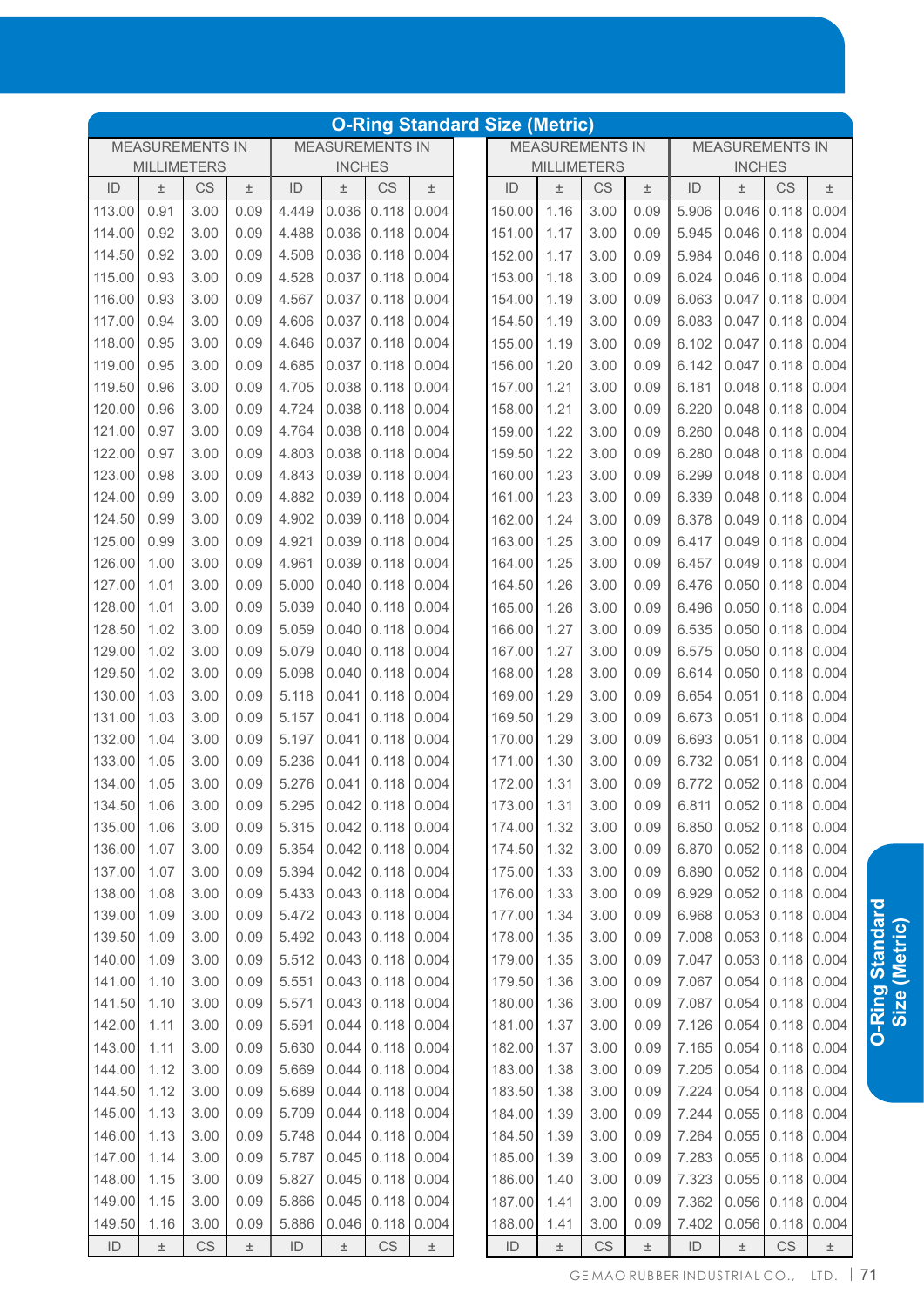|               |                        |                        |       |               |                        |                        |       | <b>O-Ring Standard Size (Metric)</b> |       |                        |       |               |                           |           |               |
|---------------|------------------------|------------------------|-------|---------------|------------------------|------------------------|-------|--------------------------------------|-------|------------------------|-------|---------------|---------------------------|-----------|---------------|
|               | <b>MEASUREMENTS IN</b> |                        |       |               | <b>MEASUREMENTS IN</b> |                        |       |                                      |       | <b>MEASUREMENTS IN</b> |       |               | <b>MEASUREMENTS IN</b>    |           |               |
|               | <b>MILLIMETERS</b>     |                        |       |               | <b>INCHES</b>          |                        |       |                                      |       | <b>MILLIMETERS</b>     |       |               | <b>INCHES</b>             |           |               |
| ID            | $\pm$                  | CS                     | $\pm$ | ID            | Ŧ                      | <b>CS</b>              | $\pm$ | ID                                   | Ŧ     | CS                     | $\pm$ | ID            | $\pm$                     | <b>CS</b> | $\pm$         |
| 189.00        | 1.42                   | 3.00                   | 0.09  | 7.441         | 0.056                  | 0.118                  | 0.004 | 228.00                               | 1.67  | 3.00                   | 0.09  | 8.976         | 0.066                     | 0.118     | 0.004         |
| 189.50        | 1.42                   | 3.00                   | 0.09  | 7.461         | 0.056                  | 0.118                  | 0.004 | 229.00                               | 1.68  | 3.00                   | 0.09  | 9.016         | 0.066                     | 0.118     | 0.004         |
| 190.00        | 1.43                   | 3.00                   | 0.09  | 7.480         | 0.056                  | 0.118                  | 0.004 | 229.50                               | 1.68  | 3.00                   | 0.09  | 9.035         | 0.066                     | 0.118     | 0.004         |
| 191.00        | 1.43                   | 3.00                   | 0.09  | 7.520         | 0.056                  | 0.118                  | 0.004 | 230.00                               | 1.69  | 3.00                   | 0.09  | 9.055         | 0.067                     | 0.118     | 0.004         |
| 191.50        | 1.44                   | 3.00                   | 0.09  | 7.539         | 0.057                  | 0.118                  | 0.004 | 231.00                               | 1.69  | 3.00                   | 0.09  | 9.094         | 0.067                     | 0.118     | 0.004         |
| 192.00        | 1.44                   | 3.00                   | 0.09  | 7.559         | 0.057                  | 0.118                  | 0.004 | 232.00                               | 1.70  | 3.00                   | 0.09  | 9.134         | 0.067                     | 0.118     | 0.004         |
| 193.00        | 1.45                   | 3.00                   | 0.09  | 7.598         | 0.057                  | 0.118                  | 0.004 | 233.00                               | 1.71  | 3.00                   | 0.09  | 9.173         | 0.067                     | 0.118     | 0.004         |
| 194.00        | 1.45                   | 3.00                   | 0.09  | 7.638         | 0.057                  | 0.118                  | 0.004 | 234.00                               | 1.71  | 3.00                   | 0.09  | 9.213         | 0.067                     | 0.118     | 0.004         |
| 194.50        | 1.45                   | 3.00                   | 0.09  | 7.657         | 0.057                  | 0.118                  | 0.004 | 235.00                               | 1.72  | 3.00                   | 0.09  | 9.252         | 0.068                     | 0.118     | 0.004         |
| 195.00        | 1.46                   | 3.00                   | 0.09  | 7.677         | 0.057                  | 0.118                  | 0.004 | 236.00                               | 1.73  | 3.00                   | 0.09  | 9.291         | 0.068                     | 0.118     | 0.004         |
| 196.00        | 1.46                   | 3.00                   | 0.09  | 7.717         | 0.057                  | 0.118                  | 0.004 | 237.00                               | 1.73  | 3.00                   | 0.09  | 9.331         | 0.068                     | 0.118     | 0.004         |
| 197.00        | 1.47                   | 3.00                   | 0.09  | 7.756         | 0.058                  | 0.118                  | 0.004 | 238.00                               | 1.74  | 3.00                   | 0.09  | 9.370         | 0.069                     | 0.118     | 0.004         |
| 198.00        | 1.48                   | 3.00                   | 0.09  | 7.795         | 0.058                  | 0.118                  | 0.004 | 239.00                               | 1.75  | 3.00                   | 0.09  | 9.409         | 0.069                     | 0.118     | 0.004         |
| 199.00        | 1.48                   | 3.00                   | 0.09  | 7.835         | 0.058                  | 0.118                  | 0.004 | 239.50                               | 1.75  | 3.00                   | 0.09  | 9.429         | 0.069                     | 0.118     | 0.004         |
| 199.50        | 1.49                   | 3.00                   | 0.09  | 7.854         | 0.059                  | 0.118                  | 0.004 | 240.00                               | 1.75  | 3.00                   | 0.09  | 9.449         | 0.069                     | 0.118     | 0.004         |
| 200.00        | 1.49                   | 3.00                   | 0.09  | 7.874         | 0.059                  | 0.118                  | 0.004 | 241.00                               | 1.76  | 3.00                   | 0.09  | 9.488         | 0.069                     | 0.118     | 0.004         |
| 201.00        | 1.50                   | 3.00                   | 0.09  | 7.913         | 0.059                  | 0.118                  | 0.004 | 242.00                               | 1.77  | 3.00                   | 0.09  | 9.528         | 0.070                     | 0.118     | 0.004         |
| 202.00        | 1.50                   | 3.00                   | 0.09  | 7.953         | 0.059                  | 0.118                  | 0.004 | 243.00                               | 1.77  | 3.00                   | 0.09  | 9.567         | 0.070                     | 0.118     | 0.004         |
| 203.00        | 1.51                   | 3.00                   | 0.09  | 7.992         | 0.059                  | 0.118                  | 0.004 | 244.00                               | 1.78  | 3.00                   | 0.09  | 9.606         | 0.070                     | 0.118     | 0.004         |
| 204.00        | 1.52                   | 3.00                   | 0.09  | 8.031         | 0.060                  | 0.118                  | 0.004 | 244.50                               | 1.78  | 3.00                   | 0.09  | 9.626         | 0.070                     | 0.118     | 0.004         |
| 204.50        | 1.52                   | 3.00                   | 0.09  | 8.051         | 0.060                  | 0.118                  | 0.004 | 245.00                               | 1.78  | 3.00                   | 0.09  | 9.646         | 0.070                     | 0.118     | 0.004         |
| 205.00        | 1.52                   | 3.00                   | 0.09  | 8.071         | 0.060                  | 0.118                  | 0.004 | 246.00                               | 1.79  | 3.00                   | 0.09  | 9.685         | 0.070                     | 0.118     | 0.004         |
| 206.00        | 1.53                   | 3.00                   | 0.09  | 8.110         | 0.060                  | 0.118                  | 0.004 | 247.00                               | 1.80  | 3.00                   | 0.09  | 9.724         | 0.071                     | 0.118     | 0.004         |
| 207.00        | 1.54                   | 3.00                   | 0.09  | 8.150         | 0.061                  | 0.118                  | 0.004 | 248.00                               | 1.80  | 3.00                   | 0.09  | 9.764         | 0.071                     | 0.118     | 0.004         |
| 208.00        | 1.54                   | 3.00                   | 0.09  | 8.189         | 0.061                  | 0.118                  | 0.004 | 249.00                               | 1.81  | 3.00                   | 0.09  | 9.803         | 0.071                     | 0.118     | 0.004         |
| 209.00        | 1.55                   | 3.00                   | 0.09  | 8.228         | 0.061                  | 0.118                  | 0.004 | 249.50                               | 1.81  | 3.00                   | 0.09  | 9.823         | 0.071                     | 0.118     | 0.004         |
| 209.50        | 1.55                   | 3.00                   | 0.09  | 8.248         | 0.061                  | 0.118                  | 0.004 | 250.00                               | 1.82  | 3.00                   | 0.09  | 9.843         | 0.072                     | 0.118     | 0.004         |
| 210.00 1.56   |                        | 3.00                   | 0.09  | 8.268         |                        | $0.061$ 0.118 0.004    |       | 253.00                               | 1.84  | 3.00                   | 0.09  |               | $9.961$ 0.072 0.118 0.004 |           |               |
| 211.00        | 1.56                   | 3.00                   | 0.09  | 8.307         |                        | $0.061$ 0.118          | 0.004 | 254.50                               | 1.85  | 3.00                   | 0.09  | 10.020 0.073  |                           |           | $0.118$ 0.004 |
| 212.00        | 1.57                   | 3.00                   | 0.09  | 8.346         | 0.062                  | 0.118                  | 0.004 | 255.00                               | 1.85  | 3.00                   | 0.09  | 10.039 0.073  |                           | 0.118     | 0.004         |
| 213.00        | 1.58                   | 3.00                   | 0.09  | 8.386         | 0.062                  | 0.118                  | 0.004 | 256.00                               | 1.86  | 3.00                   | 0.09  | 10.079 0.073  |                           | 0.118     | 0.004         |
| 214.00        | 1.58                   | 3.00                   | 0.09  | 8.425         | 0.062                  | 0.118                  | 0.004 | 257.00                               | 1.86  | 3.00                   | 0.09  | 10.118 0.073  |                           | 0.118     | 0.004         |
| 215.00        | 1.59                   | 3.00                   | 0.09  | 8.465         | 0.063                  | 0.118                  | 0.004 | 258.00                               | 1.87  | 3.00                   | 0.09  | 10.157 0.074  |                           | 0.118     | 0.004         |
| 216.00        | 1.60                   | 3.00                   | 0.09  | 8.504         | 0.063                  | 0.118                  | 0.004 | 260.00                               | 1.88  | 3.00                   | 0.09  | 10.236 0.074  |                           |           | $0.118$ 0.004 |
| 217.00        | 1.60                   | 3.00                   | 0.09  | 8.543         | 0.063                  | 0.118                  | 0.004 | 261.00                               | 1.89  | 3.00                   | 0.09  | 10.276 0.074  |                           | 0.118     | 0.004         |
| 218.00        | 1.61                   | 3.00                   | 0.09  | 8.583         | 0.063                  | 0.118                  | 0.004 | 264.00                               | 1.91  | 3.00                   | 0.09  | 10.394 0.075  |                           | 0.118     | 0.004         |
| 219.00        | 1.62                   | 3.00                   | 0.09  | 8.622         | 0.064                  | 0.118                  | 0.004 | 265.00                               | 1.91  | 3.00                   | 0.09  | 10.433 0.075  |                           | 0.118     | 0.004         |
| 219.50        | 1.62                   | 3.00                   | 0.09  | 8.642         | 0.064                  | 0.118                  | 0.004 | 270.00                               | 1.95  | 3.00                   | 0.09  | 10.630 0.077  |                           |           | 0.118   0.004 |
| 220.00        | 1.62                   | 3.00                   | 0.09  | 8.661         | 0.064                  | 0.118                  | 0.004 | 274.00                               | 1.97  | 3.00                   | 0.09  | 10.787 0.078  |                           |           | $0.118$ 0.004 |
| 221.00        | 1.63                   | 3.00                   | 0.09  | 8.701         | 0.064                  | 0.118                  | 0.004 | 275.00                               | 1.98  | 3.00                   | 0.09  | 10.827 0.078  |                           | 0.118     | 0.004         |
| 222.00        | 1.64                   | 3.00                   | 0.09  | 8.740         | 0.065                  | 0.118                  | 0.004 | 280.00                               | 2.01  | 3.00                   | 0.09  | 11.024 0.079  |                           | 0.118     | 0.004         |
| 223.00        | 1.64                   | 3.00                   | 0.09  | 8.780         | 0.065                  | 0.118                  | 0.004 | 285.00                               | 2.04  | 3.00                   | 0.09  | 11.220        | 0.080                     | 0.118     | 0.004         |
| 224.00        | 1.65                   | 3.00                   | 0.09  | 8.819         | 0.065                  | 0.118                  | 0.004 | 287.00                               | 2.06  | 3.00                   | 0.09  | 11.299        | 0.081                     |           | 0.118   0.004 |
| 224.50        | 1.65                   | 3.00                   | 0.09  | 8.839         | 0.065                  | 0.118                  | 0.004 | 290.00                               | 2.08  | 3.00                   | 0.09  | 11.417        | 0.082                     | 0.118     | 0.004         |
| 225.00        | 1.65                   | 3.00                   | 0.09  | 8.858         | 0.065                  | 0.118                  | 0.004 | 295.00                               | 2.11  | 3.00                   | 0.09  | 11.614        | 0.083                     | 0.118     | 0.004         |
| 226.00        | 1.66                   | 3.00                   | 0.09  | 8.898         | 0.065                  | 0.118                  | 0.004 | 300.00                               | 2.14  | 3.00                   | 0.09  | 11.811        | 0.084                     | 0.118     | 0.004         |
| 227.00        | 1.67                   | 3.00                   | 0.09  | 8.937         | 0.066                  | 0.118                  | 0.004 | 305.00                               | 2.17  | 3.00                   | 0.09  | 12.008        | 0.085                     | 0.118     | 0.004         |
| $\mathsf{ID}$ | $\pm$                  | $\mathbb{C}\mathbb{S}$ | $\pm$ | $\mathsf{ID}$ | $\pm$                  | $\mathbb{C}\mathbb{S}$ | $\pm$ | $\mathsf{ID}$                        | $\pm$ | CS                     | $\pm$ | $\mathsf{ID}$ | $\pm$                     | CS        | $\pm$         |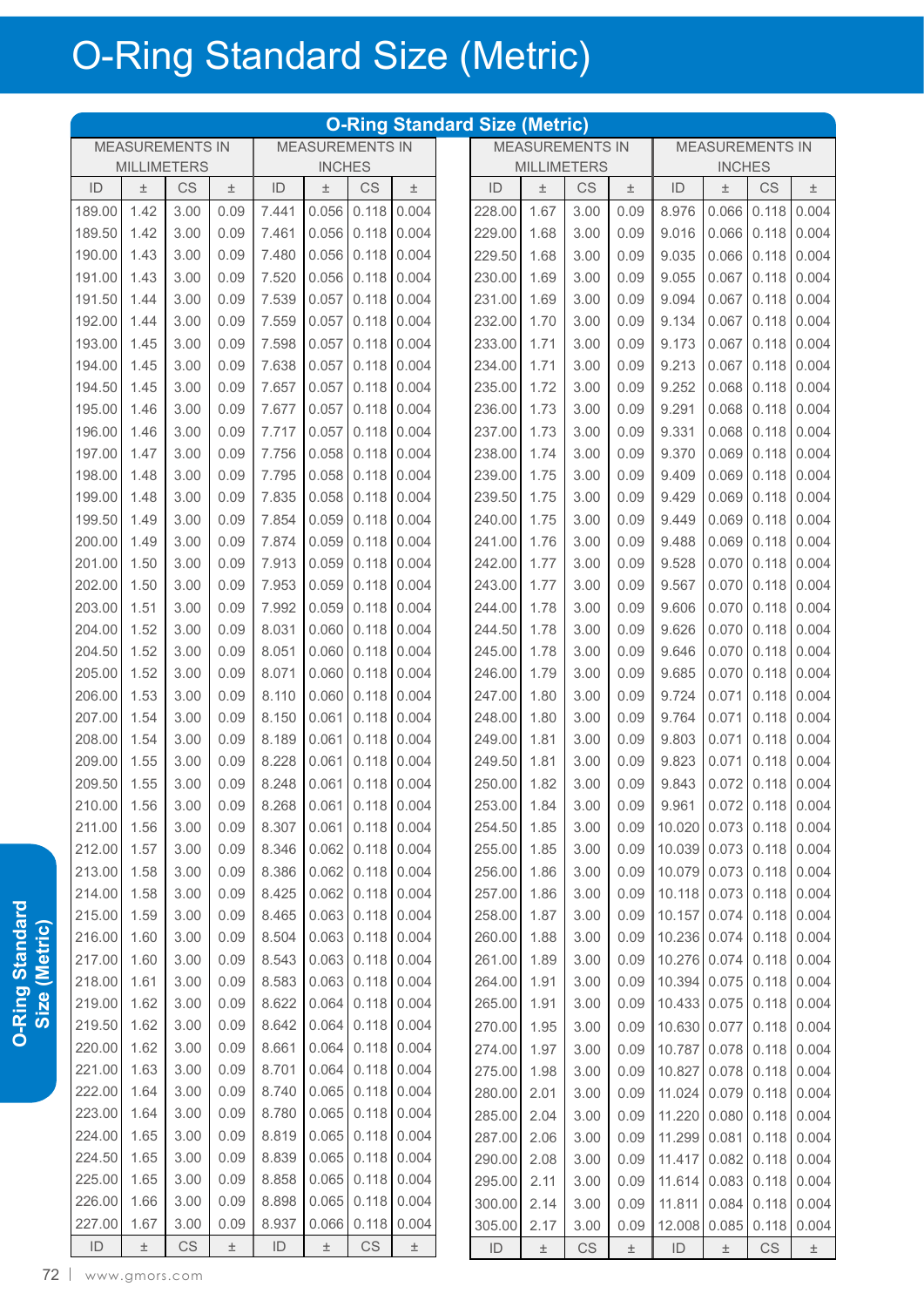|               |                                                                                         |           |       |              |       |                         |       | <b>O-Ring Standard Size (Metric)</b> |                    |                        |       |       |                        |                     |                                 |
|---------------|-----------------------------------------------------------------------------------------|-----------|-------|--------------|-------|-------------------------|-------|--------------------------------------|--------------------|------------------------|-------|-------|------------------------|---------------------|---------------------------------|
|               | <b>MEASUREMENTS IN</b><br><b>MEASUREMENTS IN</b><br><b>MILLIMETERS</b><br><b>INCHES</b> |           |       |              |       |                         |       |                                      |                    | <b>MEASUREMENTS IN</b> |       |       | <b>MEASUREMENTS IN</b> |                     |                                 |
|               |                                                                                         |           |       |              |       |                         |       |                                      | <b>MILLIMETERS</b> |                        |       |       | <b>INCHES</b>          |                     |                                 |
| ID            | 土                                                                                       | <b>CS</b> | 土     | ID           | $\pm$ | CS                      | $\pm$ | ID                                   | 土                  | CS                     | 土     | ID    | Ŧ                      | CS                  | 土                               |
| 310.00        | 2.20                                                                                    | 3.00      | 0.09  | 12.205       | 0.087 | 0.118                   | 0.004 | 20.00                                | 0.26               | 3.50                   | 0.10  | 0.787 | 0.010                  | 0.138               | 0.004                           |
| 315.00        | 2.24                                                                                    | 3.00      | 0.09  | 12.402       | 0.088 | 0.118                   | 0.004 | 20.50                                | 0.27               | 3.50                   | 0.10  | 0.807 | 0.011                  | 0.138               | 0.004                           |
| 318.00        | 2.26                                                                                    | 3.00      | 0.09  | 12.520 0.089 |       | 0.118                   | 0.004 | 21.00                                | 0.27               | 3.50                   | 0.10  | 0.827 | 0.011                  | 0.138               | 0.004                           |
| 320.00        | 2.27                                                                                    | 3.00      | 0.09  | 12.598 0.089 |       | 0.118                   | 0.004 | 21.70                                | 0.28               | 3.50                   | 0.10  | 0.854 | 0.011                  | 0.138               | 0.004                           |
| 322.00        | 2.28                                                                                    | 3.00      | 0.09  | 12.677       | 0.090 | 0.118                   | 0.004 | 22.00                                | 0.28               | 3.50                   | 0.10  | 0.866 | 0.011                  | 0.138               | 0.004                           |
| 330.00        | 2.33                                                                                    | 3.00      | 0.09  | 12.992 0.092 |       | 0.118                   | 0.004 | 22.10                                | 0.28               | 3.50                   | 0.10  | 0.870 | 0.011                  | 0.138               | 0.004                           |
| 335.00        | 2.36                                                                                    | 3.00      | 0.09  | 13.189       | 0.093 | 0.118                   | 0.004 | 23.00                                | 0.29               | 3.50                   | 0.10  | 0.906 | 0.011                  | 0.138               | 0.004                           |
| 340.00        | 2.40                                                                                    | 3.00      | 0.09  | 13.386 0.094 |       | 0.118                   | 0.004 | 23.70                                | 0.29               | 3.50                   | 0.10  | 0.933 | 0.011                  | 0.138               | 0.004                           |
| 350.00        | 2.46                                                                                    | 3.00      | 0.09  | 13.780 0.097 |       | 0.118                   | 0.004 | 24.00                                | 0.29               | 3.50                   | 0.10  | 0.945 | 0.011                  | 0.138               | 0.004                           |
| 354.00        | 2.49                                                                                    | 3.00      | 0.09  | 13.937       | 0.098 | 0.118                   | 0.004 | 24.70                                | 0.30               | 3.50                   | 0.10  | 0.972 |                        | $0.012$ 0.138       | 0.004                           |
| 360.00        | 2.52                                                                                    | 3.00      | 0.09  | 14.173 0.099 |       | 0.118                   | 0.004 | 25.00                                | 0.30               | 3.50                   | 0.10  | 0.984 |                        | $0.012$ 0.138       | 0.004                           |
| 370.00        | 2.59                                                                                    | 3.00      | 0.09  | 14.567       | 0.102 | 0.118                   | 0.004 | 25.20                                | 0.30               | 3.50                   | 0.10  | 0.992 |                        | $0.012$ 0.138       | 0.004                           |
| 390.00        | 2.71                                                                                    | 3.00      | 0.09  | 15.354       | 0.107 | 0.118                   | 0.004 | 25.50                                | 0.31               | 3.50                   | 0.10  | 1.004 |                        | $0.012$ 0.138       | 0.004                           |
| 400.00        | 2.78                                                                                    | 3.00      | 0.09  | 15.748       | 0.109 | 0.118                   | 0.004 | 25.70                                | 0.31               | 3.50                   | 0.10  | 1.012 |                        | $0.012$ 0.138       | 0.004                           |
| 405.00        | 2.81                                                                                    | 3.00      | 0.09  | 15.945       | 0.111 | 0.118                   | 0.004 | 26.00                                | 0.31               | 3.50                   | 0.10  | 1.024 |                        | $0.012$ 0.138       | 0.004                           |
| 410.00        | 2.84                                                                                    | 3.00      | 0.09  | 16.142 0.112 |       | 0.118                   | 0.004 | 26.50                                | 0.31               | 3.50                   | 0.10  | 1.043 |                        | $0.012$ 0.138       | 0.004                           |
| 415.00        | 2.87                                                                                    | 3.00      | 0.09  | 16.339 0.113 |       | 0.118                   | 0.004 | 27.00                                | 0.32               | 3.50                   | 0.10  | 1.063 | 0.013                  | 0.138               | 0.004                           |
| 420.00        | 2.90                                                                                    | 3.00      | 0.09  | 16.535 0.114 |       | 0.118                   | 0.004 | 27.30                                | 0.32               | 3.50                   | 0.10  | 1.075 | 0.013                  | 0.138               | 0.004                           |
| 421.50        | 2.91                                                                                    | 3.00      | 0.09  | 16.594       | 0.115 | 0.118                   | 0.004 | 27.70                                | 0.32               | 3.50                   | 0.10  | 1.091 | 0.013                  | 0.138               | 0.004                           |
| 425.00        | 2.94                                                                                    | 3.00      | 0.09  | 16.732       | 0.116 | 0.118                   | 0.004 | 28.00                                | 0.32               | 3.50                   | 0.10  | 1.102 | 0.013                  | 0.138               | 0.004                           |
| 430.00        | 2.97                                                                                    | 3.00      | 0.09  | 16.929 0.117 |       | 0.118                   | 0.004 | 28.70                                | 0.33               | 3.50                   | 0.10  | 1.130 | 0.013                  | 0.138               | 0.004                           |
| 435.00        | 3.00                                                                                    | 3.00      | 0.09  | 17.126 0.118 |       | 0.118                   | 0.004 | 29.00                                | 0.33               | 3.50                   | 0.10  | 1.142 | 0.013                  | 0.138               | 0.004                           |
| 440.00        | 3.03                                                                                    | 3.00      | 0.09  | 17.323 0.119 |       | 0.118                   | 0.004 | 29.20                                | 0.33               | 3.50                   | 0.10  | 1.150 | 0.013                  | 0.138               | 0.004                           |
| 445.00        | 3.06                                                                                    | 3.00      | 0.09  | 17.520 0.120 |       | 0.118                   | 0.004 | 29.70                                | 0.34               | 3.50                   | 0.10  | 1.169 | 0.013                  | 0.138               | 0.004                           |
| 450.00        | 3.09                                                                                    | 3.00      | 0.09  | 17.717       | 0.122 | 0.118                   | 0.004 | 30.00                                | 0.34               | 3.50                   | 0.10  | 1.181 | 0.013                  | 0.138               | 0.004                           |
| 500.00        | 3.41                                                                                    | 3.00      | 0.09  | 19.685 0.134 |       | 0.118                   | 0.004 | 30.70                                | 0.34               | 3.50                   | 0.10  | 1.209 | 0.013                  | 0.138               | 0.004                           |
| 542.00        | 3.67                                                                                    | 3.00      | 0.09  | 21.339 0.144 |       | 0.118                   | 0.004 | 31.00                                | 0.34               | 3.50                   | 0.10  | 1.220 |                        | $0.013$ 0.138       | 0.004                           |
| 2.00          | 0.13                                                                                    | 3.50      | 0.10  | 0.079        |       | $0.005$ 0.138 0.004     |       | 31.20                                | 0.35               | 3.50                   | 0.10  |       |                        |                     | $1.228$   0.014   0.138   0.004 |
| 3.00          | 0.14                                                                                    | 3.50      | 0.10  | 0.118        |       | $0.006$   0.138   0.004 |       | 31.50                                | 0.35               | 3.50                   | 0.10  | 1.240 |                        | $0.014$ 0.138 0.004 |                                 |
| 5.00          | 0.15                                                                                    | 3.50      | 0.10  | 0.197        |       | $0.006$ 0.138 0.004     |       | 31.70                                | 0.35               | 3.50                   | 0.10  | 1.248 |                        | $0.014$ 0.138 0.004 |                                 |
| 6.00          | 0.16                                                                                    | 3.50      | 0.10  | 0.236        |       | $0.006$ 0.138 0.004     |       | 32.00                                | 0.35               | 3.50                   | 0.10  | 1.260 |                        | $0.014$ 0.138       | 0.004                           |
| 7.00          | 0.17                                                                                    | 3.50      | 0.10  | 0.276        |       | $0.007$ 0.138           | 0.004 | 32.50                                | 0.36               | 3.50                   | 0.10  | 1.280 | 0.014                  | 0.138               | 0.004                           |
| 7.50          | 0.17                                                                                    | 3.50      | 0.10  | 0.295        |       | $0.007$ 0.138 0.004     |       | 33.00                                | 0.36               | 3.50                   | 0.10  | 1.299 | 0.014                  | 0.138               | 0.004                           |
| 8.00          | 0.17                                                                                    | 3.50      | 0.10  | 0.315        |       | $0.007$ 0.138           | 0.004 | 33.70                                | 0.36               | 3.50                   | 0.10  | 1.327 | 0.014                  | 0.138               | 0.004                           |
| 9.00          | 0.18                                                                                    | 3.50      | 0.10  | 0.354        |       | $0.007$ 0.138 0.004     |       | 34.00                                | 0.37               | 3.50                   | 0.10  | 1.339 |                        | $0.015$ 0.138       | 0.004                           |
| 10.00         | 0.19                                                                                    | 3.50      | 0.10  | 0.394        |       | $0.007$ 0.138 0.004     |       | 34.70                                | 0.37               | 3.50                   | 0.10  | 1.366 |                        | $0.015$ 0.138       | 0.004                           |
| 11.00         | 0.20                                                                                    | 3.50      | 0.10  | 0.433        |       | $0.008$ 0.138           | 0.004 | 35.00                                | 0.37               | 3.50                   | 0.10  | 1.378 |                        | $0.015$ 0.138       | 0.004                           |
| 12.00         | 0.21                                                                                    | 3.50      | 0.10  | 0.472        |       | $0.008$ 0.138           | 0.004 | 35.20                                | 0.38               | 3.50                   | 0.10  | 1.386 |                        | $0.015$ 0.138       | 0.004                           |
| 13.00         | 0.21                                                                                    | 3.50      | 0.10  | 0.512        |       | $0.008$ 0.138           | 0.004 | 35.50                                | 0.38               | 3.50                   | 0.10  | 1.398 | 0.015                  | 0.138               | 0.004                           |
| 14.00         | 0.22                                                                                    | 3.50      | 0.10  | 0.551        |       | $0.009$ 0.138           | 0.004 | 35.70                                | 0.38               | 3.50                   | 0.10  | 1.406 | 0.015                  | 0.138               | 0.004                           |
| 15.00         | 0.23                                                                                    | 3.50      | 0.10  | 0.591        |       | $0.009$ 0.138           | 0.004 | 36.00                                | 0.38               | 3.50                   | 0.10  | 1.417 |                        | $0.015$ 0.138 0.004 |                                 |
| 16.00         | 0.24                                                                                    | 3.50      | 0.10  | 0.630        |       | $0.009$ 0.138           | 0.004 | 37.00                                | 0.39               | 3.50                   | 0.10  | 1.457 |                        | $0.015$ 0.138 0.004 |                                 |
| 17.00         | 0.24                                                                                    | 3.50      | 0.10  | 0.669        |       | $0.009$ 0.138           | 0.004 | 37.50                                | 0.39               | 3.50                   | 0.10  | 1.476 | 0.015                  | 0.138               | 0.004                           |
| 17.50         | 0.25                                                                                    | 3.50      | 0.10  | 0.689        |       | $0.010$ 0.138           | 0.004 | 37.70                                | 0.39               | 3.50                   | 0.10  | 1.484 |                        | $0.015$ 0.138       | 0.004                           |
| 18.00         | 0.25                                                                                    | 3.50      | 0.10  | 0.709        |       | $0.010$ 0.138           | 0.004 | 38.00                                | 0.40               | 3.50                   | 0.10  | 1.496 |                        | $0.016$ 0.138       | 0.004                           |
| 19.00         | 0.26                                                                                    | 3.50      | 0.10  | 0.748        |       | $0.010$ 0.138           | 0.004 | 38.70                                | 0.40               | 3.50                   | 0.10  | 1.524 |                        | $0.016$ 0.138       | 0.004                           |
| 19.50         | 0.26                                                                                    | 3.50      | 0.10  | 0.768        |       | $0.010$ 0.138           | 0.004 | 39.00                                | 0.40               | 3.50                   | 0.10  | 1.535 | 0.016                  | 0.138               | 0.004                           |
| $\mathsf{ID}$ | $\pm$                                                                                   | CS        | $\pm$ | ID           | $\pm$ | $\mathbb{C}\mathsf{S}$  | $\pm$ | ID                                   | $\pm$              | CS                     | $\pm$ | ID    | $\pm$                  | CS                  | $\pm$                           |
|               |                                                                                         |           |       |              |       |                         |       |                                      |                    |                        |       |       |                        |                     |                                 |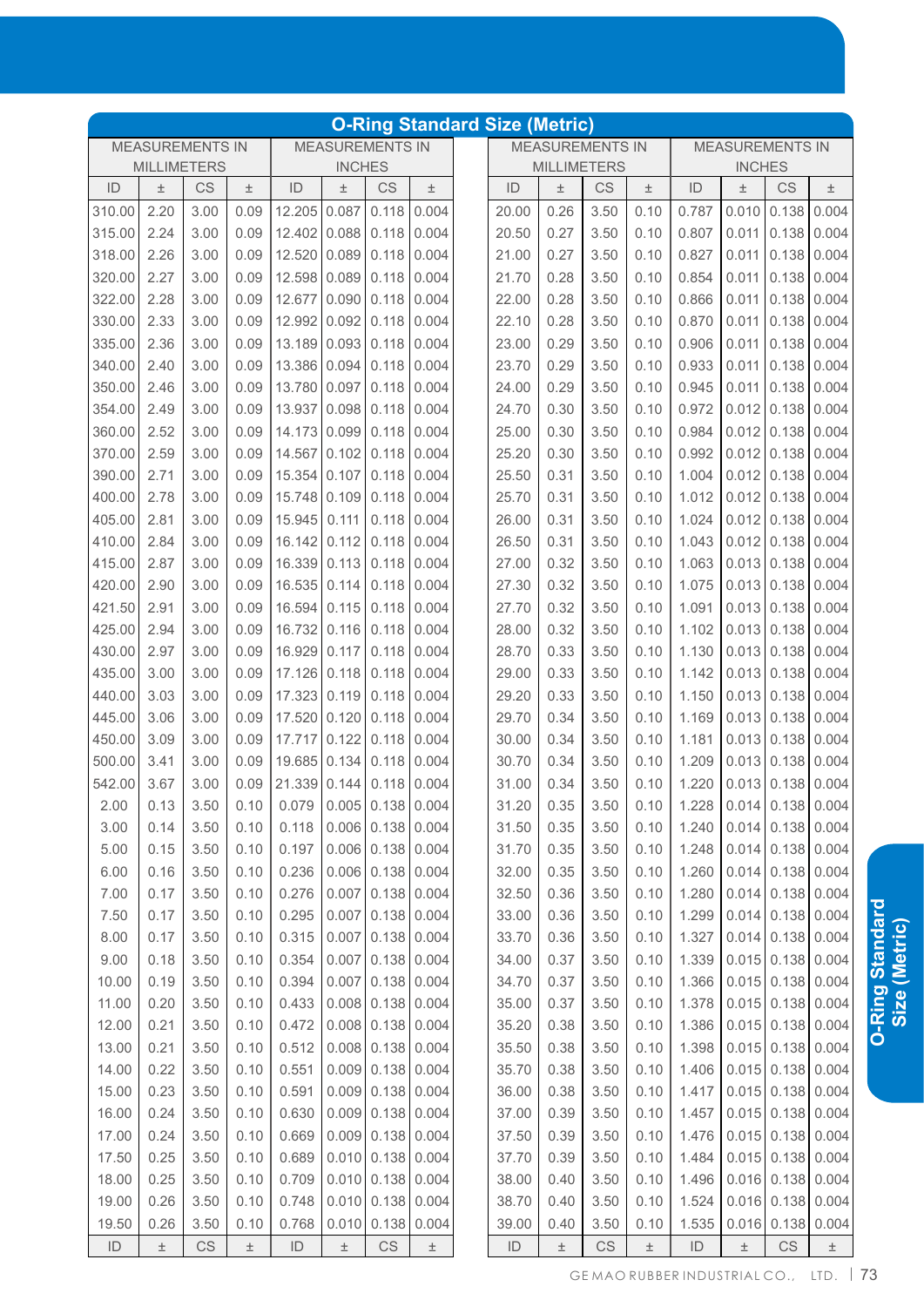|               |                        |                        |       |       |                           |       |                     | <b>O-Ring Standard Size (Metric)</b> |       |                        |       |                         |                        |                        |                    |
|---------------|------------------------|------------------------|-------|-------|---------------------------|-------|---------------------|--------------------------------------|-------|------------------------|-------|-------------------------|------------------------|------------------------|--------------------|
|               | <b>MEASUREMENTS IN</b> |                        |       |       | <b>MEASUREMENTS IN</b>    |       |                     |                                      |       | <b>MEASUREMENTS IN</b> |       |                         | <b>MEASUREMENTS IN</b> |                        |                    |
|               | <b>MILLIMETERS</b>     |                        |       |       | <b>INCHES</b>             |       |                     |                                      |       | <b>MILLIMETERS</b>     |       |                         | <b>INCHES</b>          |                        |                    |
| ID            | $\pm$                  | CS                     | $\pm$ | ID    | $\pm$                     | CS    | $\pm$               | ID                                   | $\pm$ | CS                     | $\pm$ | ID                      | $\pm$                  | CS                     | $\pm$              |
| 39.70         | 0.41                   | 3.50                   | 0.10  | 1.563 | 0.016                     | 0.138 | 0.004               | 76.00                                | 0.66  | 3.50                   | 0.10  | 2.992                   | 0.026                  | 0.138                  | 0.004              |
| 40.00         | 0.41                   | 3.50                   | 0.10  | 1.575 | 0.016                     | 0.138 | 0.004               | 77.00                                | 0.67  | 3.50                   | 0.10  | 3.031                   | 0.026                  | 0.138                  | 0.004              |
| 40.70         | 0.41                   | 3.50                   | 0.10  | 1.602 | 0.016                     | 0.138 | 0.004               | 78.00                                | 0.67  | 3.50                   | 0.10  | 3.071                   | 0.026                  | 0.138                  | 0.004              |
| 41.00         | 0.42                   | 3.50                   | 0.10  | 1.614 | 0.017                     | 0.138 | 0.004               | 79.00                                | 0.68  | 3.50                   | 0.10  | 3.110                   | 0.027                  | 0.138                  | 0.004              |
| 41.70         | 0.42                   | 3.50                   | 0.10  | 1.642 | 0.017                     | 0.138 | 0.004               | 80.00                                | 0.69  | 3.50                   | 0.10  | 3.150                   | 0.027                  | 0.138                  | 0.004              |
| 42.00         | 0.42                   | 3.50                   | 0.10  | 1.654 | 0.017                     | 0.138 | 0.004               | 81.00                                | 0.70  | 3.50                   | 0.10  | 3.189                   | 0.028                  | 0.138                  | 0.004              |
| 43.00         | 0.43                   | 3.50                   | 0.10  | 1.693 | 0.017                     | 0.138 | 0.004               | 82.00                                | 0.70  | 3.50                   | 0.10  | 3.228                   | 0.028                  | 0.138                  | 0.004              |
| 43.70         | 0.44                   | 3.50                   | 0.10  | 1.720 | 0.017                     | 0.138 | 0.004               | 83.00                                | 0.71  | 3.50                   | 0.10  | 3.268                   | 0.028                  | 0.138                  | 0.004              |
| 44.00         | 0.44                   | 3.50                   | 0.10  | 1.732 | 0.017                     | 0.138 | 0.004               | 84.00                                | 0.72  | 3.50                   | 0.10  | 3.307                   | 0.028                  | 0.138                  | 0.004              |
| 44.70         | 0.44                   | 3.50                   | 0.10  | 1.760 | 0.017                     | 0.138 | 0.004               | 85.00                                | 0.72  | 3.50                   | 0.10  | 3.346                   | 0.028                  | 0.138                  | 0.004              |
| 45.00         | 0.44                   | 3.50                   | 0.10  | 1.772 | 0.017                     | 0.138 | 0.004               | 86.00                                | 0.73  | 3.50                   | 0.10  | 3.386                   | 0.029                  | 0.138                  | 0.004              |
| 45.70         | 0.45                   | 3.50                   | 0.10  | 1.799 | 0.018                     | 0.138 | 0.004               | 87.00                                | 0.74  | 3.50                   | 0.10  | 3.425                   | 0.029                  | 0.138                  | 0.004              |
| 46.00         | 0.45                   | 3.50                   | 0.10  | 1.811 | 0.018                     | 0.138 | 0.004               | 88.00                                | 0.74  | 3.50                   | 0.10  | 3.465                   | 0.029                  | 0.138                  | 0.004              |
| 47.00         | 0.46                   | 3.50                   | 0.10  | 1.850 | 0.018                     | 0.138 | 0.004               | 89.00                                | 0.75  | 3.50                   | 0.10  | 3.504                   | 0.030                  | 0.138                  | 0.004              |
| 47.70         | 0.46                   | 3.50                   | 0.10  | 1.878 | 0.018                     | 0.138 | 0.004               | 90.00                                | 0.76  | 3.50                   | 0.10  | 3.543                   | 0.030                  | 0.138                  | 0.004              |
| 48.00         | 0.47                   | 3.50                   | 0.10  | 1.890 | 0.019                     | 0.138 | 0.004               | 91.00                                | 0.76  | 3.50                   | 0.10  | 3.583                   | 0.030                  | 0.138                  | 0.004              |
| 48.70         | 0.47                   | 3.50                   | 0.10  | 1.917 | 0.019                     | 0.138 | 0.004               | 92.00                                | 0.77  | 3.50                   | 0.10  | 3.622                   | 0.030                  | 0.138                  | 0.004              |
| 49.00         | 0.47                   | 3.50                   | 0.10  | 1.929 | 0.019                     | 0.138 | 0.004               | 93.00                                | 0.78  | 3.50                   | 0.10  | 3.661                   | 0.031                  | 0.138                  | 0.004              |
| 49.70         | 0.48                   | 3.50                   | 0.10  | 1.957 | 0.019                     | 0.138 | 0.004               | 94.00                                | 0.78  | 3.50                   | 0.10  | 3.701                   | 0.031                  | 0.138                  | 0.004              |
| 50.00         | 0.48                   | 3.50                   | 0.10  | 1.969 | 0.019                     | 0.138 | 0.004               | 95.00                                | 0.79  | 3.50                   | 0.10  | 3.740                   | 0.031                  | 0.138                  | 0.004              |
| 51.00         | 0.49                   | 3.50                   | 0.10  | 2.008 | 0.019                     | 0.138 | 0.004               | 96.00                                | 0.80  | 3.50                   | 0.10  | 3.780                   | 0.031                  | 0.138                  | 0.004              |
| 52.00         | 0.49                   | 3.50                   | 0.10  | 2.047 | 0.019                     | 0.138 | 0.004               | 97.00                                | 0.80  | 3.50                   | 0.10  | 3.819                   | 0.031                  | 0.138                  | 0.004              |
| 53.00         | 0.50                   | 3.50                   | 0.10  | 2.087 | 0.020                     | 0.138 | 0.004               | 98.00                                | 0.81  | 3.50                   | 0.10  | 3.858                   | 0.032                  | 0.138                  | 0.004              |
| 54.00         | 0.51                   | 3.50                   | 0.10  | 2.126 | 0.020                     | 0.138 | 0.004               | 99.00                                | 0.82  | 3.50                   | 0.10  | 3.898                   | 0.032                  | 0.138                  | 0.004              |
| 55.00         | 0.52                   | 3.50                   | 0.10  | 2.165 | 0.020                     | 0.138 | 0.004               | 100.00                               | 0.82  | 3.50                   | 0.10  | 3.937                   | 0.032                  | 0.138                  | 0.004              |
| 56.00         | 0.52                   | 3.50                   | 0.10  | 2.205 | 0.020                     | 0.138 | 0.004               | 101.00                               | 0.83  | 3.50                   | 0.10  | 3.976                   | 0.033                  | 0.138                  | 0.004              |
| 57.00         | 0.53                   | 3.50                   | 0.10  | 2.244 | 0.021                     | 0.138 | 0.004               | 102.00                               | 0.84  | 3.50                   | 0.10  | 4.016                   | 0.033                  | 0.138                  | 0.004              |
| 58.00         | 0.54                   | 3.50                   | 0.10  |       | $2.283$ 0.021 0.138 0.004 |       |                     | 103.00 0.85                          |       | 3.50                   | 0.10  | 4.055 0.033 0.138 0.004 |                        |                        |                    |
| 59.00         | 0.54                   | 3.50                   | 0.10  | 2.323 |                           |       | $0.021$ 0.138 0.004 | 104.00                               | 0.85  | 3.50                   | 0.10  | 4.094                   |                        | $0.033$ 0.138 0.004    |                    |
| 60.00         | 0.55                   | 3.50                   | 0.10  | 2.362 | 0.022                     |       | $0.138$ 0.004       | 105.00                               | 0.86  | 3.50                   | 0.10  | 4.134                   | 0.034                  |                        | 0.138   0.004      |
| 61.00         | 0.56                   | 3.50                   | 0.10  | 2.402 | 0.022                     |       | $0.138$ 0.004       | 106.00                               | 0.87  | 3.50                   | 0.10  | 4.173                   | 0.034                  |                        | 0.138   0.004      |
| 62.00         | 0.56                   | 3.50                   | 0.10  | 2.441 | 0.022                     |       | $0.138$ 0.004       | 107.00                               | 0.87  | 3.50                   | 0.10  | 4.213                   | 0.034                  |                        | 0.138   0.004      |
| 63.00         | 0.57                   | 3.50                   | 0.10  | 2.480 | 0.022                     |       | 0.138 0.004         | 107.50                               | 0.88  | 3.50                   | 0.10  | 4.232                   | 0.035                  |                        | 0.138   0.004      |
| 64.00         | 0.58                   | 3.50                   | 0.10  | 2.520 | 0.023                     |       | $0.138$ 0.004       | 108.00                               | 0.88  | 3.50                   | 0.10  | 4.252                   | 0.035                  |                        | 0.138   0.004      |
| 65.00         | 0.58                   | 3.50                   | 0.10  | 2.559 | 0.023                     |       | $0.138$ 0.004       | 109.00                               | 0.89  | 3.50                   | 0.10  | 4.291                   |                        | 0.035 0.138 0.004      |                    |
| 66.00         | 0.59                   | 3.50                   | 0.10  | 2.598 | 0.023                     |       | $0.138$ 0.004       | 109.50                               | 0.89  | 3.50                   | 0.10  | 4.311                   | 0.035                  |                        | 0.138   0.004      |
| 67.00         | 0.60                   | 3.50                   | 0.10  | 2.638 | 0.024                     |       | $0.138$ 0.004       | 110.00                               | 0.89  | 3.50                   | 0.10  | 4.331                   | 0.035                  |                        | 0.138   0.004      |
| 68.00         | 0.61                   | 3.50                   | 0.10  | 2.677 | 0.024                     |       | $0.138$ 0.004       | 111.00                               | 0.90  | 3.50                   | 0.10  | 4.370                   |                        | 0.035 0.138 0.004      |                    |
| 69.00         | 0.61                   | 3.50                   | 0.10  | 2.717 | 0.024                     |       | $0.138$ 0.004       | 112.00                               | 0.91  | 3.50                   | 0.10  | 4.409                   |                        | 0.036 0.138 0.004      |                    |
| 70.00         | 0.62                   | 3.50                   | 0.10  | 2.756 | 0.024                     |       | $0.138$ 0.004       | 113.00                               | 0.91  | 3.50                   | 0.10  | 4.449                   |                        | 0.036 0.138 0.004      |                    |
| 70.50         | 0.62                   | 3.50                   | 0.10  | 2.776 | 0.024                     |       | $0.138$ 0.004       | 114.00                               | 0.92  | 3.50                   | 0.10  | 4.488                   | 0.036                  |                        | 0.138   0.004      |
| 71.00         | 0.63                   | 3.50                   | 0.10  | 2.795 | 0.025                     |       | 0.138 0.004         | 115.00                               | 0.93  | 3.50                   | 0.10  | 4.528                   | 0.037                  |                        | 0.138   0.004      |
| 72.00         | 0.63                   | 3.50                   | 0.10  | 2.835 | 0.025                     |       | $0.138$ 0.004       | 116.00                               | 0.93  | 3.50                   | 0.10  | 4.567                   | 0.037                  |                        | 0.138   0.004      |
| 73.00         | 0.64                   | 3.50                   | 0.10  | 2.874 | 0.025                     | 0.138 | 0.004               | 117.00                               | 0.94  | 3.50                   | 0.10  | 4.606                   | 0.037                  |                        | 0.138   0.004      |
| 74.00         | 0.65                   | 3.50                   | 0.10  | 2.913 | 0.026                     | 0.138 | 0.004               | 118.00                               | 0.95  | 3.50                   | 0.10  | 4.646                   | 0.037                  |                        | 0.138   0.004      |
| 75.00         | 0.65                   | 3.50                   | 0.10  | 2.953 | 0.026                     | 0.138 | 0.004               | 119.00                               | 0.95  | 3.50                   | 0.10  | 4.685                   | 0.037                  |                        | $0.138 \mid 0.004$ |
| $\mathsf{ID}$ | $\pm$                  | $\mathbb{C}\mathsf{S}$ | $\pm$ | ID    | $\pm$                     | CS    | $\pm$               | ID                                   | $\pm$ | CS                     | $\pm$ | $\mathsf{ID}$           | $\pm$                  | $\mathbb{C}\mathsf{S}$ | $\pm$              |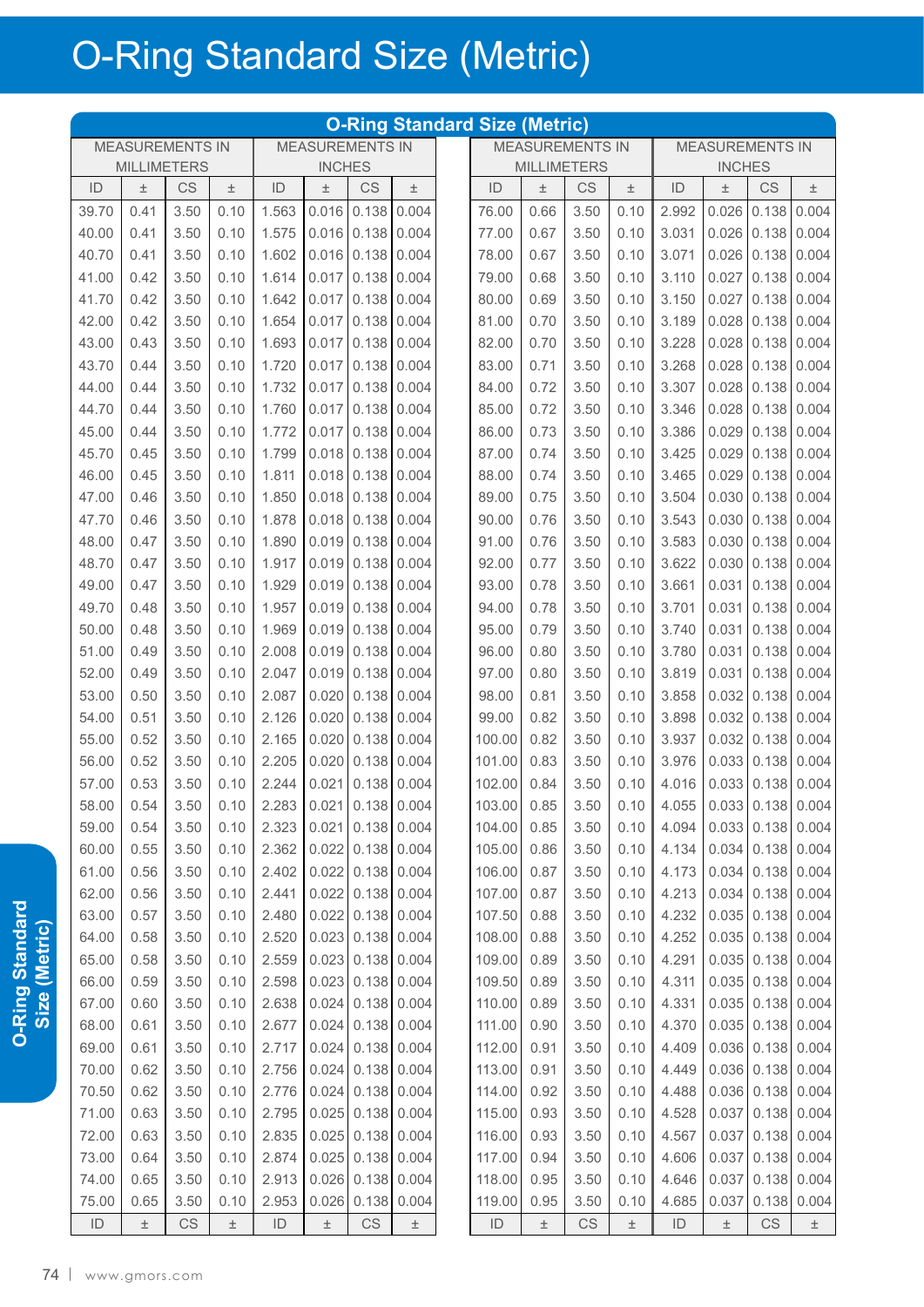|               |                    |                        |       |               |                        |                                |       | <b>O-Ring Standard Size (Metric)</b> |              |                        |              |                |               |                        |               |
|---------------|--------------------|------------------------|-------|---------------|------------------------|--------------------------------|-------|--------------------------------------|--------------|------------------------|--------------|----------------|---------------|------------------------|---------------|
|               |                    | <b>MEASUREMENTS IN</b> |       |               | <b>MEASUREMENTS IN</b> |                                |       |                                      |              | <b>MEASUREMENTS IN</b> |              |                |               | <b>MEASUREMENTS IN</b> |               |
|               | <b>MILLIMETERS</b> |                        |       |               | <b>INCHES</b>          |                                |       |                                      |              | <b>MILLIMETERS</b>     |              |                | <b>INCHES</b> |                        |               |
| ID            | $\pm$              | <b>CS</b>              | $\pm$ | ID            | $\pm$                  | CS                             | $\pm$ | ID                                   | $\pm$        | CS                     | 土            | ID             | 土             | CS                     | $\pm$         |
| 120.00        | 0.96               | 3.50                   | 0.10  | 4.724         | 0.038                  | 0.138                          | 0.004 | 166.00                               | 1.27         | 3.50                   | 0.10         | 6.535          | 0.050         | 0.138                  | 0.004         |
| 121.00        | 0.97               | 3.50                   | 0.10  | 4.764         | 0.038                  | 0.138                          | 0.004 | 167.00                               | 1.27         | 3.50                   | 0.10         | 6.575          | 0.050         | 0.138                  | 0.004         |
| 122.00        | 0.97               | 3.50                   | 0.10  | 4.803         | 0.038                  | 0.138                          | 0.004 | 168.00                               | 1.28         | 3.50                   | 0.10         | 6.614          | 0.050         | 0.138                  | 0.004         |
| 123.00        | 0.98               | 3.50                   | 0.10  | 4.843         | 0.039                  | 0.138                          | 0.004 | 169.00                               | 1.29         | 3.50                   | 0.10         | 6.654          | 0.051         | 0.138                  | 0.004         |
| 124.00        | 0.99               | 3.50                   | 0.10  | 4.882         | 0.039                  | 0.138                          | 0.004 | 170.00                               | 1.29         | 3.50                   | 0.10         | 6.693          | 0.051         | 0.138                  | 0.004         |
| 125.00        | 0.99               | 3.50                   | 0.10  | 4.921         | 0.039                  | 0.138                          | 0.004 | 171.00                               | 1.30         | 3.50                   | 0.10         | 6.732          | 0.051         | 0.138                  | 0.004         |
| 126.00        | 1.00               | 3.50                   | 0.10  | 4.961         | 0.039                  | 0.138                          | 0.004 | 172.00                               | 1.31         | 3.50                   | 0.10         | 6.772          | 0.052         | 0.138                  | 0.004         |
| 127.00        | 1.01               | 3.50                   | 0.10  | 5.000         | 0.040                  | 0.138                          | 0.004 | 173.00                               | 1.31         | 3.50                   | 0.10         | 6.811          | 0.052         | 0.138                  | 0.004         |
| 128.00        | 1.01               | 3.50                   | 0.10  | 5.039         | 0.040                  | 0.138                          | 0.004 | 174.00                               | 1.32         | 3.50                   | 0.10         | 6.850          | 0.052         | 0.138                  | 0.004         |
| 129.00        | 1.02               | 3.50                   | 0.10  | 5.079         | 0.040                  | 0.138                          | 0.004 | 175.00                               | 1.33         | 3.50                   | 0.10         | 6.890          | 0.052         | 0.138                  | 0.004         |
| 130.00        | 1.03               | 3.50                   | 0.10  | 5.118         | 0.041                  | 0.138                          | 0.004 | 176.00                               | 1.33         | 3.50                   | 0.10         | 6.929          | 0.052         | 0.138                  | 0.004         |
| 131.00        | 1.03               | 3.50                   | 0.10  | 5.157         | 0.041                  | 0.138                          | 0.004 | 177.00                               | 1.34         | 3.50                   | 0.10         | 6.968          | 0.053         | 0.138                  | 0.004         |
| 132.00        | 1.04               | 3.50                   | 0.10  | 5.197         | 0.041                  | 0.138                          | 0.004 | 178.00                               | 1.35         | 3.50                   | 0.10         | 7.008          | 0.053         | 0.138                  | 0.004         |
| 133.00        | 1.05               | 3.50                   | 0.10  | 5.236         | 0.041                  | 0.138                          | 0.004 | 179.00                               | 1.35         | 3.50                   | 0.10         | 7.047          | 0.053         | 0.138                  | 0.004         |
| 134.00        | 1.05               | 3.50                   | 0.10  | 5.276         | 0.041                  | 0.138                          | 0.004 | 180.00                               | 1.36         | 3.50                   | 0.10         | 7.087          | 0.054         | 0.138                  | 0.004         |
| 135.00        | 1.06               | 3.50                   | 0.10  | 5.315         | 0.042                  | 0.138                          | 0.004 | 181.00                               | 1.37         | 3.50                   | 0.10         | 7.126          | 0.054         | 0.138                  | 0.004         |
| 136.00        | 1.07               | 3.50                   | 0.10  | 5.354         | 0.042                  | 0.138                          | 0.004 | 182.00                               | 1.37         | 3.50                   | 0.10         | 7.165          | 0.054         | 0.138                  | 0.004         |
| 137.00        | 1.07               | 3.50                   | 0.10  | 5.394         | 0.042                  | 0.138                          | 0.004 | 183.00                               | 1.38         | 3.50                   | 0.10         | 7.205          | 0.054         | 0.138                  | 0.004         |
| 138.00        | 1.08               | 3.50                   | 0.10  | 5.433         | 0.043                  | 0.138                          | 0.004 | 184.00                               | 1.39         | 3.50                   | 0.10         | 7.244          | 0.055         | 0.138                  | 0.004         |
| 139.00        | 1.09               | 3.50                   | 0.10  | 5.472         | 0.043                  | 0.138                          | 0.004 | 185.00                               | 1.39         | 3.50                   | 0.10         | 7.283          | 0.055         | 0.138                  | 0.004         |
| 140.00        | 1.09               | 3.50                   | 0.10  | 5.512         | 0.043                  | 0.138                          | 0.004 | 186.00                               | 1.40         | 3.50                   | 0.10         | 7.323          | 0.055         | 0.138                  | 0.004         |
| 141.00        | 1.10               | 3.50                   | 0.10  | 5.551         | 0.043                  | 0.138                          | 0.004 | 187.00                               | 1.41         | 3.50                   | 0.10         | 7.362          | 0.056         | 0.138                  | 0.004         |
| 142.00        | 1.11               | 3.50                   | 0.10  | 5.591         | 0.044                  | 0.138                          | 0.004 | 188.00                               | 1.41         | 3.50                   | 0.10         | 7.402          | 0.056         | 0.138                  | 0.004         |
| 143.00        | 1.11               | 3.50                   | 0.10  | 5.630         | 0.044                  | 0.138                          | 0.004 | 189.00                               | 1.42         | 3.50                   | 0.10         | 7.441          | 0.056         | 0.138                  | 0.004         |
| 144.00        | 1.12               | 3.50                   | 0.10  | 5.669         | 0.044                  | 0.138                          | 0.004 | 190.00                               | 1.43         | 3.50                   | 0.10         | 7.480          | 0.056         | 0.138                  | 0.004         |
| 145.00        | 1.13               | 3.50                   | 0.10  | 5.709         | 0.044                  | 0.138                          | 0.004 | 191.00                               | 1.43         | 3.50                   | 0.10         | 7.520          | 0.056         | 0.138                  | 0.004         |
| 146.00        | 1.13               | 3.50                   | 0.10  | 5.748         | 0.044                  | 0.138                          | 0.004 | 192.00                               | 1.44         | 3.50                   | 0.10         | 7.559          | 0.057         | 0.138                  | 0.004         |
| 147.00        | 1.14               | 3.50                   | 0.10  | 5.787         |                        | $0.045$ 0.138 0.004            |       | 193.00                               | 1.45         | 3.50                   | 0.10         | 7.598          |               | $0.057$ 0.138 0.004    |               |
| 148.00        | 1.15               | 3.50                   | 0.10  | 5.827         |                        | $0.045$ 0.138 0.004            |       | 194.00                               | 1.45         | 3.50                   | 0.10         | 7.638          |               | $0.057$ 0.138 0.004    |               |
| 149.00        | 1.15               | 3.50                   | 0.10  | 5.866         |                        | $0.045$ 0.138                  | 0.004 | 195.00                               | 1.46         | 3.50                   | 0.10         | 7.677          | 0.057         | $0.138 \mid 0.004$     |               |
| 150.00        | 1.16               | 3.50                   | 0.10  | 5.906         |                        | $0.046$ 0.138 0.004            |       | 196.00                               | 1.46         | 3.50                   | 0.10         | 7.717          | 0.057         |                        | $0.138$ 0.004 |
| 151.00        | 1.17               | 3.50                   | 0.10  | 5.945         |                        | $0.046$ 0.138 0.004            |       | 197.00                               | 1.47         | 3.50                   | 0.10         | 7.756          | 0.058         |                        | $0.138$ 0.004 |
| 152.00        | 1.17               | 3.50                   | 0.10  | 5.984         |                        | $0.046$ 0.138                  | 0.004 | 198.00                               | 1.48         | 3.50                   | 0.10         | 7.795          | 0.058         | $0.138$ 0.004          |               |
| 153.00        | 1.18               | 3.50                   | 0.10  | 6.024         |                        | $0.046$ 0.138                  | 0.004 | 199.00                               | 1.48         | 3.50                   | 0.10         | 7.835          | 0.058         |                        | $0.138$ 0.004 |
| 154.00        | 1.19               | 3.50                   | 0.10  | 6.063         | 0.047                  | 0.138                          | 0.004 | 200.00                               | 1.49         | 3.50                   | 0.10         | 7.874          |               | $0.059$ 0.138 0.004    |               |
| 155.00        | 1.19               | 3.50                   | 0.10  | 6.102         | 0.047                  | 0.138                          | 0.004 | 201.00                               | 1.50         | 3.50                   | 0.10         | 7.913          | 0.059         |                        | $0.138$ 0.004 |
| 156.00        | 1.20               | 3.50                   | 0.10  | 6.142         | 0.047                  | 0.138                          | 0.004 | 202.00                               | 1.50         | 3.50                   | 0.10         | 7.953          | 0.059         |                        | $0.138$ 0.004 |
| 157.00        | 1.21               | 3.50                   | 0.10  | 6.181         |                        | $0.048$ 0.138                  | 0.004 | 203.00                               | 1.51         | 3.50                   | 0.10         | 7.992          |               | $0.059$ 0.138 0.004    |               |
| 158.00        | 1.21               | 3.50                   | 0.10  | 6.220         |                        | $0.048$ 0.138                  | 0.004 | 204.00                               | 1.52         | 3.50                   | 0.10         | 8.031          | 0.060         | 0.138                  | 0.004         |
| 159.00        | 1.22               | 3.50                   | 0.10  | 6.260         |                        | $0.048$ 0.138                  | 0.004 |                                      |              |                        |              | 8.071          | 0.060         | $0.138$ 0.004          |               |
| 160.00        | 1.23               | 3.50                   | 0.10  | 6.299         |                        | $0.048$ 0.138                  | 0.004 | 205.00<br>206.00                     | 1.52         | 3.50                   | 0.10         |                |               | $0.060$ 0.138 0.004    |               |
| 161.00        | 1.23               | 3.50                   | 0.10  | 6.339         |                        | $0.048$ 0.138                  | 0.004 | 207.00                               | 1.53<br>1.54 | 3.50<br>3.50           | 0.10         | 8.110<br>8.150 | 0.061         |                        | $0.138$ 0.004 |
|               |                    | 3.50                   |       |               |                        | $0.049$ 0.138                  | 0.004 | 208.00                               |              |                        | 0.10<br>0.10 | 8.189          | 0.061         |                        | $0.138$ 0.004 |
| 162.00        | 1.24               |                        | 0.10  | 6.378         |                        |                                |       |                                      | 1.54         | 3.50                   |              |                |               |                        |               |
| 163.00        | 1.25               | 3.50                   | 0.10  | 6.417         |                        | $0.049$ 0.138<br>$0.049$ 0.138 | 0.004 | 209.00                               | 1.55         | 3.50                   | 0.10         | 8.228          | 0.061         | 0.138                  | 0.004         |
| 164.00        | 1.25               | 3.50                   | 0.10  | 6.457         |                        |                                | 0.004 | 210.00                               | 1.56         | 3.50                   | 0.10         | 8.268          | 0.061         | 0.138                  | 0.004         |
| 165.00        | 1.26               | 3.50                   | 0.10  | 6.496         | 0.050                  | 0.138                          | 0.004 | 215.00                               | 1.59         | 3.50                   | 0.10         | 8.465          | 0.063         | 0.138                  | 0.004         |
| $\mathsf{ID}$ | $\pm$              | CS                     | $\pm$ | $\mathsf{ID}$ | $\pm$                  | $\mathbb{C}\mathbb{S}$         | $\pm$ | $\mathsf{ID}$                        | $\pm$        | CS                     | $\pm$        | $\mathsf{ID}$  | $\pm$         | $\mathbb{C}\mathbb{S}$ | $\pm$         |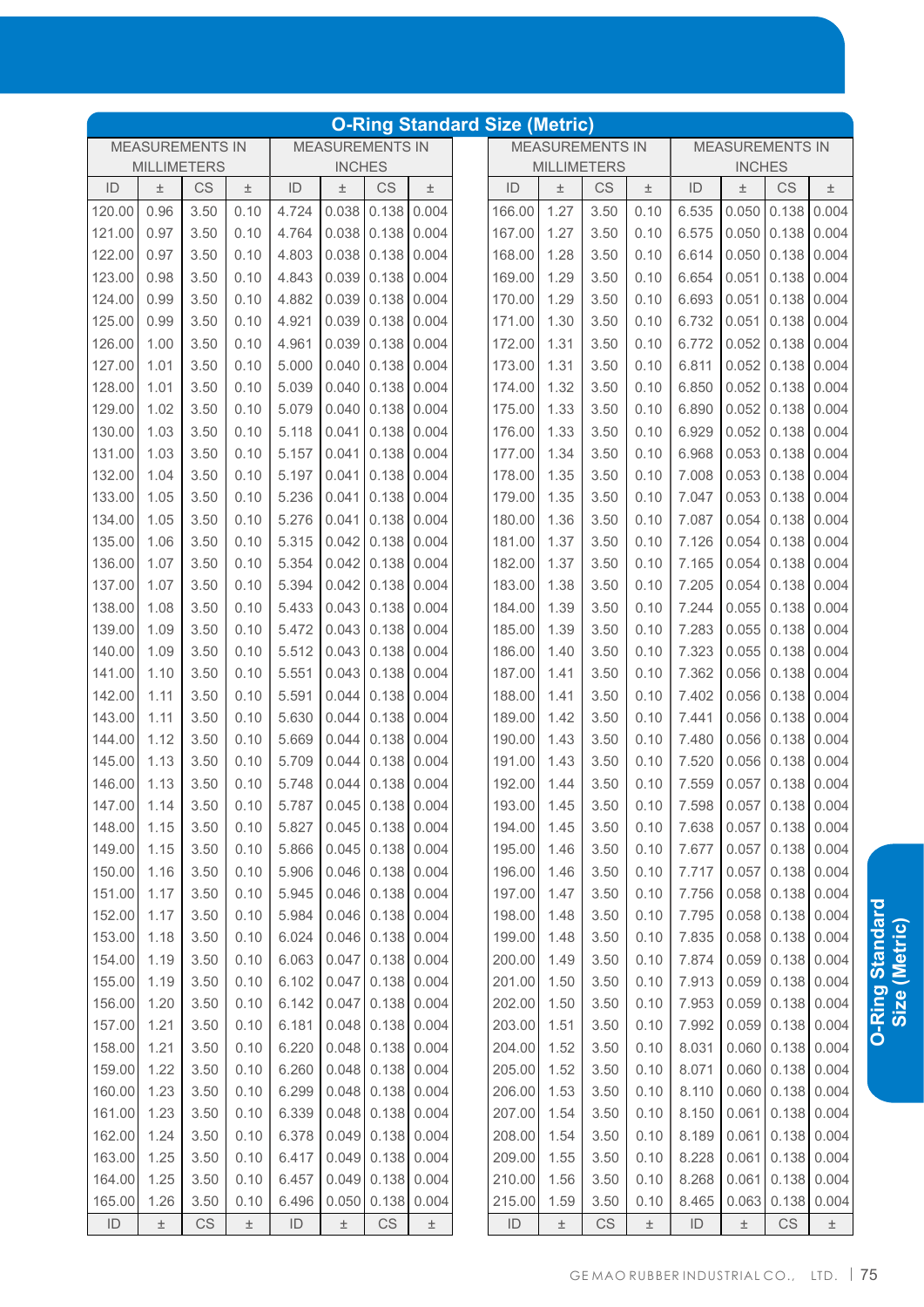| <b>MEASUREMENTS IN</b><br><b>MEASUREMENTS IN</b><br><b>MEASUREMENTS IN</b><br><b>MEASUREMENTS IN</b><br><b>MILLIMETERS</b><br><b>INCHES</b><br><b>MILLIMETERS</b><br><b>INCHES</b><br><b>CS</b><br>CS<br>ID<br>CS<br>ID<br>CS<br>ID<br>ID<br>$\pm$<br>土<br>$\pm$<br>$\pm$<br>土<br>土<br>土<br>1.62<br>220.00<br>3.50<br>0.10<br>8.661<br>0.064<br>0.138<br>0.004<br>440.00<br>3.03<br>3.50<br>0.10<br>17.323<br>0.119<br>0.138<br>1.65<br>8.858<br>3.25<br>3.50<br>225.00<br>3.50<br>0.10<br>0.065<br>0.138<br>0.004<br>475.00<br>0.10<br>18.701<br>0.128<br>0.138<br>1.69<br>3.30<br>230.00<br>3.50<br>9.055<br>0.067<br>0.138<br>0.004<br>483.00<br>3.50<br>0.10<br>19.016 0.130<br>0.138<br>0.10<br>235.00<br>21.772<br>1.72<br>3.50<br>0.10<br>9.252<br>0.068<br>0.138<br>0.004<br>553.00<br>3.74<br>3.50<br>0.10<br>0.147<br>0.138<br>240.00<br>1.75<br>3.50<br>9.449<br>0.069<br>0.138<br>0.004<br>2.00<br>0.13<br>4.00<br>0.10<br>0.079<br>0.005<br>0.157<br>0.10<br>245.00<br>1.78<br>3.50<br>9.646<br>0.070<br>0.138<br>0.004<br>0.14<br>0.10<br>0.118<br>0.006<br>0.157<br>0.10<br>3.00<br>4.00<br>250.00<br>1.82<br>3.50<br>0.10<br>9.843<br>0.072<br>0.138<br>0.004<br>0.14<br>4.00<br>0.10<br>0.157<br>0.006<br>0.157<br>4.00<br>255.00<br>1.85<br>3.50<br>10.039<br>0.073<br>0.138<br>0.004<br>0.15<br>0.10<br>0.197<br>0.006<br>0.157<br>0.10<br>5.00<br>4.00<br>1.88<br>0.138<br>260.00<br>3.50<br>0.10<br>10.236<br>0.074<br>0.004<br>6.00<br>0.16<br>4.00<br>0.10<br>0.236<br>0.006<br>0.157<br>265.00<br>1.91<br>0.276<br>3.50<br>0.10<br>10.433<br>0.075<br>0.138<br>0.004<br>0.17<br>4.00<br>0.10<br>0.007<br>0.157<br>7.00<br>270.00<br>1.95<br>10.630<br>0.077<br>0.138<br>0.004<br>0.17<br>0.315<br>0.007<br>3.50<br>0.10<br>8.00<br>4.00<br>0.10 |                |
|-------------------------------------------------------------------------------------------------------------------------------------------------------------------------------------------------------------------------------------------------------------------------------------------------------------------------------------------------------------------------------------------------------------------------------------------------------------------------------------------------------------------------------------------------------------------------------------------------------------------------------------------------------------------------------------------------------------------------------------------------------------------------------------------------------------------------------------------------------------------------------------------------------------------------------------------------------------------------------------------------------------------------------------------------------------------------------------------------------------------------------------------------------------------------------------------------------------------------------------------------------------------------------------------------------------------------------------------------------------------------------------------------------------------------------------------------------------------------------------------------------------------------------------------------------------------------------------------------------------------------------------------------------------------------------------------------------------------------------------------------------------------------|----------------|
|                                                                                                                                                                                                                                                                                                                                                                                                                                                                                                                                                                                                                                                                                                                                                                                                                                                                                                                                                                                                                                                                                                                                                                                                                                                                                                                                                                                                                                                                                                                                                                                                                                                                                                                                                                         |                |
|                                                                                                                                                                                                                                                                                                                                                                                                                                                                                                                                                                                                                                                                                                                                                                                                                                                                                                                                                                                                                                                                                                                                                                                                                                                                                                                                                                                                                                                                                                                                                                                                                                                                                                                                                                         |                |
|                                                                                                                                                                                                                                                                                                                                                                                                                                                                                                                                                                                                                                                                                                                                                                                                                                                                                                                                                                                                                                                                                                                                                                                                                                                                                                                                                                                                                                                                                                                                                                                                                                                                                                                                                                         | $\pm$          |
|                                                                                                                                                                                                                                                                                                                                                                                                                                                                                                                                                                                                                                                                                                                                                                                                                                                                                                                                                                                                                                                                                                                                                                                                                                                                                                                                                                                                                                                                                                                                                                                                                                                                                                                                                                         | 0.004          |
|                                                                                                                                                                                                                                                                                                                                                                                                                                                                                                                                                                                                                                                                                                                                                                                                                                                                                                                                                                                                                                                                                                                                                                                                                                                                                                                                                                                                                                                                                                                                                                                                                                                                                                                                                                         | 0.004          |
|                                                                                                                                                                                                                                                                                                                                                                                                                                                                                                                                                                                                                                                                                                                                                                                                                                                                                                                                                                                                                                                                                                                                                                                                                                                                                                                                                                                                                                                                                                                                                                                                                                                                                                                                                                         | 0.004          |
|                                                                                                                                                                                                                                                                                                                                                                                                                                                                                                                                                                                                                                                                                                                                                                                                                                                                                                                                                                                                                                                                                                                                                                                                                                                                                                                                                                                                                                                                                                                                                                                                                                                                                                                                                                         | 0.004          |
|                                                                                                                                                                                                                                                                                                                                                                                                                                                                                                                                                                                                                                                                                                                                                                                                                                                                                                                                                                                                                                                                                                                                                                                                                                                                                                                                                                                                                                                                                                                                                                                                                                                                                                                                                                         | 0.004          |
|                                                                                                                                                                                                                                                                                                                                                                                                                                                                                                                                                                                                                                                                                                                                                                                                                                                                                                                                                                                                                                                                                                                                                                                                                                                                                                                                                                                                                                                                                                                                                                                                                                                                                                                                                                         | 0.004          |
|                                                                                                                                                                                                                                                                                                                                                                                                                                                                                                                                                                                                                                                                                                                                                                                                                                                                                                                                                                                                                                                                                                                                                                                                                                                                                                                                                                                                                                                                                                                                                                                                                                                                                                                                                                         | 0.004          |
|                                                                                                                                                                                                                                                                                                                                                                                                                                                                                                                                                                                                                                                                                                                                                                                                                                                                                                                                                                                                                                                                                                                                                                                                                                                                                                                                                                                                                                                                                                                                                                                                                                                                                                                                                                         | 0.004          |
|                                                                                                                                                                                                                                                                                                                                                                                                                                                                                                                                                                                                                                                                                                                                                                                                                                                                                                                                                                                                                                                                                                                                                                                                                                                                                                                                                                                                                                                                                                                                                                                                                                                                                                                                                                         | 0.004          |
|                                                                                                                                                                                                                                                                                                                                                                                                                                                                                                                                                                                                                                                                                                                                                                                                                                                                                                                                                                                                                                                                                                                                                                                                                                                                                                                                                                                                                                                                                                                                                                                                                                                                                                                                                                         | 0.004          |
|                                                                                                                                                                                                                                                                                                                                                                                                                                                                                                                                                                                                                                                                                                                                                                                                                                                                                                                                                                                                                                                                                                                                                                                                                                                                                                                                                                                                                                                                                                                                                                                                                                                                                                                                                                         | 0.004<br>0.157 |
| 273.00<br>1.97<br>3.50<br>0.10<br>10.748<br>0.078<br>0.138<br>0.18<br>0.10<br>0.354<br>0.007<br>0.157<br>0.004<br>9.00<br>4.00                                                                                                                                                                                                                                                                                                                                                                                                                                                                                                                                                                                                                                                                                                                                                                                                                                                                                                                                                                                                                                                                                                                                                                                                                                                                                                                                                                                                                                                                                                                                                                                                                                          | 0.004          |
| 275.00<br>0.374<br>1.98<br>3.50<br>10.827<br>0.078<br>0.138<br>0.004<br>0.19<br>0.007<br>0.157<br>0.10<br>9.50<br>4.00<br>0.10                                                                                                                                                                                                                                                                                                                                                                                                                                                                                                                                                                                                                                                                                                                                                                                                                                                                                                                                                                                                                                                                                                                                                                                                                                                                                                                                                                                                                                                                                                                                                                                                                                          | 0.004          |
| 2.01<br>0.394<br>280.00<br>3.50<br>0.10<br>11.024<br>0.079<br>0.138<br>0.004<br>10.00<br>0.19<br>4.00<br>0.10<br>0.007<br>0.157                                                                                                                                                                                                                                                                                                                                                                                                                                                                                                                                                                                                                                                                                                                                                                                                                                                                                                                                                                                                                                                                                                                                                                                                                                                                                                                                                                                                                                                                                                                                                                                                                                         | 0.004          |
| 283.00<br>2.03<br>11.142<br>0.080<br>0.138<br>0.004<br>3.50<br>0.10<br>11.00<br>0.20<br>4.00<br>0.10<br>0.433<br>0.008<br>0.157                                                                                                                                                                                                                                                                                                                                                                                                                                                                                                                                                                                                                                                                                                                                                                                                                                                                                                                                                                                                                                                                                                                                                                                                                                                                                                                                                                                                                                                                                                                                                                                                                                         | 0.004          |
| 285.00<br>2.04<br>3.50<br>0.10<br>11.220<br>0.080<br>0.138<br>0.004<br>12.00<br>0.21<br>4.00<br>0.472<br>0.008<br>0.157<br>0.10                                                                                                                                                                                                                                                                                                                                                                                                                                                                                                                                                                                                                                                                                                                                                                                                                                                                                                                                                                                                                                                                                                                                                                                                                                                                                                                                                                                                                                                                                                                                                                                                                                         | 0.004          |
| 290.00<br>2.08<br>3.50<br>11.417<br>0.082<br>0.138<br>0.004<br>13.00<br>0.21<br>0.10<br>0.512<br>0.008<br>0.157<br>0.10<br>4.00                                                                                                                                                                                                                                                                                                                                                                                                                                                                                                                                                                                                                                                                                                                                                                                                                                                                                                                                                                                                                                                                                                                                                                                                                                                                                                                                                                                                                                                                                                                                                                                                                                         | 0.004          |
| 295.00<br>2.11<br>3.50<br>0.10<br>11.614<br>0.083<br>0.138<br>0.004<br>14.00<br>0.22<br>4.00<br>0.10<br>0.551<br>0.009<br>0.157                                                                                                                                                                                                                                                                                                                                                                                                                                                                                                                                                                                                                                                                                                                                                                                                                                                                                                                                                                                                                                                                                                                                                                                                                                                                                                                                                                                                                                                                                                                                                                                                                                         | 0.004          |
| 300.00<br>2.14<br>3.50<br>11.811<br>0.084<br>0.138<br>0.004<br>14.50<br>0.22<br>0.10<br>0.571<br>0.009<br>0.157<br>0.10<br>4.00                                                                                                                                                                                                                                                                                                                                                                                                                                                                                                                                                                                                                                                                                                                                                                                                                                                                                                                                                                                                                                                                                                                                                                                                                                                                                                                                                                                                                                                                                                                                                                                                                                         | 0.004          |
| 0.591<br>305.00<br>2.17<br>3.50<br>0.10<br>12.008<br>0.085<br>0.138<br>0.004<br>15.00<br>0.23<br>4.00<br>0.10<br>0.009<br>0.157                                                                                                                                                                                                                                                                                                                                                                                                                                                                                                                                                                                                                                                                                                                                                                                                                                                                                                                                                                                                                                                                                                                                                                                                                                                                                                                                                                                                                                                                                                                                                                                                                                         | 0.004          |
| 0.087<br>0.610<br>0.009<br>310.00<br>2.20<br>3.50<br>0.10<br>12.205<br>0.138<br>0.004<br>15.50<br>0.23<br>4.00<br>0.10<br>0.157                                                                                                                                                                                                                                                                                                                                                                                                                                                                                                                                                                                                                                                                                                                                                                                                                                                                                                                                                                                                                                                                                                                                                                                                                                                                                                                                                                                                                                                                                                                                                                                                                                         | 0.004          |
| 315.00<br>2.24<br>12.402<br>0.088<br>0.138<br>0.24<br>0.630<br>0.009<br>3.50<br>0.10<br>0.004<br>16.00<br>4.00<br>0.10<br>0.157                                                                                                                                                                                                                                                                                                                                                                                                                                                                                                                                                                                                                                                                                                                                                                                                                                                                                                                                                                                                                                                                                                                                                                                                                                                                                                                                                                                                                                                                                                                                                                                                                                         | 0.004          |
| 320.00<br>2.27<br>3.50<br>0.10<br>12.598<br>0.089<br>0.138<br>17.00<br>0.24<br>4.00<br>0.10<br>0.669<br>0.009<br>0.157<br>0.004                                                                                                                                                                                                                                                                                                                                                                                                                                                                                                                                                                                                                                                                                                                                                                                                                                                                                                                                                                                                                                                                                                                                                                                                                                                                                                                                                                                                                                                                                                                                                                                                                                         | 0.004          |
| 2.30<br>325.00<br>3.50<br>12.795<br>0.091<br>0.138<br>18.00<br>0.25<br>0.709<br>0.010<br>0.157<br>0.10<br>0.004<br>4.00<br>0.10                                                                                                                                                                                                                                                                                                                                                                                                                                                                                                                                                                                                                                                                                                                                                                                                                                                                                                                                                                                                                                                                                                                                                                                                                                                                                                                                                                                                                                                                                                                                                                                                                                         | 0.004          |
| 2.32<br>0.748<br>328.00<br>3.50<br>0.10<br>12.913<br>0.091<br>0.138<br>0.004<br>19.00<br>0.26<br>4.00<br>0.10<br>0.010<br>0.157                                                                                                                                                                                                                                                                                                                                                                                                                                                                                                                                                                                                                                                                                                                                                                                                                                                                                                                                                                                                                                                                                                                                                                                                                                                                                                                                                                                                                                                                                                                                                                                                                                         | 0.004          |
| 330.00<br>2.33<br>12.992<br>0.092<br>0.138<br>0.004<br>3.50<br>0.10<br>19.50<br>0.26<br>0.10<br>0.768<br>0.010<br>0.157<br>4.00                                                                                                                                                                                                                                                                                                                                                                                                                                                                                                                                                                                                                                                                                                                                                                                                                                                                                                                                                                                                                                                                                                                                                                                                                                                                                                                                                                                                                                                                                                                                                                                                                                         | 0.004          |
| 335.00<br>2.36<br>0.138<br>0.010<br>3.50<br>0.10<br>13.189<br>0.093<br>0.004<br>20.00<br>0.26<br>4.00<br>0.10<br>0.787<br>0.157                                                                                                                                                                                                                                                                                                                                                                                                                                                                                                                                                                                                                                                                                                                                                                                                                                                                                                                                                                                                                                                                                                                                                                                                                                                                                                                                                                                                                                                                                                                                                                                                                                         | 0.004          |
| 13.307 0.094 0.138 0.004<br>2.38<br>3.50<br>21.00<br>0.27<br>4.00<br>0.10<br>0.827<br>$0.011$ 0.157 0.004<br>338.00<br>0.10                                                                                                                                                                                                                                                                                                                                                                                                                                                                                                                                                                                                                                                                                                                                                                                                                                                                                                                                                                                                                                                                                                                                                                                                                                                                                                                                                                                                                                                                                                                                                                                                                                             |                |
| 13.386 0.094 0.138 0.004<br>21.50<br>0.846<br>$0.011$ 0.157 0.004<br>340.00<br>2.40<br>3.50<br>0.28<br>4.00<br>0.10<br>0.10                                                                                                                                                                                                                                                                                                                                                                                                                                                                                                                                                                                                                                                                                                                                                                                                                                                                                                                                                                                                                                                                                                                                                                                                                                                                                                                                                                                                                                                                                                                                                                                                                                             |                |
| 343.00<br>3.50<br>13.504 0.095 0.138 0.004<br>22.00<br>0.866<br>0.011<br>2.42<br>0.10<br>0.28<br>4.00<br>0.10                                                                                                                                                                                                                                                                                                                                                                                                                                                                                                                                                                                                                                                                                                                                                                                                                                                                                                                                                                                                                                                                                                                                                                                                                                                                                                                                                                                                                                                                                                                                                                                                                                                           | $0.157$ 0.004  |
| 0.906<br>345.00<br>2.43<br>3.50<br>13.583 0.096 0.138 0.004<br>23.00<br>0.29<br>4.00<br>0.10<br>0.011<br>0.10                                                                                                                                                                                                                                                                                                                                                                                                                                                                                                                                                                                                                                                                                                                                                                                                                                                                                                                                                                                                                                                                                                                                                                                                                                                                                                                                                                                                                                                                                                                                                                                                                                                           | $0.157$ 0.004  |
| 350.00<br>0.925<br>2.46<br>3.50<br>13.780 0.097<br>$0.138$ 0.004<br>23.50<br>0.29<br>4.00<br>0.10<br>0.011<br>0.10                                                                                                                                                                                                                                                                                                                                                                                                                                                                                                                                                                                                                                                                                                                                                                                                                                                                                                                                                                                                                                                                                                                                                                                                                                                                                                                                                                                                                                                                                                                                                                                                                                                      | $0.157$ 0.004  |
| 0.945<br>351.00<br>2.47<br>13.819 0.097<br>$0.138$ 0.004<br>24.00<br>0.29<br>4.00<br>0.10<br>0.011<br>3.50<br>0.10                                                                                                                                                                                                                                                                                                                                                                                                                                                                                                                                                                                                                                                                                                                                                                                                                                                                                                                                                                                                                                                                                                                                                                                                                                                                                                                                                                                                                                                                                                                                                                                                                                                      | $0.157$ 0.004  |
| 13.976 0.098 0.138 0.004<br>25.00<br>0.984<br>355.00<br>2.49<br>3.50<br>0.30<br>4.00<br>0.10<br>$0.012$ 0.157<br>0.10                                                                                                                                                                                                                                                                                                                                                                                                                                                                                                                                                                                                                                                                                                                                                                                                                                                                                                                                                                                                                                                                                                                                                                                                                                                                                                                                                                                                                                                                                                                                                                                                                                                   | 0.004          |
| 360.00<br>14.173 0.099 0.138 0.004<br>1.024<br>2.52<br>3.50<br>26.00<br>0.31<br>4.00<br>0.10<br>$0.012$ 0.157 0.004<br>0.10                                                                                                                                                                                                                                                                                                                                                                                                                                                                                                                                                                                                                                                                                                                                                                                                                                                                                                                                                                                                                                                                                                                                                                                                                                                                                                                                                                                                                                                                                                                                                                                                                                             |                |
| 363.00<br>14.291 0.100 0.138<br>27.00<br>2.54<br>3.50<br>0.10<br>0.004<br>0.32<br>4.00<br>0.10<br>1.063<br>$0.013$ 0.157                                                                                                                                                                                                                                                                                                                                                                                                                                                                                                                                                                                                                                                                                                                                                                                                                                                                                                                                                                                                                                                                                                                                                                                                                                                                                                                                                                                                                                                                                                                                                                                                                                                | 0.004          |
| 365.00<br>14.370 0.101<br>$0.138$ 0.004<br>27.50<br>1.083<br>2.56<br>3.50<br>0.10<br>0.32<br>4.00<br>0.10<br>$0.013$ 0.157                                                                                                                                                                                                                                                                                                                                                                                                                                                                                                                                                                                                                                                                                                                                                                                                                                                                                                                                                                                                                                                                                                                                                                                                                                                                                                                                                                                                                                                                                                                                                                                                                                              | 0.004          |
| 370.00<br>1.102<br>2.59<br>3.50<br>14.567 0.102 0.138 0.004<br>28.00<br>0.32<br>4.00<br>0.10<br>$0.013$ 0.157<br>0.10                                                                                                                                                                                                                                                                                                                                                                                                                                                                                                                                                                                                                                                                                                                                                                                                                                                                                                                                                                                                                                                                                                                                                                                                                                                                                                                                                                                                                                                                                                                                                                                                                                                   | 0.004          |
| 14.882 0.104 0.138 0.004<br>378.00<br>2.64<br>3.50<br>29.00<br>0.33<br>4.00<br>0.10<br>1.142<br>$0.013$ 0.157 0.004<br>0.10                                                                                                                                                                                                                                                                                                                                                                                                                                                                                                                                                                                                                                                                                                                                                                                                                                                                                                                                                                                                                                                                                                                                                                                                                                                                                                                                                                                                                                                                                                                                                                                                                                             |                |
| 14.961 0.104 0.138 0.004<br>380.00<br>2.65<br>3.50<br>30.00<br>0.34<br>4.00<br>0.10<br>1.181<br>$0.013$ 0.157<br>0.10                                                                                                                                                                                                                                                                                                                                                                                                                                                                                                                                                                                                                                                                                                                                                                                                                                                                                                                                                                                                                                                                                                                                                                                                                                                                                                                                                                                                                                                                                                                                                                                                                                                   | 0.004          |
| 390.00<br>2.71<br>3.50<br>15.354 0.107 0.138 0.004<br>31.00<br>1.220<br>$0.013$ 0.157<br>0.10<br>0.34<br>4.00<br>0.10                                                                                                                                                                                                                                                                                                                                                                                                                                                                                                                                                                                                                                                                                                                                                                                                                                                                                                                                                                                                                                                                                                                                                                                                                                                                                                                                                                                                                                                                                                                                                                                                                                                   | 0.004          |
| 400.00<br>2.78<br>3.50<br>0.10<br>15.748 0.109 0.138 0.004<br>32.00<br>0.35<br>4.00<br>0.10<br>1.260<br>0.014<br>0.157                                                                                                                                                                                                                                                                                                                                                                                                                                                                                                                                                                                                                                                                                                                                                                                                                                                                                                                                                                                                                                                                                                                                                                                                                                                                                                                                                                                                                                                                                                                                                                                                                                                  | 0.004          |
| 410.00<br>2.84<br>3.50<br>16.142 0.112<br>$0.138$ 0.004<br>33.00<br>0.36<br>4.00<br>0.10<br>1.299<br>0.014<br>0.157<br>0.10                                                                                                                                                                                                                                                                                                                                                                                                                                                                                                                                                                                                                                                                                                                                                                                                                                                                                                                                                                                                                                                                                                                                                                                                                                                                                                                                                                                                                                                                                                                                                                                                                                             | 0.004          |
| $0.138$ 0.004<br>420.00<br>2.90<br>16.535<br>0.114<br>33.50<br>0.36<br>1.319<br>0.014<br>3.50<br>0.10<br>4.00<br>0.10<br>0.157                                                                                                                                                                                                                                                                                                                                                                                                                                                                                                                                                                                                                                                                                                                                                                                                                                                                                                                                                                                                                                                                                                                                                                                                                                                                                                                                                                                                                                                                                                                                                                                                                                          | 0.004          |
| 427.00<br>2.95<br>16.811<br>0.116<br>$0.138$ 0.004<br>34.00<br>0.37<br>4.00<br>0.10<br>1.339<br>0.015<br>0.157<br>3.50<br>0.10                                                                                                                                                                                                                                                                                                                                                                                                                                                                                                                                                                                                                                                                                                                                                                                                                                                                                                                                                                                                                                                                                                                                                                                                                                                                                                                                                                                                                                                                                                                                                                                                                                          | 0.004          |
| 430.00<br>1.358<br>2.97<br>3.50<br>16.929<br>0.117<br>0.138<br>0.004<br>34.50<br>0.37<br>4.00<br>0.10<br>0.015<br>0.157<br>0.10                                                                                                                                                                                                                                                                                                                                                                                                                                                                                                                                                                                                                                                                                                                                                                                                                                                                                                                                                                                                                                                                                                                                                                                                                                                                                                                                                                                                                                                                                                                                                                                                                                         | 0.004          |
| $\mathbb{C}\mathbb{S}$<br>$\mathsf{ID}$<br>CS<br>$\mathbb{C}\mathbb{S}$<br>CS<br>$\pm$<br>ID<br>$\pm$<br>ID<br>ID<br>$\pm$<br>$\pm$<br>$\pm$<br>$\pm$<br>$\pm$                                                                                                                                                                                                                                                                                                                                                                                                                                                                                                                                                                                                                                                                                                                                                                                                                                                                                                                                                                                                                                                                                                                                                                                                                                                                                                                                                                                                                                                                                                                                                                                                          | $\pm$          |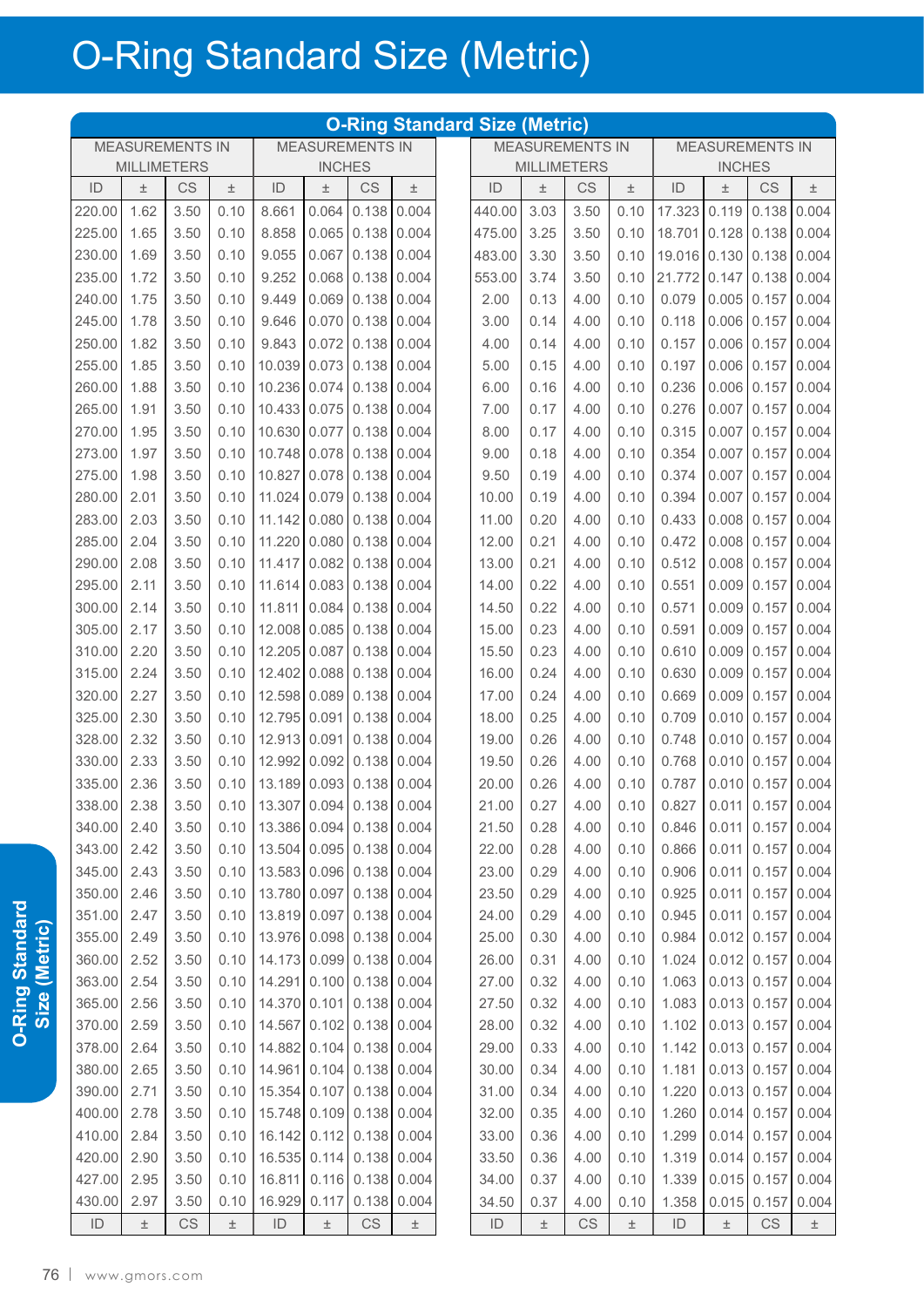|       |                        |           |       |       |                        |                         |       | <b>O-Ring Standard Size (Metric)</b> |       |                        |       |       |                        |                         |                         |
|-------|------------------------|-----------|-------|-------|------------------------|-------------------------|-------|--------------------------------------|-------|------------------------|-------|-------|------------------------|-------------------------|-------------------------|
|       | <b>MEASUREMENTS IN</b> |           |       |       | <b>MEASUREMENTS IN</b> |                         |       |                                      |       | <b>MEASUREMENTS IN</b> |       |       | <b>MEASUREMENTS IN</b> |                         |                         |
|       | <b>MILLIMETERS</b>     |           |       |       | <b>INCHES</b>          |                         |       |                                      |       | <b>MILLIMETERS</b>     |       |       | <b>INCHES</b>          |                         |                         |
| ID    | $\pm$                  | CS        | $\pm$ | ID    | $\pm$                  | CS                      | $\pm$ | ID                                   | $\pm$ | CS                     | $\pm$ | ID    | $\pm$                  | CS                      | $\pm$                   |
| 35.00 | 0.37                   | 4.00      | 0.10  | 1.378 | 0.015                  | 0.157                   | 0.004 | 73.00                                | 0.64  | 4.00                   | 0.10  | 2.874 | 0.025                  | 0.157                   | 0.004                   |
| 36.00 | 0.38                   | 4.00      | 0.10  | 1.417 | 0.015                  | 0.157                   | 0.004 | 74.00                                | 0.65  | 4.00                   | 0.10  | 2.913 | 0.026                  | 0.157                   | 0.004                   |
| 37.00 | 0.39                   | 4.00      | 0.10  | 1.457 | 0.015                  | 0.157                   | 0.004 | 75.00                                | 0.65  | 4.00                   | 0.10  | 2.953 | 0.026                  | 0.157                   | 0.004                   |
| 38.00 | 0.40                   | 4.00      | 0.10  | 1.496 | $0.016$ 0.157          |                         | 0.004 | 76.00                                | 0.66  | 4.00                   | 0.10  | 2.992 | 0.026                  | 0.157                   | 0.004                   |
| 39.00 | 0.40                   | 4.00      | 0.10  | 1.535 | 0.016                  | 0.157                   | 0.004 | 77.00                                | 0.67  | 4.00                   | 0.10  | 3.031 | 0.026                  | 0.157                   | 0.004                   |
| 39.50 | 0.41                   | 4.00      | 0.10  | 1.555 | $0.016$ 0.157          |                         | 0.004 | 78.00                                | 0.67  | 4.00                   | 0.10  | 3.071 | 0.026                  | 0.157                   | 0.004                   |
| 40.00 | 0.41                   | 4.00      | 0.10  | 1.575 | $0.016$ 0.157          |                         | 0.004 | 79.00                                | 0.68  | 4.00                   | 0.10  | 3.110 | 0.027                  | 0.157                   | 0.004                   |
| 41.00 | 0.42                   | 4.00      | 0.10  | 1.614 | 0.017                  | 0.157                   | 0.004 | 80.00                                | 0.69  | 4.00                   | 0.10  | 3.150 | 0.027                  | 0.157                   | 0.004                   |
| 42.00 | 0.42                   | 4.00      | 0.10  | 1.654 | 0.017                  | 0.157                   | 0.004 | 81.00                                | 0.70  | 4.00                   | 0.10  | 3.189 | 0.028                  | 0.157                   | 0.004                   |
| 43.00 | 0.43                   | 4.00      | 0.10  | 1.693 | 0.017                  | 0.157                   | 0.004 | 82.00                                | 0.70  | 4.00                   | 0.10  | 3.228 | 0.028                  | 0.157                   | 0.004                   |
| 43.50 | 0.43                   | 4.00      | 0.10  | 1.713 | 0.017                  | 0.157                   | 0.004 | 83.00                                | 0.71  | 4.00                   | 0.10  | 3.268 | 0.028                  | 0.157                   | 0.004                   |
| 44.00 | 0.44                   | 4.00      | 0.10  | 1.732 | 0.017                  | 0.157                   | 0.004 | 84.00                                | 0.72  | 4.00                   | 0.10  | 3.307 | 0.028                  | 0.157                   | 0.004                   |
| 45.00 | 0.44                   | 4.00      | 0.10  | 1.772 | 0.017                  | 0.157                   | 0.004 | 85.00                                | 0.72  | 4.00                   | 0.10  | 3.346 | 0.028                  | 0.157                   | 0.004                   |
| 46.00 | 0.45                   | 4.00      | 0.10  | 1.811 | 0.018                  | 0.157                   | 0.004 | 86.00                                | 0.73  | 4.00                   | 0.10  | 3.386 | 0.029                  | 0.157                   | 0.004                   |
| 47.00 | 0.46                   | 4.00      | 0.10  | 1.850 | 0.018                  | 0.157                   | 0.004 | 87.00                                | 0.74  | 4.00                   | 0.10  | 3.425 | 0.029                  | 0.157                   | 0.004                   |
| 48.00 | 0.47                   | 4.00      | 0.10  | 1.890 | 0.019                  | 0.157                   | 0.004 | 88.00                                | 0.74  | 4.00                   | 0.10  | 3.465 | 0.029                  | 0.157                   | 0.004                   |
| 49.00 | 0.47                   | 4.00      | 0.10  | 1.929 | 0.019                  | 0.157                   | 0.004 | 89.00                                | 0.75  | 4.00                   | 0.10  | 3.504 | 0.030                  | 0.157                   | 0.004                   |
| 50.00 | 0.48                   | 4.00      | 0.10  | 1.969 | 0.019                  | 0.157                   | 0.004 | 90.00                                | 0.76  | 4.00                   | 0.10  | 3.543 | 0.030                  | 0.157                   | 0.004                   |
| 51.00 | 0.49                   | 4.00      | 0.10  | 2.008 | 0.019                  | 0.157                   | 0.004 | 90.50                                | 0.76  | 4.00                   | 0.10  | 3.563 | 0.030                  | 0.157                   | 0.004                   |
| 52.00 | 0.49                   | 4.00      | 0.10  | 2.047 | 0.019                  | 0.157                   | 0.004 | 91.00                                | 0.76  | 4.00                   | 0.10  | 3.583 | 0.030                  | 0.157                   | 0.004                   |
| 53.00 | 0.50                   | 4.00      | 0.10  | 2.087 | 0.020                  | 0.157                   | 0.004 | 92.00                                | 0.77  | 4.00                   | 0.10  | 3.622 | 0.030                  | 0.157                   | 0.004                   |
| 54.00 | 0.51                   | 4.00      | 0.10  | 2.126 | 0.020                  | 0.157                   | 0.004 | 93.00                                | 0.78  | 4.00                   | 0.10  | 3.661 | 0.031                  | 0.157                   | 0.004                   |
| 54.50 | 0.51                   | 4.00      | 0.10  | 2.146 | 0.020                  | 0.157                   | 0.004 | 94.00                                | 0.78  | 4.00                   | 0.10  | 3.701 | 0.031                  | 0.157                   | 0.004                   |
| 55.00 | 0.52                   | 4.00      | 0.10  | 2.165 | 0.020                  | 0.157                   | 0.004 | 95.00                                | 0.79  | 4.00                   | 0.10  | 3.740 | 0.031                  | 0.157                   | 0.004                   |
| 56.00 | 0.52                   | 4.00      | 0.10  | 2.205 | 0.020                  | 0.157                   | 0.004 | 96.00                                | 0.80  | 4.00                   | 0.10  | 3.780 | 0.031                  | 0.157                   | 0.004                   |
| 57.00 | 0.53                   | 4.00      | 0.10  | 2.244 | 0.021                  | 0.157                   | 0.004 | 97.00                                | 0.80  | 4.00                   | 0.10  | 3.819 | 0.031                  | 0.157                   | 0.004                   |
| 57.50 | 0.53                   | 4.00      | 0.10  | 2.264 | 0.021                  | 0.157                   | 0.004 | 98.00                                | 0.81  | 4.00                   | 0.10  | 3.858 | 0.032                  | 0.157                   | 0.004                   |
| 58.00 | 0.54                   | 4.00      | 0.10  | 2.283 |                        | $0.021$ 0.157 0.004     |       | 99.00                                | 0.82  | 4.00                   | 0.10  |       |                        |                         | 3.898 0.032 0.157 0.004 |
| 58.50 | 0.54                   | 4.00      | 0.10  | 2.303 |                        | $0.021$ 0.157           | 0.004 | 100.00                               | 0.82  | 4.00                   | 0.10  | 3.937 |                        | $0.032$ 0.157 0.004     |                         |
| 59.00 | 0.54                   | 4.00      | 0.10  | 2.323 |                        | $0.021$ 0.157           | 0.004 | 101.00                               | 0.83  | 4.00                   | 0.10  | 3.976 |                        | $0.033 \mid 0.157$      | 0.004                   |
| 60.00 | 0.55                   | 4.00      | 0.10  | 2.362 |                        | $0.022$ 0.157           | 0.004 | 102.00                               | 0.84  | 4.00                   | 0.10  | 4.016 |                        | $0.033 \mid 0.157 \mid$ | 0.004                   |
| 61.00 | 0.56                   | 4.00      | 0.10  | 2.402 |                        | $0.022$ 0.157           | 0.004 | 103.00                               | 0.85  | 4.00                   | 0.10  | 4.055 |                        | $0.033 \mid 0.157 \mid$ | 0.004                   |
| 62.00 | 0.56                   | 4.00      | 0.10  | 2.441 |                        | $0.022$ 0.157           | 0.004 | 104.00                               | 0.85  | 4.00                   | 0.10  | 4.094 |                        | 0.033   0.157           | 0.004                   |
| 63.00 | 0.57                   | 4.00      | 0.10  | 2.480 |                        | $0.022$ 0.157           | 0.004 | 105.00                               | 0.86  | 4.00                   | 0.10  | 4.134 |                        | $0.034$ 0.157           | 0.004                   |
| 64.00 | 0.58                   | 4.00      | 0.10  | 2.520 |                        | $0.023 \mid 0.157 \mid$ | 0.004 | 106.00                               | 0.87  | 4.00                   | 0.10  | 4.173 |                        | $0.034$ 0.157           | 0.004                   |
| 65.00 | 0.58                   | 4.00      | 0.10  | 2.559 |                        | $0.023$ 0.157           | 0.004 | 107.00                               | 0.87  | 4.00                   | 0.10  | 4.213 |                        | $0.034$ 0.157           | 0.004                   |
| 66.00 | 0.59                   | 4.00      | 0.10  | 2.598 |                        | $0.023$ 0.157           | 0.004 | 108.00                               | 0.88  | 4.00                   | 0.10  | 4.252 |                        | $0.035$ 0.157           | 0.004                   |
| 67.00 | 0.60                   | 4.00      | 0.10  | 2.638 | 0.024                  | 0.157                   | 0.004 | 109.00                               | 0.89  | 4.00                   | 0.10  | 4.291 |                        | $0.035$ 0.157           | 0.004                   |
|       | 0.60                   | 4.00      | 0.10  |       | 0.024                  | 0.157                   | 0.004 | 110.00                               | 0.89  | 4.00                   |       |       |                        | $0.035$ 0.157           |                         |
| 67.50 |                        |           |       | 2.657 |                        |                         |       |                                      |       |                        | 0.10  | 4.331 |                        |                         | 0.004                   |
| 68.00 | 0.61                   | 4.00      | 0.10  | 2.677 |                        | $0.024$ 0.157           | 0.004 | 111.00                               | 0.90  | 4.00                   | 0.10  | 4.370 |                        | $0.035$ 0.157           | 0.004                   |
| 68.50 | 0.61                   | 4.00      | 0.10  | 2.697 |                        | $0.024$ 0.157           | 0.004 | 112.00                               | 0.91  | 4.00                   | 0.10  | 4.409 |                        | $0.036$ 0.157           | 0.004                   |
| 69.00 | 0.61                   | 4.00      | 0.10  | 2.717 | 0.024                  | 0.157                   | 0.004 | 113.00                               | 0.91  | 4.00                   | 0.10  | 4.449 |                        | $0.036$ 0.157           | 0.004                   |
| 69.50 | 0.62                   | 4.00      | 0.10  | 2.736 |                        | $0.024$ 0.157           | 0.004 | 114.00                               | 0.92  | 4.00                   | 0.10  | 4.488 |                        | $0.036$ 0.157           | 0.004                   |
| 70.00 | 0.62                   | 4.00      | 0.10  | 2.756 | 0.024                  | 0.157                   | 0.004 | 115.00                               | 0.93  | 4.00                   | 0.10  | 4.528 |                        | $0.037$ 0.157           | 0.004                   |
| 71.00 | 0.63                   | 4.00      | 0.10  | 2.795 |                        | $0.025$ 0.157           | 0.004 | 116.00                               | 0.93  | 4.00                   | 0.10  | 4.567 | 0.037                  | 0.157                   | 0.004                   |
| 72.00 | 0.63                   | 4.00      | 0.10  | 2.835 | 0.025                  | 0.157                   | 0.004 | 117.00                               | 0.94  | 4.00                   | 0.10  | 4.606 | 0.037                  | 0.157                   | 0.004                   |
| ID    | $\pm$                  | <b>CS</b> | $\pm$ | ID    | $\pm$                  | $\mathbb{C}\mathbb{S}$  | $\pm$ | ID                                   | $\pm$ | CS                     | $\pm$ | ID    | $\pm$                  | CS                      | $\pm$                   |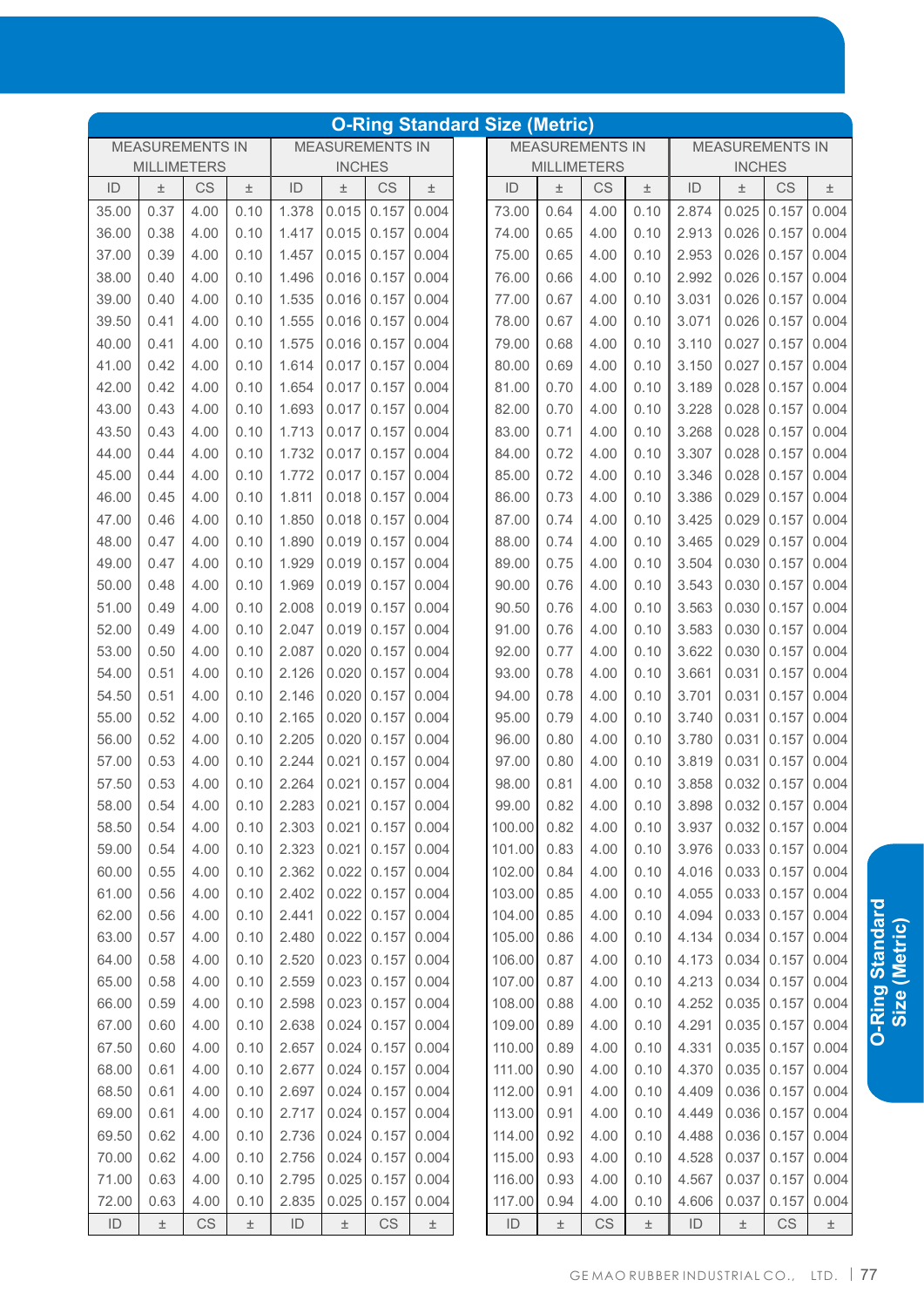|               |                        |      |       |               |                           |       |                     | <b>O-Ring Standard Size (Metric)</b> |       |                        |       |                                  |                        |                     |       |
|---------------|------------------------|------|-------|---------------|---------------------------|-------|---------------------|--------------------------------------|-------|------------------------|-------|----------------------------------|------------------------|---------------------|-------|
|               | <b>MEASUREMENTS IN</b> |      |       |               | <b>MEASUREMENTS IN</b>    |       |                     |                                      |       | <b>MEASUREMENTS IN</b> |       |                                  | <b>MEASUREMENTS IN</b> |                     |       |
|               | <b>MILLIMETERS</b>     |      |       |               | <b>INCHES</b>             |       |                     |                                      |       | <b>MILLIMETERS</b>     |       |                                  | <b>INCHES</b>          |                     |       |
| ID            | $\pm$                  | CS   | $\pm$ | ID            | $\pm$                     | CS    | $\pm$               | ID                                   | $\pm$ | CS                     | $\pm$ | ID                               | $\pm$                  | CS                  | $\pm$ |
| 118.00        | 0.95                   | 4.00 | 0.10  | 4.646         | 0.037                     | 0.157 | 0.004               | 160.00                               | 1.23  | 4.00                   | 0.10  | 6.299                            | 0.048                  | 0.157               | 0.004 |
| 119.00        | 0.95                   | 4.00 | 0.10  | 4.685         | 0.037                     | 0.157 | 0.004               | 161.00                               | 1.23  | 4.00                   | 0.10  | 6.339                            | 0.048                  | 0.157               | 0.004 |
| 120.00        | 0.96                   | 4.00 | 0.10  | 4.724         | 0.038                     | 0.157 | 0.004               | 162.00                               | 1.24  | 4.00                   | 0.10  | 6.378                            | 0.049                  | 0.157               | 0.004 |
| 121.00        | 0.97                   | 4.00 | 0.10  | 4.764         | 0.038                     | 0.157 | 0.004               | 163.00                               | 1.25  | 4.00                   | 0.10  | 6.417                            | 0.049                  | 0.157               | 0.004 |
| 122.00        | 0.97                   | 4.00 | 0.10  | 4.803         | 0.038                     | 0.157 | 0.004               | 164.00                               | 1.25  | 4.00                   | 0.10  | 6.457                            | 0.049                  | 0.157               | 0.004 |
| 123.00        | 0.98                   | 4.00 | 0.10  | 4.843         | 0.039                     | 0.157 | 0.004               | 165.00                               | 1.26  | 4.00                   | 0.10  | 6.496                            | 0.050                  | 0.157               | 0.004 |
| 124.00        | 0.99                   | 4.00 | 0.10  | 4.882         | 0.039                     | 0.157 | 0.004               | 166.00                               | 1.27  | 4.00                   | 0.10  | 6.535                            | 0.050                  | 0.157               | 0.004 |
| 125.00        | 0.99                   | 4.00 | 0.10  | 4.921         | 0.039                     | 0.157 | 0.004               | 167.00                               | 1.27  | 4.00                   | 0.10  | 6.575                            | 0.050                  | 0.157               | 0.004 |
| 126.00        | 1.00                   | 4.00 | 0.10  | 4.961         | 0.039                     | 0.157 | 0.004               | 168.00                               | 1.28  | 4.00                   | 0.10  | 6.614                            | 0.050                  | 0.157               | 0.004 |
| 127.00        | 1.01                   | 4.00 | 0.10  | 5.000         | 0.040                     | 0.157 | 0.004               | 169.00                               | 1.29  | 4.00                   | 0.10  | 6.654                            | 0.051                  | 0.157               | 0.004 |
| 128.00        | 1.01                   | 4.00 | 0.10  | 5.039         | 0.040                     | 0.157 | 0.004               | 170.00                               | 1.29  | 4.00                   | 0.10  | 6.693                            | 0.051                  | 0.157               | 0.004 |
| 128.50        | 1.02                   | 4.00 | 0.10  | 5.059         | 0.040                     | 0.157 | 0.004               | 171.00                               | 1.30  | 4.00                   | 0.10  | 6.732                            | 0.051                  | 0.157               | 0.004 |
| 129.00        | 1.02                   | 4.00 | 0.10  | 5.079         | 0.040                     | 0.157 | 0.004               | 172.00                               | 1.31  | 4.00                   | 0.10  | 6.772                            | 0.052                  | 0.157               | 0.004 |
| 130.00        | 1.03                   | 4.00 | 0.10  | 5.118         | 0.041                     | 0.157 | 0.004               | 173.00                               | 1.31  | 4.00                   | 0.10  | 6.811                            | 0.052                  | 0.157               | 0.004 |
| 131.00        | 1.03                   | 4.00 | 0.10  | 5.157         | 0.041                     | 0.157 | 0.004               | 174.00                               | 1.32  | 4.00                   | 0.10  | 6.850                            | 0.052                  | 0.157               | 0.004 |
| 132.00        | 1.04                   | 4.00 | 0.10  | 5.197         | 0.041                     | 0.157 | 0.004               | 175.00                               | 1.33  | 4.00                   | 0.10  | 6.890                            | 0.052                  | 0.157               | 0.004 |
| 133.00        | 1.05                   | 4.00 | 0.10  | 5.236         | 0.041                     | 0.157 | 0.004               | 176.00                               | 1.33  | 4.00                   | 0.10  | 6.929                            | 0.052                  | 0.157               | 0.004 |
| 134.00        | 1.05                   | 4.00 | 0.10  | 5.276         | 0.041                     | 0.157 | 0.004               | 177.00                               | 1.34  | 4.00                   | 0.10  | 6.968                            | 0.053                  | 0.157               | 0.004 |
| 135.00        | 1.06                   | 4.00 | 0.10  | 5.315         | 0.042                     | 0.157 | 0.004               | 178.00                               | 1.35  | 4.00                   | 0.10  | 7.008                            | 0.053                  | 0.157               | 0.004 |
| 136.00        | 1.07                   | 4.00 | 0.10  | 5.354         | 0.042                     | 0.157 | 0.004               | 179.00                               | 1.35  | 4.00                   | 0.10  | 7.047                            | 0.053                  | 0.157               | 0.004 |
| 137.00        | 1.07                   | 4.00 | 0.10  | 5.394         | 0.042                     | 0.157 | 0.004               | 180.00                               | 1.36  | 4.00                   | 0.10  | 7.087                            | 0.054                  | 0.157               | 0.004 |
| 138.00        | 1.08                   | 4.00 | 0.10  | 5.433         | 0.043                     | 0.157 | 0.004               | 181.00                               | 1.37  | 4.00                   | 0.10  | 7.126                            | 0.054                  | 0.157               | 0.004 |
| 138.50        | 1.08                   | 4.00 | 0.10  | 5.453         | 0.043                     | 0.157 | 0.004               | 182.00                               | 1.37  | 4.00                   | 0.10  | 7.165                            | 0.054                  | 0.157               | 0.004 |
| 139.00        | 1.09                   | 4.00 | 0.10  | 5.472         | 0.043                     | 0.157 | 0.004               | 183.00                               | 1.38  | 4.00                   | 0.10  | 7.205                            | 0.054                  | 0.157               | 0.004 |
| 140.00        | 1.09                   | 4.00 | 0.10  | 5.512         | 0.043                     | 0.157 | 0.004               | 184.00                               | 1.39  | 4.00                   | 0.10  | 7.244                            | 0.055                  | 0.157               | 0.004 |
| 140.50        | 1.10                   | 4.00 | 0.10  | 5.531         | 0.043                     | 0.157 | 0.004               | 185.00                               | 1.39  | 4.00                   | 0.10  | 7.283                            | 0.055                  | 0.157               | 0.004 |
| 141.00        | 1.10                   | 4.00 | 0.10  | 5.551         | 0.043                     | 0.157 | 0.004               | 186.00                               | 1.40  | 4.00                   | 0.10  | 7.323                            | 0.055                  | 0.157               | 0.004 |
| 142.00        | 1.11                   | 4.00 | 0.10  |               | $5.591$ 0.044 0.157 0.004 |       |                     | 187.00 1.41                          |       | 4.00                   |       | $0.10$   7.362 0.056 0.157 0.004 |                        |                     |       |
| 143.00        | 1.11                   | 4.00 | 0.10  | 5.630         |                           |       | $0.044$ 0.157 0.004 | 187.50                               | 1.41  | 4.00                   | 0.10  | 7.382                            |                        | $0.056$ 0.157 0.004 |       |
| 144.00        | 1.12                   | 4.00 | 0.10  | 5.669         | 0.044                     | 0.157 | 0.004               | 188.00                               | 1.41  | 4.00                   | 0.10  | 7.402                            |                        | $0.056$ 0.157 0.004 |       |
| 145.00        | 1.13                   | 4.00 | 0.10  | 5.709         | 0.044                     |       | $0.157$ 0.004       | 189.00                               | 1.42  | 4.00                   | 0.10  | 7.441                            |                        | $0.056$ 0.157       | 0.004 |
| 146.00        | 1.13                   | 4.00 | 0.10  | 5.748         | 0.044                     |       | $0.157$ 0.004       | 190.00                               | 1.43  | 4.00                   | 0.10  | 7.480                            |                        | $0.056$ 0.157       | 0.004 |
| 147.00        | 1.14                   | 4.00 | 0.10  | 5.787         | 0.045                     | 0.157 | 0.004               | 191.00                               | 1.43  | 4.00                   | 0.10  | 7.520                            | 0.056                  | 0.157               | 0.004 |
| 148.00        | 1.15                   | 4.00 | 0.10  | 5.827         | 0.045                     | 0.157 | 0.004               | 192.00                               | 1.44  | 4.00                   | 0.10  | 7.559                            | 0.057                  | 0.157               | 0.004 |
| 148.50        | 1.15                   | 4.00 | 0.10  | 5.846         | 0.045                     | 0.157 | 0.004               | 193.00                               | 1.45  | 4.00                   | 0.10  | 7.598                            | 0.057                  | 0.157               | 0.004 |
| 149.00        | 1.15                   | 4.00 | 0.10  | 5.866         | 0.045                     |       | $0.157$ 0.004       | 193.50                               | 1.45  | 4.00                   | 0.10  | 7.618                            | 0.057                  | 0.157               | 0.004 |
| 150.00        | 1.16                   | 4.00 | 0.10  | 5.906         | 0.046                     |       | $0.157$ 0.004       | 194.00                               | 1.45  | 4.00                   | 0.10  | 7.638                            | 0.057                  | 0.157               | 0.004 |
| 151.00        | 1.17                   | 4.00 | 0.10  | 5.945         |                           |       | $0.046$ 0.157 0.004 | 195.00                               | 1.46  | 4.00                   | 0.10  | 7.677                            | 0.057                  | 0.157               | 0.004 |
| 152.00        | 1.17                   | 4.00 | 0.10  | 5.984         | 0.046                     |       | $0.157$ 0.004       | 196.00                               | 1.46  | 4.00                   | 0.10  | 7.717                            | 0.057                  | 0.157               | 0.004 |
| 153.00        | 1.18                   | 4.00 | 0.10  | 6.024         | 0.046                     |       | $0.157$ 0.004       | 197.00                               | 1.47  | 4.00                   | 0.10  | 7.756                            |                        | $0.058$ 0.157       | 0.004 |
| 154.00        | 1.19                   | 4.00 | 0.10  | 6.063         | 0.047                     |       | $0.157$ 0.004       | 198.00                               | 1.48  | 4.00                   | 0.10  | 7.795                            |                        | $0.058$ 0.157       | 0.004 |
| 155.00        | 1.19                   | 4.00 | 0.10  | 6.102         | 0.047                     |       | $0.157$ 0.004       | 199.00                               | 1.48  | 4.00                   | 0.10  | 7.835                            | 0.058                  | 0.157               | 0.004 |
| 156.00        | 1.20                   | 4.00 | 0.10  | 6.142         | 0.047                     | 0.157 | 0.004               | 200.00                               | 1.49  | 4.00                   | 0.10  | 7.874                            |                        | $0.059$ 0.157       | 0.004 |
| 157.00        | 1.21                   | 4.00 | 0.10  | 6.181         | 0.048                     | 0.157 | 0.004               | 201.00                               | 1.50  | 4.00                   | 0.10  | 7.913                            | 0.059                  | 0.157               | 0.004 |
| 158.00        | 1.21                   | 4.00 | 0.10  | 6.220         | 0.048                     | 0.157 | 0.004               | 202.00                               | 1.50  | 4.00                   | 0.10  | 7.953                            | 0.059                  | 0.157               | 0.004 |
| 159.00        | 1.22                   | 4.00 | 0.10  | 6.260         | 0.048                     | 0.157 | 0.004               | 203.00                               | 1.51  | 4.00                   | 0.10  | 7.992                            | 0.059                  | 0.157               | 0.004 |
| $\mathsf{ID}$ | $\pm$                  | CS   | $\pm$ | $\mathsf{ID}$ | $\pm$                     | CS    | $\pm$               | ID                                   | $\pm$ | CS                     | $\pm$ | $\mathsf{ID}$                    | $\pm$                  | CS                  | $\pm$ |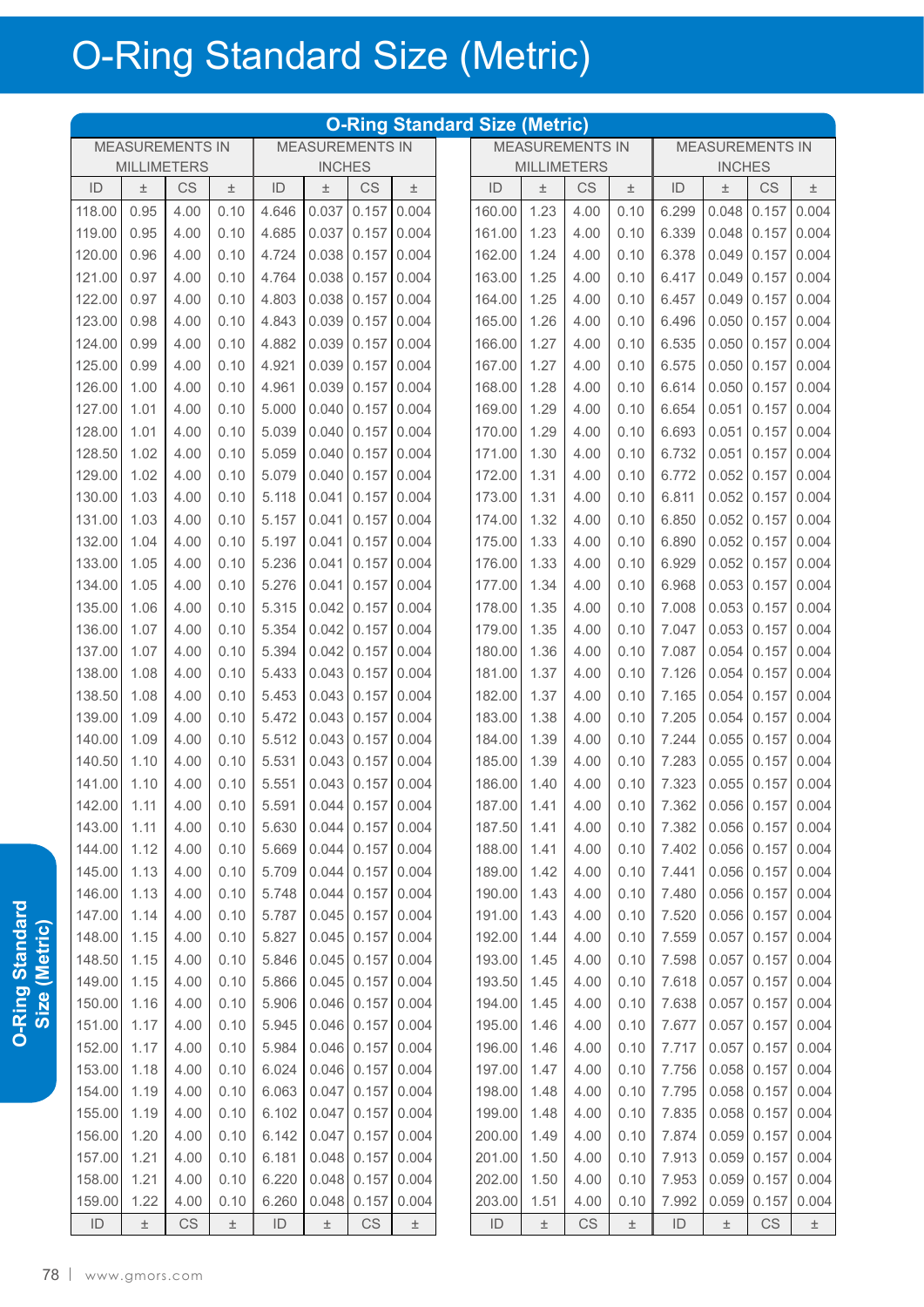|               |                    |                        |       |               |                        |                        |       | <b>O-Ring Standard Size (Metric)</b> |       |                        |       |                          |                        |                        |       |
|---------------|--------------------|------------------------|-------|---------------|------------------------|------------------------|-------|--------------------------------------|-------|------------------------|-------|--------------------------|------------------------|------------------------|-------|
|               |                    | <b>MEASUREMENTS IN</b> |       |               | <b>MEASUREMENTS IN</b> |                        |       |                                      |       | <b>MEASUREMENTS IN</b> |       |                          | <b>MEASUREMENTS IN</b> |                        |       |
|               | <b>MILLIMETERS</b> |                        |       |               | <b>INCHES</b>          |                        |       |                                      |       | <b>MILLIMETERS</b>     |       |                          | <b>INCHES</b>          |                        |       |
| ID            | $\pm$              | CS                     | $\pm$ | ID            | $\pm$                  | CS                     | $\pm$ | ID                                   | $\pm$ | CS                     | 土     | ID                       | 土                      | CS                     | $\pm$ |
| 204.00        | 1.52               | 4.00                   | 0.10  | 8.031         | 0.060                  | 0.157                  | 0.004 | 250.00                               | 1.82  | 4.00                   | 0.10  | 9.843                    | 0.072                  | 0.157                  | 0.004 |
| 205.00        | 1.52               | 4.00                   | 0.10  | 8.071         | 0.060                  | 0.157                  | 0.004 | 251.00                               | 1.82  | 4.00                   | 0.10  | 9.882                    | 0.072                  | 0.157                  | 0.004 |
| 206.00        | 1.53               | 4.00                   | 0.10  | 8.110         | 0.060                  | 0.157                  | 0.004 | 252.00                               | 1.83  | 4.00                   | 0.10  | 9.921                    | 0.072                  | 0.157                  | 0.004 |
| 207.00        | 1.54               | 4.00                   | 0.10  | 8.150         | 0.061                  | 0.157                  | 0.004 | 253.00                               | 1.84  | 4.00                   | 0.10  | 9.961                    | 0.072                  | 0.157                  | 0.004 |
| 208.00        | 1.54               | 4.00                   | 0.10  | 8.189         | 0.061                  | 0.157                  | 0.004 | 254.00                               | 1.84  | 4.00                   | 0.10  | 10.000                   | 0.072                  | 0.157                  | 0.004 |
| 209.00        | 1.55               | 4.00                   | 0.10  | 8.228         | 0.061                  | 0.157                  | 0.004 | 255.00                               | 1.85  | 4.00                   | 0.10  | 10.039                   | 0.073                  | 0.157                  | 0.004 |
| 210.00        | 1.56               | 4.00                   | 0.10  | 8.268         | 0.061                  | 0.157                  | 0.004 | 256.00                               | 1.86  | 4.00                   | 0.10  | 10.079                   | 0.073                  | 0.157                  | 0.004 |
| 211.00        | 1.56               | 4.00                   | 0.10  | 8.307         | 0.061                  | 0.157                  | 0.004 | 257.00                               | 1.86  | 4.00                   | 0.10  | 10.118                   | 0.073                  | 0.157                  | 0.004 |
| 212.00        | 1.57               | 4.00                   | 0.10  | 8.346         | 0.062                  | 0.157                  | 0.004 | 258.00                               | 1.87  | 4.00                   | 0.10  | 10.157                   | 0.074                  | 0.157                  | 0.004 |
| 213.00        | 1.58               | 4.00                   | 0.10  | 8.386         | 0.062                  | 0.157                  | 0.004 | 259.00                               | 1.88  | 4.00                   | 0.10  | 10.197                   | 0.074                  | 0.157                  | 0.004 |
| 214.00        | 1.58               | 4.00                   | 0.10  | 8.425         | 0.062                  | 0.157                  | 0.004 | 260.00                               | 1.88  | 4.00                   | 0.10  | 10.236                   | 0.074                  | 0.157                  | 0.004 |
| 215.00        | 1.59               | 4.00                   | 0.10  | 8.465         | 0.063                  | 0.157                  | 0.004 | 261.00                               | 1.89  | 4.00                   | 0.10  | 10.276                   | 0.074                  | 0.157                  | 0.004 |
| 216.00        | 1.60               | 4.00                   | 0.10  | 8.504         | 0.063                  | 0.157                  | 0.004 | 262.00                               | 1.89  | 4.00                   | 0.10  | 10.315                   | 0.074                  | 0.157                  | 0.004 |
| 217.00        | 1.60               | 4.00                   | 0.10  | 8.543         | 0.063                  | 0.157                  | 0.004 | 263.00                               | 1.90  | 4.00                   | 0.10  | 10.354                   | 0.075                  | 0.157                  | 0.004 |
| 218.00        | 1.61               | 4.00                   | 0.10  | 8.583         | 0.063                  | 0.157                  | 0.004 | 264.00                               | 1.91  | 4.00                   | 0.10  | 10.394                   | 0.075                  | 0.157                  | 0.004 |
| 219.00        | 1.62               | 4.00                   | 0.10  | 8.622         | 0.064                  | 0.157                  | 0.004 | 265.00                               | 1.91  | 4.00                   | 0.10  | 10.433                   | 0.075                  | 0.157                  | 0.004 |
| 220.00        | 1.62               | 4.00                   | 0.10  | 8.661         | 0.064                  | 0.157                  | 0.004 | 266.00                               | 1.92  | 4.00                   | 0.10  | 10.472                   | 0.076                  | 0.157                  | 0.004 |
| 221.00        | 1.63               | 4.00                   | 0.10  | 8.701         | 0.064                  | 0.157                  | 0.004 | 267.00                               | 1.93  | 4.00                   | 0.10  | 10.512                   | 0.076                  | 0.157                  | 0.004 |
| 222.00        | 1.64               | 4.00                   | 0.10  | 8.740         | 0.065                  | 0.157                  | 0.004 | 268.00                               | 1.93  | 4.00                   | 0.10  | 10.551                   | 0.076                  | 0.157                  | 0.004 |
| 223.00        | 1.64               | 4.00                   | 0.10  | 8.780         | 0.065                  | 0.157                  | 0.004 | 269.00                               | 1.94  | 4.00                   | 0.10  | 10.591                   | 0.076                  | 0.157                  | 0.004 |
| 224.00        | 1.65               | 4.00                   | 0.10  | 8.819         | 0.065                  | 0.157                  | 0.004 | 270.00                               | 1.95  | 4.00                   | 0.10  | 10.630                   | 0.077                  | 0.157                  | 0.004 |
| 225.00        | 1.65               | 4.00                   | 0.10  | 8.858         | 0.065                  | 0.157                  | 0.004 | 271.00                               | 1.95  | 4.00                   | 0.10  | 10.669                   | 0.077                  | 0.157                  | 0.004 |
| 226.00        | 1.66               | 4.00                   | 0.10  | 8.898         | 0.065                  | 0.157                  | 0.004 | 272.00                               | 1.96  | 4.00                   | 0.10  | 10.709                   | 0.077                  | 0.157                  | 0.004 |
| 227.00        | 1.67               | 4.00                   | 0.10  | 8.937         | 0.066                  | 0.157                  | 0.004 | 273.00                               | 1.97  | 4.00                   | 0.10  | 10.748                   | 0.078                  | 0.157                  | 0.004 |
| 228.00        | 1.67               | 4.00                   | 0.10  | 8.976         | 0.066                  | 0.157                  | 0.004 | 274.00                               | 1.97  | 4.00                   | 0.10  | 10.787                   | 0.078                  | 0.157                  | 0.004 |
| 229.00        | 1.68               | 4.00                   | 0.10  | 9.016         | 0.066                  | 0.157                  | 0.004 | 274.50                               | 1.98  | 4.00                   | 0.10  | 10.807                   | 0.078                  | 0.157                  | 0.004 |
| 230.00        | 1.69               | 4.00                   | 0.10  | 9.055         | 0.067                  | 0.157                  | 0.004 | 275.00                               | 1.98  | 4.00                   | 0.10  | 10.827                   | 0.078                  | 0.157                  | 0.004 |
| 231.00        | 1.69               | 4.00                   |       | 9.094         |                        | $0.067$ 0.157 0.004    |       |                                      | 1.99  | 4.00                   |       | 10.866 0.078 0.157 0.004 |                        |                        |       |
|               |                    |                        | 0.10  |               |                        |                        |       | 276.00                               |       |                        | 0.10  |                          |                        |                        |       |
| 232.00        | 1.70               | 4.00                   | 0.10  | 9.134         |                        | $0.067$ 0.157 0.004    |       | 278.00                               | 2.00  | 4.00                   | 0.10  | 10.945 0.079 0.157 0.004 |                        |                        |       |
| 233.00        | 1.71               | 4.00                   | 0.10  | 9.173         |                        | $0.067$ 0.157          | 0.004 | 279.00                               | 2.00  | 4.00                   | 0.10  | 10.984 0.079 0.157       |                        |                        | 0.004 |
| 234.00        | 1.71               | 4.00                   | 0.10  | 9.213         |                        | $0.067$ 0.157          | 0.004 | 280.00                               | 2.01  | 4.00                   | 0.10  | 11.024 0.079 0.157       |                        |                        | 0.004 |
| 235.00        | 1.72               | 4.00                   | 0.10  | 9.252         |                        | $0.068$ 0.157          | 0.004 | 281.00                               | 2.02  | 4.00                   | 0.10  | 11.063 0.080 0.157       |                        |                        | 0.004 |
| 236.00        | 1.73               | 4.00                   | 0.10  | 9.291         |                        | $0.068$ 0.157          | 0.004 | 282.00                               | 2.02  | 4.00                   | 0.10  | 11.102 0.080 0.157       |                        |                        | 0.004 |
| 237.00        | 1.73               | 4.00                   | 0.10  | 9.331         |                        | $0.068$ 0.157          | 0.004 | 283.00                               | 2.03  | 4.00                   | 0.10  | 11.142 0.080 0.157       |                        |                        | 0.004 |
| 238.00        | 1.74               | 4.00                   | 0.10  | 9.370         |                        | $0.069$ 0.157          | 0.004 | 284.00                               | 2.04  | 4.00                   | 0.10  | 11.181 0.080 0.157       |                        |                        | 0.004 |
| 239.00        | 1.75               | 4.00                   | 0.10  | 9.409         |                        | $0.069$ 0.157          | 0.004 | 285.00                               | 2.04  | 4.00                   | 0.10  | 11.220 0.080 0.157       |                        |                        | 0.004 |
| 240.00        | 1.75               | 4.00                   | 0.10  | 9.449         |                        | $0.069$ 0.157          | 0.004 | 286.00                               | 2.05  | 4.00                   | 0.10  | 11.260 0.081             |                        | 0.157                  | 0.004 |
| 241.00        | 1.76               | 4.00                   | 0.10  | 9.488         |                        | $0.069$ 0.157          | 0.004 | 287.00                               | 2.06  | 4.00                   | 0.10  | 11.299 0.081             |                        | 0.157                  | 0.004 |
| 242.00        | 1.77               | 4.00                   | 0.10  | 9.528         |                        | $0.070$ 0.157          | 0.004 | 288.00                               | 2.06  | 4.00                   | 0.10  | 11.339 0.081             |                        | 0.157                  | 0.004 |
| 243.00        | 1.77               | 4.00                   | 0.10  | 9.567         |                        | $0.070$ 0.157          | 0.004 | 289.00                               | 2.07  | 4.00                   | 0.10  | 11.378 0.081             |                        | 0.157                  | 0.004 |
| 244.00        | 1.78               | 4.00                   | 0.10  | 9.606         |                        | $0.070$ 0.157          | 0.004 | 290.00                               | 2.08  | 4.00                   | 0.10  | 11.417 0.082 0.157       |                        |                        | 0.004 |
| 245.00        | 1.78               | 4.00                   | 0.10  | 9.646         |                        | $0.070$ 0.157          | 0.004 | 291.00                               | 2.08  | 4.00                   | 0.10  | 11.457 0.082 0.157       |                        |                        | 0.004 |
| 246.00        | 1.79               | 4.00                   | 0.10  | 9.685         |                        | $0.070$ 0.157          | 0.004 | 292.00                               | 2.09  | 4.00                   | 0.10  | 11.496 0.082 0.157       |                        |                        | 0.004 |
| 247.00        | 1.80               | 4.00                   | 0.10  | 9.724         | 0.071                  | 0.157                  | 0.004 | 293.00                               | 2.10  | 4.00                   | 0.10  | 11.535 0.083 0.157       |                        |                        | 0.004 |
| 248.00        | 1.80               | 4.00                   | 0.10  | 9.764         | 0.071                  | 0.157                  | 0.004 | 294.00                               | 2.10  | 4.00                   | 0.10  | 11.575 0.083 0.157       |                        |                        | 0.004 |
| 249.00        | 1.81               | 4.00                   | 0.10  | 9.803         | 0.071                  | 0.157                  | 0.004 | 295.00                               | 2.11  | 4.00                   | 0.10  | 11.614                   | 0.083                  | 0.157                  | 0.004 |
| $\mathsf{ID}$ | $\pm$              | $\mathbb{C}\mathbb{S}$ | $\pm$ | $\mathsf{ID}$ | $\pm$                  | $\mathbb{C}\mathbb{S}$ | $\pm$ | $\mathsf{ID}$                        | $\pm$ | CS                     | $\pm$ | $\mathsf{ID}$            | $\pm$                  | $\mathbb{C}\mathbb{S}$ | $\pm$ |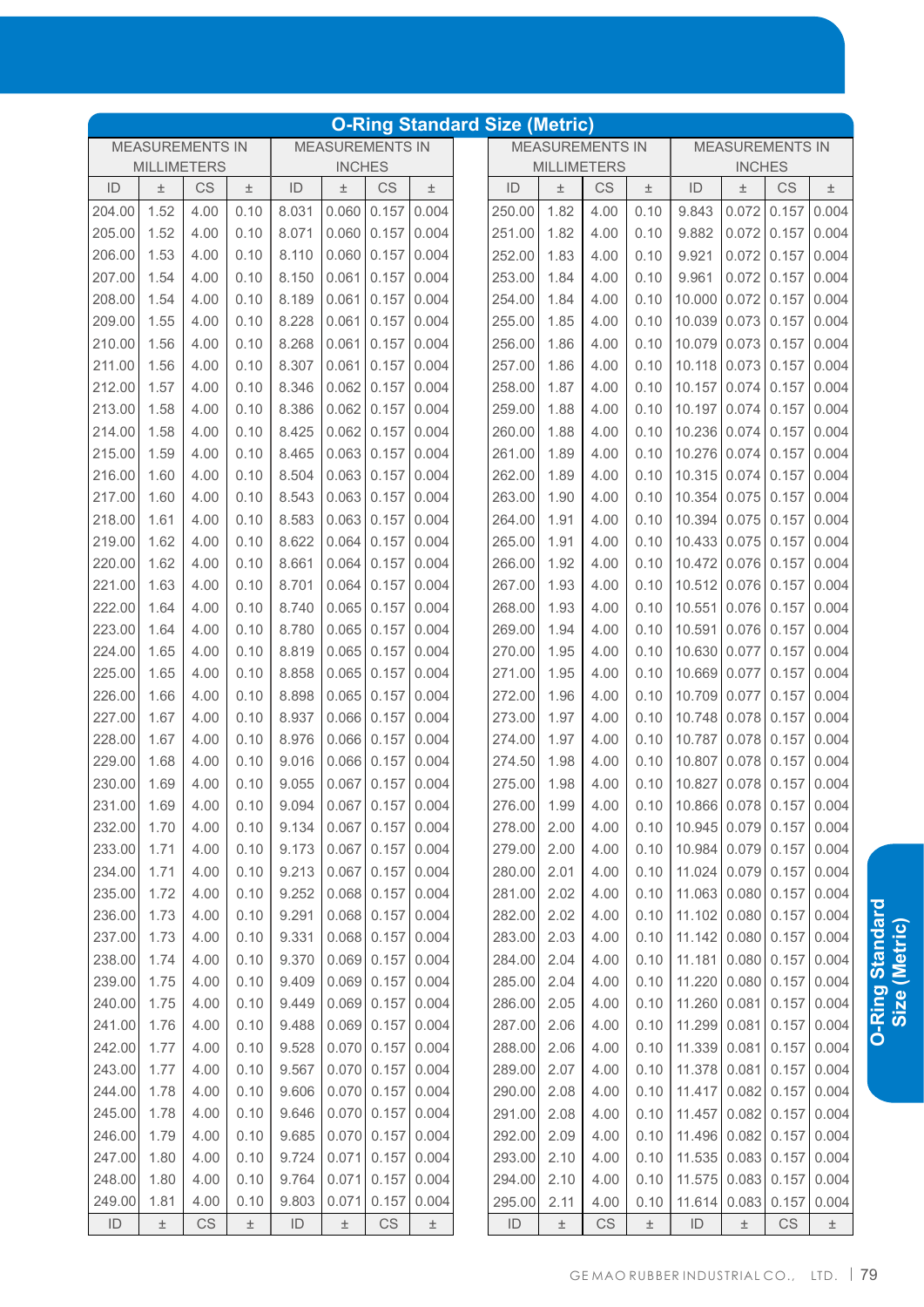|               |                        |      |       |                          |                        |                        |               | <b>O-Ring Standard Size (Metric)</b> |       |                        |       |                                         |                        |                        |       |
|---------------|------------------------|------|-------|--------------------------|------------------------|------------------------|---------------|--------------------------------------|-------|------------------------|-------|-----------------------------------------|------------------------|------------------------|-------|
|               | <b>MEASUREMENTS IN</b> |      |       |                          | <b>MEASUREMENTS IN</b> |                        |               |                                      |       | <b>MEASUREMENTS IN</b> |       |                                         | <b>MEASUREMENTS IN</b> |                        |       |
|               | <b>MILLIMETERS</b>     |      |       |                          | <b>INCHES</b>          |                        |               |                                      |       | <b>MILLIMETERS</b>     |       |                                         | <b>INCHES</b>          |                        |       |
| ID            | $\pm$                  | CS   | 土     | ID                       | 土                      | CS                     | $\pm$         | ID                                   | $\pm$ | CS                     | 土     | ID                                      | 土                      | CS                     | $\pm$ |
| 296.00        | 2.11                   | 4.00 | 0.10  | 11.654                   | 0.083                  | 0.157                  | 0.004         | 425.00                               | 2.94  | 4.00                   | 0.10  | 16.732                                  | 0.116                  | 0.157                  | 0.004 |
| 297.00        | 2.12                   | 4.00 | 0.10  | 11.693                   | 0.083                  | 0.157                  | 0.004         | 430.00                               | 2.97  | 4.00                   | 0.10  | 16.929                                  | 0.117                  | 0.157                  | 0.004 |
| 298.00        | 2.13                   | 4.00 | 0.10  | 11.732                   | 0.084                  | 0.157                  | 0.004         | 435.00                               | 3.00  | 4.00                   | 0.10  | 17.126                                  | 0.118                  | 0.157                  | 0.004 |
| 300.00        | 2.14                   | 4.00 | 0.10  | 11.811                   | 0.084                  | 0.157                  | 0.004         | 439.50                               | 3.03  | 4.00                   | 0.10  | 17.303                                  | 0.119                  | 0.157                  | 0.004 |
| 302.00        | 2.15                   | 4.00 | 0.10  | 11.890                   | 0.085                  | 0.157                  | 0.004         | 440.00                               | 3.03  | 4.00                   | 0.10  | 17.323                                  | 0.119                  | 0.157                  | 0.004 |
| 303.00        | 2.16                   | 4.00 | 0.10  | 11.929                   | 0.085                  | 0.157                  | 0.004         | 445.00                               | 3.06  | 4.00                   | 0.10  | 17.520 0.120                            |                        | 0.157                  | 0.004 |
| 305.00        | 2.17                   | 4.00 | 0.10  | 12.008                   | 0.085                  | 0.157                  | 0.004         | 450.00                               | 3.09  | 4.00                   | 0.10  | 17.717                                  | 0.122                  | 0.157                  | 0.004 |
| 306.00        | 2.18                   | 4.00 | 0.10  | 12.047                   | 0.086                  | 0.157                  | 0.004         | 455.00                               | 3.13  | 4.00                   | 0.10  | 17.913 0.123                            |                        | 0.157                  | 0.004 |
| 307.00        | 2.19                   | 4.00 | 0.10  | 12.087                   | 0.086                  | 0.157                  | 0.004         | 460.00                               | 3.16  | 4.00                   | 0.10  | 18.110 0.124                            |                        | 0.157                  | 0.004 |
| 308.00        | 2.19                   | 4.00 | 0.10  | 12.126                   | 0.086                  | 0.157                  | 0.004         | 465.00                               | 3.19  | 4.00                   | 0.10  | 18.307                                  | 0.126                  | 0.157                  | 0.004 |
| 309.00        | 2.20                   | 4.00 | 0.10  | 12.165                   | 0.087                  | 0.157                  | 0.004         | 470.00                               | 3.22  | 4.00                   | 0.10  | 18.504                                  | 0.127                  | 0.157                  | 0.004 |
| 310.00        | 2.20                   | 4.00 | 0.10  | 12.205                   | 0.087                  | 0.157                  | 0.004         | 475.00                               | 3.25  | 4.00                   | 0.10  | 18.701                                  | 0.128                  | 0.157                  | 0.004 |
| 311.00        | 2.21                   | 4.00 | 0.10  | 12.244                   | 0.087                  | 0.157                  | 0.004         | 480.00                               | 3.28  | 4.00                   | 0.10  | 18.898                                  | 0.129                  | 0.157                  | 0.004 |
| 312.00        | 2.22                   | 4.00 | 0.10  | 12.283                   | 0.087                  | 0.157                  | 0.004         | 485.00                               | 3.31  | 4.00                   | 0.10  | 19.094                                  | 0.130                  | 0.157                  | 0.004 |
| 313.00        | 2.22                   | 4.00 | 0.10  | 12.323                   | 0.087                  | 0.157                  | 0.004         | 490.00                               | 3.35  | 4.00                   | 0.10  | 19.291                                  | 0.132                  | 0.157                  | 0.004 |
| 314.00        | 2.23                   | 4.00 | 0.10  | 12.362                   | 0.088                  | 0.157                  | 0.004         | 495.00                               | 3.38  | 4.00                   | 0.10  | 19.488                                  | 0.133                  | 0.157                  | 0.004 |
| 315.00        | 2.24                   | 4.00 | 0.10  | 12.402                   | 0.088                  | 0.157                  | 0.004         | 500.00                               | 3.41  | 4.00                   | 0.10  | 19.685                                  | 0.134                  | 0.157                  | 0.004 |
| 316.00        | 2.24                   | 4.00 | 0.10  | 12.441                   | 0.088                  | 0.157                  | 0.004         | 505.00                               | 3.44  | 4.00                   | 0.10  | 19.882                                  | 0.135                  | 0.157                  | 0.004 |
| 318.00        | 2.26                   | 4.00 | 0.10  | 12.520                   | 0.089                  | 0.157                  | 0.004         | 512.00                               | 3.48  | 4.00                   | 0.10  | 20.157                                  | 0.137                  | 0.157                  | 0.004 |
| 320.00        | 2.27                   | 4.00 | 0.10  | 12.598                   | 0.089                  | 0.157                  | 0.004         | 515.00                               | 3.50  | 4.00                   | 0.10  | 20.276                                  | 0.138                  | 0.157                  | 0.004 |
| 325.00        | 2.30                   | 4.00 | 0.10  | 12.795                   | 0.091                  | 0.157                  | 0.004         | 520.00                               | 3.53  | 4.00                   | 0.10  | 20.472                                  | 0.139                  | 0.157                  | 0.004 |
| 330.00        | 2.33                   | 4.00 | 0.10  | 12.992                   | 0.092                  | 0.157                  | 0.004         | 525.00                               | 3.56  | 4.00                   | 0.10  | 20.669                                  | 0.140                  | 0.157                  | 0.004 |
| 335.00        | 2.36                   | 4.00 | 0.10  | 13.189                   | 0.093                  | 0.157                  | 0.004         | 530.00                               | 3.60  | 4.00                   | 0.10  | 20.866                                  | 0.142                  | 0.157                  | 0.004 |
|               |                        | 4.00 |       |                          |                        | 0.157                  | 0.004         |                                      |       |                        |       | 21.063                                  | 0.143                  |                        |       |
| 340.00        | 2.40                   |      | 0.10  | 13.386                   | 0.094                  |                        |               | 535.00                               | 3.63  | 4.00                   | 0.10  |                                         |                        | 0.157                  | 0.004 |
| 345.00        | 2.43<br>2.46           | 4.00 | 0.10  | 13.583                   | 0.096                  | 0.157                  | 0.004         | 540.00                               | 3.66  | 4.00                   | 0.10  | 21.260<br>21.457                        | 0.144                  | 0.157                  | 0.004 |
| 350.00        |                        | 4.00 | 0.10  | 13.780                   | 0.097                  | 0.157                  | 0.004         | 545.00                               | 3.69  | 4.00                   | 0.10  |                                         | 0.145                  | 0.157                  | 0.004 |
| 355.00        | 2.49                   | 4.00 | 0.10  | 13.976                   | 0.098                  | 0.157                  | 0.004         | 550.00                               | 3.72  | 4.00                   | 0.10  | 21.654                                  |                        | $0.146$ 0.157          | 0.004 |
| 360.00 2.52   |                        | 4.00 | 0.10  | 14.173 0.099 0.157 0.004 |                        |                        |               | 555.00                               | 3.75  | 4.00                   |       | $0.10$   21.850   0.148   0.157   0.004 |                        |                        |       |
| 364.00        | 2.55                   | 4.00 | 0.10  | 14.331 0.100 0.157 0.004 |                        |                        |               | 560.00                               | 3.78  | 4.00                   | 0.10  | 22.047 0.149 0.157 0.004                |                        |                        |       |
| 365.00        | 2.56                   | 4.00 | 0.10  | 14.370 0.101             |                        |                        | $0.157$ 0.004 | 565.00                               | 3.81  | 4.00                   | 0.10  | 22.244 0.150 0.157                      |                        |                        | 0.004 |
| 370.00        | 2.59                   | 4.00 | 0.10  | 14.567 0.102 0.157 0.004 |                        |                        |               | 582.00                               | 3.92  | 4.00                   | 0.10  | 22.913 0.154 0.157 0.004                |                        |                        |       |
| 373.00        | 2.61                   | 4.00 | 0.10  | 14.685 0.103 0.157 0.004 |                        |                        |               | 585.00                               | 3.94  | 4.00                   | 0.10  | 23.031                                  |                        | $0.155$ 0.157 0.004    |       |
| 375.00        | 2.62                   | 4.00 | 0.10  | 14.764 0.103 0.157       |                        |                        | 0.004         | 6.00                                 | 0.16  | 4.50                   | 0.10  | 0.236                                   |                        | $0.006$ 0.177          | 0.004 |
| 380.00        | 2.65                   | 4.00 | 0.10  | 14.961 0.104 0.157 0.004 |                        |                        |               | 8.00                                 | 0.17  | 4.50                   | 0.10  | 0.315                                   | 0.007                  | 0.177                  | 0.004 |
| 385.00        | 2.68                   | 4.00 | 0.10  | 15.157 0.106 0.157       |                        |                        | 0.004         | 9.00                                 | 0.18  | 4.50                   | 0.10  | 0.354                                   |                        | $0.007$ 0.177          | 0.004 |
| 390.00        | 2.71                   | 4.00 | 0.10  | 15.354 0.107 0.157       |                        |                        | 0.004         | 9.50                                 | 0.19  | 4.50                   | 0.10  | 0.374                                   | 0.007                  | 0.177                  | 0.004 |
| 391.00        | 2.72                   | 4.00 | 0.10  | 15.394 0.107 0.157 0.004 |                        |                        |               | 10.00                                | 0.19  | 4.50                   | 0.10  | 0.394                                   | 0.007                  | 0.177                  | 0.004 |
| 393.00        | 2.73                   | 4.00 | 0.10  | 15.472 0.107 0.157       |                        |                        | 0.004         | 10.50                                | 0.19  | 4.50                   | 0.10  | 0.413                                   |                        | $0.007$ 0.177          | 0.004 |
| 395.00        | 2.75                   | 4.00 | 0.10  | 15.551 0.108 0.157       |                        |                        | 0.004         | 11.00                                | 0.20  | 4.50                   | 0.10  | 0.433                                   |                        | $0.008$ 0.177          | 0.004 |
| 400.00        | 2.78                   | 4.00 | 0.10  | 15.748 0.109 0.157       |                        |                        | 0.004         | 12.00                                | 0.21  | 4.50                   | 0.10  | 0.472                                   |                        | $0.008$ 0.177          | 0.004 |
| 402.00        | 2.79                   | 4.00 | 0.10  | 15.827                   | 0.110                  | 0.157                  | 0.004         | 13.00                                | 0.21  | 4.50                   | 0.10  | 0.512                                   |                        | $0.008$ 0.177          | 0.004 |
| 405.00        | 2.81                   | 4.00 | 0.10  | 15.945                   | 0.111                  |                        | $0.157$ 0.004 | 15.00                                | 0.23  | 4.50                   | 0.10  | 0.591                                   |                        | $0.009$ 0.177          | 0.004 |
| 410.00        | 2.84                   | 4.00 | 0.10  | 16.142                   | 0.112                  | 0.157                  | 0.004         | 15.50                                | 0.23  | 4.50                   | 0.10  | 0.610                                   | 0.009                  | 0.177                  | 0.004 |
| 415.00        | 2.87                   | 4.00 | 0.10  | 16.339 0.113             |                        | 0.157                  | 0.004         | 16.00                                | 0.24  | 4.50                   | 0.10  | 0.630                                   |                        | $0.009$ 0.177          | 0.004 |
| 416.00        | 2.88                   | 4.00 | 0.10  | 16.378 0.113             |                        | 0.157                  | 0.004         | 17.00                                | 0.24  | 4.50                   | 0.10  | 0.669                                   |                        | $0.009$ 0.177          | 0.004 |
| 420.00        | 2.90                   | 4.00 | 0.10  | 16.535                   | 0.114                  | 0.157                  | 0.004         | 18.00                                | 0.25  | 4.50                   | 0.10  | 0.709                                   | 0.010                  | 0.177                  | 0.004 |
| $\mathsf{ID}$ | $\pm$                  | CS   | $\pm$ | ID                       | $\pm$                  | $\mathbb{C}\mathbb{S}$ | $\pm$         | ID                                   | $\pm$ | $\mathbb{C}\mathbb{S}$ | $\pm$ | $\mathsf{ID}$                           | $\pm$                  | $\mathbb{C}\mathsf{S}$ | $\pm$ |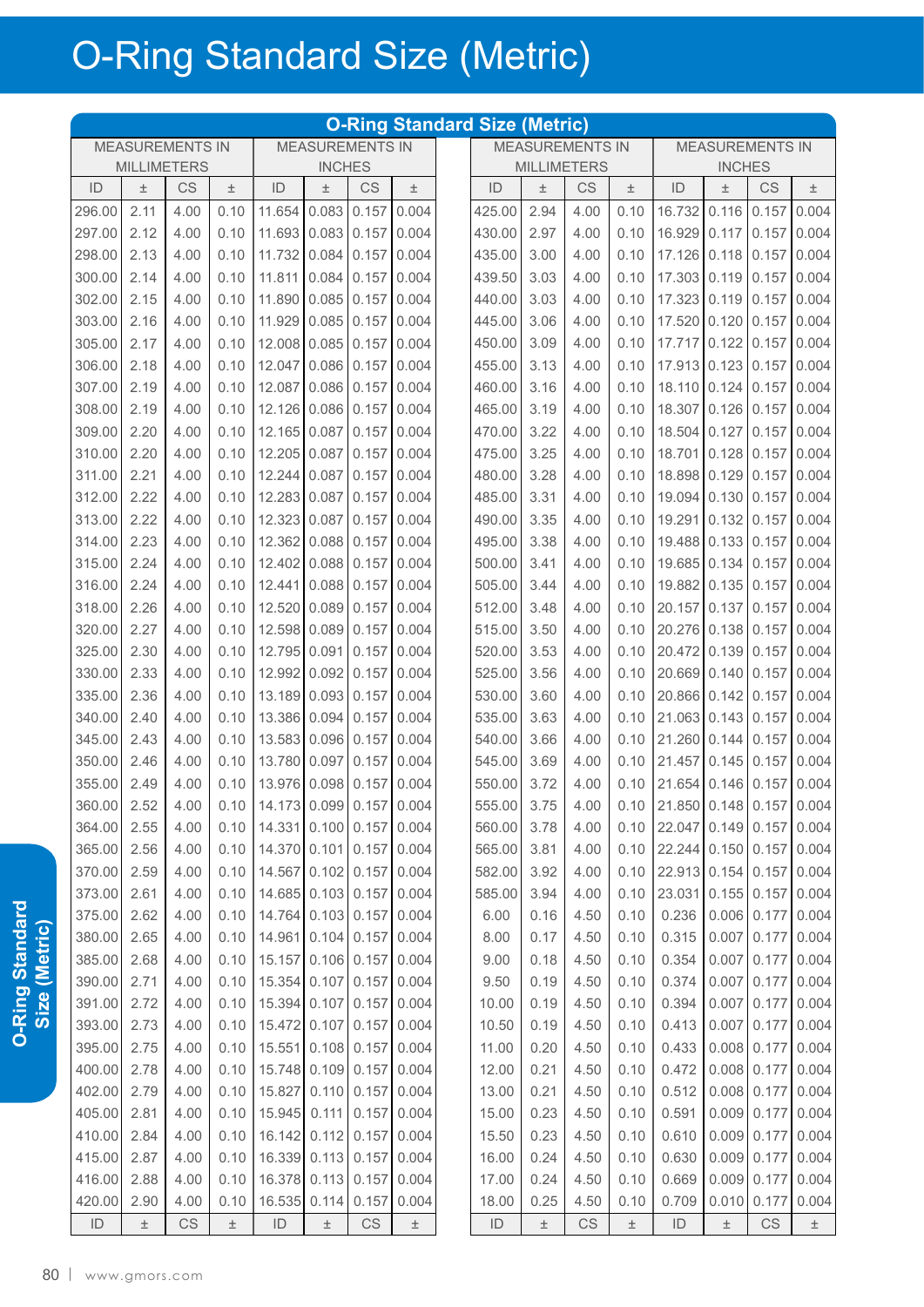|       |                        |           |       |       |                        |                     |       | <b>O-Ring Standard Size (Metric)</b> |       |                        |       |       |                         |                     |               |
|-------|------------------------|-----------|-------|-------|------------------------|---------------------|-------|--------------------------------------|-------|------------------------|-------|-------|-------------------------|---------------------|---------------|
|       | <b>MEASUREMENTS IN</b> |           |       |       | <b>MEASUREMENTS IN</b> |                     |       |                                      |       | <b>MEASUREMENTS IN</b> |       |       | <b>MEASUREMENTS IN</b>  |                     |               |
|       | <b>MILLIMETERS</b>     |           |       |       | <b>INCHES</b>          |                     |       |                                      |       | <b>MILLIMETERS</b>     |       |       | <b>INCHES</b>           |                     |               |
| ID    | $\pm$                  | CS        | Ŧ     | ID    | $\pm$                  | CS                  | $\pm$ | ID                                   | $\pm$ | CS                     | $\pm$ | ID    | Ŧ                       | CS                  | $\pm$         |
| 19.00 | 0.26                   | 4.50      | 0.10  | 0.748 | 0.010                  | 0.177               | 0.004 | 57.00                                | 0.53  | 4.50                   | 0.10  | 2.244 | 0.021                   | 0.177               | 0.004         |
| 20.00 | 0.26                   | 4.50      | 0.10  | 0.787 | 0.010                  | 0.177               | 0.004 | 58.00                                | 0.54  | 4.50                   | 0.10  | 2.283 | 0.021                   | 0.177               | 0.004         |
| 21.00 | 0.27                   | 4.50      | 0.10  | 0.827 | 0.011                  | 0.177               | 0.004 | 60.00                                | 0.55  | 4.50                   | 0.10  | 2.362 | 0.022                   | 0.177               | 0.004         |
| 21.50 | 0.28                   | 4.50      | 0.10  | 0.846 | 0.011                  | 0.177               | 0.004 | 61.00                                | 0.56  | 4.50                   | 0.10  | 2.402 | 0.022                   | 0.177               | 0.004         |
| 22.00 | 0.28                   | 4.50      | 0.10  | 0.866 | 0.011                  | 0.177               | 0.004 | 63.00                                | 0.57  | 4.50                   | 0.10  | 2.480 | 0.022                   | 0.177               | 0.004         |
| 22.50 | 0.28                   | 4.50      | 0.10  | 0.886 | 0.011                  | 0.177               | 0.004 | 64.00                                | 0.58  | 4.50                   | 0.10  | 2.520 | 0.023                   | 0.177               | 0.004         |
| 23.00 | 0.29                   | 4.50      | 0.10  | 0.906 | 0.011                  | 0.177               | 0.004 | 65.00                                | 0.58  | 4.50                   | 0.10  | 2.559 | 0.023                   | 0.177               | 0.004         |
| 24.00 | 0.29                   | 4.50      | 0.10  | 0.945 | 0.011                  | 0.177               | 0.004 | 66.00                                | 0.59  | 4.50                   | 0.10  | 2.598 | 0.023                   | 0.177               | 0.004         |
| 24.50 | 0.30                   | 4.50      | 0.10  | 0.965 | 0.012                  | 0.177               | 0.004 | 68.00                                | 0.61  | 4.50                   | 0.10  | 2.677 | 0.024                   | 0.177               | 0.004         |
| 25.00 | 0.30                   | 4.50      | 0.10  | 0.984 | $0.012$ 0.177          |                     | 0.004 | 69.00                                | 0.61  | 4.50                   | 0.10  | 2.717 | 0.024                   | 0.177               | 0.004         |
| 26.00 | 0.31                   | 4.50      | 0.10  | 1.024 | $0.012$ 0.177          |                     | 0.004 | 70.00                                | 0.62  | 4.50                   | 0.10  | 2.756 | 0.024                   | 0.177               | 0.004         |
| 27.00 | 0.32                   | 4.50      | 0.10  | 1.063 | 0.013                  | 0.177               | 0.004 | 71.00                                | 0.63  | 4.50                   | 0.10  | 2.795 | 0.025                   | 0.177               | 0.004         |
| 27.50 | 0.32                   | 4.50      | 0.10  | 1.083 | 0.013                  | 0.177               | 0.004 | 73.00                                | 0.64  | 4.50                   | 0.10  | 2.874 | 0.025                   | 0.177               | 0.004         |
| 28.00 | 0.32                   | 4.50      | 0.10  | 1.102 | $0.013$ 0.177          |                     | 0.004 | 74.00                                | 0.65  | 4.50                   | 0.10  | 2.913 | 0.026                   | 0.177               | 0.004         |
| 28.50 | 0.33                   | 4.50      | 0.10  | 1.122 | $0.013$ 0.177          |                     | 0.004 | 75.00                                | 0.65  | 4.50                   | 0.10  | 2.953 | 0.026                   | 0.177               | 0.004         |
| 29.00 | 0.33                   | 4.50      | 0.10  | 1.142 | 0.013                  | 0.177               | 0.004 | 76.00                                | 0.66  | 4.50                   | 0.10  | 2.992 | 0.026                   | 0.177               | 0.004         |
| 29.50 | 0.33                   | 4.50      | 0.10  | 1.161 | 0.013                  | 0.177               | 0.004 | 80.00                                | 0.69  | 4.50                   | 0.10  | 3.150 | 0.027                   | 0.177               | 0.004         |
| 30.00 | 0.34                   | 4.50      | 0.10  | 1.181 | 0.013                  | 0.177               | 0.004 | 81.00                                | 0.70  | 4.50                   | 0.10  | 3.189 | 0.028                   | 0.177               | 0.004         |
| 31.00 | 0.34                   | 4.50      | 0.10  | 1.220 | 0.013                  | 0.177               | 0.004 | 83.00                                | 0.71  | 4.50                   | 0.10  | 3.268 | 0.028                   | 0.177               | 0.004         |
| 31.50 | 0.35                   | 4.50      | 0.10  | 1.240 | 0.014                  | 0.177               | 0.004 | 85.00                                | 0.72  | 4.50                   | 0.10  | 3.346 | 0.028                   | 0.177               | 0.004         |
| 32.00 | 0.35                   | 4.50      | 0.10  | 1.260 | 0.014                  | 0.177               | 0.004 | 86.00                                | 0.73  | 4.50                   | 0.10  | 3.386 | 0.029                   | 0.177               | 0.004         |
| 33.00 | 0.36                   | 4.50      | 0.10  | 1.299 | 0.014                  | 0.177               | 0.004 | 89.00                                | 0.75  | 4.50                   | 0.10  | 3.504 | 0.030                   | 0.177               | 0.004         |
| 34.00 | 0.37                   | 4.50      | 0.10  | 1.339 | 0.015                  | 0.177               | 0.004 | 90.00                                | 0.76  | 4.50                   | 0.10  | 3.543 | 0.030                   | 0.177               | 0.004         |
| 34.50 | 0.37                   | 4.50      | 0.10  | 1.358 | 0.015                  | 0.177               | 0.004 | 92.00                                | 0.77  | 4.50                   | 0.10  | 3.622 | 0.030                   | 0.177               | 0.004         |
| 35.00 | 0.37                   | 4.50      | 0.10  | 1.378 | 0.015                  | 0.177               | 0.004 | 93.50                                | 0.78  | 4.50                   | 0.10  | 3.681 | 0.031                   | 0.177               | 0.004         |
| 35.50 | 0.38                   | 4.50      | 0.10  | 1.398 | 0.015                  | 0.177               | 0.004 | 95.00                                | 0.79  | 4.50                   | 0.10  | 3.740 | 0.031                   | 0.177               | 0.004         |
| 36.00 | 0.38                   | 4.50      | 0.10  | 1.417 | 0.015                  | 0.177               | 0.004 | 97.50                                | 0.81  | 4.50                   | 0.10  | 3.839 | 0.032                   | 0.177               | 0.004         |
| 37.00 | 0.39                   | 4.50      | 0.10  | 1.457 |                        | $0.015$ 0.177 0.004 |       | 98.00                                | 0.81  | 4.50                   | 0.10  |       | 3.858 0.032 0.177 0.004 |                     |               |
| 37.50 | 0.39                   | 4.50      | 0.10  | 1.476 |                        | $0.015$ 0.177 0.004 |       | 99.50                                | 0.82  | 4.50                   | 0.10  | 3.917 |                         | $0.032$ 0.177 0.004 |               |
| 38.00 | 0.40                   | 4.50      | 0.10  | 1.496 |                        | $0.016$ 0.177       | 0.004 | 100.00                               | 0.82  | 4.50                   | 0.10  | 3.937 |                         | $0.032$ 0.177 0.004 |               |
| 39.00 | 0.40                   | 4.50      | 0.10  | 1.535 |                        | $0.016$ 0.177       | 0.004 | 100.50                               | 0.83  | 4.50                   | 0.10  | 3.957 |                         | $0.033$ 0.177 0.004 |               |
| 40.00 | 0.41                   | 4.50      | 0.10  | 1.575 |                        | $0.016$ 0.177       | 0.004 | 101.00                               | 0.83  | 4.50                   | 0.10  | 3.976 |                         | $0.033$ 0.177 0.004 |               |
| 40.50 | 0.41                   | 4.50      | 0.10  | 1.594 |                        | $0.016$ 0.177       | 0.004 | 103.50                               | 0.85  | 4.50                   | 0.10  | 4.075 |                         | $0.033$ 0.177 0.004 |               |
| 41.00 | 0.42                   | 4.50      | 0.10  | 1.614 |                        | $0.017$ 0.177       | 0.004 | 105.00                               | 0.86  | 4.50                   | 0.10  | 4.134 | 0.034                   | $0.177$ 0.004       |               |
| 42.00 | 0.42                   | 4.50      | 0.10  | 1.654 |                        | $0.017$ 0.177       | 0.004 | 106.00                               | 0.87  | 4.50                   | 0.10  | 4.173 | 0.034                   | 0.177               | 0.004         |
| 43.00 | 0.43                   | 4.50      | 0.10  | 1.693 | $0.017$ 0.177          |                     | 0.004 | 110.00                               | 0.89  | 4.50                   | 0.10  | 4.331 |                         | $0.035$ 0.177 0.004 |               |
| 44.00 | 0.44                   | 4.50      | 0.10  | 1.732 |                        | $0.017$ 0.177       | 0.004 | 115.00                               | 0.93  | 4.50                   | 0.10  | 4.528 | 0.037                   |                     | $0.177$ 0.004 |
| 45.00 | 0.44                   | 4.50      | 0.10  | 1.772 |                        | $0.017$ 0.177       | 0.004 | 118.00                               | 0.95  | 4.50                   | 0.10  | 4.646 |                         | 0.037 0.177         | 0.004         |
| 46.00 | 0.45                   | 4.50      | 0.10  | 1.811 |                        | $0.018$ 0.177       | 0.004 | 120.00                               | 0.96  | 4.50                   | 0.10  | 4.724 |                         | 0.038 0.177         | 0.004         |
| 47.00 | 0.46                   | 4.50      | 0.10  | 1.850 |                        | $0.018$ 0.177       | 0.004 | 121.00                               | 0.97  | 4.50                   | 0.10  | 4.764 |                         | $0.038$ 0.177       | 0.004         |
| 48.00 | 0.47                   | 4.50      | 0.10  | 1.890 |                        | $0.019$ 0.177       | 0.004 | 122.00                               | 0.97  | 4.50                   | 0.10  | 4.803 |                         | 0.038 0.177         | 0.004         |
| 49.00 | 0.47                   | 4.50      | 0.10  | 1.929 |                        | $0.019$ 0.177       | 0.004 | 124.00                               | 0.99  | 4.50                   | 0.10  | 4.882 |                         | 0.039 0.177         | 0.004         |
| 50.00 | 0.48                   | 4.50      | 0.10  | 1.969 |                        | $0.019$ 0.177       | 0.004 | 126.00                               | 1.00  | 4.50                   | 0.10  | 4.961 | 0.039                   | 0.177               | 0.004         |
| 51.00 | 0.49                   | 4.50      | 0.10  | 2.008 |                        | $0.019$ 0.177       | 0.004 | 127.50                               | 1.01  | 4.50                   | 0.10  | 5.020 | 0.040                   | 0.177               | 0.004         |
| 53.00 | 0.50                   | 4.50      | 0.10  | 2.087 |                        | $0.020$ 0.177       | 0.004 | 128.00                               | 1.01  | 4.50                   | 0.10  | 5.039 | 0.040                   | 0.177               | 0.004         |
| 56.00 | 0.52                   | 4.50      | 0.10  | 2.205 | 0.020                  | 0.177               | 0.004 | 130.00                               | 1.03  | 4.50                   | 0.10  | 5.118 | 0.041                   | 0.177               | 0.004         |
|       |                        | <b>CS</b> |       |       |                        | CS                  |       |                                      |       |                        |       |       |                         |                     |               |
| ID    | $\pm$                  |           | $\pm$ | ID    | $\pm$                  |                     | $\pm$ | ID                                   | $\pm$ | CS                     | $\pm$ | ID    | $\pm$                   | CS                  | $\pm$         |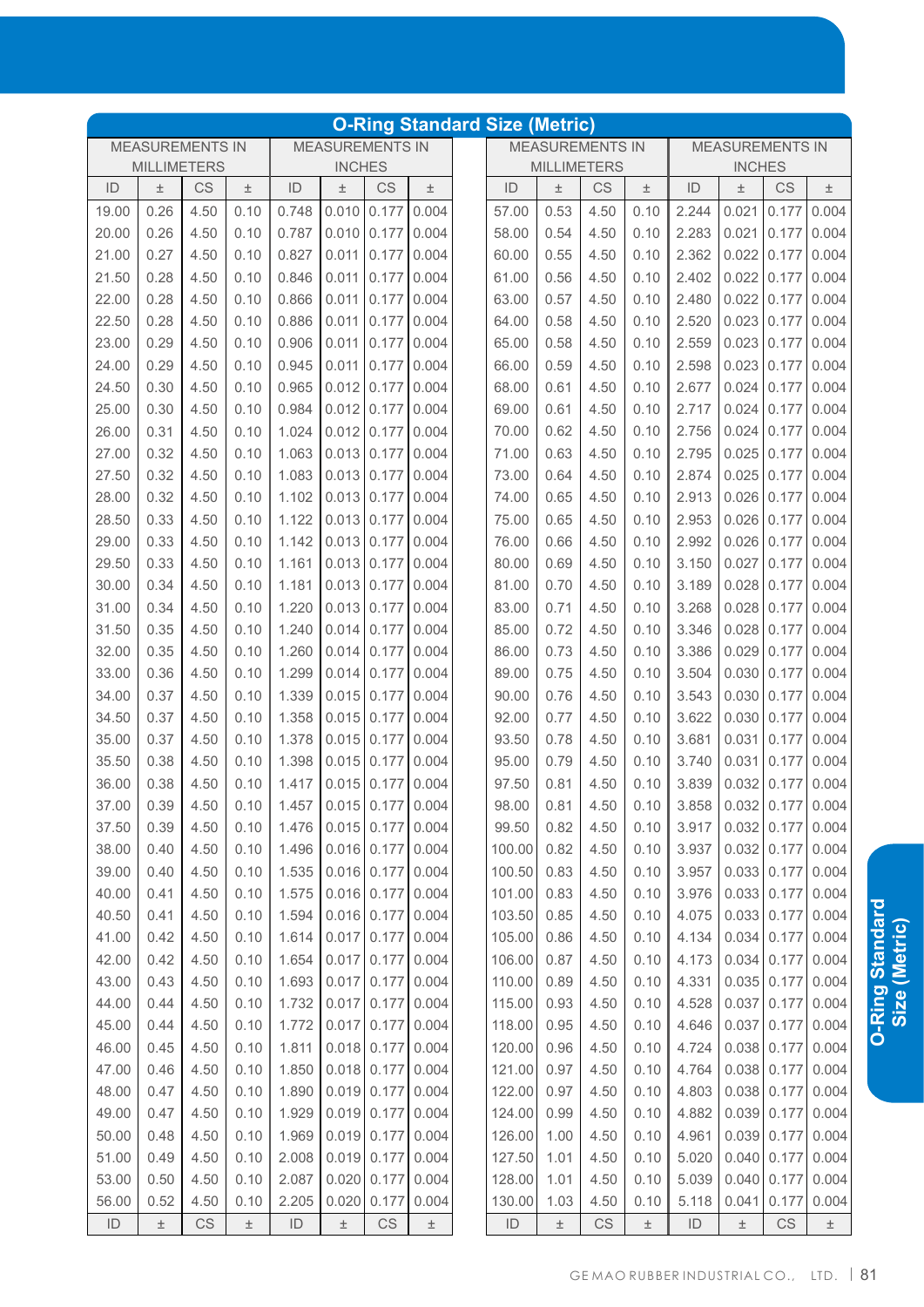|             |                        |      |       |                                   |                        |                        |                     | <b>O-Ring Standard Size (Metric)</b> |                        |      |       |                                        |                        |                     |               |
|-------------|------------------------|------|-------|-----------------------------------|------------------------|------------------------|---------------------|--------------------------------------|------------------------|------|-------|----------------------------------------|------------------------|---------------------|---------------|
|             | <b>MEASUREMENTS IN</b> |      |       |                                   | <b>MEASUREMENTS IN</b> |                        |                     |                                      | <b>MEASUREMENTS IN</b> |      |       |                                        | <b>MEASUREMENTS IN</b> |                     |               |
|             | <b>MILLIMETERS</b>     |      |       |                                   | <b>INCHES</b>          |                        |                     |                                      | <b>MILLIMETERS</b>     |      |       |                                        | <b>INCHES</b>          |                     |               |
| ID          | $\pm$                  | CS   | $\pm$ | ID                                | 土                      | <b>CS</b>              | $\pm$               | ID                                   | $\pm$                  | CS   | $\pm$ | ID                                     | 土                      | <b>CS</b>           | $\pm$         |
| 131.50      | 1.04                   | 4.50 | 0.10  | 5.177                             | 0.041                  | 0.177                  | 0.004               | 15.00                                | 0.23                   | 5.00 | 0.13  | 0.591                                  | 0.009                  | 0.197               | 0.005         |
| 134.00      | 1.05                   | 4.50 | 0.10  | 5.276                             | 0.041                  | 0.177                  | 0.004               | 16.00                                | 0.24                   | 5.00 | 0.13  | 0.630                                  | 0.009                  | 0.197               | 0.005         |
| 134.50      | 1.06                   | 4.50 | 0.10  | 5.295                             | 0.042                  | 0.177                  | 0.004               | 17.00                                | 0.24                   | 5.00 | 0.13  | 0.669                                  | 0.009                  | 0.197               | 0.005         |
| 137.00      | 1.07                   | 4.50 | 0.10  | 5.394                             | 0.042                  | 0.177                  | 0.004               | 18.00                                | 0.25                   | 5.00 | 0.13  | 0.709                                  | 0.010                  | 0.197               | 0.005         |
| 140.00      | 1.09                   | 4.50 | 0.10  | 5.512                             | 0.043                  | 0.177                  | 0.004               | 19.00                                | 0.26                   | 5.00 | 0.13  | 0.748                                  | 0.010                  | 0.197               | 0.005         |
| 140.50      | 1.10                   | 4.50 | 0.10  | 5.531                             | 0.043                  | 0.177                  | 0.004               | 20.00                                | 0.26                   | 5.00 | 0.13  | 0.787                                  | 0.010                  | 0.197               | 0.005         |
| 150.00      | 1.16                   | 4.50 | 0.10  | 5.906                             | 0.046                  | 0.177                  | 0.004               | 21.00                                | 0.27                   | 5.00 | 0.13  | 0.827                                  | 0.011                  | 0.197               | 0.005         |
| 153.00      | 1.18                   | 4.50 | 0.10  | 6.024                             | 0.046                  | 0.177                  | 0.004               | 22.00                                | 0.28                   | 5.00 | 0.13  | 0.866                                  | 0.011                  | 0.197               | 0.005         |
| 155.00      | 1.19                   | 4.50 | 0.10  | 6.102                             | 0.047                  | 0.177                  | 0.004               | 23.00                                | 0.29                   | 5.00 | 0.13  | 0.906                                  | 0.011                  | 0.197               | 0.005         |
| 157.00      | 1.21                   | 4.50 | 0.10  | 6.181                             | 0.048                  | 0.177                  | 0.004               | 23.50                                | 0.29                   | 5.00 | 0.13  | 0.925                                  | 0.011                  | 0.197               | 0.005         |
| 160.00      | 1.23                   | 4.50 | 0.10  | 6.299                             | 0.048                  | 0.177                  | 0.004               | 24.00                                | 0.29                   | 5.00 | 0.13  | 0.945                                  | 0.011                  | 0.197               | 0.005         |
| 165.00      | 1.26                   | 4.50 | 0.10  | 6.496                             | 0.050                  | 0.177                  | 0.004               | 25.00                                | 0.30                   | 5.00 | 0.13  | 0.984                                  | 0.012                  | 0.197               | 0.005         |
| 167.00      | 1.27                   | 4.50 | 0.10  | 6.575                             | 0.050                  | 0.177                  | 0.004               | 26.00                                | 0.31                   | 5.00 | 0.13  | 1.024                                  | 0.012                  | 0.197               | 0.005         |
| 172.00      | 1.31                   | 4.50 | 0.10  | 6.772                             | 0.052                  | 0.177                  | 0.004               | 27.00                                | 0.32                   | 5.00 | 0.13  | 1.063                                  | 0.013                  | 0.197               | 0.005         |
| 175.00      | 1.33                   | 4.50 | 0.10  | 6.890                             | 0.052                  | 0.177                  | 0.004               | 28.00                                | 0.32                   | 5.00 | 0.13  | 1.102                                  | 0.013                  | 0.197               | 0.005         |
| 178.00      | 1.35                   | 4.50 | 0.10  | 7.008                             | 0.053                  | 0.177                  | 0.004               | 29.00                                | 0.33                   | 5.00 | 0.13  | 1.142                                  |                        | $0.013$ 0.197       | 0.005         |
| 180.00      | 1.36                   | 4.50 | 0.10  | 7.087                             | 0.054                  | 0.177                  | 0.004               | 30.00                                | 0.34                   | 5.00 | 0.13  | 1.181                                  | 0.013                  | 0.197               | 0.005         |
| 185.00      | 1.39                   | 4.50 | 0.10  | 7.283                             | 0.055                  | 0.177                  | 0.004               | 31.00                                | 0.34                   | 5.00 | 0.13  | 1.220                                  | 0.013                  | 0.197               | 0.005         |
| 186.00      | 1.40                   | 4.50 | 0.10  | 7.323                             | 0.055                  | 0.177                  | 0.004               | 32.00                                | 0.35                   | 5.00 | 0.13  | 1.260                                  | 0.014                  | 0.197               | 0.005         |
| 189.50      | 1.42                   | 4.50 | 0.10  | 7.461                             | 0.056                  | 0.177                  | 0.004               | 33.00                                | 0.36                   | 5.00 | 0.13  | 1.299                                  | 0.014                  | 0.197               | 0.005         |
| 192.00      | 1.44                   | 4.50 | 0.10  | 7.559                             | 0.057                  | 0.177                  | 0.004               | 34.00                                | 0.37                   | 5.00 | 0.13  | 1.339                                  | 0.015                  | 0.197               | 0.005         |
| 208.00      | 1.54                   | 4.50 | 0.10  | 8.189                             | 0.061                  | 0.177                  | 0.004               | 35.00                                | 0.37                   | 5.00 | 0.13  | 1.378                                  | 0.015                  | 0.197               | 0.005         |
| 215.00      | 1.59                   | 4.50 | 0.10  | 8.465                             | 0.063                  | 0.177                  | 0.004               | 36.00                                | 0.38                   | 5.00 | 0.13  | 1.417                                  | 0.015                  | 0.197               | 0.005         |
| 218.50      | 1.61                   | 4.50 | 0.10  | 8.602                             | 0.063                  | 0.177                  | 0.004               | 37.00                                | 0.39                   | 5.00 | 0.13  | 1.457                                  | 0.015                  | 0.197               | 0.005         |
| 225.00      | 1.65                   | 4.50 | 0.10  | 8.858                             | 0.065                  | 0.177                  | 0.004               | 38.00                                | 0.40                   | 5.00 | 0.13  | 1.496                                  | 0.016                  | 0.197               | 0.005         |
| 227.00      | 1.67                   | 4.50 | 0.10  | 8.937                             | 0.066                  | 0.177                  | 0.004               | 39.00                                | 0.40                   | 5.00 | 0.13  | 1.535                                  | 0.016                  | 0.197               | 0.005         |
| 250.00      | 1.82                   | 4.50 | 0.10  | 9.843                             | 0.072                  | 0.177                  | 0.004               | 40.00                                | 0.41                   | 5.00 | 0.13  | 1.575                                  |                        | $0.016$ 0.197       | 0.005         |
| 267.00 1.93 |                        | 4.50 |       | $0.10$   10.512 0.076 0.177 0.004 |                        |                        |                     | 41.00                                | 0.42                   | 5.00 |       | $0.13$   1.614   0.017   0.197   0.005 |                        |                     |               |
| 280.00      | 2.01                   | 4.50 | 0.10  | 11.024 0.079 0.177 0.004          |                        |                        |                     | 42.00                                | 0.42                   | 5.00 | 0.13  | 1.654                                  |                        | $0.017$ 0.197 0.005 |               |
| 300.00      | 2.14                   | 4.50 | 0.10  | 11.811 0.084 0.177 0.004          |                        |                        |                     | 43.00                                | 0.43                   | 5.00 | 0.13  | 1.693                                  |                        | $0.017$ 0.197 0.005 |               |
| 315.00      | 2.24                   | 4.50 | 0.10  | 12.402 0.088 0.177 0.004          |                        |                        |                     | 44.00                                | 0.44                   | 5.00 | 0.13  | 1.732                                  | 0.017                  |                     | $0.197$ 0.005 |
| 353.00      | 2.48                   | 4.50 | 0.10  | 13.898 0.098 0.177 0.004          |                        |                        |                     | 45.00                                | 0.44                   | 5.00 | 0.13  | 1.772                                  |                        | $0.017$ 0.197 0.005 |               |
| 375.00      | 2.62                   | 4.50 | 0.10  | 14.764 0.103 0.177 0.004          |                        |                        |                     | 46.00                                | 0.45                   | 5.00 | 0.13  | 1.811                                  |                        | $0.018$ 0.197 0.005 |               |
| 388.00      | 2.70                   | 4.50 | 0.10  | 15.276 0.106 0.177 0.004          |                        |                        |                     | 47.00                                | 0.46                   | 5.00 | 0.13  | 1.850                                  |                        | $0.018$ 0.197 0.005 |               |
| 455.00      | 3.13                   | 4.50 | 0.10  | 17.913 0.123 0.177                |                        |                        | 0.004               | 48.00                                | 0.47                   | 5.00 | 0.13  | 1.890                                  |                        | $0.019$ 0.197       | 0.005         |
| 4.00        | 0.14                   | 5.00 | 0.13  | 0.157                             |                        |                        | $0.006$ 0.197 0.005 | 49.00                                | 0.47                   | 5.00 | 0.13  | 1.929                                  |                        | $0.019$ 0.197 0.005 |               |
| 5.00        | 0.15                   | 5.00 | 0.13  | 0.197                             |                        |                        | $0.006$ 0.197 0.005 | 50.00                                | 0.48                   | 5.00 | 0.13  | 1.969                                  |                        | $0.019$ 0.197 0.005 |               |
| 6.00        | 0.16                   | 5.00 | 0.13  | 0.236                             |                        | $0.006$ 0.197          | 0.005               | 51.00                                | 0.49                   | 5.00 | 0.13  | 2.008                                  |                        | $0.019$ 0.197 0.005 |               |
| 7.00        | 0.17                   | 5.00 |       | 0.276                             | 0.007                  | 0.197                  | 0.005               | 52.00                                | 0.49                   | 5.00 | 0.13  | 2.047                                  |                        | $0.019$ 0.197 0.005 |               |
|             |                        |      | 0.13  |                                   |                        |                        |                     |                                      |                        |      |       |                                        |                        |                     |               |
| 8.00        | 0.17                   | 5.00 | 0.13  | 0.315                             | 0.007                  |                        | $0.197$ 0.005       | 53.00                                | 0.50                   | 5.00 | 0.13  | 2.087                                  |                        | $0.020$ 0.197 0.005 |               |
| 9.00        | 0.18                   | 5.00 | 0.13  | 0.354                             | 0.007                  | 0.197                  | 0.005               | 54.00                                | 0.51                   | 5.00 | 0.13  | 2.126                                  |                        | $0.020$ 0.197 0.005 |               |
| 10.00       | 0.19                   | 5.00 | 0.13  | 0.394                             | 0.007                  |                        | $0.197$ 0.005       | 55.00                                | 0.52                   | 5.00 | 0.13  | 2.165                                  |                        | $0.020$ 0.197       | 0.005         |
| 11.00       | 0.20                   | 5.00 | 0.13  | 0.433                             |                        | $0.008$ 0.197          | 0.005               | 56.00                                | 0.52                   | 5.00 | 0.13  | 2.205                                  |                        | $0.020$ 0.197       | 0.005         |
| 12.00       | 0.21                   | 5.00 | 0.13  | 0.472                             |                        | $0.008$ 0.197          | 0.005               | 57.00                                | 0.53                   | 5.00 | 0.13  | 2.244                                  | 0.021                  |                     | $0.197$ 0.005 |
| 13.00       | 0.21                   | 5.00 | 0.13  | 0.512                             | 0.008                  | 0.197                  | 0.005               | 58.00                                | 0.54                   | 5.00 | 0.13  | 2.283                                  | 0.021                  | 0.197               | 0.005         |
| 14.00       | 0.22                   | 5.00 | 0.13  | 0.551                             | 0.009                  | 0.197                  | 0.005               | 58.50                                | 0.54                   | 5.00 | 0.13  | 2.303                                  | 0.021                  | 0.197               | 0.005         |
| ID          | $\pm$                  | CS   | $\pm$ | ID                                | $\pm$                  | $\mathbb{C}\mathbb{S}$ | $\pm$               | ID                                   | $\pm$                  | CS   | $\pm$ | ID                                     | $\pm$                  | CS                  | $\pm$         |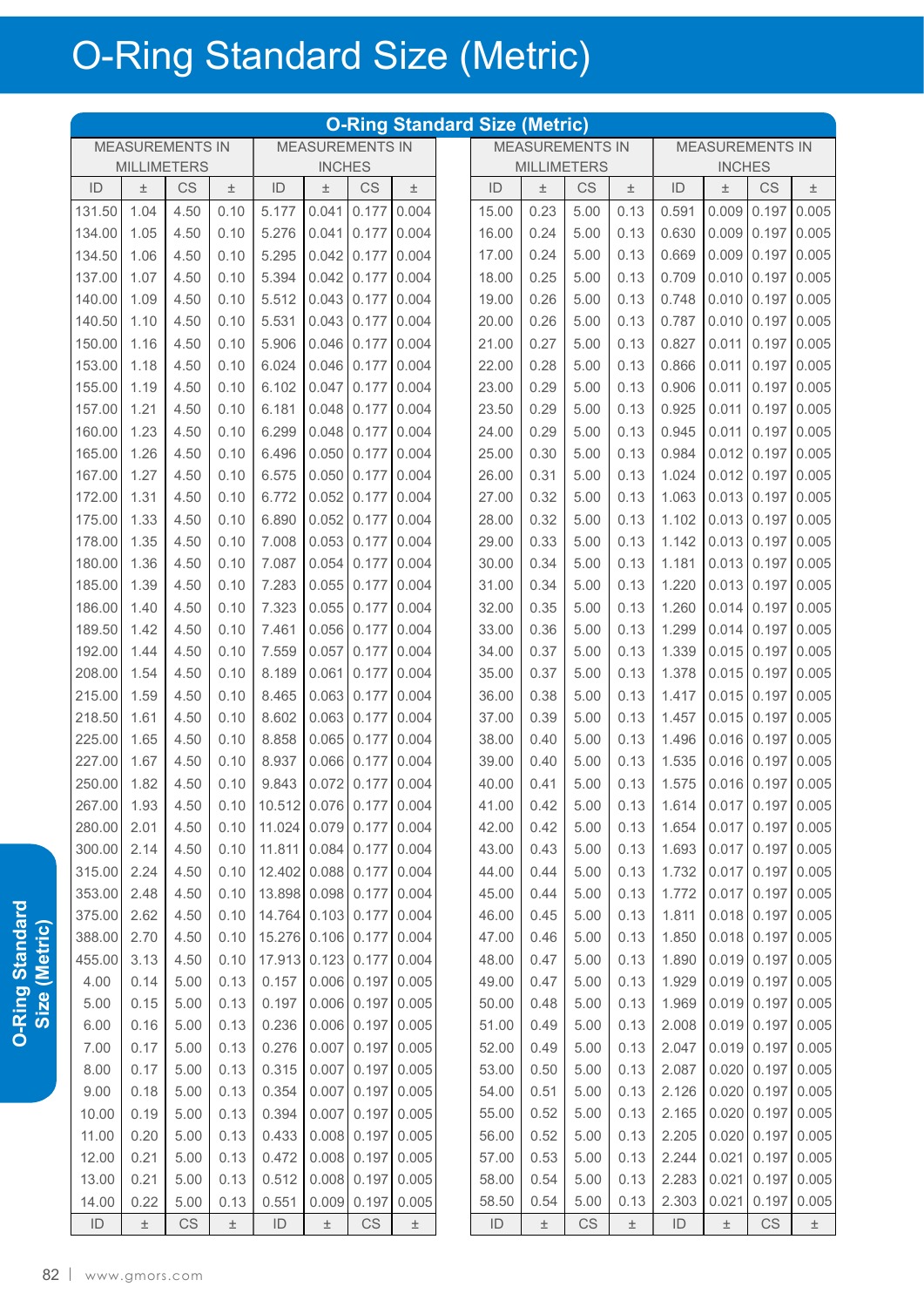|        |       |                        |       |       |                        |                         |       | <b>O-Ring Standard Size (Metric)</b> |       |                        |       |       |                         |                    |       |
|--------|-------|------------------------|-------|-------|------------------------|-------------------------|-------|--------------------------------------|-------|------------------------|-------|-------|-------------------------|--------------------|-------|
|        |       | <b>MEASUREMENTS IN</b> |       |       | <b>MEASUREMENTS IN</b> |                         |       |                                      |       | <b>MEASUREMENTS IN</b> |       |       | <b>MEASUREMENTS IN</b>  |                    |       |
|        |       | <b>MILLIMETERS</b>     |       |       | <b>INCHES</b>          |                         |       |                                      |       | <b>MILLIMETERS</b>     |       |       | <b>INCHES</b>           |                    |       |
| ID     | 土     | <b>CS</b>              | 土     | ID    | $\pm$                  | CS                      | $\pm$ | ID                                   | $\pm$ | CS                     | 土     | ID    | $\pm$                   | <b>CS</b>          | 土     |
| 59.00  | 0.54  | 5.00                   | 0.13  | 2.323 | 0.021                  | 0.197                   | 0.005 | 103.00                               | 0.85  | 5.00                   | 0.13  | 4.055 | 0.033                   | 0.197              | 0.005 |
| 60.00  | 0.55  | 5.00                   | 0.13  | 2.362 | 0.022                  | 0.197                   | 0.005 | 104.00                               | 0.85  | 5.00                   | 0.13  | 4.094 | 0.033                   | 0.197              | 0.005 |
| 61.00  | 0.56  | 5.00                   | 0.13  | 2.402 | 0.022                  | 0.197                   | 0.005 | 105.00                               | 0.86  | 5.00                   | 0.13  | 4.134 | 0.034                   | 0.197              | 0.005 |
| 62.00  | 0.56  | 5.00                   | 0.13  | 2.441 | 0.022                  | 0.197                   | 0.005 | 106.00                               | 0.87  | 5.00                   | 0.13  | 4.173 | 0.034                   | 0.197              | 0.005 |
| 63.00  | 0.57  | 5.00                   | 0.13  | 2.480 | 0.022                  | 0.197                   | 0.005 | 107.00                               | 0.87  | 5.00                   | 0.13  | 4.213 | 0.034                   | 0.197              | 0.005 |
| 64.00  | 0.58  | 5.00                   | 0.13  | 2.520 | 0.023                  | 0.197                   | 0.005 | 108.00                               | 0.88  | 5.00                   | 0.13  | 4.252 | 0.035                   | 0.197              | 0.005 |
| 65.00  | 0.58  | 5.00                   | 0.13  | 2.559 | 0.023                  | 0.197                   | 0.005 | 109.00                               | 0.89  | 5.00                   | 0.13  | 4.291 | 0.035                   | 0.197              | 0.005 |
| 66.00  | 0.59  | 5.00                   | 0.13  | 2.598 | 0.023                  | 0.197                   | 0.005 | 110.00                               | 0.89  | 5.00                   | 0.13  | 4.331 | 0.035                   | 0.197              | 0.005 |
| 67.00  | 0.60  | 5.00                   | 0.13  | 2.638 | 0.024                  | 0.197                   | 0.005 | 111.00                               | 0.90  | 5.00                   | 0.13  | 4.370 | 0.035                   | 0.197              | 0.005 |
| 67.50  | 0.60  | 5.00                   | 0.13  | 2.657 | 0.024                  | 0.197                   | 0.005 | 112.00                               | 0.91  | 5.00                   | 0.13  | 4.409 | 0.036                   | 0.197              | 0.005 |
| 68.00  | 0.61  | 5.00                   | 0.13  | 2.677 | 0.024                  | 0.197                   | 0.005 | 113.00                               | 0.91  | 5.00                   | 0.13  | 4.449 | 0.036                   | 0.197              | 0.005 |
| 69.00  | 0.61  | 5.00                   | 0.13  | 2.717 | 0.024                  | 0.197                   | 0.005 | 114.00                               | 0.92  | 5.00                   | 0.13  | 4.488 | 0.036                   | 0.197              | 0.005 |
| 70.00  | 0.62  | 5.00                   | 0.13  | 2.756 | 0.024                  | 0.197                   | 0.005 | 115.00                               | 0.93  | 5.00                   | 0.13  | 4.528 | 0.037                   | 0.197              | 0.005 |
| 71.00  | 0.63  | 5.00                   | 0.13  | 2.795 | 0.025                  | 0.197                   | 0.005 | 116.00                               | 0.93  | 5.00                   | 0.13  | 4.567 | 0.037                   | 0.197              | 0.005 |
| 72.00  | 0.63  | 5.00                   | 0.13  | 2.835 | 0.025                  | 0.197                   | 0.005 | 117.00                               | 0.94  | 5.00                   | 0.13  | 4.606 | 0.037                   | 0.197              | 0.005 |
| 73.00  | 0.64  | 5.00                   | 0.13  | 2.874 | 0.025                  | 0.197                   | 0.005 | 118.00                               | 0.95  | 5.00                   | 0.13  | 4.646 | 0.037                   | 0.197              | 0.005 |
| 74.00  | 0.65  | 5.00                   | 0.13  | 2.913 | 0.026                  | 0.197                   | 0.005 | 119.00                               | 0.95  | 5.00                   | 0.13  | 4.685 | 0.037                   | 0.197              | 0.005 |
| 75.00  | 0.65  | 5.00                   | 0.13  | 2.953 | 0.026                  | 0.197                   | 0.005 | 120.00                               | 0.96  | 5.00                   | 0.13  | 4.724 | 0.038                   | 0.197              | 0.005 |
| 76.00  | 0.66  | 5.00                   | 0.13  | 2.992 | 0.026                  | 0.197                   | 0.005 | 121.00                               | 0.97  | 5.00                   | 0.13  | 4.764 | 0.038                   | 0.197              | 0.005 |
| 77.00  | 0.67  | 5.00                   | 0.13  | 3.031 | 0.026                  | 0.197                   | 0.005 | 122.00                               | 0.97  | 5.00                   | 0.13  | 4.803 | 0.038                   | 0.197              | 0.005 |
| 78.00  | 0.67  | 5.00                   | 0.13  | 3.071 | 0.026                  | 0.197                   | 0.005 | 122.50                               | 0.98  | 5.00                   | 0.13  | 4.823 | 0.039                   | 0.197              | 0.005 |
| 79.00  | 0.68  | 5.00                   | 0.13  | 3.110 | 0.027                  | 0.197                   | 0.005 | 123.00                               | 0.98  | 5.00                   | 0.13  | 4.843 | 0.039                   | 0.197              | 0.005 |
| 80.00  | 0.69  | 5.00                   | 0.13  | 3.150 | 0.027                  | 0.197                   | 0.005 | 124.00                               | 0.99  | 5.00                   | 0.13  | 4.882 | 0.039                   | 0.197              | 0.005 |
| 80.50  | 0.69  | 5.00                   | 0.13  | 3.169 | 0.027                  | 0.197                   | 0.005 | 125.00                               | 0.99  | 5.00                   | 0.13  | 4.921 | 0.039                   | 0.197              | 0.005 |
| 81.00  | 0.70  | 5.00                   | 0.13  | 3.189 | 0.028                  | 0.197                   | 0.005 | 126.00                               | 1.00  | 5.00                   | 0.13  | 4.961 | 0.039                   | 0.197              | 0.005 |
| 82.00  | 0.70  | 5.00                   | 0.13  | 3.228 | 0.028                  | 0.197                   | 0.005 | 127.00                               | 1.01  | 5.00                   | 0.13  | 5.000 | 0.040                   | 0.197              | 0.005 |
| 83.00  | 0.71  | 5.00                   | 0.13  | 3.268 | 0.028                  | 0.197                   | 0.005 | 128.00                               | 1.01  | 5.00                   | 0.13  | 5.039 | 0.040                   | 0.197              | 0.005 |
| 84.00  | 0.72  | 5.00                   | 0.13  | 3.307 |                        | $0.028$ 0.197 0.005     |       | 129.00                               | 1.02  | 5.00                   | 0.13  |       | 5.079 0.040 0.197 0.005 |                    |       |
| 85.00  | 0.72  | 5.00                   | 0.13  | 3.346 |                        | $0.028$ 0.197 0.005     |       | 130.00                               | 1.03  | 5.00                   | 0.13  | 5.118 |                         | $0.041$ 0.197      | 0.005 |
| 86.00  | 0.73  | 5.00                   | 0.13  | 3.386 |                        | $0.029$ 0.197           | 0.005 | 131.00                               | 1.03  | 5.00                   | 0.13  | 5.157 | 0.041                   | 0.197              | 0.005 |
| 87.00  | 0.74  | 5.00                   | 0.13  | 3.425 |                        | $0.029$ 0.197           | 0.005 | 132.00                               | 1.04  | 5.00                   | 0.13  | 5.197 | 0.041                   | 0.197              | 0.005 |
| 88.00  | 0.74  | 5.00                   | 0.13  | 3.465 |                        | $0.029$ 0.197           | 0.005 | 133.00                               | 1.05  | 5.00                   | 0.13  | 5.236 | 0.041                   | 0.197              | 0.005 |
| 89.00  | 0.75  | 5.00                   | 0.13  | 3.504 |                        | $0.030$ 0.197           | 0.005 | 134.00                               | 1.05  | 5.00                   | 0.13  | 5.276 | 0.041                   | 0.197              | 0.005 |
| 90.00  | 0.76  | 5.00                   | 0.13  | 3.543 |                        | $0.030$ 0.197           | 0.005 | 135.00                               | 1.06  | 5.00                   | 0.13  | 5.315 |                         | $0.042$ 0.197      | 0.005 |
| 91.00  | 0.76  | 5.00                   | 0.13  | 3.583 |                        | $0.030 \mid 0.197 \mid$ | 0.005 | 136.00                               | 1.07  | 5.00                   | 0.13  | 5.354 |                         | $0.042 \mid 0.197$ | 0.005 |
| 92.00  | 0.77  | 5.00                   | 0.13  | 3.622 |                        | $0.030 \mid 0.197 \mid$ | 0.005 | 137.00                               | 1.07  | 5.00                   | 0.13  | 5.394 | 0.042                   | 0.197              | 0.005 |
| 93.00  | 0.78  | 5.00                   | 0.13  | 3.661 | 0.031                  | 0.197                   | 0.005 | 138.00                               | 1.08  | 5.00                   | 0.13  | 5.433 |                         | $0.043$ 0.197      | 0.005 |
| 94.00  | 0.78  | 5.00                   | 0.13  | 3.701 | 0.031                  | 0.197                   | 0.005 | 139.00                               | 1.09  | 5.00                   | 0.13  | 5.472 |                         | $0.043$ 0.197      | 0.005 |
| 95.00  | 0.79  | 5.00                   | 0.13  | 3.740 | 0.031                  | 0.197                   | 0.005 | 140.00                               | 1.09  | 5.00                   | 0.13  | 5.512 | 0.043                   | 0.197              | 0.005 |
| 96.00  | 0.80  | 5.00                   | 0.13  | 3.780 | 0.031                  | 0.197                   | 0.005 | 141.00                               | 1.10  | 5.00                   | 0.13  | 5.551 |                         | $0.043$ 0.197      | 0.005 |
| 97.00  | 0.80  | 5.00                   | 0.13  | 3.819 | 0.031                  | 0.197                   | 0.005 | 142.00                               | 1.11  | 5.00                   | 0.13  | 5.591 | 0.044                   | 0.197              | 0.005 |
| 98.00  | 0.81  | 5.00                   | 0.13  | 3.858 |                        | $0.032 \mid 0.197 \mid$ | 0.005 | 143.00                               | 1.11  | 5.00                   | 0.13  | 5.630 | 0.044                   | 0.197              | 0.005 |
| 99.00  | 0.82  | 5.00                   | 0.13  | 3.898 |                        | $0.032 \mid 0.197 \mid$ | 0.005 | 144.00                               | 1.12  | 5.00                   | 0.13  | 5.669 | 0.044                   | 0.197              | 0.005 |
| 100.00 | 0.82  | 5.00                   | 0.13  | 3.937 |                        | $0.032$ 0.197           | 0.005 | 145.00                               | 1.13  | 5.00                   | 0.13  | 5.709 | 0.044                   | 0.197              | 0.005 |
| 101.00 | 0.83  | 5.00                   | 0.13  | 3.976 |                        | $0.033$ 0.197           | 0.005 | 146.00                               | 1.13  | 5.00                   | 0.13  | 5.748 | 0.044                   | 0.197              | 0.005 |
| 102.00 | 0.84  | 5.00                   | 0.13  | 4.016 | 0.033                  | 0.197                   | 0.005 | 147.00                               | 1.14  | 5.00                   | 0.13  | 5.787 | 0.045                   | 0.197              | 0.005 |
| ID     | $\pm$ | CS                     | $\pm$ | ID    | $\pm$                  | CS                      | $\pm$ | ID                                   | $\pm$ | CS                     | $\pm$ | ID    | $\pm$                   | CS                 | $\pm$ |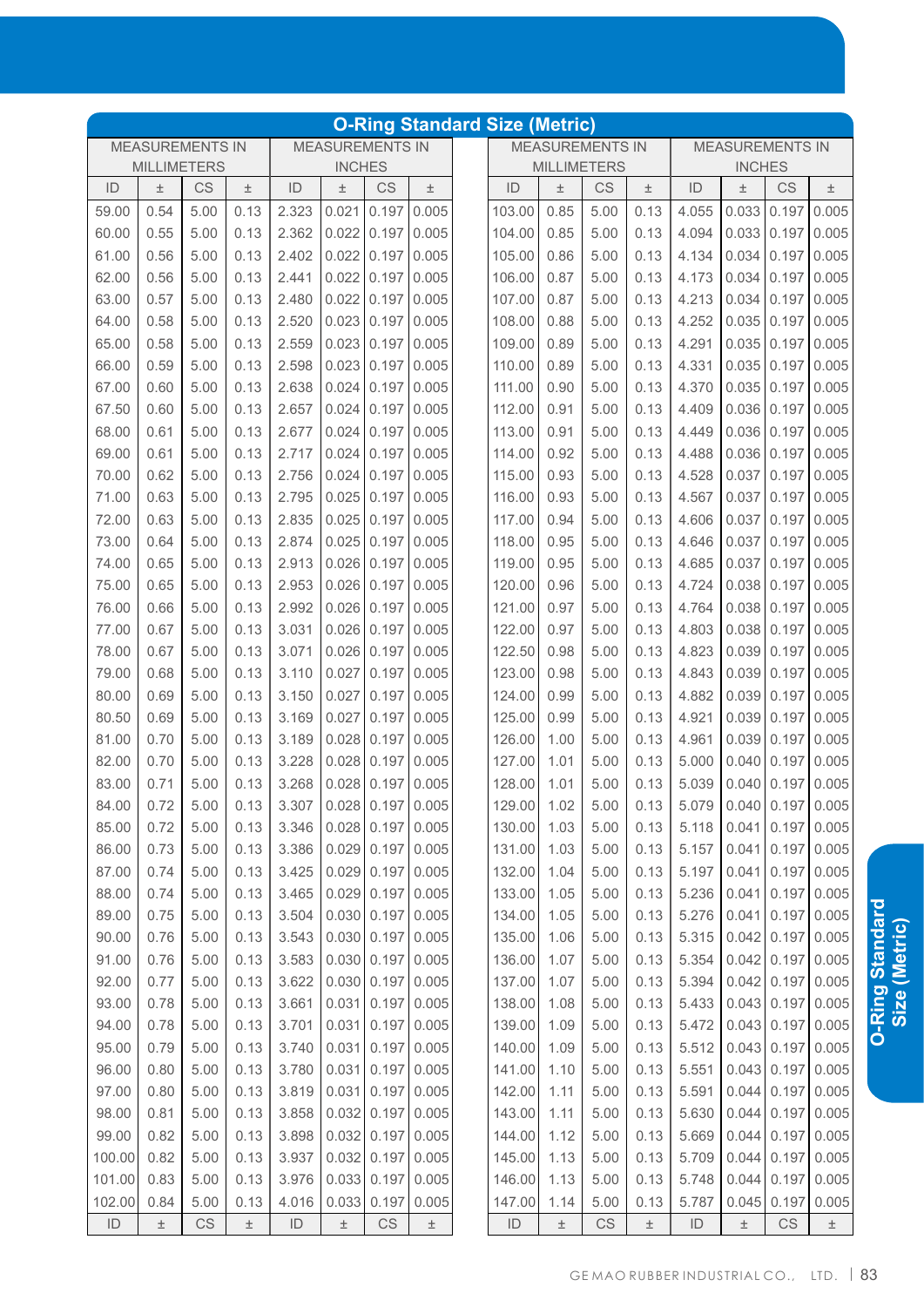|               |                        |      |       |               |                                  |               |                     | <b>O-Ring Standard Size (Metric)</b> |       |                        |       |               |                        |                     |       |
|---------------|------------------------|------|-------|---------------|----------------------------------|---------------|---------------------|--------------------------------------|-------|------------------------|-------|---------------|------------------------|---------------------|-------|
|               | <b>MEASUREMENTS IN</b> |      |       |               | <b>MEASUREMENTS IN</b>           |               |                     |                                      |       | <b>MEASUREMENTS IN</b> |       |               | <b>MEASUREMENTS IN</b> |                     |       |
|               | <b>MILLIMETERS</b>     |      |       |               | <b>INCHES</b>                    |               |                     |                                      |       | <b>MILLIMETERS</b>     |       |               | <b>INCHES</b>          |                     |       |
| ID            | $\pm$                  | CS   | $\pm$ | ID            | $\pm$                            | <b>CS</b>     | $\pm$               | ID                                   | 土     | CS                     | $\pm$ | ID            | $\pm$                  | CS                  | $\pm$ |
| 148.00        | 1.15                   | 5.00 | 0.13  | 5.827         | 0.045                            | 0.197         | 0.005               | 194.00                               | 1.45  | 5.00                   | 0.13  | 7.638         | 0.057                  | 0.197               | 0.005 |
| 149.00        | 1.15                   | 5.00 | 0.13  | 5.866         | 0.045                            | 0.197         | 0.005               | 195.00                               | 1.46  | 5.00                   | 0.13  | 7.677         | 0.057                  | 0.197               | 0.005 |
| 150.00        | 1.16                   | 5.00 | 0.13  | 5.906         | 0.046                            | 0.197         | 0.005               | 196.00                               | 1.46  | 5.00                   | 0.13  | 7.717         | 0.057                  | 0.197               | 0.005 |
| 151.00        | 1.17                   | 5.00 | 0.13  | 5.945         | 0.046                            | 0.197         | 0.005               | 197.00                               | 1.47  | 5.00                   | 0.13  | 7.756         | 0.058                  | 0.197               | 0.005 |
| 152.00        | 1.17                   | 5.00 | 0.13  | 5.984         | 0.046                            | 0.197         | 0.005               | 197.50                               | 1.47  | 5.00                   | 0.13  | 7.776         | 0.058                  | 0.197               | 0.005 |
| 153.00        | 1.18                   | 5.00 | 0.13  | 6.024         | 0.046                            | 0.197         | 0.005               | 198.00                               | 1.48  | 5.00                   | 0.13  | 7.795         | 0.058                  | 0.197               | 0.005 |
| 154.00        | 1.19                   | 5.00 | 0.13  | 6.063         | 0.047                            | 0.197         | 0.005               | 199.00                               | 1.48  | 5.00                   | 0.13  | 7.835         | 0.058                  | 0.197               | 0.005 |
| 155.00        | 1.19                   | 5.00 | 0.13  | 6.102         | 0.047                            | 0.197         | 0.005               | 200.00                               | 1.49  | 5.00                   | 0.13  | 7.874         | 0.059                  | 0.197               | 0.005 |
| 156.00        | 1.20                   | 5.00 | 0.13  | 6.142         | 0.047                            | 0.197         | 0.005               | 201.00                               | 1.50  | 5.00                   | 0.13  | 7.913         | 0.059                  | 0.197               | 0.005 |
| 157.00        | 1.21                   | 5.00 | 0.13  | 6.181         | 0.048                            | 0.197         | 0.005               | 202.00                               | 1.50  | 5.00                   | 0.13  | 7.953         | 0.059                  | 0.197               | 0.005 |
| 158.00        | 1.21                   | 5.00 | 0.13  | 6.220         | 0.048                            | 0.197         | 0.005               | 203.00                               | 1.51  | 5.00                   | 0.13  | 7.992         | 0.059                  | 0.197               | 0.005 |
| 159.00        | 1.22                   | 5.00 | 0.13  | 6.260         | 0.048                            | 0.197         | 0.005               | 204.00                               | 1.52  | 5.00                   | 0.13  | 8.031         | 0.060                  | 0.197               | 0.005 |
| 160.00        | 1.23                   | 5.00 | 0.13  | 6.299         | 0.048                            | 0.197         | 0.005               | 205.00                               | 1.52  | 5.00                   | 0.13  | 8.071         | 0.060                  | 0.197               | 0.005 |
| 161.00        | 1.23                   | 5.00 | 0.13  | 6.339         | 0.048                            | 0.197         | 0.005               | 206.00                               | 1.53  | 5.00                   | 0.13  | 8.110         | 0.060                  | 0.197               | 0.005 |
| 162.00        | 1.24                   | 5.00 | 0.13  | 6.378         | 0.049                            | 0.197         | 0.005               | 207.00                               | 1.54  | 5.00                   | 0.13  | 8.150         | 0.061                  | 0.197               | 0.005 |
| 163.00        | 1.25                   | 5.00 | 0.13  | 6.417         | 0.049                            | 0.197         | 0.005               | 208.00                               | 1.54  | 5.00                   | 0.13  | 8.189         | 0.061                  | 0.197               | 0.005 |
| 164.00        | 1.25                   | 5.00 | 0.13  | 6.457         | 0.049                            | 0.197         | 0.005               | 209.00                               | 1.55  | 5.00                   | 0.13  | 8.228         | 0.061                  | 0.197               | 0.005 |
| 165.00        | 1.26                   | 5.00 | 0.13  | 6.496         | 0.050                            | 0.197         | 0.005               | 210.00                               | 1.56  | 5.00                   | 0.13  | 8.268         | 0.061                  | 0.197               | 0.005 |
| 166.00        | 1.27                   | 5.00 | 0.13  | 6.535         | 0.050                            | 0.197         | 0.005               | 211.00                               | 1.56  | 5.00                   | 0.13  | 8.307         | 0.061                  | 0.197               | 0.005 |
| 167.00        | 1.27                   | 5.00 | 0.13  | 6.575         | 0.050                            | 0.197         | 0.005               | 212.00                               | 1.57  | 5.00                   | 0.13  | 8.346         | 0.062                  | 0.197               | 0.005 |
| 168.00        | 1.28                   | 5.00 | 0.13  | 6.614         | 0.050                            | 0.197         | 0.005               | 213.00                               | 1.58  | 5.00                   | 0.13  | 8.386         | 0.062                  | 0.197               | 0.005 |
| 169.00        | 1.29                   | 5.00 | 0.13  | 6.654         | 0.051                            | 0.197         | 0.005               | 214.00                               | 1.58  | 5.00                   | 0.13  | 8.425         | 0.062                  | 0.197               | 0.005 |
| 170.00        | 1.29                   | 5.00 | 0.13  | 6.693         | 0.051                            | 0.197         | 0.005               | 215.00                               | 1.59  | 5.00                   | 0.13  | 8.465         | 0.063                  | 0.197               | 0.005 |
| 171.00        | 1.30                   | 5.00 | 0.13  | 6.732         | 0.051                            | 0.197         | 0.005               | 216.00                               | 1.60  | 5.00                   | 0.13  | 8.504         | 0.063                  | 0.197               | 0.005 |
| 172.00        | 1.31                   | 5.00 | 0.13  | 6.772         | 0.052                            | 0.197         | 0.005               | 217.00                               | 1.60  | 5.00                   | 0.13  | 8.543         | 0.063                  | 0.197               | 0.005 |
| 173.00        | 1.31                   | 5.00 | 0.13  | 6.811         | 0.052                            | 0.197         | 0.005               | 218.00                               | 1.61  | 5.00                   | 0.13  | 8.583         | 0.063                  | 0.197               | 0.005 |
| 174.00        | 1.32                   | 5.00 | 0.13  | 6.850         | 0.052                            | 0.197         | 0.005               | 219.00                               | 1.62  | 5.00                   | 0.13  | 8.622         | 0.064                  | 0.197               | 0.005 |
| 175.00        | 1.33                   | 5.00 | 0.13  |               | $6.890$ $\mid$ 0.052 0.197 0.005 |               |                     | 220.00                               | 1.62  | 5.00                   | 0.13  | 8.661         |                        | $0.064$ 0.197 0.005 |       |
| 176.00        | 1.33                   | 5.00 | 0.13  | 6.929         |                                  |               | $0.052$ 0.197 0.005 | 221.00                               | 1.63  | 5.00                   | 0.13  | 8.701         |                        | $0.064$ 0.197 0.005 |       |
| 177.00        | 1.34                   | 5.00 | 0.13  | 6.968         |                                  | $0.053$ 0.197 | 0.005               | 222.00                               | 1.64  | 5.00                   | 0.13  | 8.740         |                        | $0.065$ 0.197       | 0.005 |
| 178.00        | 1.35                   | 5.00 | 0.13  | 7.008         | 0.053                            |               | $0.197$ 0.005       | 223.00                               | 1.64  | 5.00                   | 0.13  | 8.780         |                        | $0.065$ 0.197       | 0.005 |
| 179.00        | 1.35                   | 5.00 | 0.13  | 7.047         | 0.053                            |               | $0.197$ 0.005       | 224.00                               | 1.65  | 5.00                   | 0.13  | 8.819         |                        | $0.065$ 0.197 0.005 |       |
| 180.00        | 1.36                   | 5.00 | 0.13  | 7.087         | 0.054                            |               | $0.197$ 0.005       | 225.00                               | 1.65  | 5.00                   | 0.13  | 8.858         |                        | 0.065 0.197 0.005   |       |
| 181.00        | 1.37                   | 5.00 | 0.13  | 7.126         | 0.054                            |               | $0.197$ 0.005       | 226.00                               | 1.66  | 5.00                   | 0.13  | 8.898         | 0.065                  | 0.197               | 0.005 |
| 182.00        | 1.37                   | 5.00 | 0.13  | 7.165         | 0.054                            |               | $0.197$ 0.005       | 227.00                               | 1.67  | 5.00                   | 0.13  | 8.937         |                        | $0.066$ 0.197       | 0.005 |
| 183.00        | 1.38                   | 5.00 | 0.13  | 7.205         | 0.054                            |               | $0.197$ 0.005       | 228.00                               | 1.67  | 5.00                   | 0.13  | 8.976         | 0.066                  | 0.197               | 0.005 |
| 184.00        | 1.39                   | 5.00 | 0.13  | 7.244         | 0.055                            |               | $0.197$ 0.005       | 229.00                               | 1.68  | 5.00                   | 0.13  | 9.016         |                        | 0.066 0.197         | 0.005 |
| 185.00        | 1.39                   | 5.00 | 0.13  | 7.283         | 0.055                            |               | $0.197$ 0.005       | 230.00                               | 1.69  | 5.00                   | 0.13  | 9.055         | 0.067                  | 0.197               | 0.005 |
| 186.00        | 1.40                   | 5.00 | 0.13  | 7.323         | 0.055                            |               | $0.197$ 0.005       | 231.00                               | 1.69  | 5.00                   | 0.13  | 9.094         | 0.067                  | 0.197               | 0.005 |
| 187.00        | 1.41                   | 5.00 | 0.13  | 7.362         | 0.056                            | 0.197         | 0.005               | 232.00                               | 1.70  | 5.00                   | 0.13  | 9.134         | 0.067                  | 0.197               | 0.005 |
| 188.00        | 1.41                   | 5.00 | 0.13  | 7.402         | 0.056                            | 0.197         | 0.005               | 233.00                               | 1.71  | 5.00                   | 0.13  | 9.173         | 0.067                  | 0.197               | 0.005 |
| 189.00        | 1.42                   | 5.00 | 0.13  | 7.441         | 0.056                            |               | $0.197$ 0.005       | 234.00                               | 1.71  | 5.00                   | 0.13  | 9.213         | 0.067                  | 0.197               | 0.005 |
| 190.00        | 1.43                   | 5.00 | 0.13  | 7.480         | 0.056                            | 0.197         | 0.005               | 235.00                               | 1.72  | 5.00                   | 0.13  | 9.252         | 0.068                  | 0.197               | 0.005 |
| 191.00        | 1.43                   | 5.00 | 0.13  | 7.520         | 0.056                            | 0.197         | 0.005               | 236.00                               | 1.73  | 5.00                   | 0.13  | 9.291         | 0.068                  | 0.197               | 0.005 |
| 192.00        | 1.44                   | 5.00 | 0.13  | 7.559         | 0.057                            | 0.197         | 0.005               | 237.00                               | 1.73  | 5.00                   | 0.13  | 9.331         | 0.068                  | 0.197               | 0.005 |
| 193.00        | 1.45                   | 5.00 | 0.13  | 7.598         | 0.057                            | 0.197         | 0.005               | 238.00                               | 1.74  | 5.00                   | 0.13  | 9.370         | 0.069                  | 0.197               | 0.005 |
| $\mathsf{ID}$ | $\pm$                  | CS   | $\pm$ | $\mathsf{ID}$ | $\pm$                            | <b>CS</b>     | $\pm$               | $\mathsf{ID}$                        | $\pm$ | CS                     | $\pm$ | $\mathsf{ID}$ | $\pm$                  | <b>CS</b>           | $\pm$ |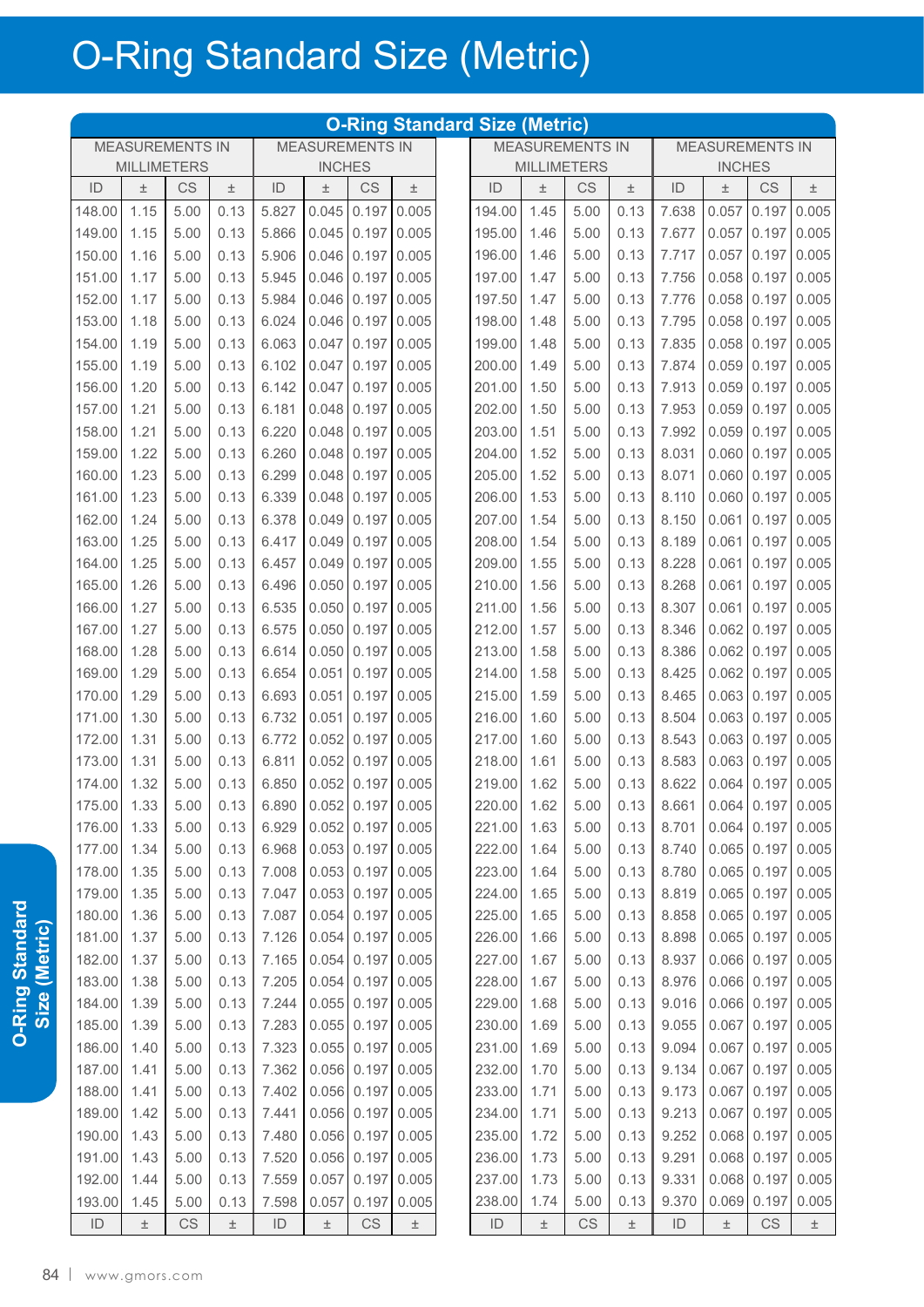| <b>O-Ring Standard Size (Metric)</b> |                        |      |       |                                   |                        |       |       |             |       |                        |       |                                         |                        |                        |       |
|--------------------------------------|------------------------|------|-------|-----------------------------------|------------------------|-------|-------|-------------|-------|------------------------|-------|-----------------------------------------|------------------------|------------------------|-------|
|                                      | <b>MEASUREMENTS IN</b> |      |       |                                   | <b>MEASUREMENTS IN</b> |       |       |             |       | <b>MEASUREMENTS IN</b> |       |                                         | <b>MEASUREMENTS IN</b> |                        |       |
|                                      | <b>MILLIMETERS</b>     |      |       |                                   | <b>INCHES</b>          |       |       |             |       | <b>MILLIMETERS</b>     |       |                                         | <b>INCHES</b>          |                        |       |
| ID                                   | $\pm$                  | CS   | 土     | ID                                | $\pm$                  | CS    | $\pm$ | ID          | $\pm$ | CS                     | $\pm$ | ID                                      | 土                      | CS                     | $\pm$ |
| 239.00                               | 1.75                   | 5.00 | 0.13  | 9.409                             | 0.069                  | 0.197 | 0.005 | 390.00      | 2.71  | 5.00                   | 0.13  | 15.354                                  | 0.107                  | 0.197                  | 0.005 |
| 240.00                               | 1.75                   | 5.00 | 0.13  | 9.449                             | 0.069                  | 0.197 | 0.005 | 395.00      | 2.75  | 5.00                   | 0.13  | 15.551                                  | 0.108                  | 0.197                  | 0.005 |
| 241.00                               | 1.76                   | 5.00 | 0.13  | 9.488                             | 0.069                  | 0.197 | 0.005 | 398.00      | 2.77  | 5.00                   | 0.13  | 15.669 0.109                            |                        | 0.197                  | 0.005 |
| 242.00                               | 1.77                   | 5.00 | 0.13  | 9.528                             | 0.070                  | 0.197 | 0.005 | 400.00      | 2.78  | 5.00                   | 0.13  | 15.748 0.109                            |                        | 0.197                  | 0.005 |
| 242.50                               | 1.77                   | 5.00 | 0.13  | 9.547                             | 0.070                  | 0.197 | 0.005 | 405.00      | 2.81  | 5.00                   | 0.13  | 15.945                                  | 0.111                  | 0.197                  | 0.005 |
| 243.00                               | 1.77                   | 5.00 | 0.13  | 9.567                             | 0.070                  | 0.197 | 0.005 | 410.00      | 2.84  | 5.00                   | 0.13  | 16.142                                  | 0.112                  | 0.197                  | 0.005 |
| 244.00                               | 1.78                   | 5.00 | 0.13  | 9.606                             | 0.070                  | 0.197 | 0.005 | 415.00      | 2.87  | 5.00                   | 0.13  | 16.339                                  | 0.113                  | 0.197                  | 0.005 |
| 245.00                               | 1.78                   | 5.00 | 0.13  | 9.646                             | 0.070                  | 0.197 | 0.005 | 420.00      | 2.90  | 5.00                   | 0.13  | 16.535                                  | 0.114                  | 0.197                  | 0.005 |
| 246.00                               | 1.79                   | 5.00 | 0.13  | 9.685                             | 0.070                  | 0.197 | 0.005 | 425.00      | 2.94  | 5.00                   | 0.13  | 16.732                                  | $0.116$ 0.197          |                        | 0.005 |
| 247.00                               | 1.80                   | 5.00 | 0.13  | 9.724                             | 0.071                  | 0.197 | 0.005 | 427.00      | 2.95  | 5.00                   | 0.13  | 16.811                                  | 0.116                  | 0.197                  | 0.005 |
| 248.00                               | 1.80                   | 5.00 | 0.13  | 9.764                             | 0.071                  | 0.197 | 0.005 | 430.00      | 2.97  | 5.00                   | 0.13  | 16.929 0.117                            |                        | 0.197                  | 0.005 |
| 249.00                               | 1.81                   | 5.00 | 0.13  | 9.803                             | 0.071                  | 0.197 | 0.005 | 435.00      | 3.00  | 5.00                   | 0.13  | 17.126                                  | 0.118                  | 0.197                  | 0.005 |
| 250.00                               | 1.82                   | 5.00 | 0.13  | 9.843                             | 0.072                  | 0.197 | 0.005 | 440.00      | 3.03  | 5.00                   | 0.13  | 17.323                                  | 0.119                  | 0.197                  | 0.005 |
| 255.00                               | 1.85                   | 5.00 | 0.13  | 10.039                            | 0.073                  | 0.197 | 0.005 | 445.00      | 3.06  | 5.00                   | 0.13  | 17.520 0.120                            |                        | 0.197                  | 0.005 |
| 258.00                               | 1.87                   | 5.00 | 0.13  | 10.157                            | 0.074                  | 0.197 | 0.005 | 450.00      | 3.09  | 5.00                   | 0.13  | 17.717 0.122                            |                        | 0.197                  | 0.005 |
| 260.00                               | 1.88                   | 5.00 | 0.13  | 10.236                            | 0.074                  | 0.197 | 0.005 | 455.00      | 3.13  | 5.00                   | 0.13  | 17.913 0.123                            |                        | 0.197                  | 0.005 |
| 265.00                               | 1.91                   | 5.00 | 0.13  | 10.433                            | 0.075                  | 0.197 | 0.005 | 460.00      | 3.16  | 5.00                   | 0.13  | 18.110 0.124                            |                        | 0.197                  | 0.005 |
| 270.00                               | 1.95                   | 5.00 | 0.13  | 10.630                            | 0.077                  | 0.197 | 0.005 | 465.00      | 3.19  | 5.00                   | 0.13  | 18.307 0.126                            |                        | 0.197                  | 0.005 |
| 275.00                               | 1.98                   | 5.00 | 0.13  | 10.827                            | 0.078                  | 0.197 | 0.005 | 470.00      | 3.22  | 5.00                   | 0.13  | 18.504 0.127                            |                        | 0.197                  | 0.005 |
| 280.00                               | 2.01                   | 5.00 | 0.13  | 11.024                            | 0.079                  | 0.197 | 0.005 | 475.00      | 3.25  | 5.00                   | 0.13  | 18.701                                  | 0.128                  | 0.197                  | 0.005 |
| 283.00                               | 2.03                   | 5.00 | 0.13  | 11.142                            | 0.080                  | 0.197 | 0.005 | 480.00      | 3.28  | 5.00                   | 0.13  | 18.898                                  | 0.129                  | 0.197                  | 0.005 |
| 285.00                               | 2.04                   | 5.00 | 0.13  | 11.220                            | 0.080                  | 0.197 | 0.005 | 485.00      | 3.31  | 5.00                   | 0.13  | 19.094 0.130 0.197                      |                        |                        | 0.005 |
| 290.00                               | 2.08                   | 5.00 | 0.13  | 11.417                            | 0.082                  | 0.197 | 0.005 | 490.00      | 3.35  | 5.00                   | 0.13  | 19.291                                  | 0.132                  | 0.197                  | 0.005 |
| 294.00                               | 2.10                   | 5.00 | 0.13  | 11.575                            | 0.083                  | 0.197 | 0.005 | 495.00      | 3.38  | 5.00                   | 0.13  | 19.488                                  | 0.133                  | 0.197                  | 0.005 |
| 295.00                               | 2.11                   | 5.00 | 0.13  | 11.614                            | 0.083   0.197          |       | 0.005 | 500.00      | 3.41  | 5.00                   | 0.13  | 19.685 0.134                            |                        | 0.197                  | 0.005 |
| 297.00                               | 2.12                   | 5.00 | 0.13  | 11.693                            | 0.083                  | 0.197 | 0.005 | 505.00      | 3.44  | 5.00                   | 0.13  | 19.882 0.135                            |                        | 0.197                  | 0.005 |
| 300.00                               | 2.14                   | 5.00 | 0.13  | 11.811                            | 0.084                  | 0.197 | 0.005 | 510.00      | 3.47  | 5.00                   | 0.13  | 20.079 0.137                            |                        | 0.197                  | 0.005 |
| 305.00 2.17                          |                        | 5.00 |       | $0.13$   12.008 0.085 0.197 0.005 |                        |       |       | 515.00 3.50 |       | 5.00                   |       | $0.13$   20.276   0.138   0.197   0.005 |                        |                        |       |
| 310.00                               | 2.20                   | 5.00 | 0.13  | 12.205 0.087 0.197 0.005          |                        |       |       | 520.00      | 3.53  | 5.00                   | 0.13  | 20.472 0.139 0.197 0.005                |                        |                        |       |
| 315.00                               | 2.24                   | 5.00 | 0.13  | 12.402 0.088 0.197 0.005          |                        |       |       | 525.00      | 3.56  | 5.00                   | 0.13  | 20.669 0.140 0.197 0.005                |                        |                        |       |
| 320.00                               | 2.27                   | 5.00 | 0.13  | 12.598 0.089 0.197                |                        |       | 0.005 | 528.00      | 3.58  | 5.00                   | 0.13  | 20.787 0.141 0.197                      |                        |                        | 0.005 |
| 325.00                               | 2.30                   | 5.00 | 0.13  | 12.795 0.091 0.197                |                        |       | 0.005 | 530.00      | 3.60  | 5.00                   | 0.13  | 20.866 0.142 0.197                      |                        |                        | 0.005 |
| 330.00                               | 2.33                   | 5.00 | 0.13  | 12.992 0.092 0.197 0.005          |                        |       |       | 535.00      | 3.63  | 5.00                   | 0.13  | 21.063 0.143 0.197 0.005                |                        |                        |       |
| 335.00                               | 2.36                   | 5.00 | 0.13  | 13.189 0.093 0.197                |                        |       | 0.005 | 540.00      | 3.66  | 5.00                   | 0.13  | 21.260 0.144 0.197                      |                        |                        | 0.005 |
| 336.00                               | 2.37                   | 5.00 | 0.13  | 13.228 0.093 0.197                |                        |       | 0.005 | 545.00      | 3.69  | 5.00                   | 0.13  | 21.457 0.145 0.197                      |                        |                        | 0.005 |
| 340.00                               | 2.40                   | 5.00 | 0.13  | 13.386 0.094 0.197                |                        |       | 0.005 | 550.00      | 3.72  | 5.00                   | 0.13  | 21.654 0.146 0.197                      |                        |                        | 0.005 |
| 345.00                               | 2.43                   | 5.00 | 0.13  | 13.583 0.096 0.197 0.005          |                        |       |       | 555.00      | 3.75  | 5.00                   | 0.13  | 21.850 0.148 0.197 0.005                |                        |                        |       |
| 350.00                               | 2.46                   | 5.00 | 0.13  | 13.780 0.097 0.197                |                        |       | 0.005 | 560.00      | 3.78  | 5.00                   | 0.13  | 22.047 0.149 0.197                      |                        |                        | 0.005 |
| 355.00                               | 2.49                   | 5.00 | 0.13  | 13.976 0.098 0.197                |                        |       | 0.005 | 565.00      | 3.81  | 5.00                   | 0.13  | 22.244 0.150 0.197                      |                        |                        | 0.005 |
| 358.00                               | 2.51                   | 5.00 | 0.13  | 14.094 0.099 0.197                |                        |       | 0.005 | 570.00      | 3.85  | 5.00                   | 0.13  | 22.441 0.152 0.197                      |                        |                        | 0.005 |
| 360.00                               | 2.52                   | 5.00 | 0.13  | 14.173 0.099 0.197                |                        |       | 0.005 | 575.00      | 3.88  | 5.00                   | 0.13  | 22.638 0.153 0.197                      |                        |                        | 0.005 |
| 365.00                               | 2.56                   | 5.00 | 0.13  | 14.370 0.101 0.197                |                        |       | 0.005 | 580.00      | 3.91  | 5.00                   | 0.13  | 22.835 0.154 0.197                      |                        |                        | 0.005 |
| 370.00                               | 2.59                   | 5.00 | 0.13  | 14.567 0.102 0.197                |                        |       | 0.005 | 585.00      | 3.94  | 5.00                   | 0.13  | 23.031 0.155 0.197                      |                        |                        | 0.005 |
| 375.00                               | 2.62                   | 5.00 | 0.13  | 14.764 0.103 0.197 0.005          |                        |       |       | 590.00      | 3.97  | 5.00                   | 0.13  | 23.228 0.156 0.197                      |                        |                        | 0.005 |
| 380.00                               | 2.65                   | 5.00 | 0.13  | 14.961 0.104 0.197                |                        |       | 0.005 | 595.00      | 4.00  | 5.00                   | 0.13  | 23.425 0.157 0.197                      |                        |                        | 0.005 |
| 385.00                               | 2.68                   | 5.00 | 0.13  | 15.157                            | 0.106                  | 0.197 | 0.005 | 600.00      | 4.03  | 5.00                   | 0.13  | 23.622                                  | 0.159                  | 0.197                  | 0.005 |
| ID                                   | $\pm$                  | CS   | $\pm$ | ID                                | $\pm$                  | CS    | $\pm$ | ID          | $\pm$ | <b>CS</b>              | $\pm$ | ID                                      | $\pm$                  | $\mathbb{C}\mathsf{S}$ | $\pm$ |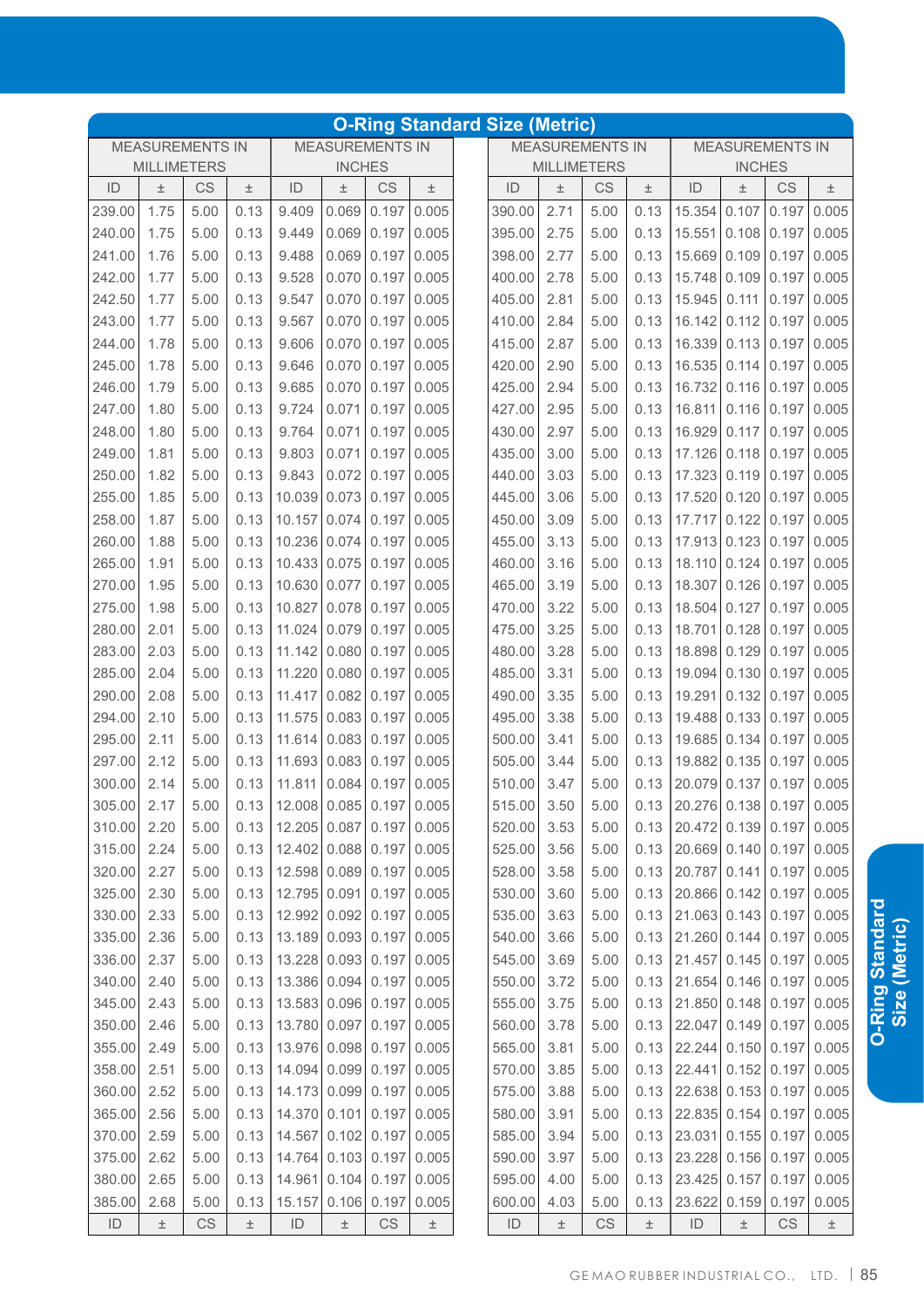|        | <b>O-Ring Standard Size (Metric)</b><br><b>MEASUREMENTS IN</b><br><b>MEASUREMENTS IN</b><br><b>MEASUREMENTS IN</b> |      |       |                         |       |                        |                     |  |                    |       |      |                        |                                        |       |                     |               |
|--------|--------------------------------------------------------------------------------------------------------------------|------|-------|-------------------------|-------|------------------------|---------------------|--|--------------------|-------|------|------------------------|----------------------------------------|-------|---------------------|---------------|
|        |                                                                                                                    |      |       |                         |       |                        |                     |  |                    |       |      | <b>MEASUREMENTS IN</b> |                                        |       |                     |               |
|        | <b>MILLIMETERS</b>                                                                                                 |      |       | <b>INCHES</b>           |       |                        |                     |  | <b>MILLIMETERS</b> |       |      |                        | <b>INCHES</b>                          |       |                     |               |
| ID     | $\pm$                                                                                                              | CS   | 土     | ID                      | Ŧ     | <b>CS</b>              | $\pm$               |  | ID                 | 土     | CS   | $\pm$                  | ID                                     | 土     | CS                  | $\pm$         |
| 690.00 | 4.59                                                                                                               | 5.00 | 0.13  | 27.165                  | 0.181 | 0.197                  | 0.005               |  | 46.00              | 0.45  | 6.00 | 0.13                   | 1.811                                  | 0.018 | 0.236               | 0.005         |
| 6.00   | 0.16                                                                                                               | 6.00 | 0.13  | 0.236                   | 0.006 | 0.236                  | 0.005               |  | 47.00              | 0.46  | 6.00 | 0.13                   | 1.850                                  | 0.018 | 0.236               | 0.005         |
| 7.00   | 0.17                                                                                                               | 6.00 | 0.13  | 0.276                   | 0.007 | 0.236                  | 0.005               |  | 48.00              | 0.47  | 6.00 | 0.13                   | 1.890                                  | 0.019 | 0.236               | 0.005         |
| 8.00   | 0.17                                                                                                               | 6.00 | 0.13  | 0.315                   | 0.007 | 0.236                  | 0.005               |  | 49.00              | 0.47  | 6.00 | 0.13                   | 1.929                                  | 0.019 | 0.236               | 0.005         |
| 9.00   | 0.18                                                                                                               | 6.00 | 0.13  | 0.354                   | 0.007 | 0.236                  | 0.005               |  | 50.00              | 0.48  | 6.00 | 0.13                   | 1.969                                  | 0.019 | 0.236               | 0.005         |
| 10.00  | 0.19                                                                                                               | 6.00 | 0.13  | 0.394                   | 0.007 | 0.236                  | 0.005               |  | 51.00              | 0.49  | 6.00 | 0.13                   | 2.008                                  | 0.019 | 0.236               | 0.005         |
| 11.00  | 0.20                                                                                                               | 6.00 | 0.13  | 0.433                   | 0.008 | 0.236                  | 0.005               |  | 52.00              | 0.49  | 6.00 | 0.13                   | 2.047                                  | 0.019 | 0.236               | 0.005         |
| 12.00  | 0.21                                                                                                               | 6.00 | 0.13  | 0.472                   | 0.008 | 0.236                  | 0.005               |  | 53.00              | 0.50  | 6.00 | 0.13                   | 2.087                                  | 0.020 | 0.236               | 0.005         |
| 13.00  | 0.21                                                                                                               | 6.00 | 0.13  | 0.512                   | 0.008 | 0.236                  | 0.005               |  | 54.00              | 0.51  | 6.00 | 0.13                   | 2.126                                  | 0.020 | 0.236               | 0.005         |
| 14.00  | 0.22                                                                                                               | 6.00 | 0.13  | 0.551                   | 0.009 | 0.236                  | 0.005               |  | 55.00              | 0.52  | 6.00 | 0.13                   | 2.165                                  | 0.020 | 0.236               | 0.005         |
| 15.00  | 0.23                                                                                                               | 6.00 | 0.13  | 0.591                   | 0.009 | 0.236                  | 0.005               |  | 56.00              | 0.52  | 6.00 | 0.13                   | 2.205                                  | 0.020 | 0.236               | 0.005         |
| 16.00  | 0.24                                                                                                               | 6.00 | 0.13  | 0.630                   | 0.009 | 0.236                  | 0.005               |  | 56.40              | 0.52  | 6.00 | 0.13                   | 2.220                                  | 0.020 | 0.236               | 0.005         |
| 17.00  | 0.24                                                                                                               | 6.00 | 0.13  | 0.669                   | 0.009 | 0.236                  | 0.005               |  | 57.00              | 0.53  | 6.00 | 0.13                   | 2.244                                  | 0.021 | 0.236               | 0.005         |
| 18.00  | 0.25                                                                                                               | 6.00 | 0.13  | 0.709                   | 0.010 | 0.236                  | 0.005               |  | 58.00              | 0.54  | 6.00 | 0.13                   | 2.283                                  | 0.021 | 0.236               | 0.005         |
| 19.00  | 0.26                                                                                                               | 6.00 | 0.13  | 0.748                   | 0.010 | 0.236                  | 0.005               |  | 59.00              | 0.54  | 6.00 | 0.13                   | 2.323                                  | 0.021 | 0.236               | 0.005         |
| 19.50  | 0.26                                                                                                               | 6.00 | 0.13  | 0.768                   | 0.010 | 0.236                  | 0.005               |  | 59.50              | 0.55  | 6.00 | 0.13                   | 2.343                                  | 0.022 | 0.236               | 0.005         |
| 20.00  | 0.26                                                                                                               | 6.00 | 0.13  | 0.787                   | 0.010 | 0.236                  | 0.005               |  | 60.00              | 0.55  | 6.00 | 0.13                   | 2.362                                  | 0.022 | 0.236               | 0.005         |
| 21.00  | 0.27                                                                                                               | 6.00 | 0.13  | 0.827                   | 0.011 | 0.236                  | 0.005               |  | 61.00              | 0.56  | 6.00 | 0.13                   | 2.402                                  | 0.022 | 0.236               | 0.005         |
| 22.00  | 0.28                                                                                                               | 6.00 | 0.13  | 0.866                   | 0.011 | 0.236                  | 0.005               |  | 62.00              | 0.56  | 6.00 | 0.13                   | 2.441                                  | 0.022 |                     | $0.236$ 0.005 |
| 23.00  | 0.29                                                                                                               | 6.00 | 0.13  | 0.906                   | 0.011 | 0.236                  | 0.005               |  | 63.00              | 0.57  | 6.00 | 0.13                   | 2.480                                  | 0.022 | 0.236               | 0.005         |
| 23.50  | 0.29                                                                                                               | 6.00 | 0.13  | 0.925                   | 0.011 | 0.236                  | 0.005               |  | 64.00              | 0.58  | 6.00 | 0.13                   | 2.520                                  | 0.023 |                     | $0.236$ 0.005 |
| 24.00  | 0.29                                                                                                               | 6.00 | 0.13  | 0.945                   | 0.011 | 0.236                  | 0.005               |  | 65.00              | 0.58  | 6.00 | 0.13                   | 2.559                                  | 0.023 | 0.236               | 0.005         |
| 25.00  | 0.30                                                                                                               | 6.00 | 0.13  | 0.984                   | 0.012 | 0.236                  | 0.005               |  | 66.00              | 0.59  | 6.00 | 0.13                   | 2.598                                  | 0.023 | 0.236               | 0.005         |
| 26.00  | 0.31                                                                                                               | 6.00 | 0.13  | 1.024                   | 0.012 | 0.236                  | 0.005               |  | 67.00              | 0.60  | 6.00 | 0.13                   | 2.638                                  | 0.024 |                     | 0.236   0.005 |
| 27.00  | 0.32                                                                                                               | 6.00 | 0.13  | 1.063                   | 0.013 | 0.236                  | 0.005               |  | 68.00              | 0.61  | 6.00 | 0.13                   | 2.677                                  | 0.024 | 0.236               | 0.005         |
| 28.00  | 0.32                                                                                                               | 6.00 | 0.13  | 1.102                   | 0.013 | 0.236                  | 0.005               |  | 69.00              | 0.61  | 6.00 | 0.13                   | 2.717                                  | 0.024 | 0.236               | 0.005         |
| 29.00  | 0.33                                                                                                               | 6.00 | 0.13  | 1.142                   | 0.013 | 0.236                  | 0.005               |  | 70.00              | 0.62  | 6.00 | 0.13                   | 2.756                                  | 0.024 | 0.236               | 0.005         |
| 30.00  | 0.34                                                                                                               | 6.00 | 0.13  | 1.181 0.013 0.236 0.005 |       |                        |                     |  | 72.00              | 0.63  | 6.00 |                        | $0.13$   2.835   0.025   0.236   0.005 |       |                     |               |
| 31.00  | 0.34                                                                                                               | 6.00 | 0.13  | 1.220                   |       |                        | $0.013$ 0.236 0.005 |  | 73.00              | 0.64  | 6.00 | 0.13                   | 2.874                                  |       | $0.025$ 0.236 0.005 |               |
| 32.00  | 0.35                                                                                                               | 6.00 | 0.13  | 1.260                   |       |                        | $0.014$ 0.236 0.005 |  | 74.00              | 0.65  | 6.00 | 0.13                   | 2.913                                  |       | $0.026$ 0.236 0.005 |               |
| 33.00  | 0.36                                                                                                               | 6.00 | 0.13  | 1.299                   |       | $0.014$ 0.236 0.005    |                     |  | 75.00              | 0.65  | 6.00 | 0.13                   | 2.953                                  |       | $0.026$ 0.236 0.005 |               |
| 34.00  | 0.37                                                                                                               | 6.00 | 0.13  | 1.339                   | 0.015 |                        | $0.236$ 0.005       |  | 76.00              | 0.66  | 6.00 | 0.13                   | 2.992                                  |       | 0.026 0.236 0.005   |               |
| 35.00  | 0.37                                                                                                               | 6.00 | 0.13  | 1.378                   |       |                        | $0.015$ 0.236 0.005 |  | 78.00              | 0.67  | 6.00 | 0.13                   | 3.071                                  |       | $0.026$ 0.236 0.005 |               |
| 36.00  | 0.38                                                                                                               | 6.00 | 0.13  | 1.417                   | 0.015 |                        | $0.236$ 0.005       |  | 78.50              | 0.68  | 6.00 | 0.13                   | 3.091                                  | 0.027 |                     | 0.236   0.005 |
| 37.00  | 0.39                                                                                                               | 6.00 | 0.13  | 1.457                   |       |                        | $0.015$ 0.236 0.005 |  | 79.00              | 0.68  | 6.00 | 0.13                   | 3.110                                  | 0.027 |                     | $0.236$ 0.005 |
| 38.00  | 0.40                                                                                                               | 6.00 | 0.13  | 1.496                   |       |                        | $0.016$ 0.236 0.005 |  | 80.00              | 0.69  | 6.00 | 0.13                   | 3.150                                  | 0.027 |                     |               |
| 39.00  | 0.40                                                                                                               | 6.00 | 0.13  | 1.535                   |       |                        | $0.016$ 0.236 0.005 |  | 81.00              | 0.70  | 6.00 | 0.13                   | 3.189                                  |       | 0.028 0.236 0.005   | $0.236$ 0.005 |
| 39.50  | 0.41                                                                                                               | 6.00 | 0.13  | 1.555                   |       |                        | $0.016$ 0.236 0.005 |  | 81.50              | 0.70  | 6.00 | 0.13                   | 3.209                                  |       | 0.028 0.236 0.005   |               |
|        |                                                                                                                    | 6.00 |       |                         |       |                        |                     |  |                    |       |      |                        |                                        |       |                     |               |
| 40.00  | 0.41                                                                                                               |      | 0.13  | 1.575                   |       |                        | 0.016 0.236 0.005   |  | 82.00              | 0.70  | 6.00 | 0.13                   | 3.228                                  |       | 0.028 0.236 0.005   |               |
| 41.00  | 0.42                                                                                                               | 6.00 | 0.13  | 1.614                   | 0.017 |                        | $0.236$ 0.005       |  | 84.00              | 0.72  | 6.00 | 0.13                   | 3.307                                  |       | 0.028 0.236 0.005   |               |
| 41.50  | 0.42                                                                                                               | 6.00 | 0.13  | 1.634                   |       |                        | $0.017$ 0.236 0.005 |  | 85.00              | 0.72  | 6.00 | 0.13                   | 3.346                                  |       | $0.028$ 0.236 0.005 |               |
| 42.00  | 0.42                                                                                                               | 6.00 | 0.13  | 1.654                   | 0.017 |                        | $0.236$ 0.005       |  | 86.00              | 0.73  | 6.00 | 0.13                   | 3.386                                  | 0.029 |                     | $0.236$ 0.005 |
| 43.00  | 0.43                                                                                                               | 6.00 | 0.13  | 1.693                   | 0.017 |                        | $0.236$ 0.005       |  | 88.00              | 0.74  | 6.00 | 0.13                   | 3.465                                  |       | 0.029 0.236 0.005   |               |
| 44.00  | 0.44                                                                                                               | 6.00 | 0.13  | 1.732                   | 0.017 |                        | 0.236 0.005         |  | 90.00              | 0.76  | 6.00 | 0.13                   | 3.543                                  | 0.030 |                     | $0.236$ 0.005 |
| 44.50  | 0.44                                                                                                               | 6.00 | 0.13  | 1.752                   | 0.017 | 0.236                  | 0.005               |  | 92.00              | 0.77  | 6.00 | 0.13                   | 3.622                                  | 0.030 |                     | $0.236$ 0.005 |
| 45.00  | 0.44                                                                                                               | 6.00 | 0.13  | 1.772                   | 0.017 | 0.236                  | 0.005               |  | 93.00              | 0.78  | 6.00 | 0.13                   | 3.661                                  | 0.031 | 0.236               | 0.005         |
| ID     | $\pm$                                                                                                              | CS   | $\pm$ | ID                      | $\pm$ | $\mathbb{C}\mathbb{S}$ | $\pm$               |  | ID                 | $\pm$ | CS   | $\pm$                  | ID                                     | $\pm$ | CS                  | $\pm$         |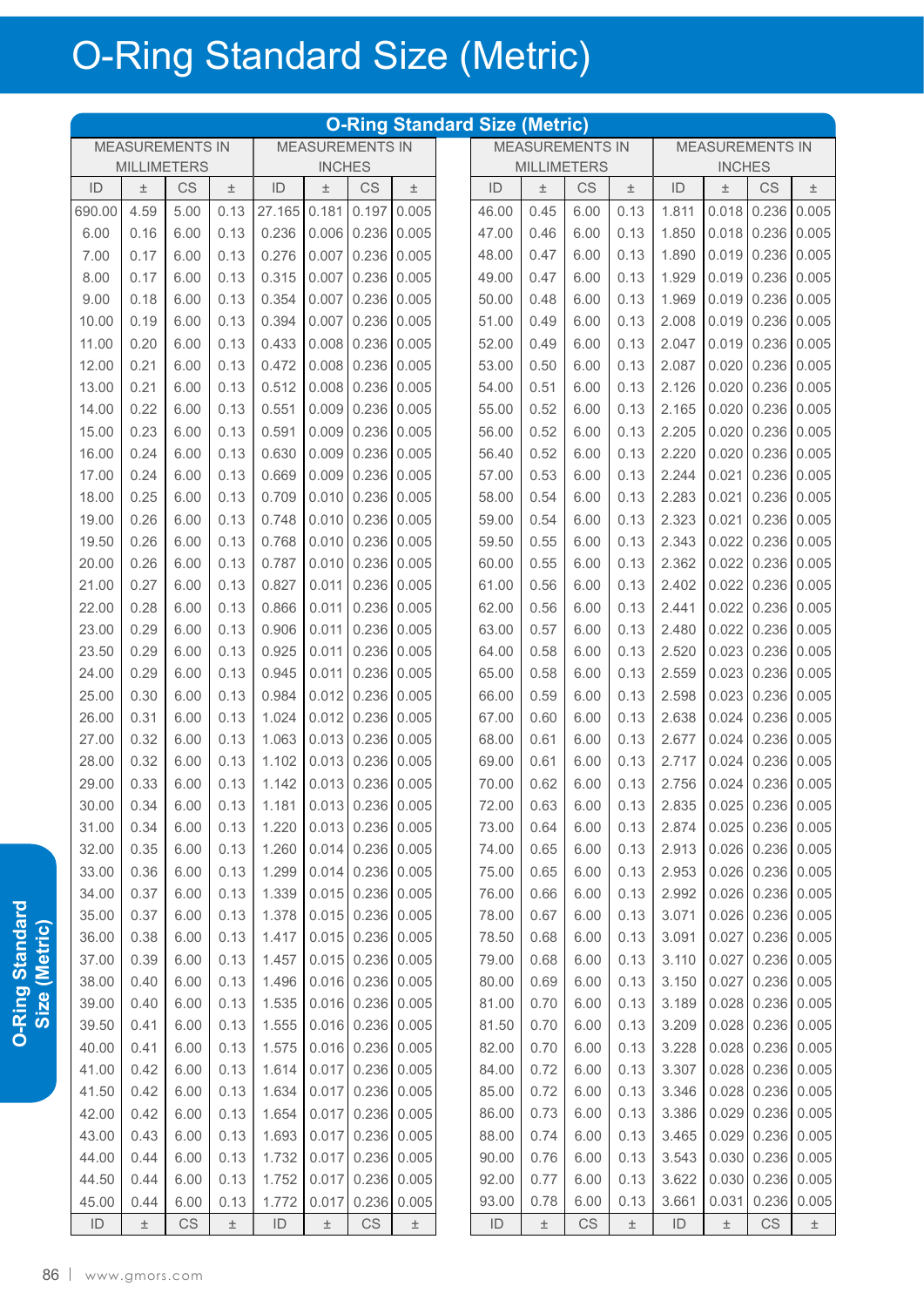|                                                  |                    |           |       |       |               |                         |               | <b>O-Ring Standard Size (Metric)</b> |                                                  |       |                    |       |               |                         |                         |       |  |  |
|--------------------------------------------------|--------------------|-----------|-------|-------|---------------|-------------------------|---------------|--------------------------------------|--------------------------------------------------|-------|--------------------|-------|---------------|-------------------------|-------------------------|-------|--|--|
| <b>MEASUREMENTS IN</b><br><b>MEASUREMENTS IN</b> |                    |           |       |       |               |                         |               |                                      | <b>MEASUREMENTS IN</b><br><b>MEASUREMENTS IN</b> |       |                    |       |               |                         |                         |       |  |  |
|                                                  | <b>MILLIMETERS</b> |           |       |       | <b>INCHES</b> |                         |               |                                      |                                                  |       | <b>MILLIMETERS</b> |       | <b>INCHES</b> |                         |                         |       |  |  |
| ID                                               | $\pm$              | <b>CS</b> | $\pm$ | ID    | $\pm$         | CS                      | $\pm$         |                                      | ID                                               | $\pm$ | CS                 | $\pm$ | ID            | $\pm$                   | CS                      | 土     |  |  |
| 95.00                                            | 0.79               | 6.00      | 0.13  | 3.740 | 0.031         | 0.236                   | 0.005         |                                      | 152.00                                           | 1.17  | 6.00               | 0.13  | 5.984         | 0.046                   | 0.236                   | 0.005 |  |  |
| 96.00                                            | 0.80               | 6.00      | 0.13  | 3.780 | 0.031         | 0.236                   | 0.005         |                                      | 153.00                                           | 1.18  | 6.00               | 0.13  | 6.024         | 0.046                   | 0.236                   | 0.005 |  |  |
| 98.00                                            | 0.81               | 6.00      | 0.13  | 3.858 | 0.032         | 0.236                   | 0.005         |                                      | 154.00                                           | 1.19  | 6.00               | 0.13  | 6.063         | 0.047                   | 0.236                   | 0.005 |  |  |
| 99.00                                            | 0.82               | 6.00      | 0.13  | 3.898 | 0.032         | 0.236                   | 0.005         |                                      | 155.00                                           | 1.19  | 6.00               | 0.13  | 6.102         | 0.047                   | 0.236                   | 0.005 |  |  |
| 100.00                                           | 0.82               | 6.00      | 0.13  | 3.937 | 0.032         | 0.236                   | 0.005         |                                      | 155.50                                           | 1.20  | 6.00               | 0.13  | 6.122         | 0.047                   | 0.236                   | 0.005 |  |  |
| 101.00                                           | 0.83               | 6.00      | 0.13  | 3.976 | 0.033         | 0.236                   | 0.005         |                                      | 156.00                                           | 1.20  | 6.00               | 0.13  | 6.142         | 0.047                   | 0.236                   | 0.005 |  |  |
| 103.00                                           | 0.85               | 6.00      | 0.13  | 4.055 | 0.033         | 0.236                   | 0.005         |                                      | 157.00                                           | 1.21  | 6.00               | 0.13  | 6.181         | 0.048                   | 0.236                   | 0.005 |  |  |
| 104.00                                           | 0.85               | 6.00      | 0.13  | 4.094 | 0.033         | 0.236                   | 0.005         |                                      | 158.00                                           | 1.21  | 6.00               | 0.13  | 6.220         | 0.048                   | 0.236                   | 0.005 |  |  |
| 104.50                                           | 0.86               | 6.00      | 0.13  | 4.114 | 0.034         | 0.236                   | 0.005         |                                      | 159.00                                           | 1.22  | 6.00               | 0.13  | 6.260         | 0.048                   | 0.236                   | 0.005 |  |  |
| 105.00                                           | 0.86               | 6.00      | 0.13  | 4.134 | 0.034         | 0.236                   | 0.005         |                                      | 160.00                                           | 1.23  | 6.00               | 0.13  | 6.299         | 0.048                   | 0.236                   | 0.005 |  |  |
| 106.00                                           | 0.87               | 6.00      | 0.13  | 4.173 | 0.034         | 0.236                   | 0.005         |                                      | 162.00                                           | 1.24  | 6.00               | 0.13  | 6.378         | 0.049                   | 0.236                   | 0.005 |  |  |
| 107.00                                           | 0.87               | 6.00      | 0.13  | 4.213 | 0.034         | 0.236                   | 0.005         |                                      | 163.00                                           | 1.25  | 6.00               | 0.13  | 6.417         | 0.049                   | 0.236                   | 0.005 |  |  |
| 108.00                                           | 0.88               | 6.00      | 0.13  | 4.252 | 0.035         | 0.236                   | 0.005         |                                      | 165.00                                           | 1.26  | 6.00               | 0.13  | 6.496         | 0.050                   | 0.236                   | 0.005 |  |  |
| 109.00                                           | 0.89               | 6.00      | 0.13  | 4.291 | 0.035         | 0.236                   | 0.005         |                                      | 166.00                                           | 1.27  | 6.00               | 0.13  | 6.535         | 0.050                   | 0.236                   | 0.005 |  |  |
| 110.00                                           | 0.89               | 6.00      | 0.13  | 4.331 | 0.035         | 0.236                   | 0.005         |                                      | 169.00                                           | 1.29  | 6.00               | 0.13  | 6.654         | 0.051                   | 0.236                   | 0.005 |  |  |
| 111.00                                           | 0.90               | 6.00      | 0.13  | 4.370 | 0.035         | 0.236                   | 0.005         |                                      | 170.00                                           | 1.29  | 6.00               | 0.13  | 6.693         | 0.051                   | 0.236                   | 0.005 |  |  |
| 112.00                                           | 0.91               | 6.00      | 0.13  | 4.409 | 0.036         | 0.236                   | 0.005         |                                      | 172.00                                           | 1.31  | 6.00               | 0.13  | 6.772         | 0.052                   | 0.236                   | 0.005 |  |  |
| 113.00                                           | 0.91               | 6.00      | 0.13  | 4.449 | 0.036         | 0.236                   | 0.005         |                                      | 175.00                                           | 1.33  | 6.00               | 0.13  | 6.890         | 0.052                   | 0.236                   | 0.005 |  |  |
| 114.00                                           | 0.92               | 6.00      | 0.13  | 4.488 | 0.036         | 0.236                   | 0.005         |                                      | 176.00                                           | 1.33  | 6.00               | 0.13  | 6.929         | 0.052                   | 0.236                   | 0.005 |  |  |
| 115.00                                           | 0.93               | 6.00      | 0.13  | 4.528 | 0.037         | 0.236                   | 0.005         |                                      | 180.00                                           | 1.36  | 6.00               | 0.13  | 7.087         | 0.054                   | 0.236                   | 0.005 |  |  |
| 116.00                                           | 0.93               | 6.00      | 0.13  | 4.567 | 0.037         | 0.236                   | 0.005         |                                      | 182.00                                           | 1.37  | 6.00               | 0.13  | 7.165         | 0.054                   | 0.236                   | 0.005 |  |  |
| 117.00                                           | 0.94               | 6.00      | 0.13  | 4.606 | 0.037         | 0.236                   | 0.005         |                                      | 184.00                                           | 1.39  | 6.00               | 0.13  | 7.244         | 0.055                   | 0.236                   | 0.005 |  |  |
| 118.00                                           | 0.95               | 6.00      | 0.13  | 4.646 | 0.037         | 0.236                   | 0.005         |                                      | 185.00                                           | 1.39  | 6.00               | 0.13  | 7.283         | 0.055                   | 0.236                   | 0.005 |  |  |
| 119.00                                           | 0.95               | 6.00      | 0.13  | 4.685 | 0.037         | 0.236                   | 0.005         |                                      | 188.00                                           | 1.41  | 6.00               | 0.13  | 7.402         | 0.056                   | 0.236                   | 0.005 |  |  |
| 120.00                                           | 0.96               | 6.00      | 0.13  | 4.724 | 0.038         | 0.236                   | 0.005         |                                      | 190.00                                           | 1.43  | 6.00               | 0.13  | 7.480         | 0.056                   | 0.236                   | 0.005 |  |  |
| 122.00                                           | 0.97               | 6.00      | 0.13  | 4.803 | 0.038         | 0.236                   | 0.005         |                                      | 191.20                                           | 1.43  | 6.00               | 0.13  | 7.528         | 0.056                   | 0.236                   | 0.005 |  |  |
| 123.00                                           | 0.98               | 6.00      | 0.13  | 4.843 | 0.039         | 0.236                   | 0.005         |                                      | 192.00                                           | 1.44  | 6.00               | 0.13  | 7.559         | 0.057                   | 0.236                   | 0.005 |  |  |
| 124.00                                           | 0.99               | 6.00      | 0.13  | 4.882 |               | $0.039$ 0.236 0.005     |               |                                      | 193.00                                           | 1.45  | 6.00               | 0.13  |               | 7.598 0.057 0.236 0.005 |                         |       |  |  |
| 125.00                                           | 0.99               | 6.00      | 0.13  | 4.921 |               | $0.039$ 0.236 0.005     |               |                                      | 195.00                                           | 1.46  | 6.00               | 0.13  | 7.677         |                         | $0.057$ 0.236 0.005     |       |  |  |
| 128.00                                           | 1.01               | 6.00      | 0.13  | 5.039 | 0.040         | 0.236                   | 0.005         |                                      | 196.00                                           | 1.46  | 6.00               | 0.13  | 7.717         | 0.057                   | 0.236                   | 0.005 |  |  |
| 130.00                                           | 1.03               | 6.00      | 0.13  | 5.118 | 0.041         | 0.236                   | 0.005         |                                      | 198.00                                           | 1.48  | 6.00               | 0.13  | 7.795         |                         | $0.058$ 0.236 0.005     |       |  |  |
| 132.00                                           | 1.04               | 6.00      | 0.13  | 5.197 | 0.041         | 0.236                   | 0.005         |                                      | 200.00                                           | 1.49  | 6.00               | 0.13  | 7.874         |                         | $0.059$ 0.236 0.005     |       |  |  |
| 134.00                                           | 1.05               | 6.00      | 0.13  | 5.276 | 0.041         | 0.236                   | 0.005         |                                      | 201.00                                           | 1.50  | 6.00               | 0.13  | 7.913         | 0.059                   | 0.236                   | 0.005 |  |  |
| 135.00                                           | 1.06               | 6.00      | 0.13  | 5.315 |               | $0.042 \mid 0.236 \mid$ | 0.005         |                                      | 202.00                                           | 1.50  | 6.00               | 0.13  | 7.953         | 0.059                   | 0.236                   | 0.005 |  |  |
| 136.00                                           | 1.07               | 6.00      | 0.13  | 5.354 |               | $0.042$ 0.236 0.005     |               |                                      | 203.00                                           | 1.51  | 6.00               | 0.13  | 7.992         |                         | $0.059$ 0.236           | 0.005 |  |  |
| 138.00                                           | 1.08               | 6.00      | 0.13  | 5.433 |               | $0.043$ 0.236           | 0.005         |                                      | 203.50                                           | 1.51  | 6.00               | 0.13  | 8.012         |                         | $0.059$ 0.236           | 0.005 |  |  |
| 139.20                                           | 1.09               | 6.00      | 0.13  | 5.480 | 0.043         | 0.236                   | 0.005         |                                      | 204.00                                           | 1.52  | 6.00               | 0.13  | 8.031         |                         | $0.060$ 0.236 0.005     |       |  |  |
| 140.00                                           | 1.09               | 6.00      | 0.13  | 5.512 | 0.043         | 0.236                   | 0.005         |                                      | 205.00                                           | 1.52  | 6.00               | 0.13  | 8.071         |                         | $0.060 \mid 0.236 \mid$ | 0.005 |  |  |
| 142.00                                           | 1.11               | 6.00      | 0.13  | 5.591 | 0.044         | 0.236                   | 0.005         |                                      | 207.00                                           | 1.54  | 6.00               | 0.13  | 8.150         | 0.061                   | 0.236                   | 0.005 |  |  |
| 144.00                                           | 1.12               | 6.00      | 0.13  | 5.669 | 0.044         | 0.236                   | 0.005         |                                      | 208.00                                           | 1.54  | 6.00               | 0.13  | 8.189         | 0.061                   | 0.236                   | 0.005 |  |  |
| 145.00                                           | 1.13               | 6.00      | 0.13  | 5.709 | 0.044         | 0.236                   | 0.005         |                                      | 210.00                                           | 1.56  | 6.00               | 0.13  | 8.268         | 0.061                   | 0.236                   | 0.005 |  |  |
| 146.00                                           | 1.13               | 6.00      | 0.13  | 5.748 | 0.044         | 0.236                   | 0.005         |                                      | 212.00                                           | 1.57  | 6.00               | 0.13  | 8.346         | 0.062                   | 0.236                   | 0.005 |  |  |
| 148.00                                           | 1.15               | 6.00      | 0.13  | 5.827 | 0.045         |                         | $0.236$ 0.005 |                                      | 215.00                                           | 1.59  | 6.00               | 0.13  | 8.465         |                         | $0.063$ 0.236           | 0.005 |  |  |
| 149.00                                           | 1.15               | 6.00      | 0.13  | 5.866 | 0.045         | 0.236                   | 0.005         |                                      | 216.00                                           | 1.60  | 6.00               | 0.13  | 8.504         | 0.063                   | 0.236                   | 0.005 |  |  |
| 150.00                                           | 1.16               | 6.00      | 0.13  | 5.906 | 0.046         | 0.236                   | 0.005         |                                      | 217.00                                           | 1.60  | 6.00               | 0.13  | 8.543         | 0.063                   | 0.236                   | 0.005 |  |  |
| 151.00                                           | 1.17               | 6.00      | 0.13  | 5.945 | 0.046         | 0.236                   | 0.005         |                                      | 218.00                                           | 1.61  | 6.00               | 0.13  | 8.583         | 0.063                   | 0.236                   | 0.005 |  |  |
| ID                                               | $\pm$              | CS        | $\pm$ | ID    | $\pm$         | $\mathbb{C}\mathbb{S}$  | $\pm$         |                                      | ID                                               | $\pm$ | CS                 | $\pm$ | $\mathsf{ID}$ | $\pm$                   | $\mathbb{C}\mathbb{S}$  | $\pm$ |  |  |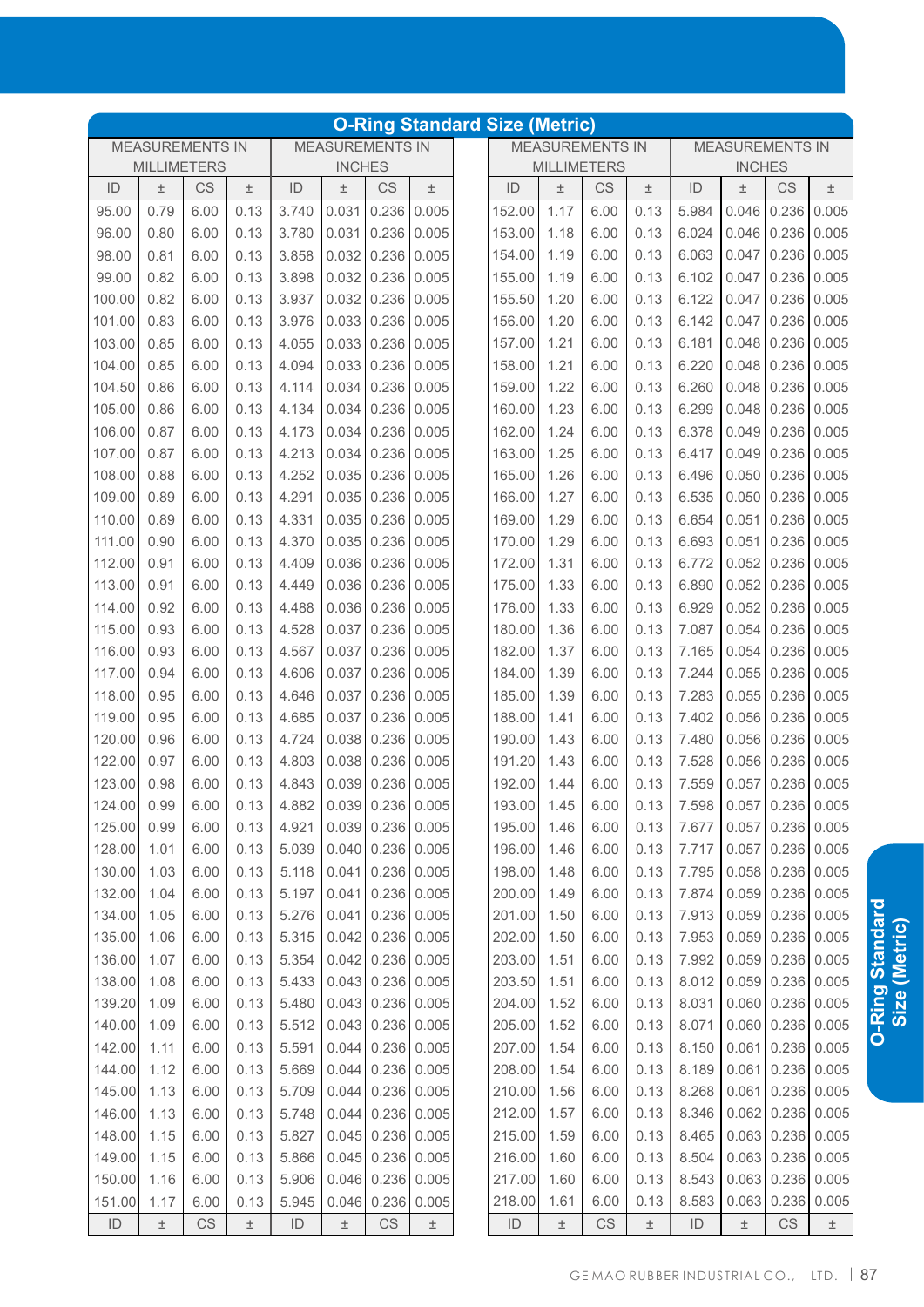|                                                                                                      | <b>O-Ring Standard Size (Metric)</b> |      |       |                                         |               |                                       |       |  |             |       |                        |       |                                         |               |                        |       |
|------------------------------------------------------------------------------------------------------|--------------------------------------|------|-------|-----------------------------------------|---------------|---------------------------------------|-------|--|-------------|-------|------------------------|-------|-----------------------------------------|---------------|------------------------|-------|
| <b>MEASUREMENTS IN</b><br><b>MEASUREMENTS IN</b><br><b>MEASUREMENTS IN</b><br><b>MEASUREMENTS IN</b> |                                      |      |       |                                         |               |                                       |       |  |             |       |                        |       |                                         |               |                        |       |
|                                                                                                      | <b>MILLIMETERS</b>                   |      |       |                                         | <b>INCHES</b> |                                       |       |  |             |       | <b>MILLIMETERS</b>     |       |                                         | <b>INCHES</b> |                        |       |
| ID                                                                                                   | 土                                    | CS   | $\pm$ | ID                                      | 土             | CS                                    | $\pm$ |  | ID          | 土     | CS                     | $\pm$ | ID                                      | 土             | $\mathbb{C}\mathsf{S}$ | $\pm$ |
| 220.00                                                                                               | 1.62                                 | 6.00 | 0.13  | 8.661                                   |               | $0.064$ 0.236 0.005                   |       |  | 315.00      | 2.24  | 6.00                   | 0.13  | 12.402 0.088 0.236 0.005                |               |                        |       |
| 221.00                                                                                               | 1.63                                 | 6.00 | 0.13  | 8.701                                   |               | $0.064$ 0.236 0.005                   |       |  | 320.00      | 2.27  | 6.00                   | 0.13  | 12.598 0.089 0.236 0.005                |               |                        |       |
| 222.50                                                                                               | 1.64                                 | 6.00 | 0.13  | 8.760                                   |               | $0.064$ 0.236 0.005                   |       |  | 321.50      | 2.28  | 6.00                   | 0.13  | 12.657 0.090 0.236 0.005                |               |                        |       |
| 225.00                                                                                               | 1.65                                 | 6.00 | 0.13  | 8.858                                   |               | $0.065 \mid 0.236 \mid 0.005$         |       |  | 325.00      | 2.30  | 6.00                   | 0.13  | 12.795 0.091 0.236 0.005                |               |                        |       |
| 226.00                                                                                               | 1.66                                 | 6.00 | 0.13  | 8.898                                   |               | $0.065 \mid 0.236 \mid 0.005$         |       |  | 330.00      | 2.33  | 6.00                   | 0.13  | 12.992 0.092 0.236 0.005                |               |                        |       |
| 229.00                                                                                               | 1.68                                 | 6.00 | 0.13  | 9.016                                   |               | $0.066$ 0.236 0.005                   |       |  | 331.50      | 2.34  | 6.00                   | 0.13  | 13.051 0.092 0.236 0.005                |               |                        |       |
| 230.00                                                                                               | 1.69                                 | 6.00 | 0.13  | 9.055                                   |               | $0.067$ 0.236 0.005                   |       |  | 335.00      | 2.36  | 6.00                   | 0.13  | 13.189 0.093 0.236 0.005                |               |                        |       |
| 235.00                                                                                               | 1.72                                 | 6.00 | 0.13  | 9.252                                   |               | $0.068$ 0.236 0.005                   |       |  | 338.00      | 2.38  | 6.00                   | 0.13  | 13.307 0.094 0.236 0.005                |               |                        |       |
| 236.00                                                                                               | 1.73                                 | 6.00 | 0.13  | 9.291                                   |               | $0.068$ 0.236 0.005                   |       |  | 340.00      | 2.40  | 6.00                   | 0.13  | 13.386 0.094 0.236 0.005                |               |                        |       |
| 237.00                                                                                               | 1.73                                 | 6.00 | 0.13  | 9.331                                   |               | $\big  0.068 \big  0.236 \big  0.005$ |       |  | 345.00      | 2.43  | 6.00                   | 0.13  | 13.583 0.096 0.236 0.005                |               |                        |       |
| 237.50                                                                                               | 1.74                                 | 6.00 | 0.13  | 9.350                                   |               | $0.069$ 0.236 0.005                   |       |  | 348.00      | 2.45  | 6.00                   | 0.13  | 13.701 0.096 0.236 0.005                |               |                        |       |
| 238.00                                                                                               | 1.74                                 | 6.00 | 0.13  | 9.370                                   |               | $0.069$ 0.236 0.005                   |       |  | 350.00      | 2.46  | 6.00                   | 0.13  | 13.780 0.097 0.236 0.005                |               |                        |       |
| 240.00                                                                                               | 1.75                                 | 6.00 | 0.13  | 9.449                                   |               | $0.069$ 0.236 0.005                   |       |  | 355.00 2.49 |       | 6.00                   |       | $0.13$   13.976   0.098   0.236   0.005 |               |                        |       |
| 242.00                                                                                               | 1.77                                 | 6.00 | 0.13  | 9.528                                   |               | $0.070$ 0.236 0.005                   |       |  | 358.00      | 2.51  | 6.00                   |       | $0.13$   14.094 0.099 0.236 0.005       |               |                        |       |
| 244.00                                                                                               | 1.78                                 | 6.00 | 0.13  | 9.606                                   |               | $0.070$ 0.236 0.005                   |       |  | 360.00      | 2.52  | 6.00                   |       | $0.13$   14.173 0.099 0.236 0.005       |               |                        |       |
| 245.00                                                                                               | 1.78                                 |      | 0.13  | 9.646                                   |               | $0.070$ 0.236 0.005                   |       |  | 365.00 2.56 |       |                        |       | $0.13$   14.370   0.101   0.236   0.005 |               |                        |       |
|                                                                                                      |                                      | 6.00 |       |                                         |               |                                       |       |  |             |       | 6.00                   |       |                                         |               |                        |       |
| 246.00                                                                                               | 1.79                                 | 6.00 | 0.13  | 9.685                                   |               | $0.070$ 0.236 0.005                   |       |  | 368.00      | 2.57  | 6.00                   |       | $0.13$   14.488   0.101   0.236   0.005 |               |                        |       |
| 247.00                                                                                               | 1.80                                 | 6.00 | 0.13  | 9.724                                   |               | $0.071$ 0.236 0.005                   |       |  | 370.00      | 2.59  | 6.00                   |       | $0.13$   14.567   0.102   0.236   0.005 |               |                        |       |
| 249.00                                                                                               | 1.81                                 | 6.00 | 0.13  | 9.803                                   |               | $0.071$ 0.236 0.005                   |       |  | 375.00      | 2.62  | 6.00                   |       | $0.13$   14.764   0.103   0.236   0.005 |               |                        |       |
| 250.00                                                                                               | 1.82                                 | 6.00 | 0.13  | $9.843$ 0.072 0.236 0.005               |               |                                       |       |  | 376.00      | 2.63  | 6.00                   |       | $0.13$   14.803   0.104   0.236   0.005 |               |                        |       |
| 255.00                                                                                               | 1.85                                 | 6.00 |       | $0.13$   10.039 0.073 0.236 0.005       |               |                                       |       |  | 380.00      | 2.65  | 6.00                   |       | $0.13$   14.961   0.104   0.236   0.005 |               |                        |       |
| 258.00                                                                                               | 1.87                                 | 6.00 |       | $0.13$   10.157   0.074   0.236   0.005 |               |                                       |       |  | 385.00      | 2.68  | 6.00                   |       | $0.13$   15.157 0.106 0.236 0.005       |               |                        |       |
| 259.00                                                                                               | 1.88                                 | 6.00 |       | $0.13$   10.197   0.074   0.236   0.005 |               |                                       |       |  | 386.00      | 2.69  | 6.00                   |       | $0.13$   15.197 0.106 0.236 0.005       |               |                        |       |
| 260.00                                                                                               | 1.88                                 | 6.00 |       | $0.13$   10.236   0.074   0.236   0.005 |               |                                       |       |  | 388.00      | 2.70  | 6.00                   |       | $0.13$   15.276 0.106 0.236 0.005       |               |                        |       |
| 262.00                                                                                               | 1.89                                 | 6.00 |       | $0.13$   10.315 0.074 0.236 0.005       |               |                                       |       |  | 389.00      | 2.71  | 6.00                   |       | $0.13$   15.315 0.107 0.236 0.005       |               |                        |       |
| 265.00                                                                                               | 1.91                                 | 6.00 |       | $0.13$   10.433   0.075   0.236   0.005 |               |                                       |       |  | 390.00      | 2.71  | 6.00                   |       | $0.13$   15.354 0.107 0.236 0.005       |               |                        |       |
| 266.00                                                                                               | 1.92                                 | 6.00 |       | $0.13$   10.472 0.076 0.236 0.005       |               |                                       |       |  | 392.00      | 2.73  | 6.00                   |       | $0.13$   15.433   0.107   0.236   0.005 |               |                        |       |
| 270.00 1.95                                                                                          |                                      | 6.00 |       | $0.13$   10.630   0.077   0.236   0.005 |               |                                       |       |  | 394.00 2.74 |       | 6.00                   |       | $0.13$   15.512 0.108 0.236 0.005       |               |                        |       |
| 272.00 1.96                                                                                          |                                      | 6.00 |       | $0.13$   10.709 0.077 0.236 0.005       |               |                                       |       |  | 395.00 2.75 |       | 6.00                   |       | $0.13$   15.551 0.108 0.236 0.005       |               |                        |       |
| 275.00 1.98                                                                                          |                                      | 6.00 |       | $0.13$   10.827   0.078   0.236   0.005 |               |                                       |       |  | 398.00 2.77 |       | 6.00                   |       | $0.13$   15.669   0.109   0.236   0.005 |               |                        |       |
| 278.00 2.00                                                                                          |                                      | 6.00 |       | $0.13$   10.945 0.079 0.236 0.005       |               |                                       |       |  | 400.00 2.78 |       | 6.00                   |       | $0.13$   15.748 0.109 0.236 0.005       |               |                        |       |
| 280.00 2.01                                                                                          |                                      | 6.00 |       | $0.13$   11.024 0.079 0.236 0.005       |               |                                       |       |  | 410.00 2.84 |       | 6.00                   |       | $0.13$   16.142   0.112   0.236   0.005 |               |                        |       |
| 284.00 2.04                                                                                          |                                      | 6.00 |       | $0.13$   11.181   0.080   0.236   0.005 |               |                                       |       |  | 415.00 2.87 |       | 6.00                   |       | $0.13$   16.339 0.113 0.236 0.005       |               |                        |       |
| 285.00 2.04                                                                                          |                                      | 6.00 |       | $0.13$   11.220   0.080   0.236   0.005 |               |                                       |       |  | 422.00 2.92 |       | 6.00                   |       | $0.13$   16.614   0.115   0.236   0.005 |               |                        |       |
|                                                                                                      |                                      |      |       |                                         |               |                                       |       |  |             |       |                        |       | $0.13$   16.732   0.116   0.236   0.005 |               |                        |       |
|                                                                                                      | 288.00 2.06                          | 6.00 |       | $0.13$   11.339 0.081 0.236 0.005       |               |                                       |       |  | 425.00 2.94 |       | 6.00                   |       |                                         |               |                        |       |
| 290.00 2.08                                                                                          |                                      | 6.00 |       | $0.13$   11.417   0.082   0.236   0.005 |               |                                       |       |  | 425.50 2.94 |       | 6.00                   |       | $0.13$   16.752   0.116   0.236   0.005 |               |                        |       |
|                                                                                                      | 294.00 2.10                          | 6.00 |       | $0.13$   11.575   0.083   0.236   0.005 |               |                                       |       |  | 429.00 2.96 |       | 6.00                   |       | $0.13$   16.890   0.117   0.236   0.005 |               |                        |       |
|                                                                                                      | 295.00 2.11                          | 6.00 |       | $0.13$   11.614   0.083   0.236   0.005 |               |                                       |       |  | 435.50 3.00 |       | 6.00                   |       | $0.13$   17.146 0.118 0.236 0.005       |               |                        |       |
|                                                                                                      | 300.00 2.14                          | 6.00 |       | $0.13$   11.811   0.084   0.236   0.005 |               |                                       |       |  | 440.00 3.03 |       | 6.00                   |       | $0.13$   17.323 0.119 0.236 0.005       |               |                        |       |
|                                                                                                      | 302.00 2.15                          | 6.00 |       | $0.13$   11.890 0.085 0.236 0.005       |               |                                       |       |  | 445.00 3.06 |       | 6.00                   |       | $0.13$   17.520 0.120 0.236 0.005       |               |                        |       |
|                                                                                                      | 305.00 2.17                          | 6.00 |       | $0.13$   12.008 0.085 0.236 0.005       |               |                                       |       |  | 446.00 3.07 |       | 6.00                   |       | $0.13$   17.559 0.121 0.236 0.005       |               |                        |       |
|                                                                                                      | 307.00 2.19                          | 6.00 |       | $0.13$   12.087 0.086 0.236 0.005       |               |                                       |       |  | 448.00 3.08 |       | 6.00                   |       | $0.13$   17.638 0.121 0.236 0.005       |               |                        |       |
| 308.00 2.19                                                                                          |                                      | 6.00 |       | $0.13$   12.126 0.086 0.236 0.005       |               |                                       |       |  | 450.00 3.09 |       | 6.00                   |       | $0.13$   17.717 0.122 0.236 0.005       |               |                        |       |
| 310.00 2.20                                                                                          |                                      | 6.00 |       | $0.13$   12.205 0.087 0.236 0.005       |               |                                       |       |  | 465.50 3.19 |       | 6.00                   |       | $0.13$   18.327 0.126 0.236 0.005       |               |                        |       |
| 311.00 2.21                                                                                          |                                      | 6.00 |       | $0.13$   12.244 0.087 0.236 0.005       |               |                                       |       |  | 470.00 3.22 |       | 6.00                   |       | $0.13$   18.504 0.127 0.236 0.005       |               |                        |       |
| 312.00 2.22                                                                                          |                                      | 6.00 |       | $0.13$   12.283 0.087 0.236 0.005       |               |                                       |       |  | 470.50 3.22 |       | 6.00                   |       | $0.13$   18.524 0.127 0.236 0.005       |               |                        |       |
| ID                                                                                                   | $\pm$                                | CS   | $\pm$ | ID                                      | 土             | CS                                    | $\pm$ |  | ID          | $\pm$ | $\mathbb{C}\mathbb{S}$ | 土     | ID                                      | $\pm$         | CS                     | $\pm$ |